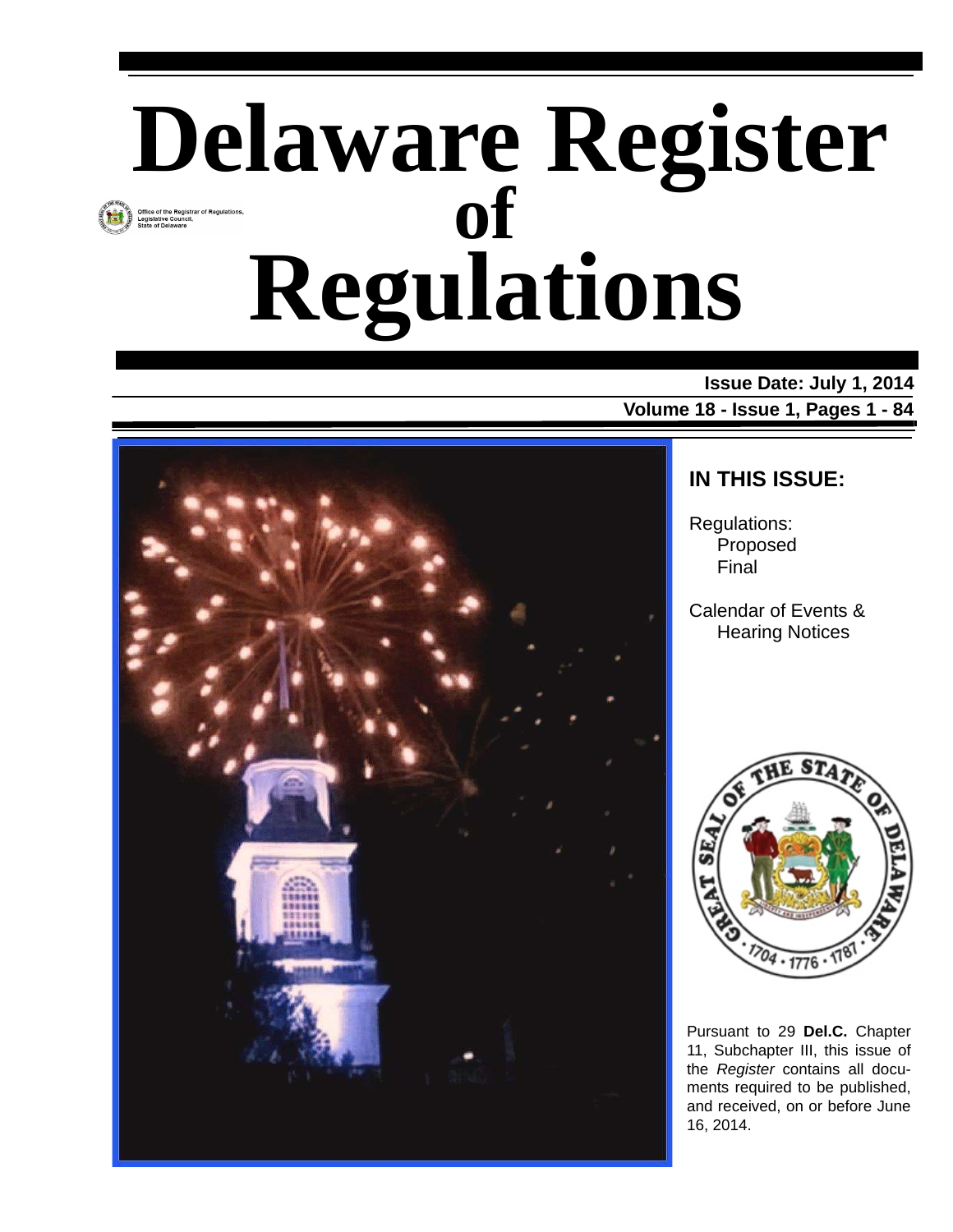# **INFORMATION ABOUT THE DELAWARE REGISTER OF REGULATIONS**

# **DELAWARE REGISTER OF REGULATIONS**

The *Delaware Register of Regulations* is an official State publication established by authority of 69 *Del. Laws*, c. 107 and is published on the first of each month throughout the year.

The *Delaware Register* will publish any regulations that are proposed to be adopted, amended or repealed and any emergency regulations promulgated.

The *Register* will also publish some or all of the following information:

- Governor's Executive Orders
- Governor's Appointments
- Agency Hearing and Meeting Notices
- Other documents considered to be in the public interest.

# **CITATION TO THE DELAWARE REGISTER**

The *Delaware Register of Regulations* is cited by volume, issue, page number and date. An example would be:

16 **DE Reg.** 1227 - 1230 (06/01/13)

Refers to Volume 16, pages 1227 - 1130 of the *Delaware Register* issued on June 1, 2013.

# **SUBSCRIPTION INFORMATION**

The cost of a yearly subscription (12 issues) for the *Delaware Register of Regulations* is \$135.00. Single copies are available at a cost of \$12.00 per issue, including postage. For more information contact the Division of Research at 302-744-4114 or 1-800-282-8545 in Delaware.

# **CITIZEN PARTICIPATION IN THE REGULATORY PROCESS**

Delaware citizens and other interested parties may participate in the process by which administrative regulations are adopted, amended or repealed, and may initiate the process by which the validity and applicability of regulations is determined.

Under 29 **Del.C.** §10115 whenever an agency proposes to formulate, adopt, amend or repeal a regulation, it shall file notice and full text of such proposals, together with copies of the existing regulation being adopted, amended or repealed, with the Registrar for publication in the *Register of Regulations* pursuant to §1134 of this title. The notice shall describe the nature of the proceedings including a brief synopsis of the subject, substance, issues, possible terms of the agency action, a reference to the legal authority of the agency to act, and reference to any other regulations that may be impacted or affected by the proposal, and shall state the manner in which persons may present their views; if in writing, of the place to which and the final date by which such views may be submitted; or if at a public hearing, the date, time and place of the hearing. If a public hearing is to be held, such public hearing shall not be scheduled less than 20 days following publication of notice of the proposal in the *Register of Regulations*. If a public hearing will be held on the proposal, notice of the time, date, place and a summary of the nature of the proposal shall also be published in at least 2 Delaware newspapers of general circulation. The notice shall also be mailed to all persons who have made timely written requests of the agency for advance notice of its regulation-making proceedings.

**DELAWARE REGISTER OF REGULATIONS, VOL. 18, ISSUE 1, TUESDAY, JULY 1, 2014**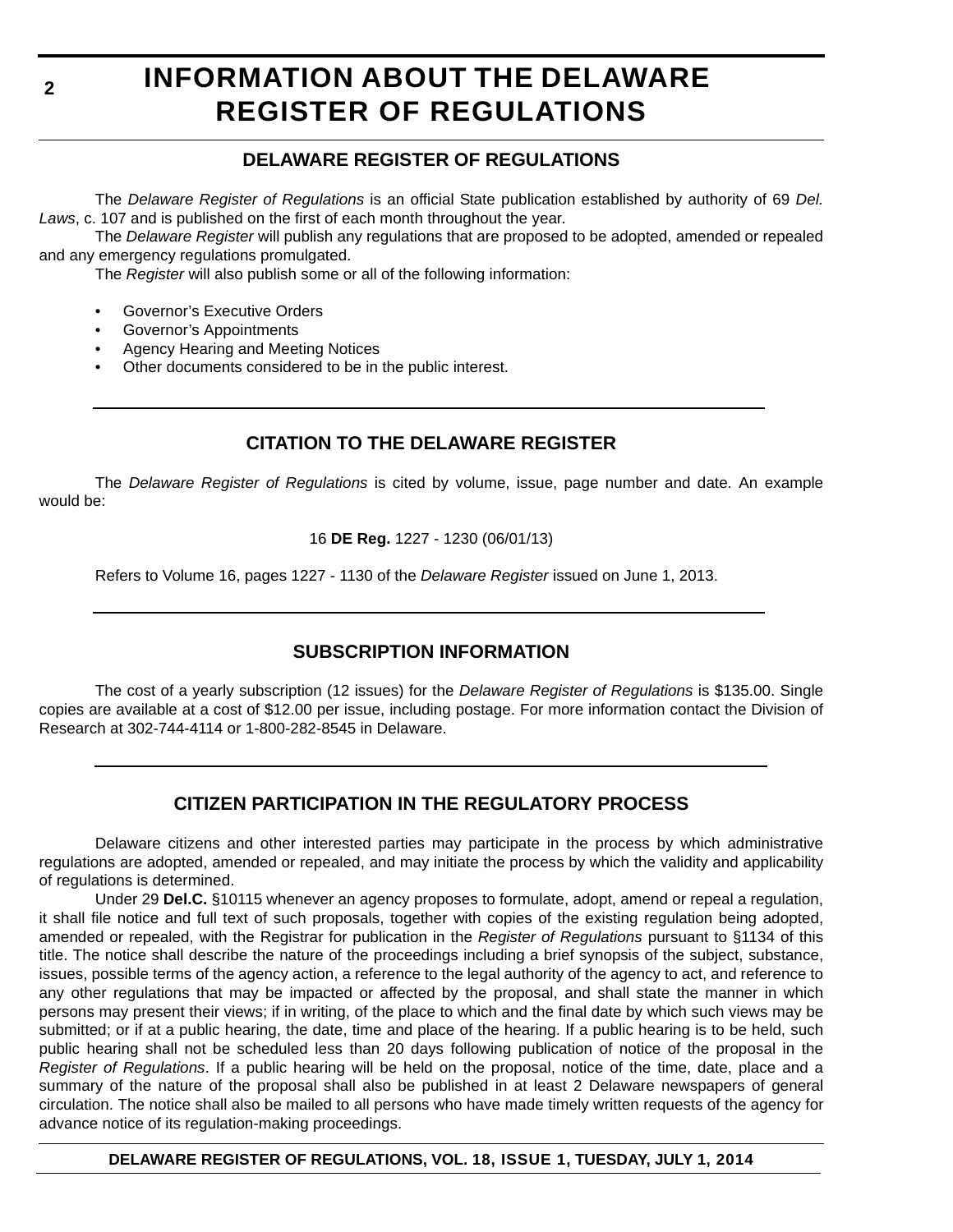# **INFORMATION ABOUT THE DELAWARE REGISTER OF REGULATIONS**

The opportunity for public comment shall be held open for a minimum of 30 days after the proposal is published in the *Register of Regulations*. At the conclusion of all hearings and after receipt, within the time allowed, of all written materials, upon all the testimonial and written evidence and information submitted, together with summaries of the evidence and information by subordinates, the agency shall determine whether a regulation should be adopted, amended or repealed and shall issue its conclusion in an order which shall include: (1) A brief summary of the evidence and information submitted; (2) A brief summary of its findings of fact with respect to the evidence and information, except where a rule of procedure is being adopted or amended; (3) A decision to adopt, amend or repeal a regulation or to take no action and the decision shall be supported by its findings on the evidence and information received; (4) The exact text and citation of such regulation adopted, amended or repealed; (5) The effective date of the order; (6) Any other findings or conclusions required by the law under which the agency has authority to act; and (7) The signature of at least a quorum of the agency members.

The effective date of an order which adopts, amends or repeals a regulation shall be not less than 10 days from the date the order adopting, amending or repealing a regulation has been published in its final form in the *Register of Regulations*, unless such adoption, amendment or repeal qualifies as an emergency under §10119.

Any person aggrieved by and claiming the unlawfulness of any regulation may bring an action in the Court for declaratory relief.

No action of an agency with respect to the making or consideration of a proposed adoption, amendment or repeal of a regulation shall be subject to review until final agency action on the proposal has been taken.

When any regulation is the subject of an enforcement action in the Court, the lawfulness of such regulation may be reviewed by the Court as a defense in the action.

Except as provided in the preceding section, no judicial review of a regulation is available unless a complaint therefor is filed in the Court within 30 days of the day the agency order with respect to the regulation was published in the *Register of Regulations*.

# **CLOSING DATES AND ISSUE DATES FOR THE DELAWARE REGISTER OF REGULATIONS**

| <b>ISSUE DATE</b> | <b>CLOSING DATE</b> | <b>CLOSING TIME</b> |
|-------------------|---------------------|---------------------|
| August 1          | July 15             | 4:30 p.m.           |
| September 1       | August 15           | 4:30 p.m.           |
| October 1         | September 15        | 4:30 p.m.           |
| November 1        | October 15          | 4:30 p.m.           |
| December 1        | November 17         | 4:30 p.m.           |
|                   |                     |                     |

# **DIVISION OF RESEARCH STAFF**

**Lori Christiansen,** Director; **Mark J. Cutrona,** Deputy Director; **Jerry Grant**, Joint Sunset Analyst; **Jeffrey W. Hague**, Registrar of Regulations; **Robert Lupo**, Printer; **Deborah J. Messina,** Print Shop Supervisor; **Kathleen Morris**, Executive Secretary; **Georgia Roman**, Unit Operations Support Specialist; **Victoria Schultes,** Administrative Specialist II; **Yvette W. Smallwood**, Assistant Registrar of Regulations; **Don Sellers,** Printer; **Holly Wagner**, Research Analyst; **Rochelle Yerkes**, Office Manager; **Sara Zimmerman**, Legislative Librarian.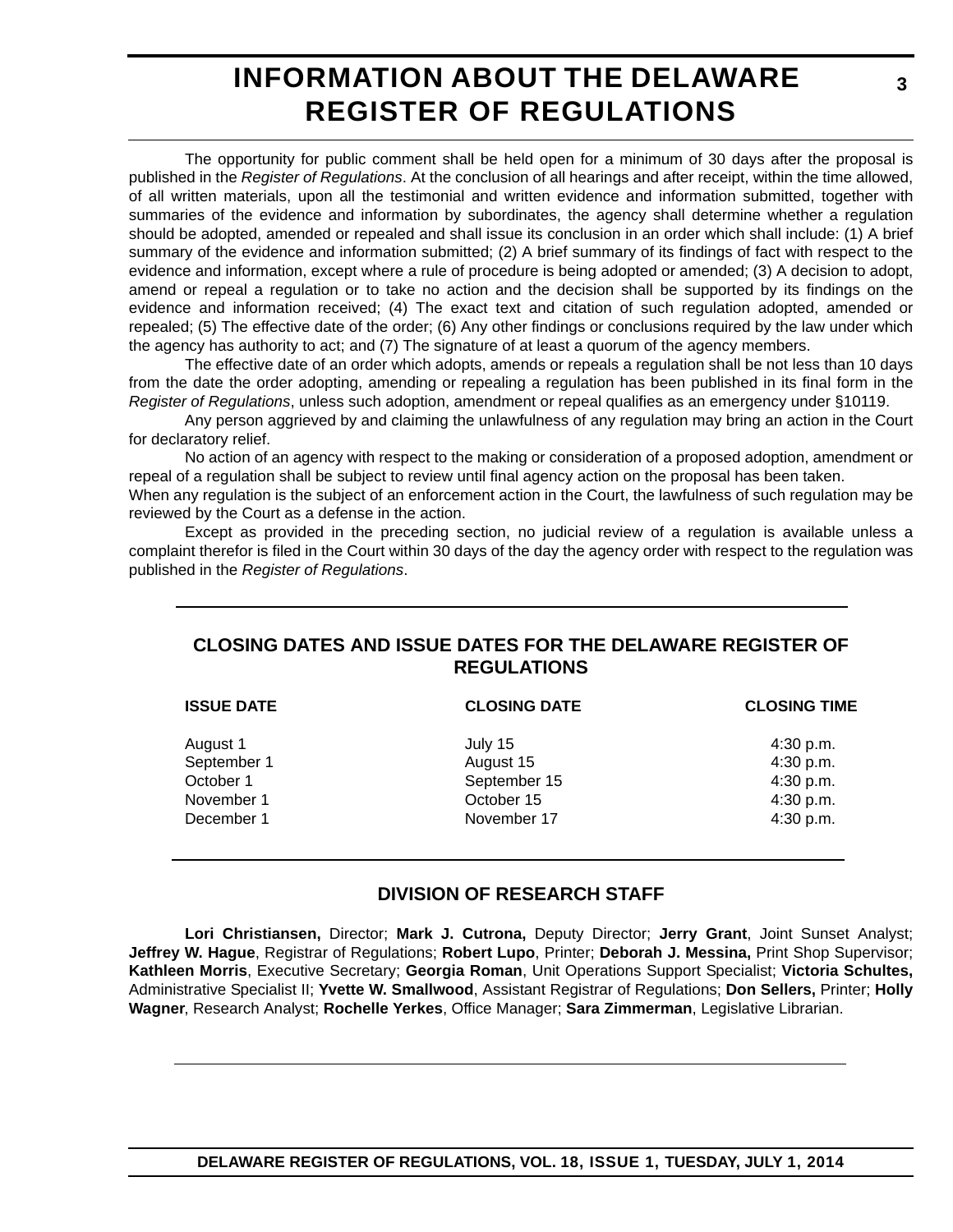# **TABLE OF CONTENTS**

# **PROPOSED**

<span id="page-3-0"></span>

| <b>DEPARTMENT OF AGRICULTURE</b>                                                                                                                                                    |          |
|-------------------------------------------------------------------------------------------------------------------------------------------------------------------------------------|----------|
| <b>Harness Racing Commission</b>                                                                                                                                                    | 6        |
|                                                                                                                                                                                     |          |
| <b>DEPARTMENT OF EDUCATION</b><br><b>Office of the Secretary</b>                                                                                                                    |          |
|                                                                                                                                                                                     | 7        |
| <b>DEPARTMENT OF HEALTH AND SOCIAL SERVICES</b>                                                                                                                                     |          |
| <b>Division of Medicaid and Medical Assistance</b>                                                                                                                                  |          |
| Title XIX Medicaid State Plan, Attachment 3.1-A, Introductory Page 2 - Telemedicine                                                                                                 | 9        |
| Title XIX Medicaid State Plan, Attachment 4.19B, Introduction - Page 4, Increased Medicaid                                                                                          |          |
| <b>Division of Public Health</b>                                                                                                                                                    | 11       |
|                                                                                                                                                                                     | 14       |
| <b>Division of Social Services</b>                                                                                                                                                  |          |
|                                                                                                                                                                                     | 14       |
|                                                                                                                                                                                     | 19       |
| DEPARTMENT OF SAFETY AND HOMELAND SECURITY                                                                                                                                          |          |
| <b>Division of State Police</b>                                                                                                                                                     |          |
|                                                                                                                                                                                     | 21       |
| <b>DEPARTMENT OF STATE</b>                                                                                                                                                          |          |
| <b>Division of Historical and Cultural Affairs</b>                                                                                                                                  |          |
|                                                                                                                                                                                     | 24       |
|                                                                                                                                                                                     |          |
| <b>FINAL</b>                                                                                                                                                                        |          |
| <b>DEPARTMENT OF EDUCATION</b>                                                                                                                                                      |          |
| <b>Office of the Secretary</b>                                                                                                                                                      |          |
| 106A Teacher Appraisal Process Delaware Performance Appraisal System (DPAS II) Revised<br>107A Specialist Appraisal Process Delaware Performance Appraisal System (DPAS II) Revised | 31<br>40 |
| 108A Administrator Appraisal Process Delaware Performance Appraisal System (DPAS II) Revised                                                                                        | 48       |
|                                                                                                                                                                                     | 57       |
| <b>DEPARTMENT OF ELECTIONS FOR KENT COUNTY</b>                                                                                                                                      |          |
|                                                                                                                                                                                     | 58       |
|                                                                                                                                                                                     |          |
| <b>DEPARTMENT OF HEALTH AND SOCIAL SERVICES</b><br><b>Division of Public Health</b>                                                                                                 |          |
|                                                                                                                                                                                     | 63       |
|                                                                                                                                                                                     | 67       |
| <b>EXECUTIVE DEPARTMENT</b>                                                                                                                                                         |          |
| <b>Office of Management and Budget</b>                                                                                                                                              |          |
| <b>State Employees Benefits Committee</b>                                                                                                                                           |          |
| <b>Statewide Benefits Office</b>                                                                                                                                                    | 79       |
|                                                                                                                                                                                     | 79       |
|                                                                                                                                                                                     |          |

**DELAWARE REGISTER OF REGULATIONS, VOL. 18, ISSUE 1, TUESDAY, JULY 1, 2014**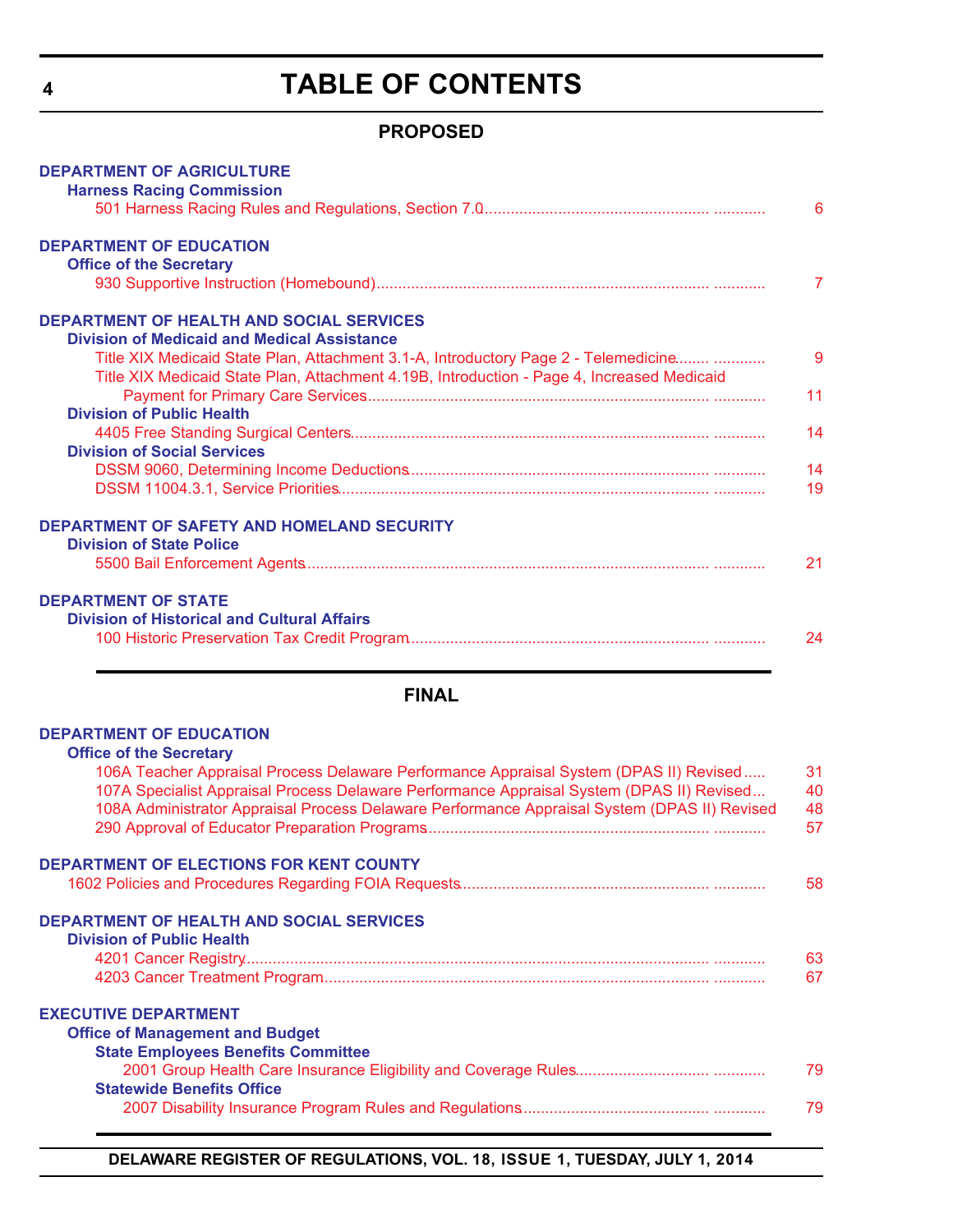# **TABLE OF CONTENTS**

# **CALENDAR OF EVENTS/HEARING NOTICES**

| Dept. of Agriculture, Harness Racing Commission, Notice of Public Comment Period                             | 80.       |
|--------------------------------------------------------------------------------------------------------------|-----------|
|                                                                                                              | 80.       |
| Dept. of Health and Social Svcs., Div. of Medicaid and Medical Assistance; Div. of Public Health;            |           |
|                                                                                                              | $80 - 82$ |
| Dept. of Safety and Homeland Security, Div. of State Police - Notice of Public Comment Period                | 82        |
| Dept. of Services for Children, Youth and Their Families, Notices of Public Meetings and Public Comment      |           |
| Period                                                                                                       | $82 - 83$ |
| Dept. of State, Div. of Historical and Cultural Affairs; Div. of Professional Regulation - Notices of Public |           |
| <b>Comment Period and Public Hearing</b>                                                                     |           |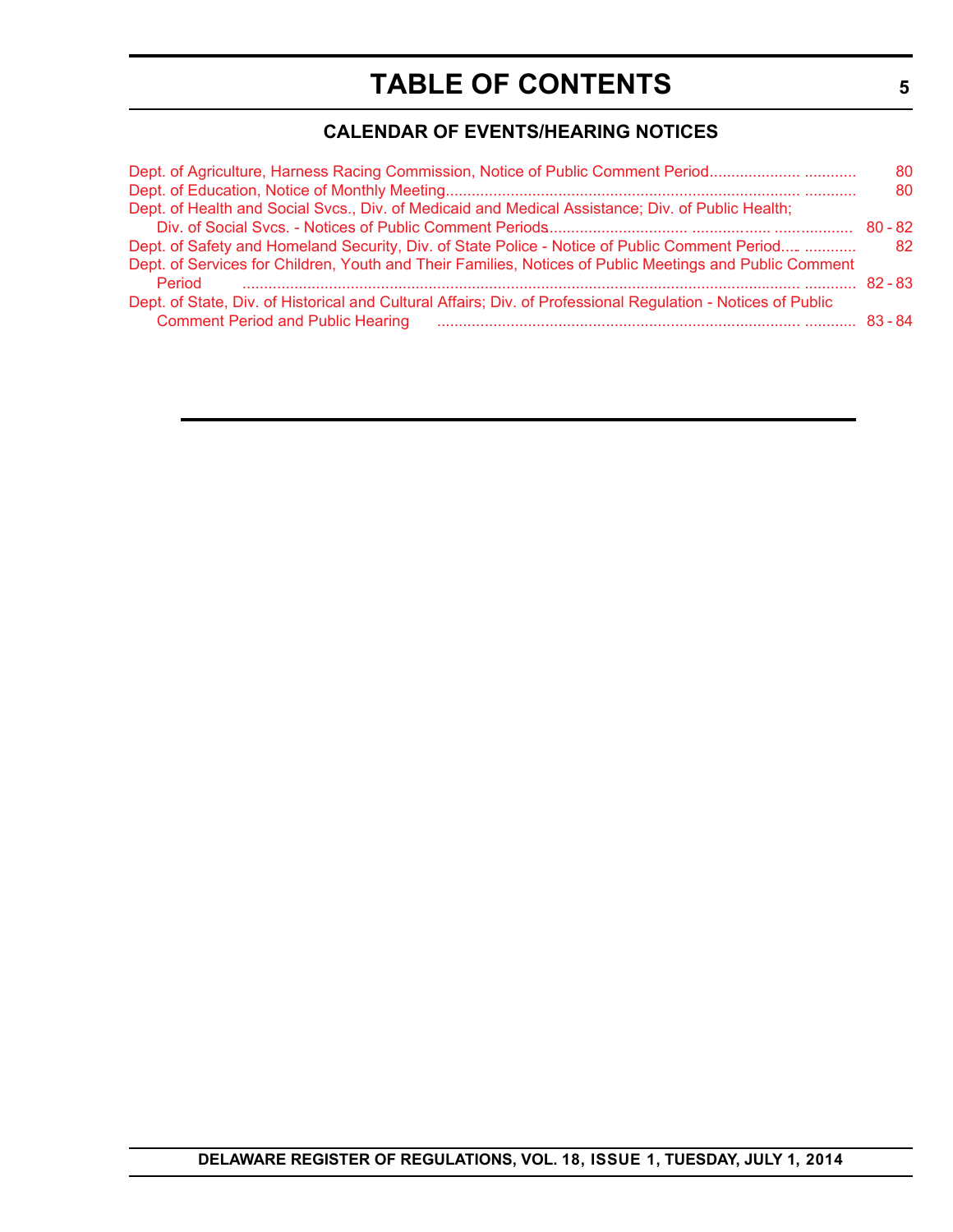# **Symbol Key**

<span id="page-5-0"></span>Arial type indicates the text existing prior to the regulation being promulgated. Underlined text indicates new text. Language which is stricken through indicates text being deleted.

# **Proposed Regulations**

Under 29 **Del.C.** §10115 whenever an agency proposes to formulate, adopt, amend or repeal a regulation, it shall file notice and full text of such proposals, together with copies of the existing regulation being adopted, amended or repealed, with the Registrar for publication in the *Register of Regulations* pursuant to §1134 of this title. The notice shall describe the nature of the proceedings including a brief synopsis of the subject, substance, issues, possible terms of the agency action, a reference to the legal authority of the agency to act, and reference to any other regulations that may be impacted or affected by the proposal, and shall state the manner in which persons may present their views; if in writing, of the place to which and the final date by which such views may be submitted; or if at a public hearing, the date, time and place of the hearing. If a public hearing is to be held, such public hearing shall not be scheduled less than 20 days following publication of notice of the proposal in the *Register of Regulations*. If a public hearing will be held on the proposal, notice of the time, date, place and a summary of the nature of the proposal shall also be published in at least 2 Delaware newspapers of general circulation. The notice shall also be mailed to all persons who have made timely written requests of the agency for advance notice of its regulation-making proceedings.

# **[DEPARTMENT OF AGRICULTURE](http://dda.delaware.gov/harness/) HARNESS RACING COMMISSION**

Statutory Authority: 3 Delaware Code, Section 10005 (3 **Del.C.** §10005) 3 **DE Admin. Code** 501

# **PUBLIC NOTICE**

### **[501 Harness Racing Rules and Regulations](#page-3-0)**

The Delaware Harness Racing Commission, pursuant to 3 **Del.C.** §10005, proposes to change its Rule in Section 7- 7.1.3.4. The Commission will hold a public hearing on the proposed rule changes at Harrington Raceway on August 12, 2014 at 10:15 am. Written comments should be sent to Mark Davis, Racing Administrator of the Delaware Harness Racing Commission, Department of Agriculture, 2320 South DuPont Highway, Dover, DE 19901. Written comments will be accepted from publication in the July 1, 2014 *Register of Regulations* until August 27, 2014.

The proposed changes are for the purpose of updating the Rules to reflect current policies, practices and procedures. Copies are published online at the *Register of Regulations* website: [http://regulations.delaware.gov/](http://regulations.delaware.gov/services/current_issue.html) [services/current\\_issue.html](http://regulations.delaware.gov/services/current_issue.html) A copy is also available for inspection at the Harness Racing Commission office.

# **501 Harness Racing Rules and Regulations** *(Break in Continuity of Sections)*

## **7.0 Rules of the Race**

7.1 Declarations and Drawing

#### *(Break in Continuity Within Section)*

7.1.3 Qualifying Races

### *(Break in Continuity Within Section)*

7.1.3.4 Any horse regularly wearing hopples hobbles shall not be permitted to be declared to race without them and any horse regularly racing without hopples hobbles shall not be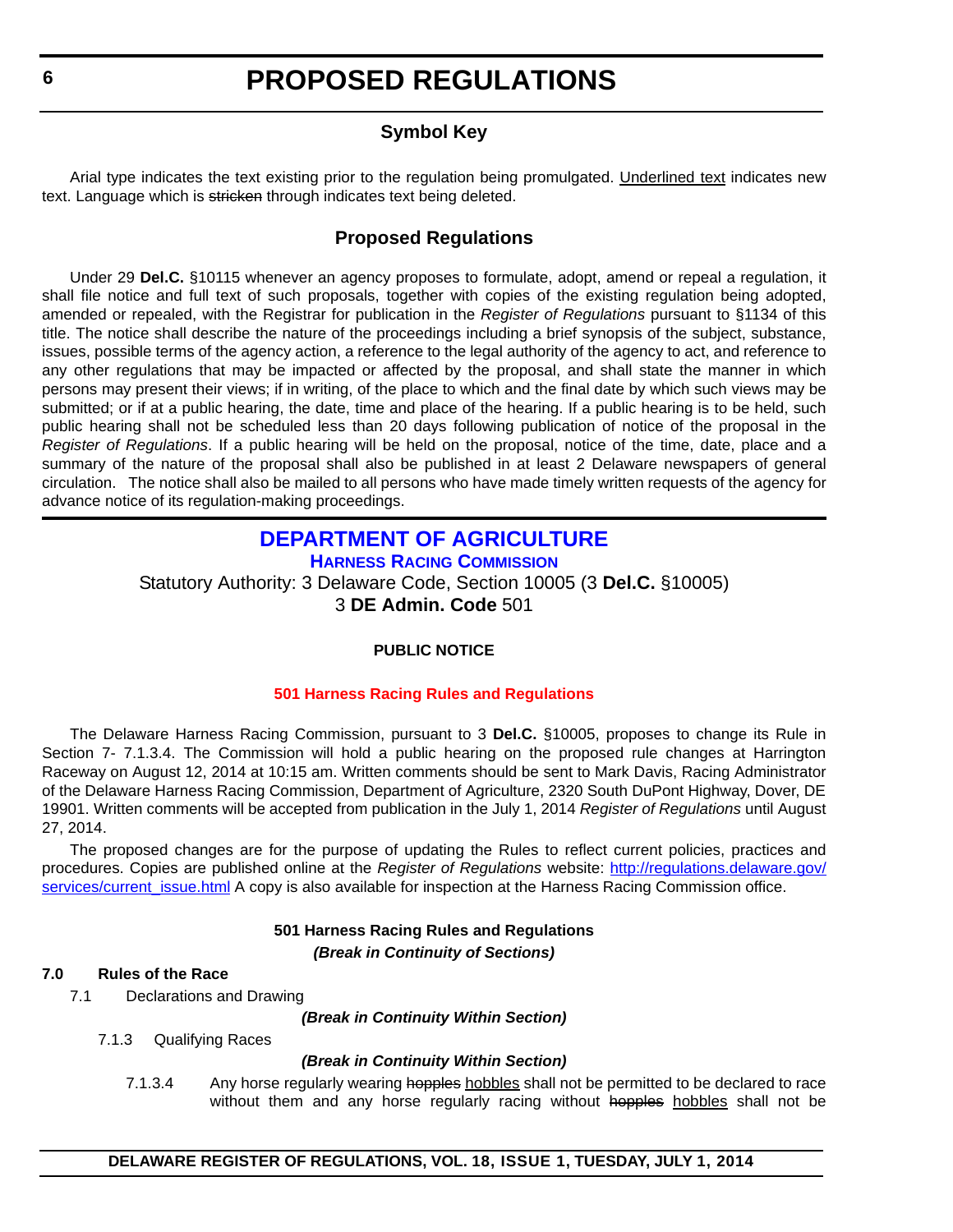<span id="page-6-0"></span>permitted to wear hopples hobbles in a race without first having qualified with this equipment change. In addition to the foregoing, any horse regularly wearing hopples hobbles and which is not on a qualifying list or Stewards' List, is allowed one start without hopples hobbles in a qualifying race; and this single performance shall not affect its eligibility to race with hopples hobbles in a subsequent event to which it is declared.

**\*Please Note: As the rest of the sections were not amended they are not being published. A copy of the regulation is available at:**

**[501 Harness Racing Rules and Regulations](http://regulations.delaware.gov/register/july2014/proposed/18 DE Reg 6 07-01-14.htm)**

# **[DEPARTMENT OF EDUCATION](http://www.doe.k12.de.us/)**

**OFFICE OF THE SECRETARY**

Statutory Authority: 14 Delaware Code, Section 122(b) (14 **Del.C.** §122(b)) 14 **DE Admin. Code** 930

**Education Impact Analysis Pursuant To 14 Del.C. Section 122(d)**

### **[930 Supportive Instruction \(Homebound\)](#page-3-0)**

### **A. Type of Regulatory Action Required**

Amendment to Existing Regulation

### **B. Synopsis of Subject Matter of the Regulation**

The Secretary of Education intends to amend 14 **DE Admin. Code** 930 Supportive Instruction. The amendment is related to supportive instruction for students who are pregnant.

Persons wishing to present their views regarding this matter may do so in writing by the close of business on or before **August 5, 2014** to Susan Haberstroh, Associate Secretary, Education Supports & Innovative Practices Branch, Department of Education, at 401 Federal Street, Suite 2, Dover, Delaware 19901. A copy of this regulation is available from the above address or may be viewed at the Department of Education business office.

#### **C. Impact Criteria**

1. Will the amended regulation help improve student achievement as measured against state achievement standards? The amendment is related to students who are pregnant, and may improve the student achievement of these students.

2. Will the amended regulation help ensure that all students receive an equitable education? The amendment will help ensure all students receive an equitable education.

3. Will the amended regulation help to ensure that all students' health and safety are adequately protected? The amendment will help ensure that all students' health and safety are adequately protected.

4. Will the amended regulation help to ensure that all students' legal rights are respected? The amendment will help ensure that all students' legal rights are respected.

5. Will the amended regulation preserve the necessary authority and flexibility of decision making at the local board and school level? The amendment preserves the necessary authority and flexibility of decision making at the local board and school level.

6. Will the amended regulation place unnecessary reporting or administrative requirements or mandates upon decision makers at the local board and school levels? The amendment does not place unnecessary reporting or administrative requirements or mandates upon decision makers at the local board and school level.

7. Will the decision making authority and accountability for addressing the subject to be regulated be placed in the same entity? The decision making authority does not change with regard to the amendments.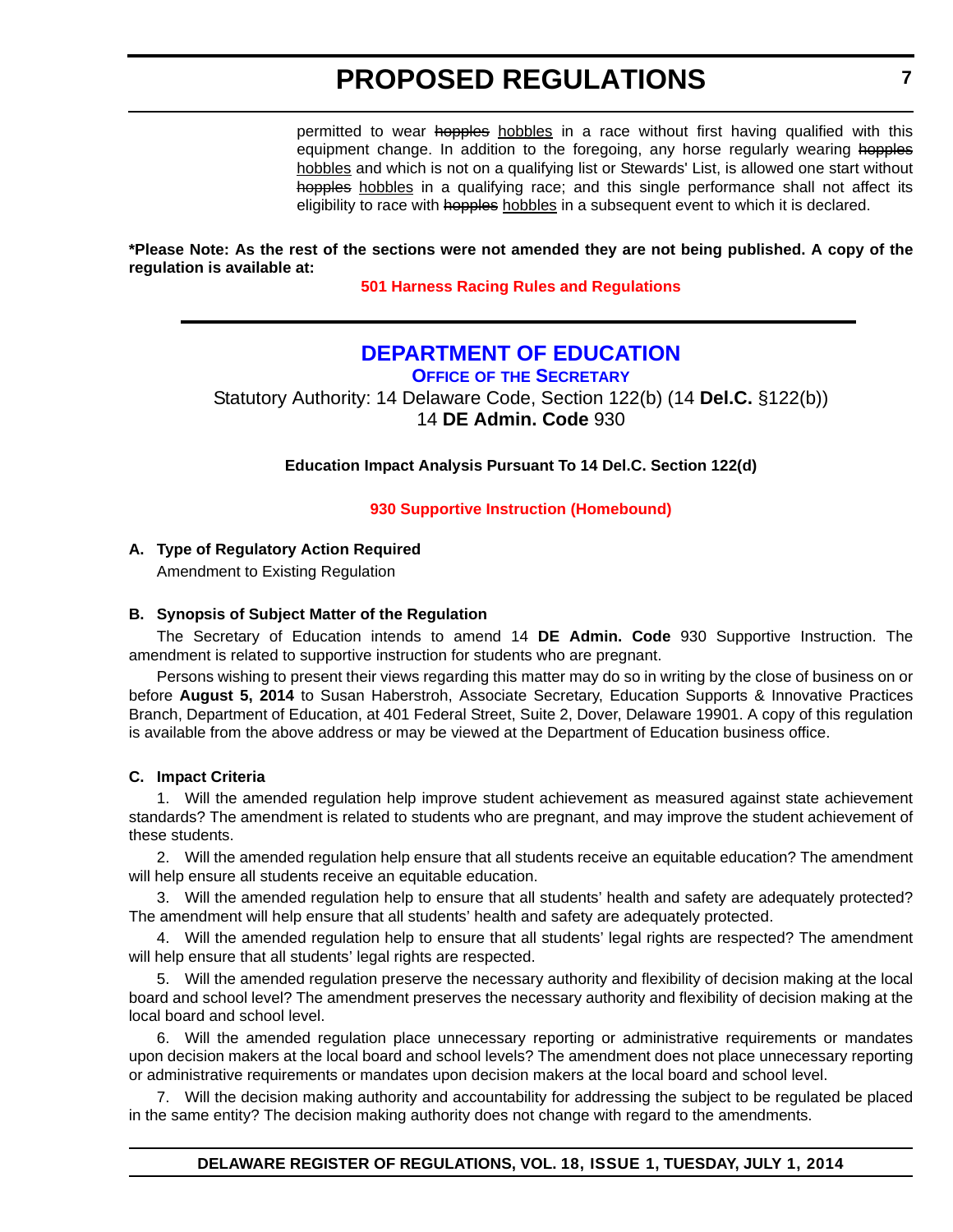8. Will the amended regulation be consistent with and not an impediment to the implementation of other state educational policies, in particular to state educational policies addressing achievement in the core academic subjects of mathematics, science, language arts and social studies? The amendment is consistent with state and federal educational policies.

9. Is there a less burdensome method for addressing the purpose of the regulation? There is not a less burdensome method for addressing the purpose of the regulation.

10. What is the cost to the State and to the local school boards of compliance with the regulation? There may be additional costs to the local boards for compliance; however, the amendments are consistent with federal Title IX laws.

### **930 Supportive Instruction (Homebound)**

### **1.0 Definition**

**"Supportive Instruction"** is an alternative educational program provided at home, in a hospital or at a related site for a student temporarily at home or hospitalized for a sudden illness, injury, episodic flare up of a chronic condition or accident considered to be of a temporary nature. Subject to 14 **Del.C.**, §1604(8), this may also include an alternative educational program provided at home to a student that has been suspended, expelled or subject to expulsion based upon the student's local school district or charter school policy.

- 1.1 Procedures for eligibility shall be limited to appropriate certification that the student cannot attend school.
- 1.2 Services for children with disabilities as defined in the Individuals with Disabilities Education Act (IDEA) (20 U.S.C 1400 et.seq), and its regulations (34 CFR parts 300 and 301), 14 **Del.C.**, Ch. 31, and the Department of Education's regulations on Children with Disabilities (14 **DE Admin. Code** 922 through 929) shall be provided in accordance with these laws and shall be processed under the district's or charter school's special education authority. Nothing in this regulation shall prevent a district from providing supportive instruction to children with disabilities in a manner consistent with the Individuals with Disabilities Education Act (IDEA) and its regulations, 14 **Del.C.**, Chapter 31, and the Department of Education's regulations on Children with Disabilities.
- 1.3 Nothing in this regulation shall alter a district's or charter school's duties under Section 504 of the Rehabilitation Act of 1973 or the Americans with Disabilities Act to students who are qualified individuals with disabilities. Nothing in this regulation shall prevent a district from providing supportive instruction to such students.

### **2.0 Eligibility for Conditions other than Suspension, Expulsion or Subject to Expulsion**

- 2.1 A student enrolled in a school district or charter school is eligible for supportive instruction when the district or charter school receives the required certification that an accident, injury, sudden illness or episodic flare up of a chronic condition will prevent the student from attending school for at least ten (10) school days.
	- 2.1.1 A physician or an advanced practice nurse, employed by or who has a collaborative agreement with a licensed physician, or a physician assistant employed by and who has a written agreement with a supervising licensed physician must certify absences due to a medical condition.
		- 2.1.1.1 A student qualifies for supportive instruction during absences because of pregnancy, childbirth, or related medical conditions, which shall be excused absences for as long as deemed medically necessary by a physician or an advanced practice nurse, employed by and who has a collaborative agreement with a licensed physician, or a physician assistant employed by and who has a written agreement with a supervising licensed physician.
		- 2.1.1.2 A student who remains enrolled in school is eligible for supportive instruction during a postpartum period for as long as deemed medically necessary. Postpartum absences shall be certified by a physician or an advanced practice nurse, employed by and who has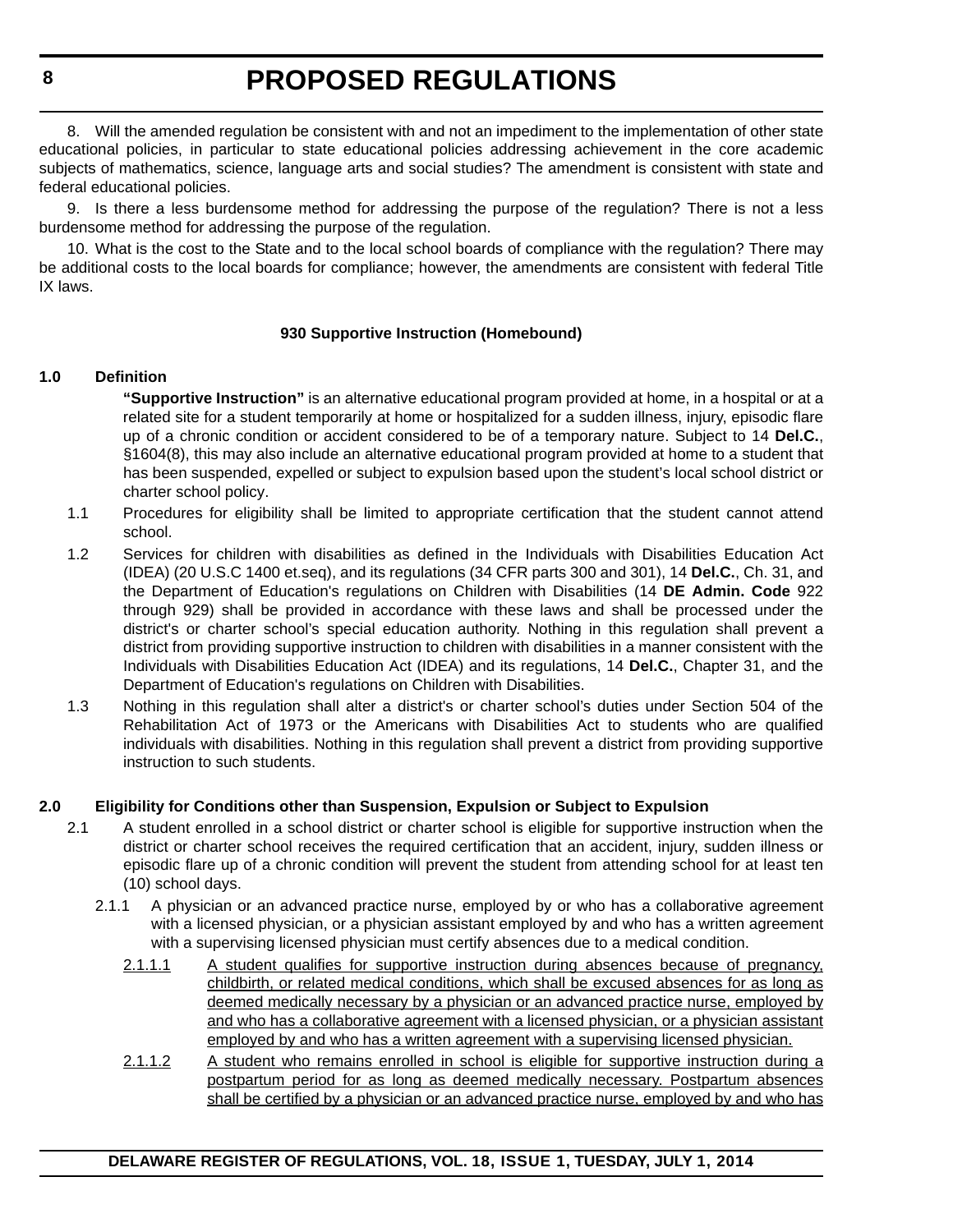a collaborative agreement with a licensed physician, or a physician assistant employed by and who has a written agreement with a supervising licensed physician.

- <span id="page-8-0"></span>2.1.2 Absences due to severe adjustment problems must be certified by a psychologist or psychiatrist and confirmed through a staff conference.
- 2.1.3 A physician or an advanced practice nurse, employed by or who has a collaborative agreement with a licensed physician, or a physician assistant employed by and who has a written agreement with a supervising licensed physician must certify absences due to pregnancy complicated by illness or other abnormal conditions.
	- 2.1.3.1 A student does not qualify for supportive instruction for normal pregnancies unless there are complications.
	- 2.1.3.2 A student who remains enrolled in school is eligible for supportive instruction during a postpartum period not to exceed six weeks. Postpartum absences must be certified by a physician or an advanced practice nurse, employed by or who has a collaborative agreement with a licensed physician, or a physician assistant employed by and who has a written agreement with a supervising licensed physician.
- 2.1.42.2 Supportive instruction can be requested as an in school transitional program that follows a period of supportive instruction that was provided outside of the school setting. If the supportive instruction is provided as an in school transitional program, it must be approved through a staff conference.

# **3.0 Implementation**

- 3.1 Supportive instruction for a student shall begin as soon as the documentation required by 2.0 is received. Supportive instruction may continue upon the return to school setting only in those exceptional cases where it is determined that a student needs a transitional program to guarantee a successful return to the school setting in accordance with 2.42.2.
	- 3.1.1 Supportive instruction shall adhere to the extent possible to the student's school curriculum and shall make full use of the available technology in order to facilitate the instruction.
		- 3.1.1.1 The school shall provide a minimum of 3 hours of supportive instruction each week of eligibility for a K to 5th grade student, and a minimum of five hours each week of eligibility for a 6 to 12th grade student. There is no minimum for in school transition.
		- 3.1.1.2 Nothing in this regulation shall prevent a school district or charter school from providing additional hours of supportive instruction to an eligible student from other available funding sources.
	- 3.1.2 Summer instruction is permitted for a student who is otherwise eligible for supportive instruction and, as determined by the student's teachers and principal, needs the instruction to complete course work or to maintain a level of instruction in order to continue in a school setting the following school year.

### **4.0 Eligibility and Implementation for Suspension, Expulsion, or Subject to Expulsion**

If a local school district or charter school provides for supportive instruction (homebound) for students that have been suspended or expelled, the local school district or charter school shall have a written policy, which conforms with 14 **Del.C.** §1604(8), and any of its implementing regulations, regarding eligibility and implementation.

# **[DEPARTMENT OF HEALTH AND SOCIAL SERVICES](http://www.dhss.delaware.gov/dhss/dmma/) DIVISION OF MEDICAID AND MEDICAL ASSISTANCE**

Statutory Authority: 31 Delaware Code, Section 512 (31 **Del.C.** §512)

**PUBLIC NOTICE [Telemedicine](#page-3-0)**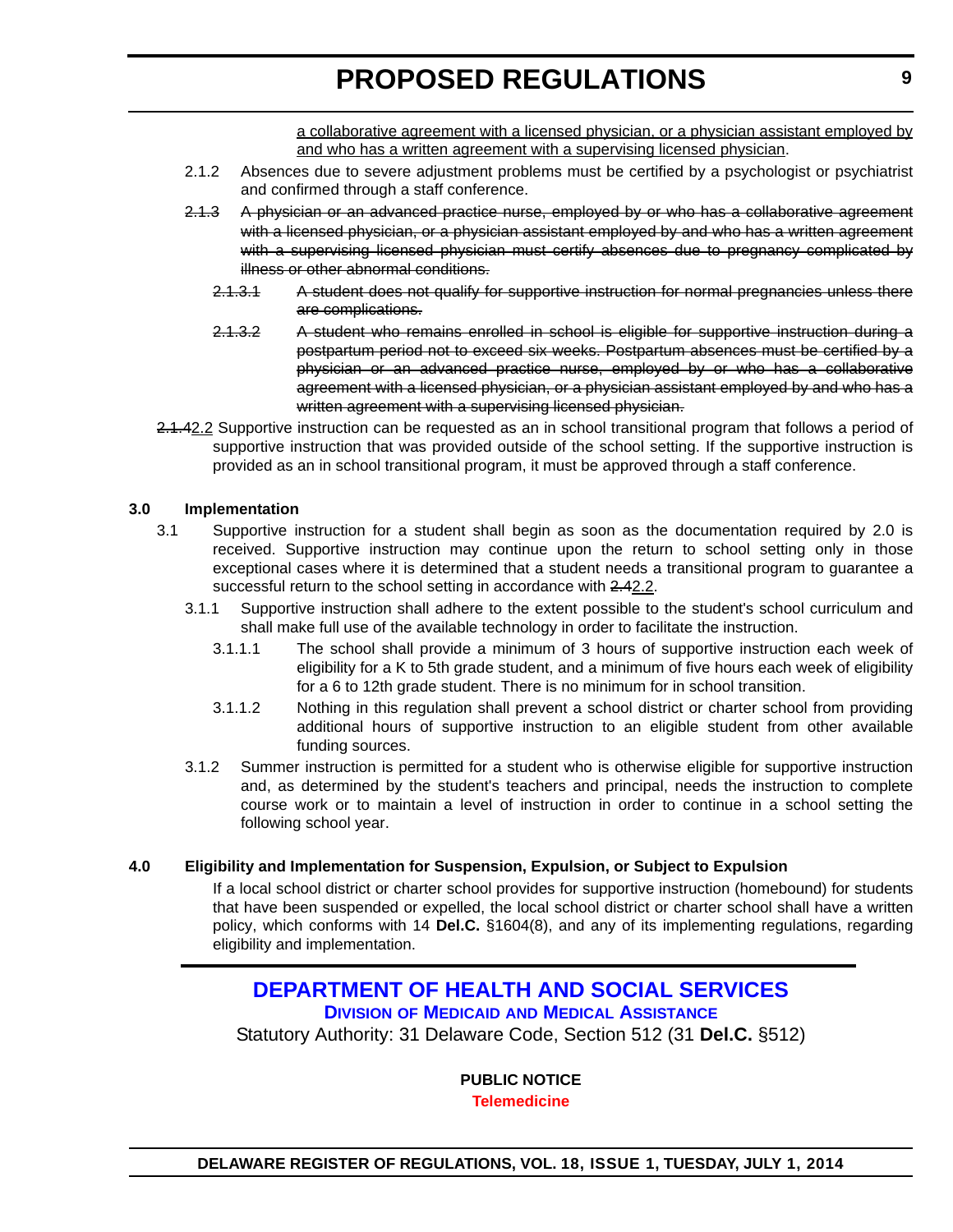**10**

# **PROPOSED REGULATIONS**

In compliance with the State's Administrative Procedures Act (APA - Title 29, Chapter 101 of the Delaware Code), with 42 CFR §447.205 and under the authority of Title 31 of the Delaware Code, Chapter 5, Section 512, Delaware Health and Social Services (DHSS) / Division of Medicaid and Medical Assistance (DMMA) intends to submit a state plan amendment regarding telemedicine, specifically, *to clarify provider types authorized to deliver medically necessary services via telemedicine*.

Any person who wishes to make written suggestions, compilations of data, testimony, briefs or other written materials concerning the proposed new regulations must submit same to Sharon L. Summers, Planning & Policy Development Unit, Division of Medicaid and Medical Assistance, 1901 North DuPont Highway, P.O. Box 906, New Castle, Delaware 19720-0906 or by fax to 302-255-4425 by July 31, 2014.

The action concerning the determination of whether to adopt the proposed regulation will be based upon the results of Department and Division staff analysis and the consideration of the comments and written materials filed by other interested persons.

### **SUMMARY OF PROPOSAL**

The proposed provides notice to the public that Delaware Health and Social Services/Division of Medicaid and Medical Assistance (DHSS/DMMA) intends to submit a state plan amendment to the Centers for Medicare and Medicaid Services (CMS) regarding telemedicine *to clarify provider types authorized to deliver medically necessary services via telemedicine*.

### **Statutory Authority**

- 42 CFR 410.78, *Telehealth services*
- 42 CFR Part 440, Services

#### **Background**

For the purposes of Medicaid, telemedicine seeks to improve a patient's health by permitting two-way, real time interactive communication between the patient, and the physician or practitioner at the distant site. This electronic communication means the use of interactive telecommunications equipment that includes, at a minimum, audio and visual equipment. This definition is modeled on Medicare's definition of telehealth services (42 CFR §410.78).

According to the Centers for Medicare and Medicaid Services (CMS), the Medicaid program and the federal Medicaid statute (Title XIX of the Social Security Act) does not recognize telemedicine as a distinct service. CMS does note, however, that "telemedicine is viewed as a cost-effective alternative to the more traditional face-to-face way of providing medical care" (e.g., face-to-face consultations or examinations between provider and patient) that states can choose to cover under Medicaid and that there is "flexibility inherent in federal law to create innovative payment methodologies for services that incorporate telemedicine technology."

#### **Summary of Proposal**

Effective July 2, 2012, the Centers for Medicare and Medicaid Services (CMS) approved a state plan amendment to use the telemedicine delivery system for providers enrolled under the Delaware Medical Assistance Program (DMAP).

The Division of Medicaid and Medical Assistance (DMMA) proposes to amend Attachment 3.1-A of the Medicaid State Plan to clarify that qualifying provider services include any covered state plan services that would typically be provided to an eligible individual in a face-to-face setting by an enrolled provider.

The provisions of this state plan amendment are subject to approval by CMS.

#### **Fiscal Impact Statement**

This revision imposes no increase in cost on the General Fund as current policy allows for the use of telemedicine.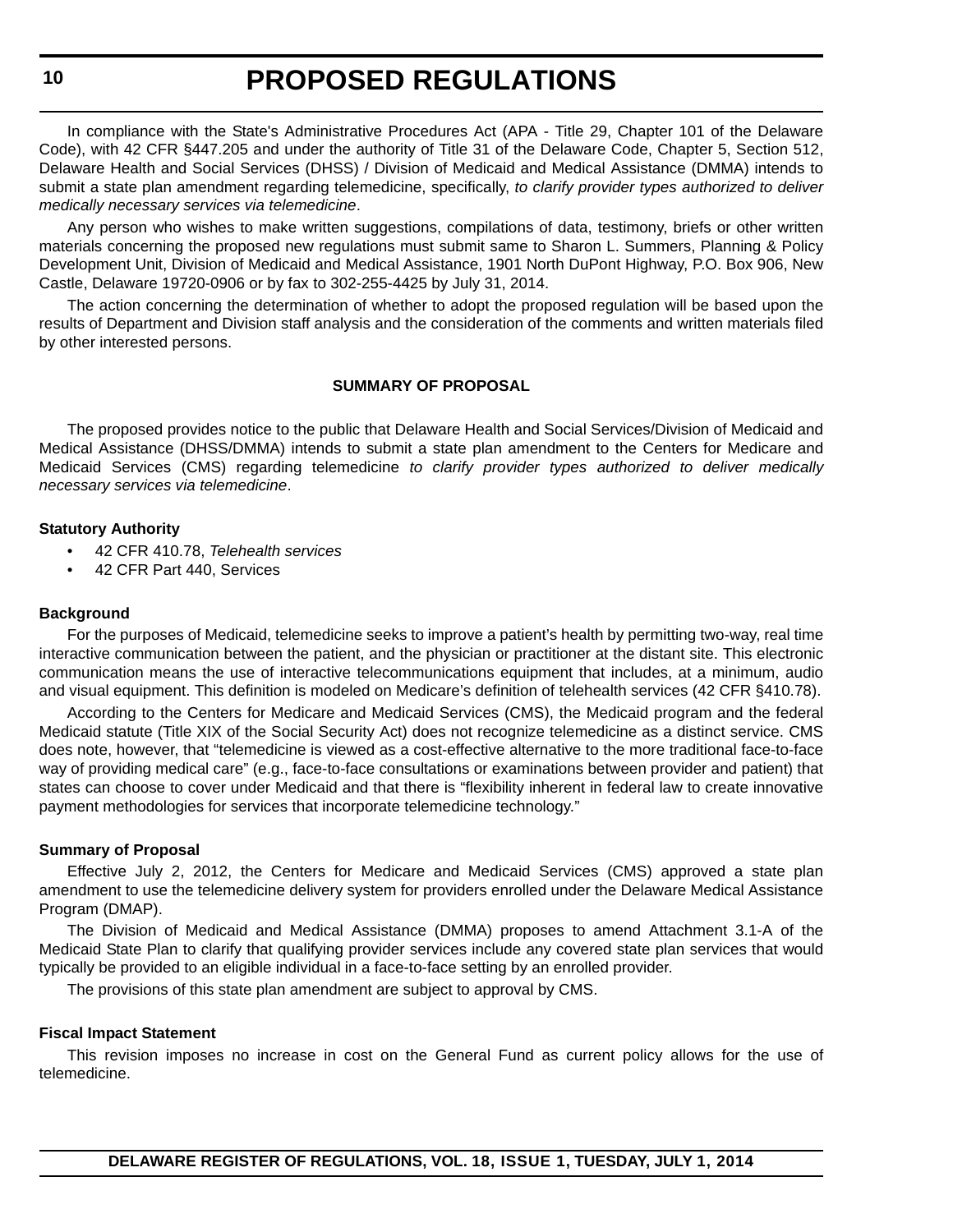# <span id="page-10-0"></span>**DMMA PROPOSED REGULATION #14-25 REVISION:**

ATTACHMENT 3.1-A Introductory Page 2

# STATE PLAN UNDER TITLE XIX OF THE SOCIAL SECURITY ACT STATE/TERRITORY: DELAWARE

### TELEMEDICINE – CONTINUED

#### PROVIDER QUALIFICATIONS

In order to provide telemedicine under DMAP, providers at both the originating and distant site must be enrolled with DMAP or have contractual agreements with the managed care organizations (MCOs) and must meet all requirements for their discipline as specified in the Medicaid State Plan.

For services delivered through telemedicine technology from DMAP or MCOs to be covered, healthcare practitioners must:

- Act within their scope of practice;
- Be licensed (in Delaware, or the State in which the provider is located if exempted under Delaware State law to provide telemedicine services without a Delaware license) for the service for which they bill DMAP;
- Be enrolled with DMAP/MCOs;
- Be located within the continental United States.

### COVERED SERVICES

DMAP covers medically necessary telemedicine services and procedures covered under the Title XIX State Plan. Qualifying provider services include any covered State Plan services that would typically be provided to an eligible individual in a face-to-face setting by an enrolled provider. Telemedicine is not limited based on the diagnosed medical condition of the eligible recipient. All telemedicine services must be furnished within the limits of provider program policies and within the scope and practice of the provider's professional standards as described and outlined in DMAP Provider Manuals which can be found at:

http://www.dmap.state.de.us/downloads/manuals.html

#### NON-COVERED SERVICES

If a service is not covered in a face-to-face setting, it is not covered if provided through telemedicine. A service provided through telemedicine is subject to the same program restrictions, limitations and coverage which exist for the service when not provided through telemedicine.

### **DIVISION OF MEDICAID [AND MEDICAL ASSISTANCE](http://www.dhss.delaware.gov/dhss/dmma/)**

Statutory Authority: 31 Delaware Code, Section 512 (31 **Del.C.** §512)

### **PUBLIC NOTICE**

#### **[Increased Medicaid Payment for Primary Care Services – Section 1202 of the Affordable Care Act](#page-3-0)**

In compliance with the State's Administrative Procedures Act (APA - Title 29, Chapter 101 of the Delaware Code), 42 CFR §447.205, and under the authority of Title 31 of the Delaware Code, Chapter 5, Section 512, Delaware Health and Social Services (DHSS) / Division of Medicaid and Medical Assistance (DMMA) is proposing to amend the Delaware Title XIX Medicaid State Plan regarding *additional codes eligible for enhanced primary care payments*.

**11**

**DELAWARE REGISTER OF REGULATIONS, VOL. 18, ISSUE 1, TUESDAY, JULY 1, 2014**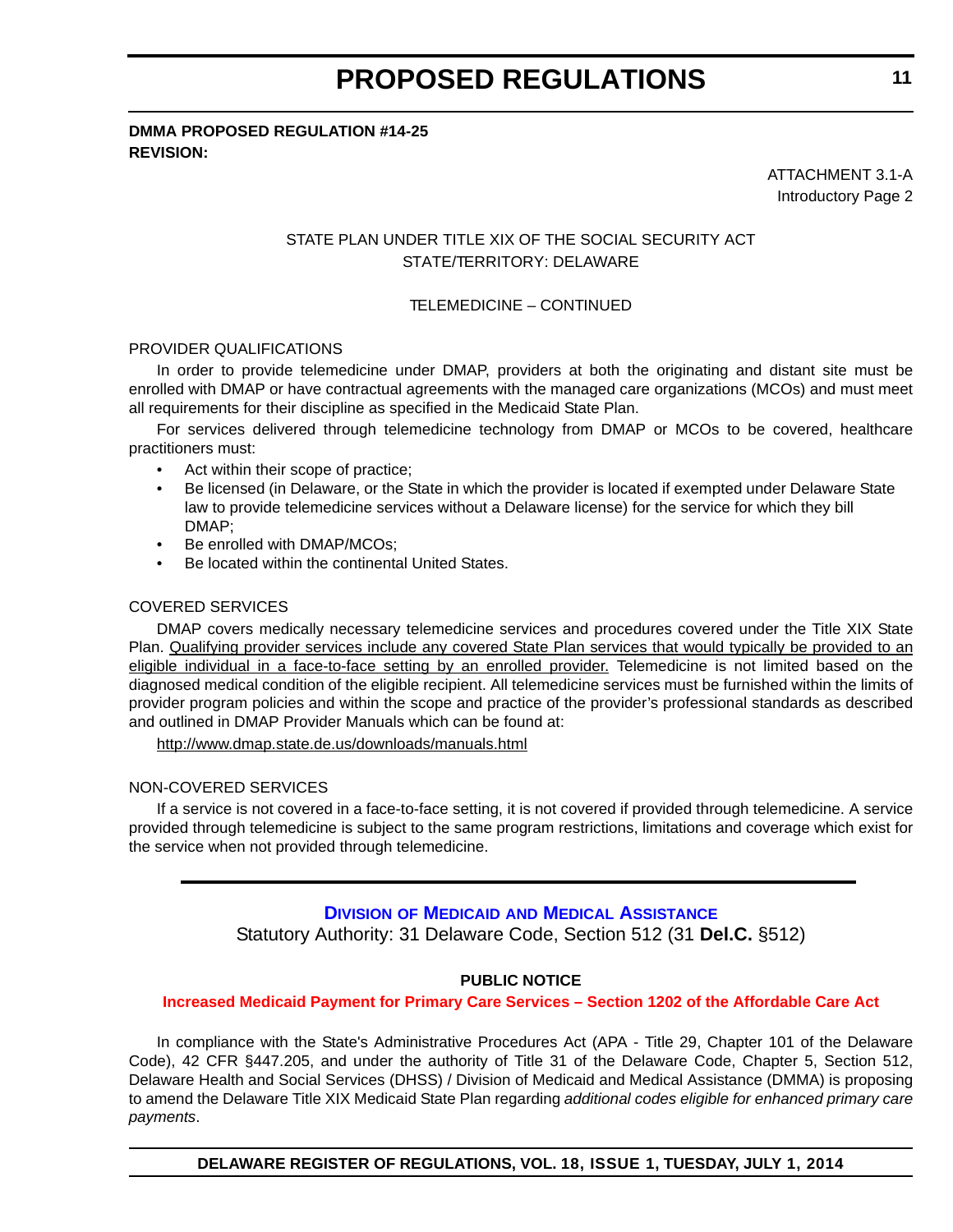Any person who wishes to make written suggestions, compilations of data, testimony, briefs or other written materials concerning the proposed new regulations must submit same to Sharon L. Summers, Planning & Policy Development Unit, Division of Medicaid and Medical Assistance, 1901 North DuPont Highway, P.O. Box 906, New Castle, Delaware 19720-0906 or by fax to 302-255-4425 by July 31, 2014.

The action concerning the determination of whether to adopt the proposed regulation will be based upon the results of Department and Division staff analysis and the consideration of the comments and written materials filed by other interested persons.

### **SUMMARY OF PROPOSAL**

The purpose of this notice is to advise the public that Delaware Health and Social Services/Division of Medicaid and Medical Assistance is proposing to amend the Title XIX Medicaid State Plan regarding Increased Medicaid Payment for Primary Care, specifically, *Additional Codes Eligible for Enhanced Primary Care Payments*.

#### **Statutory Authority**

- Patient Protection and Affordable Care Act (Pub. L. No. 111-148 as amended by the Health Care and Education Reconciliation Act of 2010 (Pub. L. No. 111-152)), together known as the *Affordable Care Act*
- 42 CFR 447.405, *Amount of required minimum payments*
- 42 CFR 447.410, *State plan requirements*
- 42 CFR 447.415, *Availability of Federal financial participation (FFP)*

#### **Background**

In compliance with Section 1202 of the Patient Protection and Affordable Care Act, Delaware Health and Social Services/Division of Medicaid and Medical Assistance increased certain Medicaid primary care and vaccine administration payments made to designated providers to 100% of the Medicare physician fee schedule in effect as of January 1, 2013 through December 31, 2014. To implement this increase, the Centers for Medicare and Medicaid Services approved Delaware's state plan amendment on June 24, 2013 with an effective date of the increase retroactive to January 1, 2013. The services eligible for the rate increase are billed under the Healthcare Common Procedures Coding System (HCPCS) Evaluation and Management (E & M) codes and also apply to the administration of vaccines under the Vaccines for Children Program.

#### **Summary of Proposal**

Recent guidance from the Centers for Medicaid and Medicaid Services (CMS), dated April 14, 2014, advises that if a state uses vaccine product codes to pay for vaccine administration that it must submit a new section 1202 of the Affordable Care Act (ACA) state plan amendment (SPA) when those product codes change. Also, a state must submit a revised SPA page updating that list of codes eligible for higher payment if it chooses to provide coverage for a new Current Procedural Terminology (CPT) billing code that is within the range of Evaluation and Management (E & M) codes specified in the law and regulation.

Therefore, pursuant to public notice requirements of 42 CFR §447.205, Delaware Health and Social Services (DHSS)/Division of Medicaid and Medical Assistance (DMMA) gives notice of a significant proposed change in its method and standards for setting payment rate for services.

DHSS/DMMA intends to submit a SPA to CMS to comply with certain provisions in the Affordable Care Act. With an effective date of the increase retroactive to January 1, 2014, this SPA includes the following additional Evaluation and Management (E & M) and vaccine product codes to the list of eligible codes for enhanced primary care payments:

*Evaluation and Management Codes 99481 99482 Vaccine Code 90673*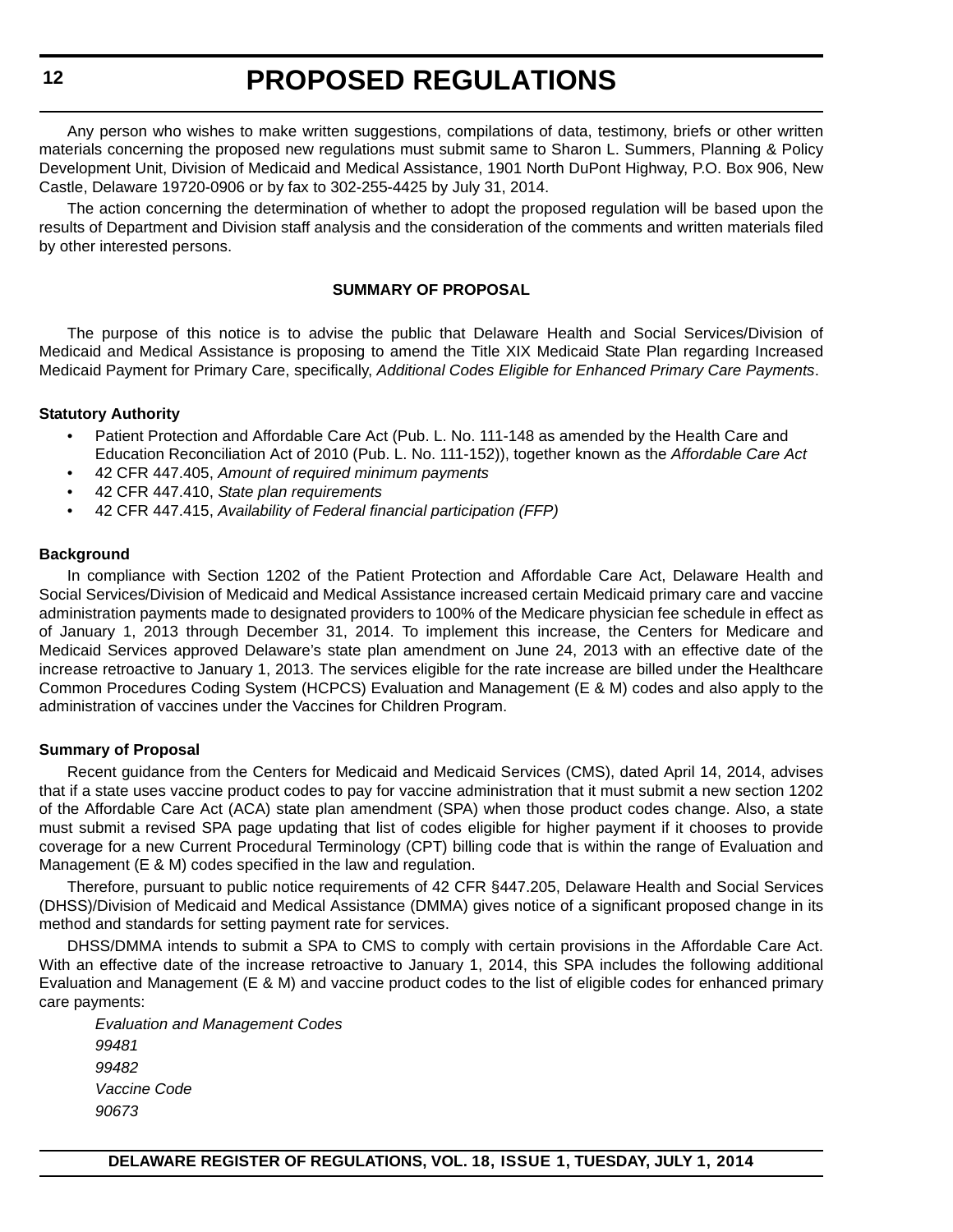The provisions of this state plan amendment relating to methodology and payment of the enhanced Medicaid rates are subject to approval by CMS.

#### **Fiscal Impact Statement**

Due to the availability of 100% FMAP for these primary care services, the DMMA projects no fiscal impact on the General Fund in Calendar Year 2014.

# **DMMA PROPOSED REGULATION #14-24 REVISION:**

ATTACHMENT 4.19-B Introduction - Page 4 OMB No. 0938-1148

### STATE PLAN UNDER TITLE XIX OF THE SOCIAL SECURITY ACT STATE: DELAWARE

METHODS AND STANDARDS FOR ESTABLISHING PAYMENT RATES – OTHER TYPES OF CARE

Physician Services Increased Primary Care Service Payment 42 CFR 447.405, 447.410, 447.415

Attachment 4.19-B: Physician Services 42 CFR 447.405 Amount of Minimum Payment Continued (Primary Care Services Affected by this Payment Methodology – continued)

 The state will make payment under this SPA for the following codes which have been added to the fee schedule since July 1, 2009 (specify code and date added).

99408 - Added October 10, 2010 90673 - Added January 1, 2014 99409 - Added October 10, 2010 99481 - Added January 1, 2014 99224 - Added January 1, 2011 **99482 - Added January 1, 2014** 99225 - Added January 1, 2011 99226 - Added January 1, 2011

#### Physician Services – Vaccine Administration

For calendar years (CYs) 2013 and 2014, the state reimburses vaccine administration services furnished by physicians meeting the requirements of 42 CFR 447.400(a) at the lesser of the state regional maximum administration fee set by the Vaccines for Children (VFC) program or the Medicare rate as implemented by the state in CYs 2013 and 2014.



 $\Box$  Medicare Physician Fee Schedule rate as implemented by the state and using the 2009 conversion factor.

State regional maximum administration fee set by the Vaccines for Children program.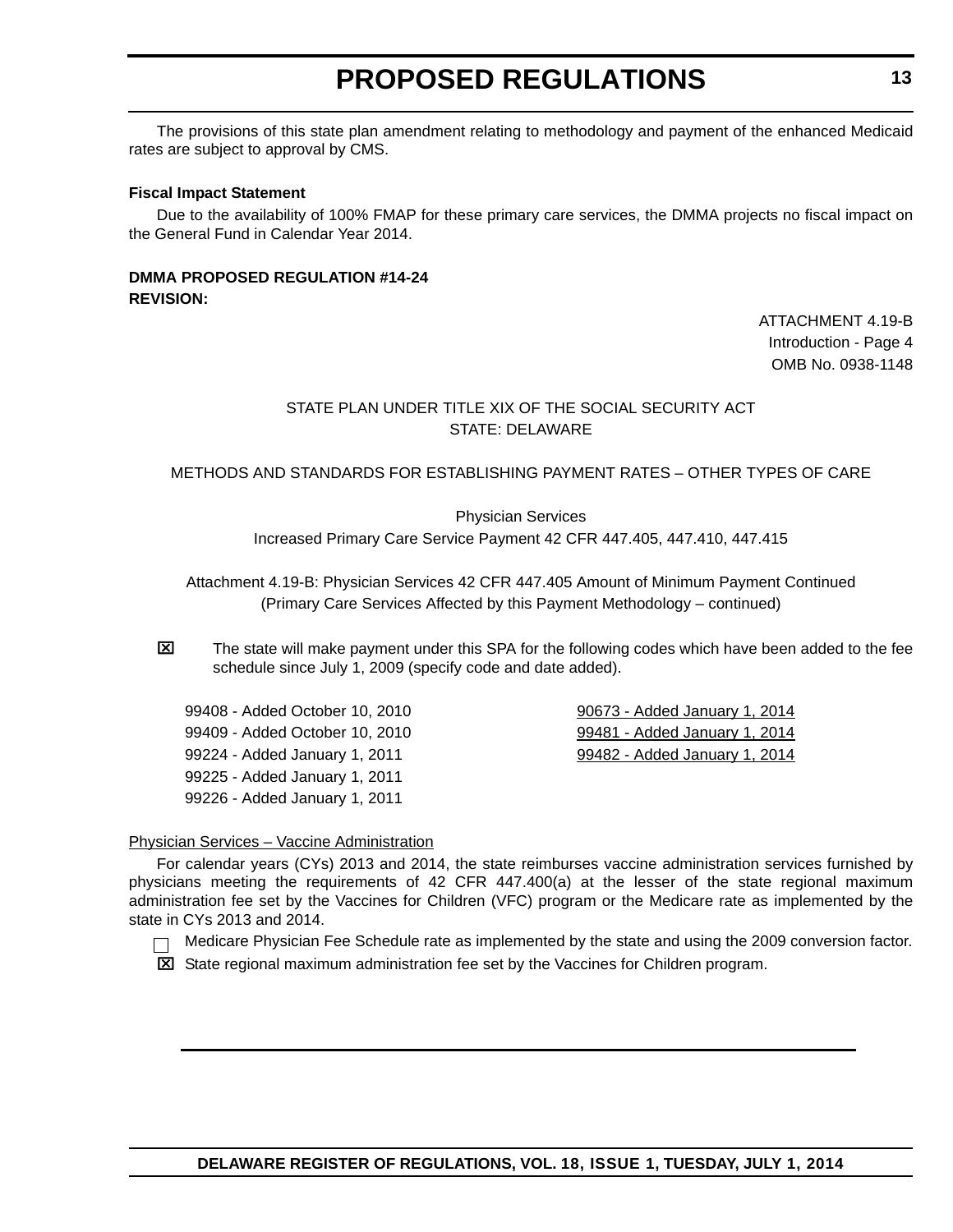#### **DIVISION [OF PUBLIC HEALTH](http://www.dhss.delaware.gov/dhss/dph/index.html)**

<span id="page-13-0"></span>Statutory Authority: 16 Delaware Code, Section 122(3)p (16 **Del.C.** §122(3)p) 16 **DE Admin. Code** 4405

#### **PUBLIC NOTICE**

#### **[4405 Free Standing Surgical Centers](#page-3-0)**

The Office of Health Facilities Licensing and Certification, Health Systems Protection Section, Division of Public Health, Department of Health and Social Services, is proposing revisions to the State of Delaware Regulations Governing Free Standing Surgical Centers. Due to the extensive number of amendments the Division has concluded that the current regulations should be repealed and replaced in their entirety with the proposed regulations being published. The purpose of the amendments is to update the requirements so that they are in concert with current healthcare standards and to align them more closely with current federal requirements. On July 1, 2014, the Division plans to publish as proposed the amended regulations and hold them out for public comment per Delaware law.

Copies of the proposed regulations are available for review in the July 1, 2014 edition of the Delaware *Register of Regulations*, accessible online at: <http://regulations.delaware.gov> or by calling the Office of Health Facilities Licensing and Certification at (302) 283-7220.

Any person who wishes to make written suggestions, testimony, briefs or other written materials concerning the proposed regulations must submit same to Deborah Harvey by Thursday, July 31, 2014 at:

Deborah Harvey Division of Public Health 417 Federal Street Dover, DE 19901 Email: [Deborah.Harvey@state.de.us](mailto:Deborah.Harvey@state.de.us) Phone: (302) 744-4913

#### **4405 Free Standing Surgical Centers**

**\*Please Note: Due to the size of the proposed regulation, it is not being published here. A copy of the regulation is available at:**

#### **[4405 Free Standing Surgical Centers](http://regulations.delaware.gov/register/july2014/proposed/18 DE Reg 14 07-01-14.htm)**

**DIVISION [OF SOCIAL SERVICES](http://www.dhss.delaware.gov/dhss/dss/)** Statutory Authority: 31 Delaware Code, Section 512 (31 **Del.C.** §512)

### **PUBLIC NOTICE**

# **Food Supplement Program**

### **[Determining Income Deductions](#page-3-0)**

In compliance with the State's Administrative Procedures Act (APA - Title 29, Chapter 101 of the Delaware Code) and under the authority of Title 31 of the Delaware Code, Chapter 5, Section 512, Delaware Health and Social Services (DHSS) / Division of Social Services is proposing to amend policies in the Division of Social Services Manual (DSSM) regarding the Food Supplement Program, specifically, *Determining Income Deductions*.

**DELAWARE REGISTER OF REGULATIONS, VOL. 18, ISSUE 1, TUESDAY, JULY 1, 2014**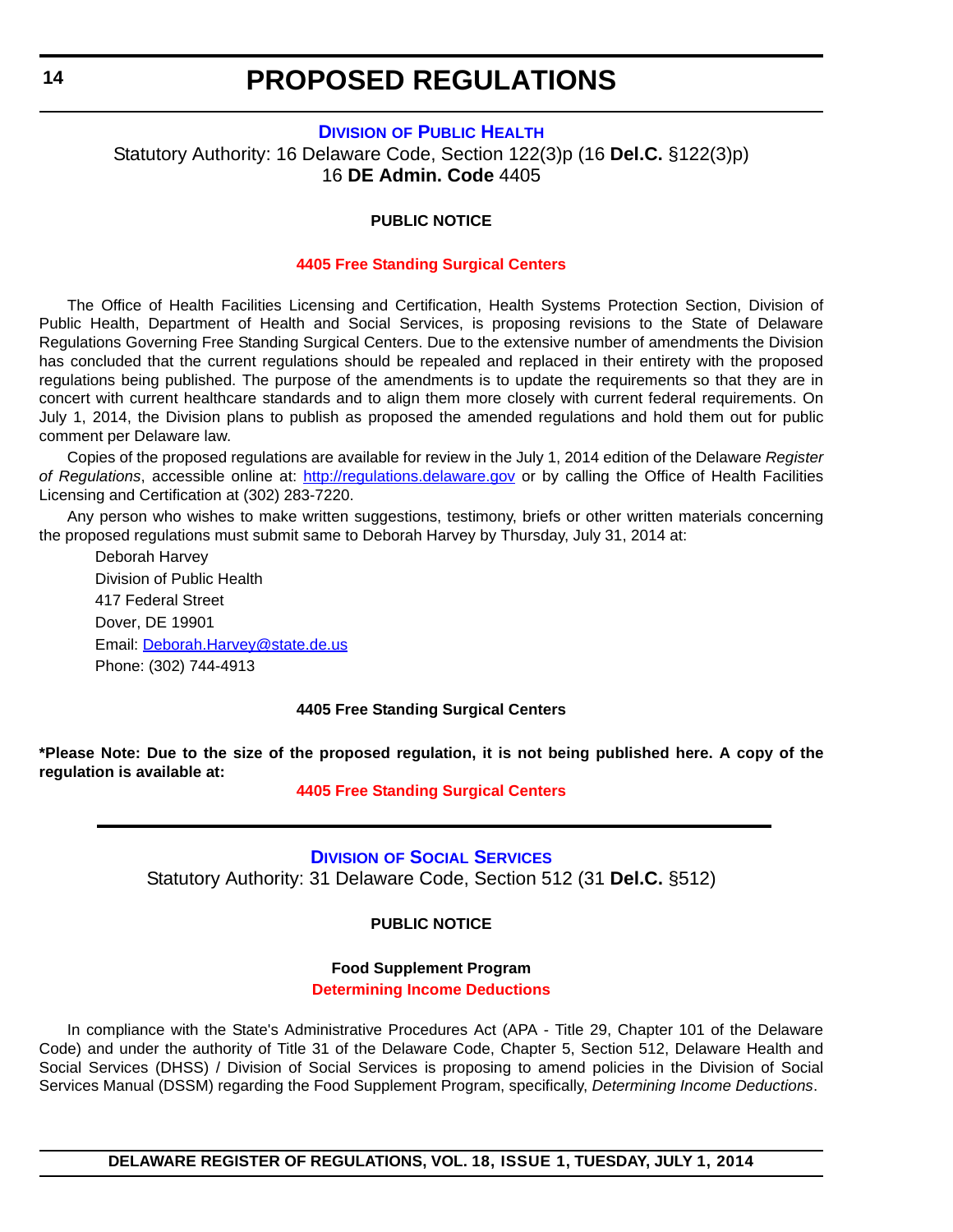Any person who wishes to make written suggestions, compilations of data, testimony, briefs or other written materials concerning the proposed new regulations must submit same to Sharon L. Summers, Policy, Program & Development Unit, Division of Social Services, 1901 North DuPont Highway, P.O. Box 906, New Castle, Delaware 19720-0906 or by fax to (302) 255-4425 by July 31, 2014.

The action concerning the determination of whether to adopt the proposed regulation will be based upon the results of Department and Division staff analysis and the consideration of the comments and written materials filed by other interested persons.

#### **SUMMARY OF PROPOSAL**

The proposal described below amends policies in the Division of Social Services Manual (DSSM) regarding the Food Supplement Program, specifically, *Determining Income Deductions*.

#### **Statutory Authority**

- Agricultural Act of 2014, P.L. 113-79, enacted February 7, 2014
- 7 USC 2014(e)(6)(C), *Standard utility allowance*
- 7 CFR §273.9(d), *Income and deductions*

#### **Background**

Delaware's Food Supplement Program, formerly known as food stamps, is operated under the provisions of the Food and Nutrition Act of 2008, as amended, and is administered by the Food and Nutrition Service (FNS) under the United States Department of Agriculture (USDA). The Delaware Division of Social Services (DSS) is responsible for the administration of the Food Supplement Program (FSP), including, but not limited to certification of applicant households and issuance, control, and accountability of FSP benefits.

Please note that the Supplemental Nutrition Assistance Program (SNAP) is the federal name for the food benefit program. State programs may have different names.

#### *Low Income Home Energy Assistance Program (LIHEAP) and Supplemental Nutrition Assistance Program (SNAP)*

The connection between the Low Income Home Energy Assistance Program (LIHEAP) and Supplemental Nutrition Assistance Program (SNAP) was originally established in 1985 in order to provide a simpler way for States and applicants to determine household utility costs. Receipt of LIHEAP benefits is intended to serve as a reasonable proxy for the actual utility costs that a household incurs. As a result, in lieu of demonstrating actual utility costs, receipt of LIHEAP benefits may be used to trigger the higher heating and cooling Standard Utility Allowance (HCSUA), and thereby increase the SNAP deductions for which households may be eligible.

On February 7, 2014, President Obama signed the Agriculture Act of 2014 ("Act") referenced as the Farm Bill. Section 4006 of the Act requires that households receive a payment greater than twenty dollars (\$20.00) annually in Low Income Heating Assistance Program (LIHEAP) benefits or in other similar energy assistance benefits in the current month or in the immediately preceding twelve (12) months in order to automatically qualify for the HCSUA based on receipt of LIHEAP. This change took effect thirty (30) days after enactment (March 10, 2014) and applies to certification periods that begin on or after that date.

This provision was intended to prevent the issuance of nominal LIHEAP payments in order to automatically qualify SNAP households for the SUA.

#### **Summary of Proposed Changes**

Food and Nutrition Service (FNS) regulations allow that States may accept receipt of Low Income Home Energy Assistance Program (LIHEAP) benefits or other similar energy assistance benefits as verification of a utility expense. Verification of a utility expense allows a SNAP household to claim the Heating Cooling Standard Utility Allowance (HCSUA). For many households, claiming the HCSUA increases the amount of monthly food benefits the household receives.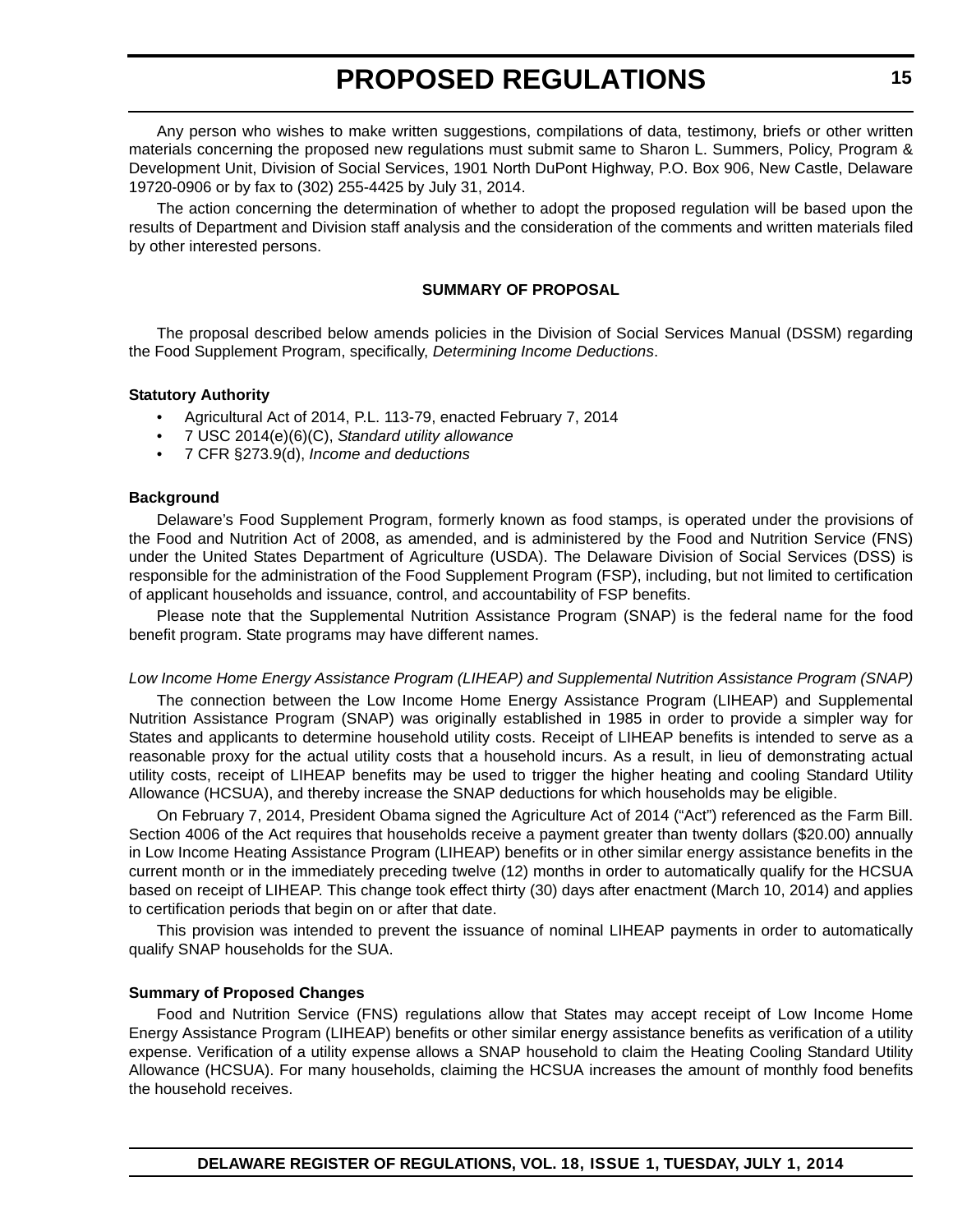The Agriculture Act of 2014, section 4006, created additional conditions households must meet to be able to claim the HCSUA as a result of receipt of LIHEAP. Specifically the LIHEAP payment must be greater than twenty dollars (\$20.00), and the household member must have received the LIHEAP benefit in the current month or in the immediately preceding twelve (12) months.

FNS issued the following memorandum, dated April 7, 2014, to serve as formal guidance for use by State agencies as they implement the provisions of Section 4006:

http://www.fns.usda.gov/sites/default/files/LIHEAP\_Questions\_and\_Answers.pdf

**DSSM 9060,** *Determining Income Deductions*: To be compliant with section 4006 of the Agriculture Act of 2014 the Division of Social Services (DSS) is amending policy 9060 to include that the LIHEAP payment must be greater than twenty dollars (\$20.00), and the household member must have received the LIHEAP benefit in the current month or in the immediately preceding twelve (12) months.

The applicable federal citation is also revised to be more precise.

# **DSS PROPOSED REGULATION #14-22 REVISION:**

# **9060 Determining Income Deductions**

[273.9(d)] 7 CFR 273.9(d)

This policy applies to all households applying for food benefits. DSS will deduct the following from the household's income.:

- Standard deduction
- Earned income deduction
- **Excess Medical**
- Dependent Care
- Child Support Payments
- **Shelter Costs**
- Standard utility allowances
- Costs of Unoccupied Homes and Disaster Repairs.

# A. GIVING THE STANDARD DEDUCTION

This policy applies to all **Food Supplement Program (FSP)** households with income.

- 1. Give each household a standard deduction that is deducted from any income the household has.
- 2. Food and Nutrition Service (FNS) determines the amount of the standard deduction published each October in the Cost-of-Living Adjustment Administrative Notice.

# B. CALCULATING THE EARNED INCOME DEDUCTION

This policy applies to FSP households with earned income.

- 1. Allow all households with earned income a twenty percent (20%) earned income deduction.
- 2. Give the earned income deduction to self-employed individuals after the standard business deduction. Exception: Do not give the earned income deduction to individuals with rental income

when they do not manage the property at least twenty  $(20)$  hours a week. The rental income is considered unearned income.

# C. DETERMINING EXCESS MEDICAL DEDUCTION

This policy applies to individuals who are elderly or disabled and eligible for food benefits.

1. Give a medical deduction for unreimbursed medical expenses in excess of thirty-five dollars (\$35.00) per month.

# **DELAWARE REGISTER OF REGULATIONS, VOL. 18, ISSUE 1, TUESDAY, JULY 1, 2014**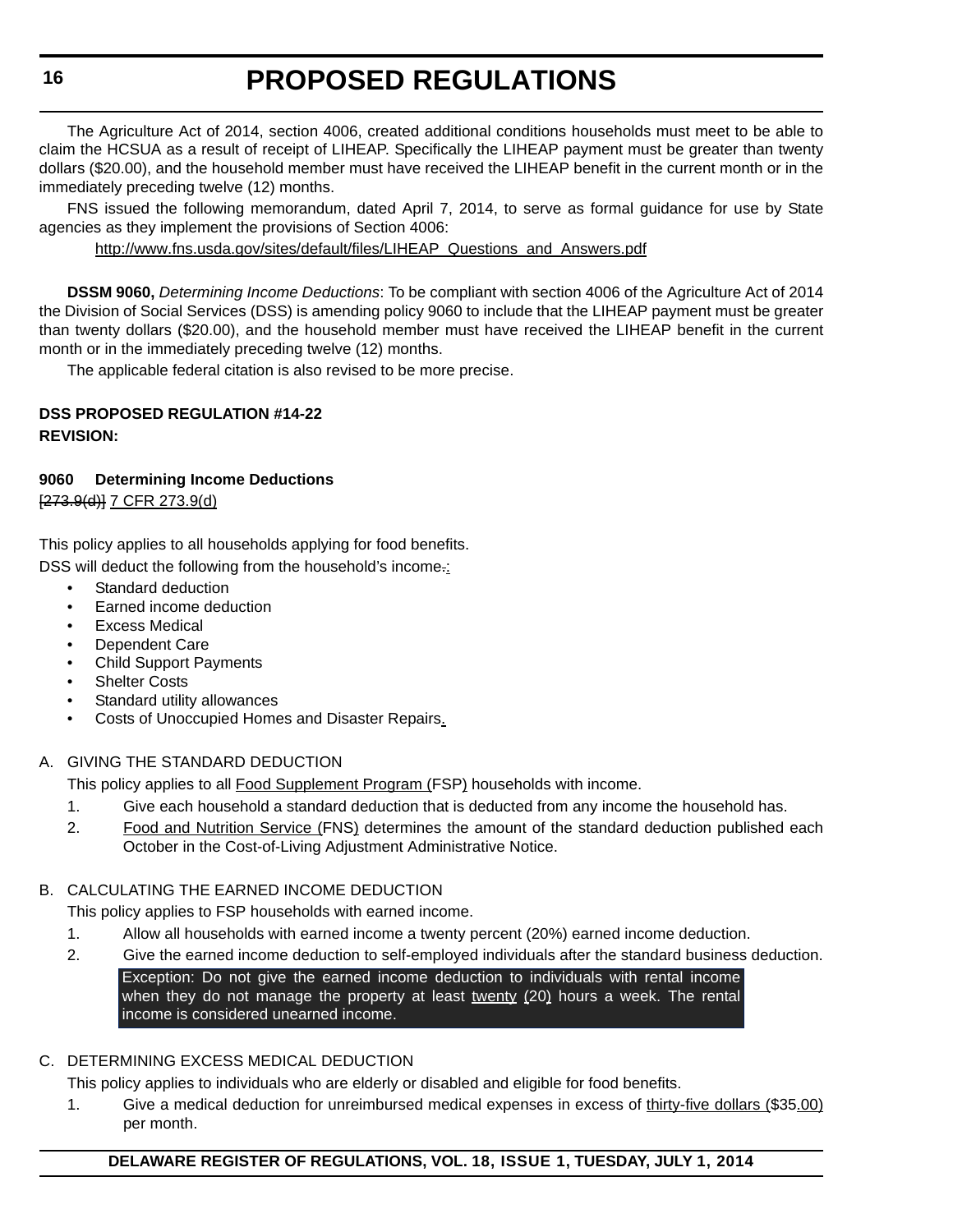- 2. Give the medical deduction only to individuals who are age sixty (60) or older or receiving a disability payment.
- 3. Do not give the medical deduction to spouses or other persons receiving benefits as a dependent of the disabled recipient.
- 4. Give the medical deduction to persons receiving emergency SSI benefits based on presumptive eligibility.
- 5. Allow the following medical expenses as a deduction:
	- Medical and dental care, including psychotherapy and rehabilitation services, provided by a licensed practitioner or other qualified health professional.
	- Hospitalization, outpatient treatment, nursing home care (including payments by the household for an individual who was a household member immediately prior to entering a hospital or nursing home provided by a facility recognized by the State).
	- Prescription drugs and over-the-counter medication when approved by a licensed practitioner or other qualified health professional.
	- Cost of medical supplies and sick room equipment (including rental costs) are deductible (when approved by a licensed practitioner or other health professional).
	- Health and hospitalization insurance are deductible, but health and accident insurance policies such as income maintenance or death or dismemberment policies are not deductible.
	- Medicare premiums, cost-sharing or spend down expenses incurred by Medicaid recipients,
	- Dentures, hearing aids and prosthetics.
	- Costs of securing and maintaining a seeing-eye or hearing dog, including dog food and veterinary bills.
	- Eye glasses prescribed by a physician skilled in eye disease or by an optometrist.
	- Reasonable costs of transportation and lodging in order to obtain medical treatment or services, which includes: trips to doctors or dentists, trips to fill prescriptions for medicine, dentures, hearing aids or eye glasses, and mileage using the standard state allowance privately-owned vehicles.
	- Maintaining an attendant, homemaker, home health aide, housekeeper, or child care services necessary due to age, infirmity, or illness.
	- An amount equal to the one-person food benefit allotment if the household furnishes the majority of the attendant's meals, update at recertification.

NOTE: If a household incurs attendant care costs that could qualify under both the medical deduction and dependent care deduction, treat the costs as a medical expense.

# D. DETERMINING DEPENDENT CARE DEDUCTION

This policy applies for households with dependent care expenses.

1. Allow the dependent care costs only when necessary for employment, training or educational purposes.

Allow the dependent care costs when needed to:

- Seek employment,
- Accept employment,
- Continue employment.
- Comply with the employment and training requirements, or
- Attend training or pursue education which is preparatory to employment.
- 2. Give the actual costs the household pays for the dependent care deduction.

## E. HOMELESS SHELTER DEDUCTION

This policy applies to households in which all members are homeless and have limited shelter expenses.

1. Allow homeless households with limited shelter expenses a homeless shelter deduction of \$143 one hundred forty-three dollars (\$143.00).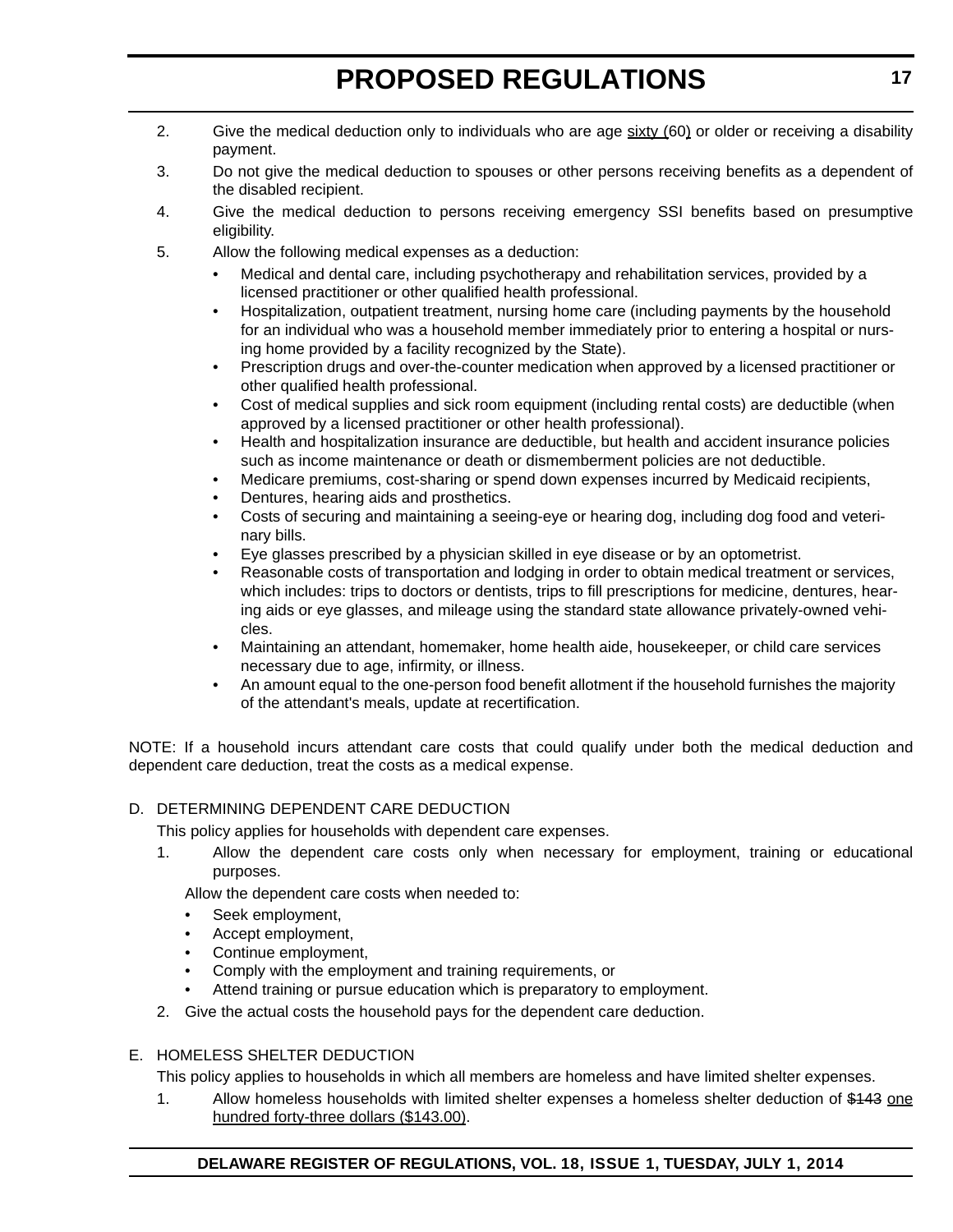- 2. Give homeless households the \$143 one hundred forty-three dollars (\$143.00) homeless shelter deduction when their anticipated monthly shelter expenses are at or less than \$143 one hundred fortythree dollars (\$143.00).
- 3. Allow homeless households that incur monthly expenses greater than \$143 one hundred forty-three dollars (\$143.00) the regular shelter expense deduction.
- 4. Do not give the homeless shelter deduction to households that are provided free housing and utilities or households that work for their shelter.

# F. DETERMINING SHELTER DEDUCTION

This applies to households who have shelter costs.

- 1. Give a shelter deduction for costs that exceed fifty percent (50%) of the household's countable income up to the maximum excess shelter limit.
- 2. Give households with a member who is age sixty or older or disabled (Per DSSM 9013) the excess shelter deduction for costs that exceed fifty percent (50%) of the household's countable income with no limit.
- 3. Allow continuing charges for the shelter occupied by the household that lead to the ownership of the shelter.

Continuing charges will include:

- Rent.
- Mortgages,
- Condo and association fees,
- Loan repayments for the purchase of a mobile home,
- Second mortgages,
- Home equity loans. and
- Interest on such payments.
- A mortgage is defined as any loan which uses the house as collateral.
- 4. Do not allow security deposits as a shelter deduction.
- 5. Allow property taxes, state and local assessments, and insurance on the structure of the dwelling as shelter deductions.
	- If separate insurance costs for furniture or personal belongings are not identified, use the total.
	- Local assessments include, but are not limited to, regular school taxes and an annual school capitation tax.

# G. DETERMINING THE MANDATORY UTILITY AND PHONE ALLOWANCE

This policy applies to households with utility or phone expenses.

1. Give the heating and cooling standard utility allowance (HCSUA) to the following households:

- Households that have heating or cooling costs separate and apart from their rent or mortgage payments.
- Residents of private rental housing billed on a monthly basis by their landlords for actual usage or who are charged a flat rate;
- Households receiving energy payments under the Low Income Home Energy Assistance Program (LIHEAP) in the current month or in the immediately preceding twelve (12) months of an amount greater than twenty dollars (\$20.00).
- Households receiving energy direct or indirect energy assistance payments of an amount greater than twenty dollars (\$20.00) like HUD utility reimbursements, other than LIHEAP, that is excluded as income and who continue to incur any out-of-pocket heating or cooling expenses during anymonth in the previous twelve (12) months; and in the current month or in the immediately preceding twelve (12) months; and
- Households living in public housing or other rental housing units that has central utility meters and charges the household only for excess heating or cooling costs.

Accept the household's statement that they pay for cooling.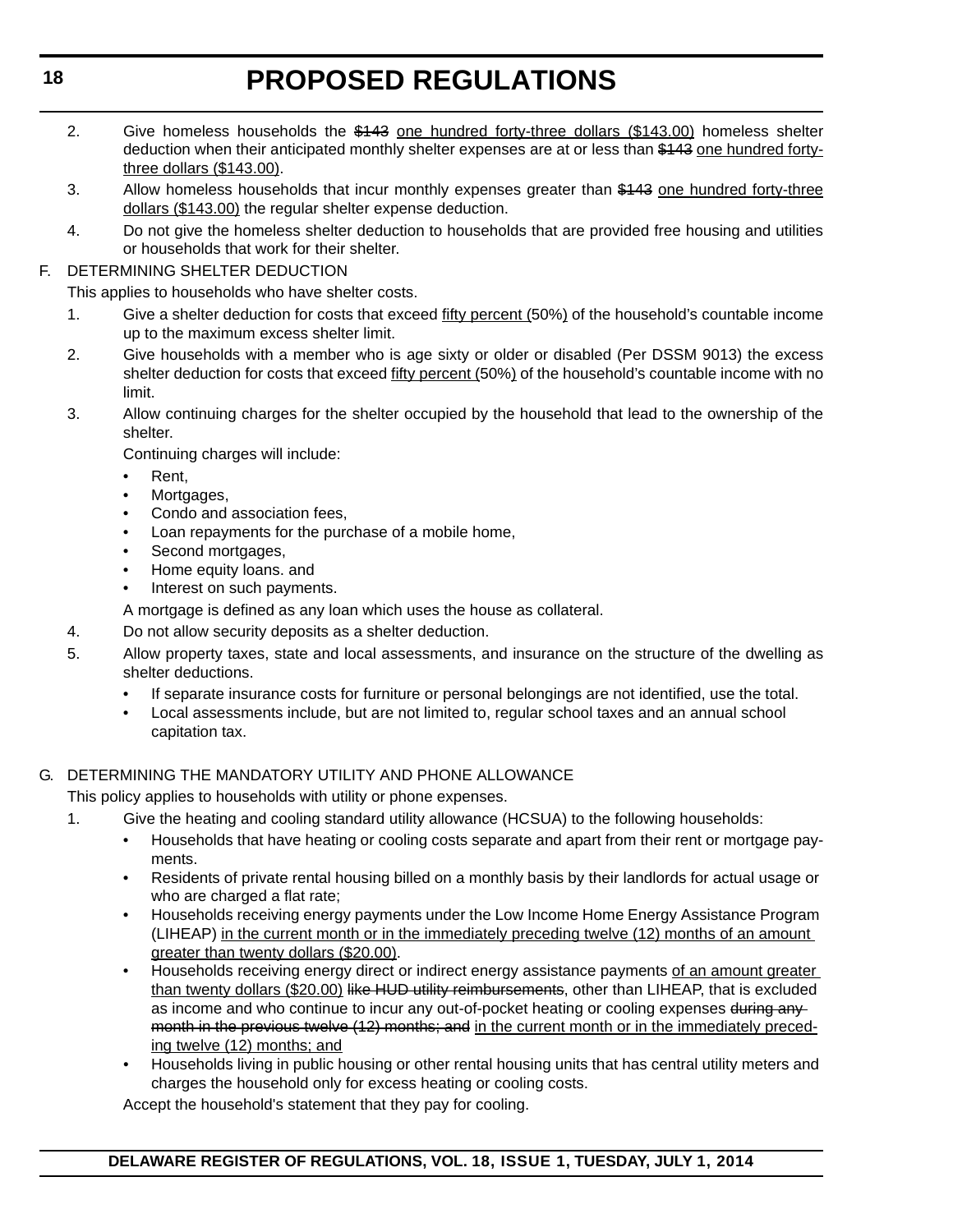- <span id="page-18-0"></span>2. Give the limited utility allowance (LUA) to households that have costs for two non-heat or non-cooling utilities.
- 3. Give the one-utility standard to households that have only one non-heat, non-cooling, or nontelephone utility.
- 4. Give the telephone allowance to households with only telephone costs.
- 5. Do not prorate the utility or phone allowances when more than one household shares living quarters, including prorated deemers.

NOTE: Refer to the current October Cost-of-Living Adjustment Administrative Notice for the standard utility and phone allowance amounts.

# H. ALLOWING DEDUCTIONS FOR UNOCCUPIED HOMES AND DISASTER REPAIRS

This policy applies to households claiming expenses for unoccupied homes.

- 1. Allow shelter costs of the home if not occupied by the household for the following reasons:
	- Employment or training away from home,
	- Illness, or
	- Abandonment caused by a natural disaster or casualty loss.
- 2. Allow the shelter costs for the unoccupied home with the following conditions: The household must intend to return to the home;
	- The current occupants of the home, if any, must not be claiming the shelter costs for food benefit purposes; and
	- The home must not be leased or rented during the absence of the household.
- 3. Give only one standard utility allowance to households that have both an occupied home and an unoccupied home.
- 4. Allow deductions for charges for the repair of the home substantially damaged or destroyed by a natural disaster such as a flood or fire with the following conditions:
	- A. Shelter costs will not include charges for repair of the home that have been or will be reimbursed by private or public relief agencies, insurance companies, or from any other source.
	- B. Repairs, other than those due to natural disasters, do not count as a deduction, even when tenants must pay for them or be evicted.

# **DIVISION [OF SOCIAL SERVICES](http://www.dhss.delaware.gov/dhss/dss/)**

Statutory Authority: 31 Delaware Code, Section 512 (31 **Del.C.** §512)

# **PUBLIC NOTICE**

# **[Child Care Subsidy Program; Prioritizing Service Needs](#page-3-0)**

In compliance with the State's Administrative Procedures Act (APA - Title 29, Chapter 101 of the Delaware Code) and under the authority of Title 31 of the Delaware Code, Chapter 5, Section 512, Delaware Health and Social Services (DHSS) / Division of Social Services is proposing to amend policies in the Division of Social Services Manual (DSSM) regarding the Child Care Subsidy Program, specifically, *Prioritizing Service Needs*.

Any person who wishes to make written suggestions, compilations of data, testimony, briefs or other written materials concerning the proposed new regulations must submit same to Sharon L. Summers, Policy, Program & Development Unit, Division of Social Services, 1901 North DuPont Highway, P.O. Box 906, New Castle, Delaware 19720-0906 or by fax to (302) 255-4425 by July 31, 2014.

The action concerning the determination of whether to adopt the proposed regulation will be based upon the results of Department and Division staff analysis and the consideration of the comments and written materials filed by other interested persons.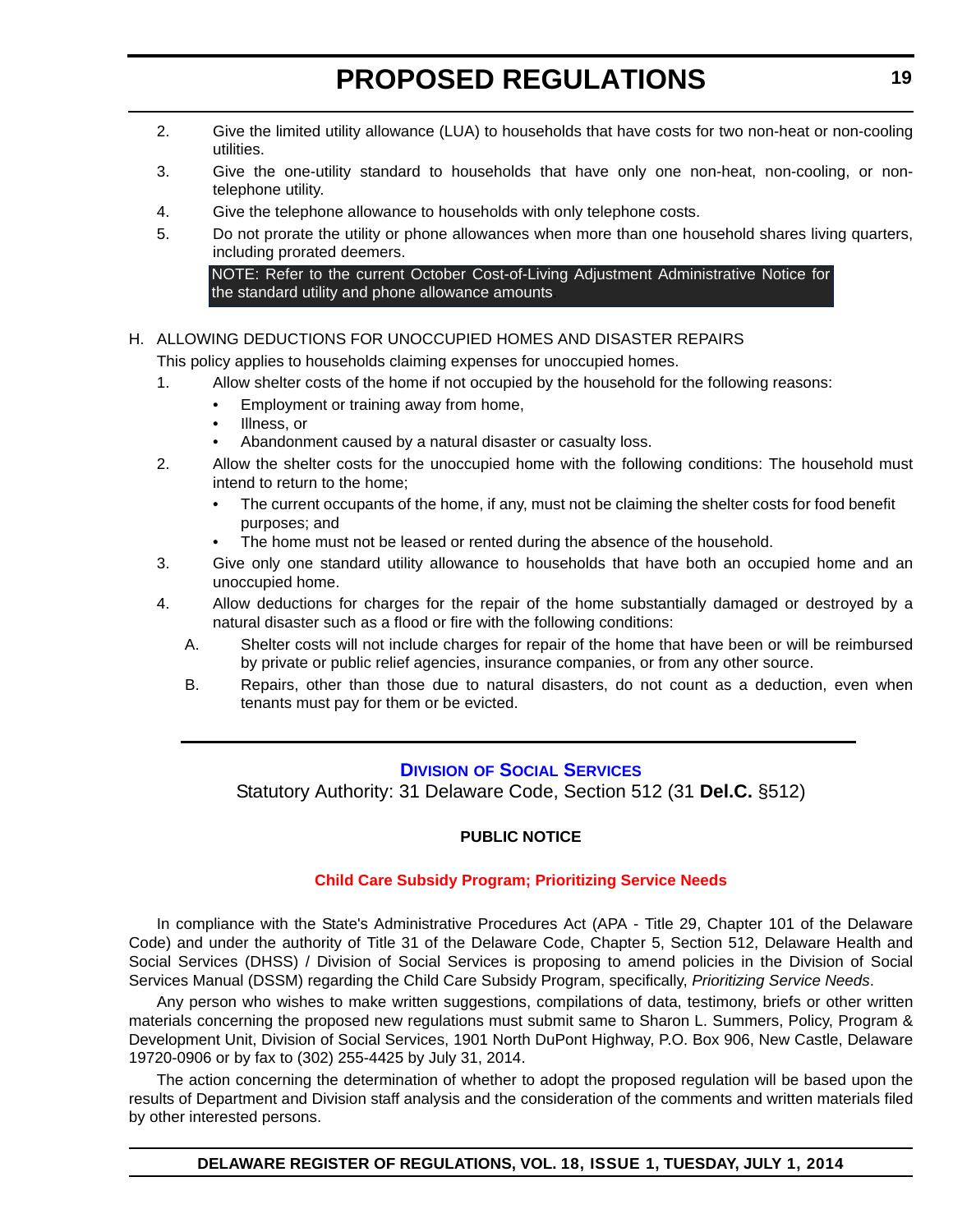# **SUMMARY OF PROPOSAL**

The proposal described below amends policies in the Division of Social Services Manual (DSSM) regarding the Child Care Subsidy Program, specifically, *Prioritizing Service Needs*.

### **Statutory Authority**

45 CFR §98.20, *A child's eligibility for child care services* 45 CFR §98.44, *Priority for child care services*

### **Background**

Delaware Health and Social Services ("DHSS")/Division of Social Services ("DSS") is designated as the lead agency with primary responsibilities for the planning and administration of child care subsidies funded with the Child Care Development Fund.

The Child Care and Development Fund ("CCDF") Block Grant Act of 1990, as amended, 42 USC § 9858b (b)(1)(A), (the "Act") requires the Lead Agency to "administer, directly, or through other governmental or nongovernmental agencies" the funds received. The regulations at 45 CFR 98.11 provide that, in addition to retaining "overall responsibilities" for the administration of the program, the Lead Agency must also (among other things) promulgate all rules and regulations governing the overall administration of the CCDF program.

### **Summary of Proposed Changes**

**DSSM 11004.3.1,** *Service Priorities Prioritizing Service Needs*, is amended and updated to clarify priority for subsidized child care services to include teen parents enrolled in or attending middle school or high school and parent/caretakers enrolled in and participating in a General Education Diploma (GED) program.

Additionally, the following changes are made:

- the section title is changed to more accurately reflect the content of the policy;
- the applicable federal citations are added to the policy section;
- the outdated term (acronym) "Food Stamp (FS)" is removed and replaced with the current term (acronym) "Food Supplement Program (FSP)";
- the term "Family Services" is removed and replaced with the more precise term "Division of Family Services"; and,
- this section is relettered and renumbered to accommodate the new format.

# **DSS PROPOSED REGULATION #14-23 REVISION:**

### **11004.3.1 Service Priorities Prioritizing Service Needs**

45 CFR 98.20 45 CFR 98.44

In addition to the eligibility questions in Section 11004.3, determine if the applicant meets a priority for service. If the applicant has a need, but is not a service priority, services may be delayed. Delay services by placing nonservice priority applicants on a waiting list while authorizing service for those who are a priority. The following families qualify for priority service:

A. TANF recipients who are Workfare mandatory and not working (Category 11);

B. TANF recipients who are working; (Category 12);

C. Individuals receiving FS who are mandatory E&T participants; (Category 21);

D. Families in Category 31 with the following need for service:

1. teen parents who attend high school or ABE or GED programs,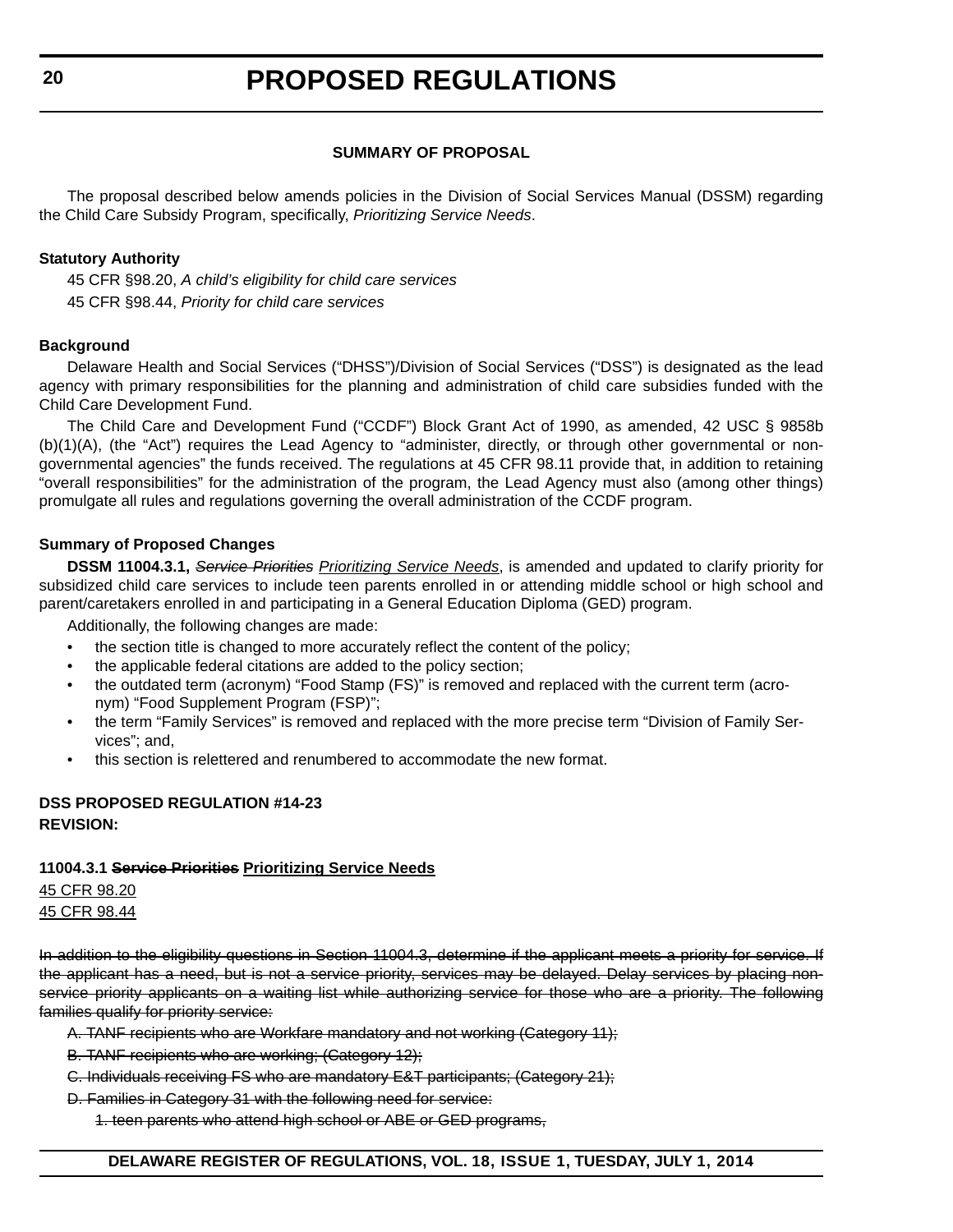<span id="page-20-0"></span>2. special needs parent/caretaker or child, and

3. homeless families as defined in Section 11003.7.2;

4. families who meet the 40% of FPL criteria in Section 11004.7

protective children as referred by Family Services up to the number agreed upon between DSS and Family Services.

Parents/caretakers in the above circumstances will continue to receive child care services as long as they meet the service need and they continue to meet program requirements, e.g., they continue in Food Stamp Employment & Training (FS E&T).

This policy applies to all Child Care Assistance applicants who may experience a delay in service due to a wait list.

DSS Requires When There Is A Wait List That Certain Groups Be Given Priority.

Applicants Will Be Referred To A Waitlist If Their Need For Child Care Does Not Meet One (1) Of The Requirements.

Parents/Caretakers on the list below will continue to receive Child Care Assistance as long as they meet all eligibility requirements.

- A. The following groups are given priority:
	- 1. TANF applicants and recipients who are Employment and Training (E&T) Mandatory and not working (Category 11);
	- 2. TANF recipients who are working (Category 12):
	- 3. Individuals receiving Food Benefits (FB) who are mandatory E&T participants (Category 21);
	- 4. Teen parents who are attending middle school or high school;
	- 5. Parent/Caretakers or child with special needs as defined in DSSM 11003.7.8;
	- 6. Homeless families as defined in DSSM 11003.7.2;
	- 7. Families who meet the 40% of FPL criteria as defined in DSSM 11004.7;
	- 8. Division of Family Services (DFS) may refer children to DSS for protective Child Care up to the number agreed upon by both Divisions.

# **[DEPARTMENT OF SAFETY AND HOMELAND SECURITY](http://dsp.delaware.gov/) DIVISION OF STATE POLICE**

### **5500 Bail Enforcement Agents**

Statutory Authority: 24 Delaware Code, Section 5504(a) (24 **Del.C.** §5504(a)) 24 **DE Admin. Code** 5500

# **PUBLIC NOTICE**

### **[5500 Bail Enforcement Agents](#page-3-0)**

Notice is hereby given that the Board of Examiners of Bail Enforcement Agents, in accordance with 24 **Del.C.** Ch. 55 proposes to amend Adopted Rule 4.0 – Firearms Policy, Adopted Rule 5.0 – Nightstick, PR 24, Mace, Peppergas, Chemical Spray, and Handcuffs. The amendment to Rule 4.0 specifies the shoot dates and who the instructors are approved by; Rule 5.0 specified who the instructors are approved by. If you wish to view the complete Rules, contact Ms. Peggy Anderson at (302) 672-5304. Any persons wishing to present views may submit them in writing, by July 31, 2014, to Delaware State Police, Professional Licensing Section, P.O. Box 430,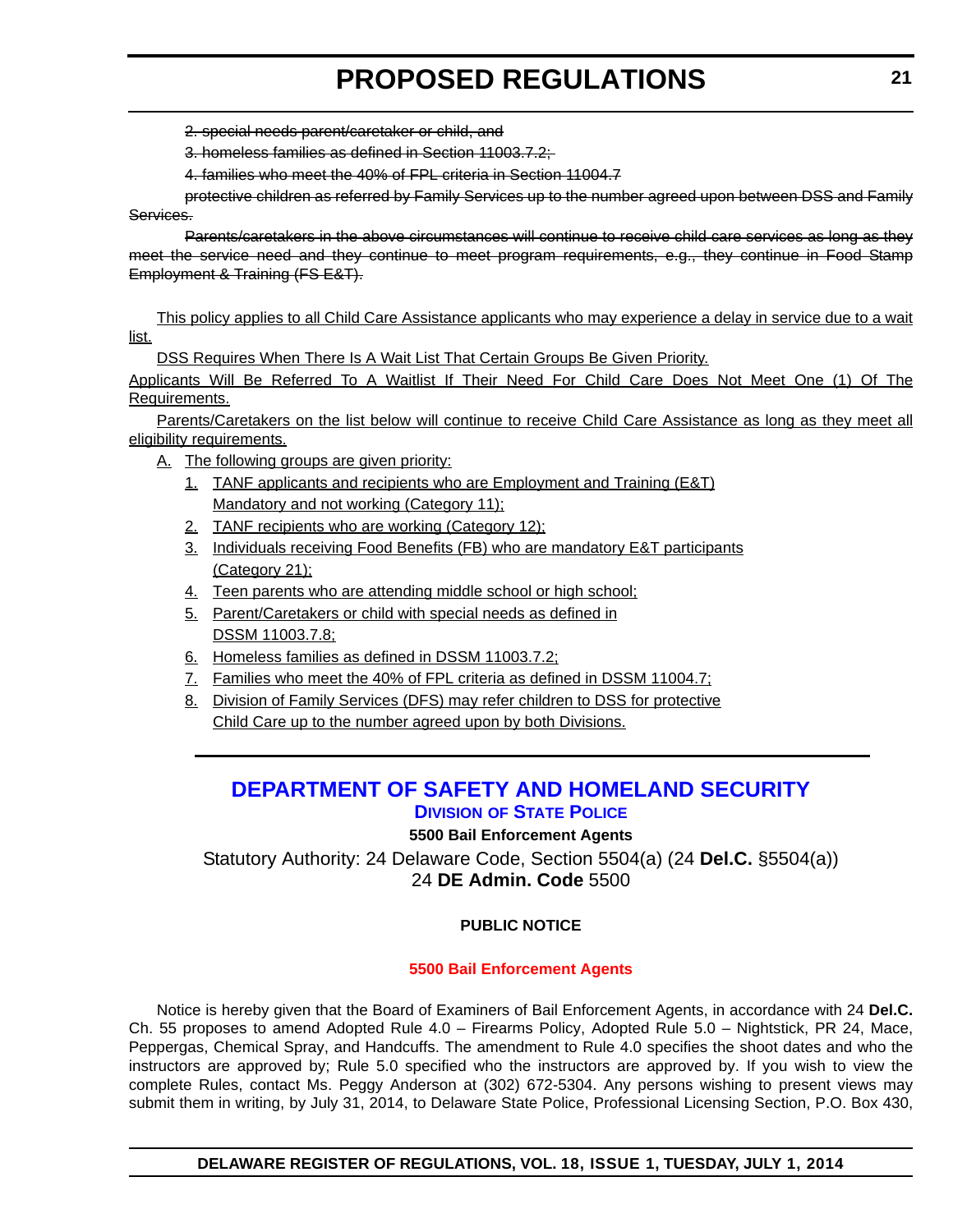Dover, DE 19903. The Board will hold its quarterly meeting Thursday, August 28, 2014, 10:00 am, at the Tatnall Building, 150 Martin Luther King, Jr. Boulevard South, Room 112, Dover, DE.

# **5500 Bail Enforcement Agents** *(Break in Continuity of Sections)*

# **4.0 Firearms Policy**

- 4.1 No person shall carry a firearm under this chapter unless the individual first completed and passed an approved 40-hour firearm course, instructed by a certified firearm instructor, recognized by the Professional Licensing Section. The initial qualification shoot may be used to fulfill one day and one low light requirement during the first year.
- 4.2 All persons licensed to carry a firearm under this chapter must be re-certified yearly, by an instructor as described in Section 4.1, by shooting a minimum of three (3) qualifying shoots a year. The shoots must be scheduled on at least two (2) separate days, with a minimum 90 days between scheduled shoots. Of the three (3) shoots, there shall be one mandatory "low light" shoot. Simulation is permitted and it may be combined with a daylight shoot. The minimum passing score is 80%.
	- 4.2.1 All renewal shoot sheets must be submitted by January 31st of each year for the previous calendar year.
	- 4.2.2 Any person not meeting the minimum qualifications set forth in 4.2 may have their firearms certification suspended until such time that they meet the minimum three (3) qualifying shoots within the calendar year.
- 4.3 The only approved firearms that may be carried shall be either a revolver or semi-automatic handgun and be maintained to factory specifications. Only the handguns with the following calibers are permitted:
	- 4.3.1 9mm
	- 4.3.2 .357
	- 4.3.3 .38
	- 4.3.4 .40
	- 4.3.5 .45
- 4.4 All ammunition will be factory fresh (no re-loads).
- 4.5 All persons must carry the same firearm that they qualify with (this will be noted by the serial number of each firearm on the shoot sheets).
- 4.6 All persons must undergo a drug screening for certification and re-certification. The screening results shall be submitted with the firearms certification/re-certification forms to the Professional Licensing Section. A copy of any drugs prescribed by a medical doctor shall be provided, if necessary.
- 4.1 No individual licensed under 24 **Del.C.** Ch. 55 shall carry a firearm unless the individual has first passed an approved firearms course of instruction and an initial qualification administered by an approved certified firearms instructor. The course of instruction shall include a minimum 40 hours of training. The Professional Licensing Section may waive the 40 hour training requirement depending upon the applicant's professional credentials, training and/or work experience (i.e. prior law enforcement).
- 4.2 All individuals licensed to carry a firearm must shoot a minimum of three (3) qualifying shoots per calendar year, scheduled on at least two (2) separate days, with a minimum 90 days between scheduled shoots. Of these three (3), there will be one (1) mandatory "low light" shoot and may be combined with a day shoot. Two day shoots may NOT be on the same day. Simulation is permitted. The initial qualification shoot may be used to fulfill one day and one low light requirement during the first year.
	- 4.2.1 All renewal shoot sheets must be submitted to the Professional Licensing Section by January 31<sup>st</sup> of each year for the previous calendar year.

**22**

# **DELAWARE REGISTER OF REGULATIONS, VOL. 18, ISSUE 1, TUESDAY, JULY 1, 2014**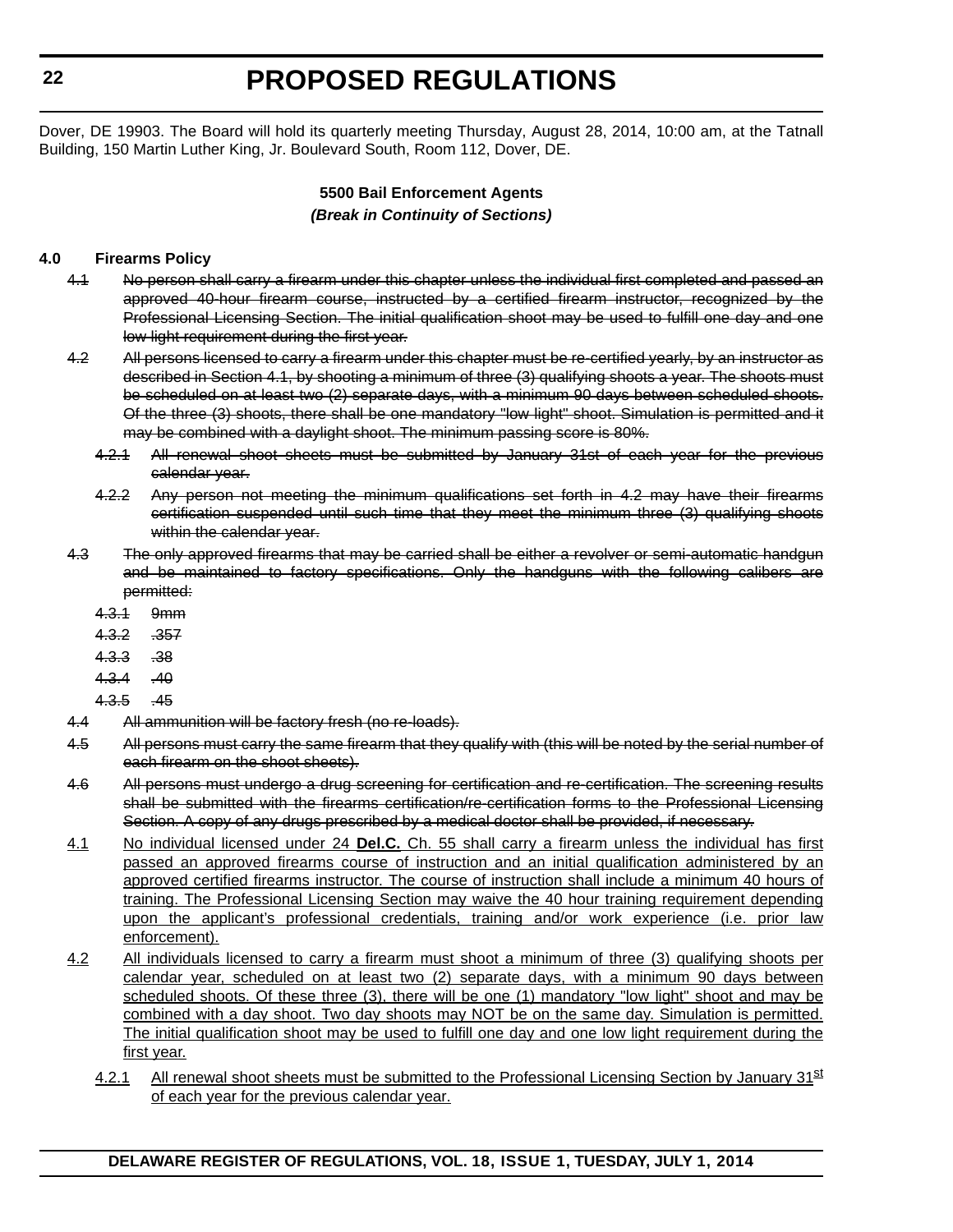- 4.2.2 An individual not meeting the minimum qualifications set forth in 4.2 may have their firearms license suspended until such time that they meet the minimum three (3) qualifying shoots within the calendar year.
- 4.3 Only the handguns with the following calibers are permitted:
	- 4.3.1 9mm;
	- 4.3.2 .357;
	- 4.3.3 .38;
	- 4.3.4 .40; or
	- 4.3.5. 45.
- 4.4 All weapons must be either a revolver or semi-automatic and must be double-action or double-action only and must be maintained to factory specifications.
- 4.5 Under no circumstances will anyone be allowed to carry any type of shotgun or rifle or any type of weapon that is not described herein.
- 4.6 All individuals must qualify with the same make/model/caliber of weapon that he/she will carry.
- 4.7 All ammunition will be factory fresh (no re-loads).
- 4.8 The minimum passing score is 80%.
- 4.9 Firearms Instructors
	- 4.9.1 Firearms instructors must be certified by the National Rifle Association, a law enforcement training and standards commission (i.e. C.O.P.T.), and/or another professional firearms training institution as a "certified firearms instructor".
	- 4.9.2 Firearms instructors are restricted to teaching and qualifying individuals according to the type of firearm matching their certification. (For example, a certified handgun instructor may only instruct and qualify individuals with the handgun.)
	- 4.9.3 All firearms instructors must be approved by the Professional Licensing Section before they are authorized to instruct or qualify individuals issued an ID card, license and badge under 24 **Del.C.** Ch. 55.

# **5.0 Nightstick, Pr24, Mace, Peppergas, Chemical Spray, And Handcuffs**

To carry the above weapons/items, a bail enforcement agent must have completed training, by a Professional Licensing Section approved instructor on each and every weapon/item carried. Proof of training, and any renewal training, must be provided to the Professional Licensing Section. Under no circumstances would a person be permitted to carry any other type weapon/item, unless first approved by the Professional Licensing Section.

- 5.1 To carry the above weapons/items a BEA must have completed a training program on each and every weapon/item carried and all certifications must be on file in the Professional Licensing Section to be valid to carry/use. Under no circumstances would a person be permitted to carry any other type weapon/item, unless first approved by the Professional Licensing Section.
- 5.2 Weapon/Item Instructors
	- 5.2.1 All weapon/item instructors must be approved by the Professional Licensing Section before they are authorized to instruct or qualify individuals licensed under 24 **Del.C.** Ch. 13.

**\*Please Note: As the rest of the sections were not amended they are not being published. A copy of the regulation is available at:**

# **[5500 Bail Enforcement Agents](http://regulations.delaware.gov/register/july2014/proposed/18 DE Reg 21 07-01-14.htm)**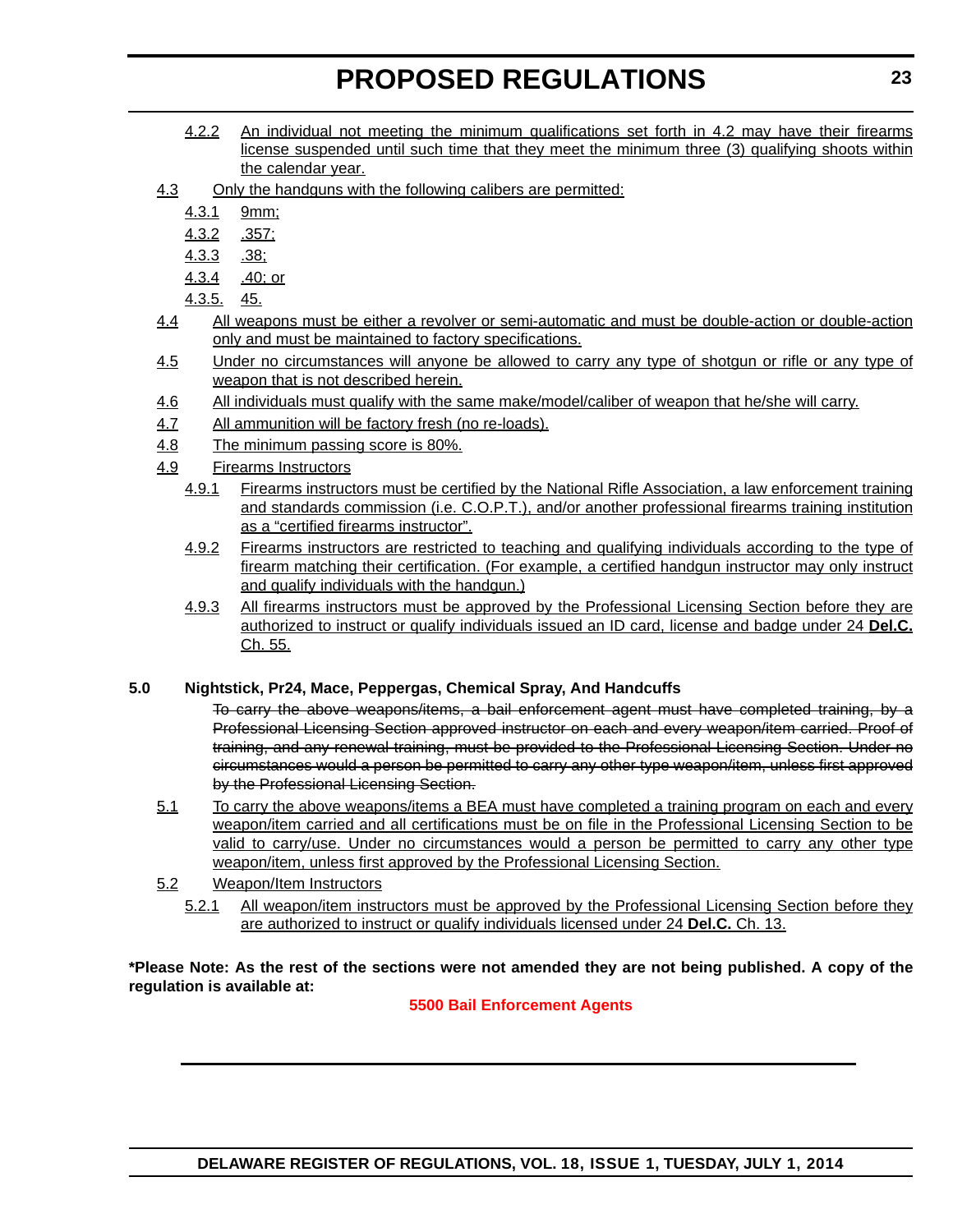# **[DEPARTMENT OF STATE](http://history.delaware.gov/)**

**DIVISION OF HISTORICAL AND CULTURAL AFFAIRS**

<span id="page-23-0"></span>Statutory Authority: 30 Delaware Code, Section 1815(b) (30 **Del.C.** §1815(b))

### **PUBLIC NOTICE**

### **[100 Historic Preservation Tax Credit Program](#page-3-0)**

#### **Title:**

Amendments to the Regulations Governing the Historic Preservation Tax Credit

#### **Brief Synopsis**:

The Historic Preservation Tax Credit Act (30 **Del.C.** Ch. 18, Subch. II) was first enacted by the General Assembly in 2001 and was amended in 2002, 2003, 2004, 2005 and 2010. Program regulations were adopted on July 11, 2002 (6 **DE Reg**. 108 published 07/01/02), and were amended on July 11, 2004 (8 **DE Reg.** 194 published on 07/01/04), on January 11, 2005 (8 **DE Reg.** 1031 published 01/01/05), and on October 11, 2010 (14 **DE Reg.** 485, published 11/01/2010). The 2014 amendments to the legislation provide for revisions to §1816(a) to set aside a portion of the available tax credits for projects located in Downtown Development Districts. The purpose of the following proposed regulatory amendments is to implement the code changes of 2014 and to clarify or to make minor editorial changes to various sections of the regulations. The proposed amendments address the changes to the way in which credits are awarded under this program in new section 7.9 with an associated definition added to section 3.0. As to the clarification of the regulations, the proposed amendments modify seven sections of the regulations (3.0, 5.8, 7.2, 7.4-7.8, and 11.1) and editorial changes have been made to twelve sections of the regulations (1.0, 3.0, 4.5, 5.8, 6.1-6.5, 7.1, 7.3, 8.1). The Historic Preservation Tax Credit Act is designed to promote community revitalization and redevelopment through the rehabilitation of historic property by providing tax credits for expenditures made to rehabilitate a certified historic property.

#### **Statutory Basis or Legal Authority to Act:**

30 **Del.C.** Ch. 18, Subch. II, §1815(b)

#### **Other Regulations that may be Effected by the Proposal:**

The State Bank Commissioner and the Division of Revenue may adopt regulations or issue guidelines for tax elements of the Historic Preservation Tax Credit Act.

#### **Notice of Public Comment:**

**PLEASE TAKE NOTICE**, pursuant to 29 **Del.C.** Ch. 101, the Division of Historical and Cultural Affairs proposes to amend rules and regulations pursuant to its authority under 30 **Del.C.** §1815(b). The Division will receive and consider all written comments on the proposed rules and regulations related to implementation of amendments to the Historic Preservation Tax Credit Act. Submit comments to the Division in care of Timothy A. Slavin, Director, Division of Historical and Cultural Affairs, 21 The Green, Dover, DE 19901. The final date to submit comments is July 30, 2014. Anyone wishing to obtain a copy of the proposed amendments to the rules and regulations should notify Timothy A. Slavin at the above address or call 302-736-7400. This notice will be published in two newspapers of general circulation.

### **Prepared by:**

Timothy A. Slavin, Director 302-736-7400 July 1, 2014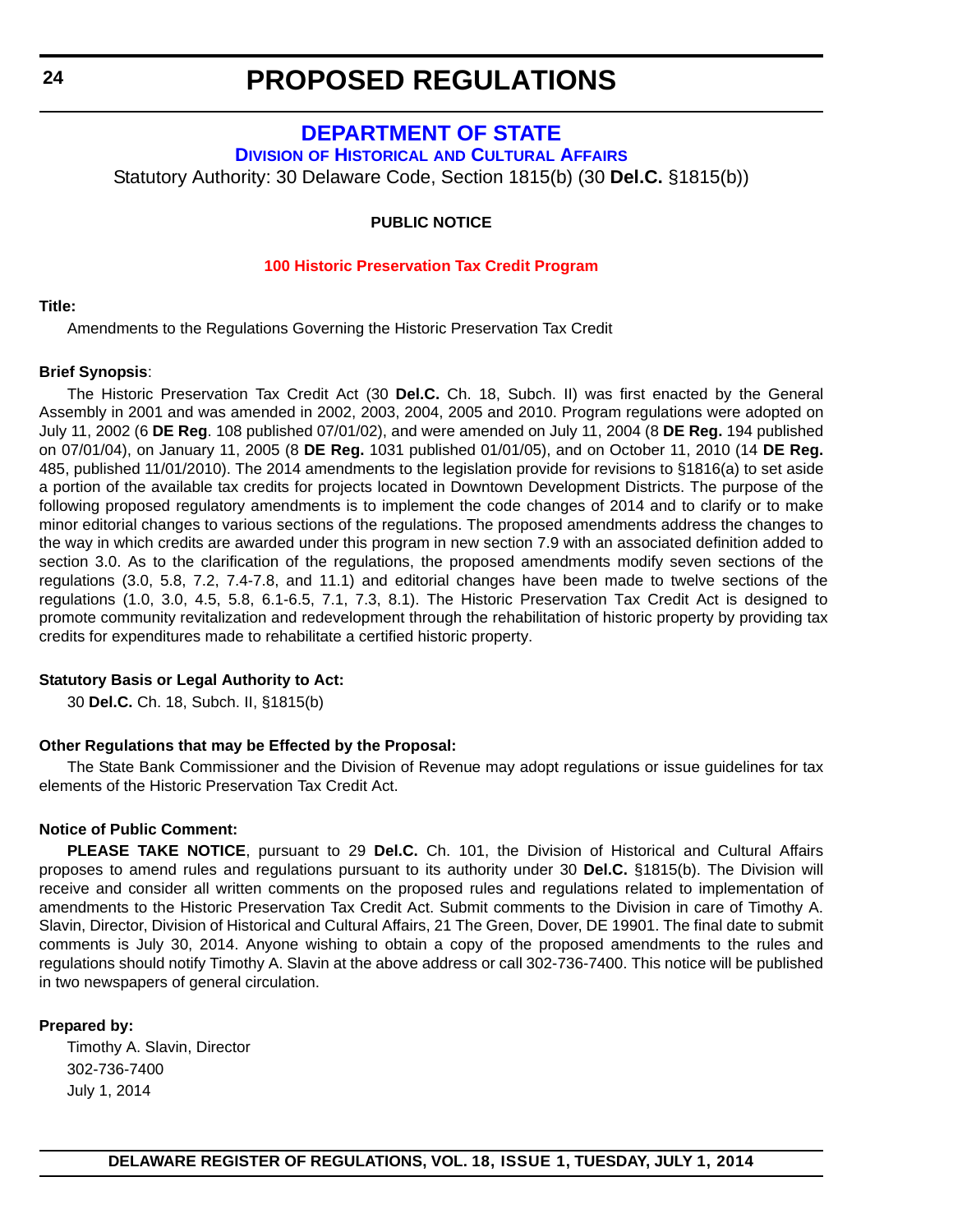#### **100 Historic Preservation Tax Credit Program**

#### **1.0 Scope**

With permission of the property owner, a person or business entity who rehabilitates a certified historic property may apply for a credit against personal Delaware State income tax or bank franchise tax liabilities according to procedures and criteria established in these regulations and those that may be promulgated by the Division of Revenue or the State Bank Commissioner. Any A person eligible for tax credits under this Chapter, except a person engaged in a resident curator relationship, may transfer, sell or assign any a portion or all unused credits.

#### **2.0 Statutory Authority**

These regulations are created pursuant to 30 **Del.C.** Ch. 18, Subch. II, which authorizes the Division of Historical and Cultural Affairs to promulgate regulations for implementation of the provisions of this subchapter (except tax-related procedures) including, but not limited to, setting of fees and development of standards for the rehabilitation of eligible historic properties. The subchapter further authorizes the Division of Historical and Cultural Affairs to promulgate the application and forms governing participation in the certification program.

#### **3.0 Definitions**

The following words and terms, when used in this regulation, shall have the following meaning unless the context clearly indicates otherwise:

"**Act"** shall means the 30 **Del.C.** Ch. 18, Subch. II.

"**Application**" shall means the Delaware Historic Preservation Tax Credit application that shall consist of four parts, as follows: the Request for Certification of Historic Property (Part 1); the Request for Certification of Rehabilitation (Part 2); the Request for Certificate of Completion (Part 3), and the Request for Credit Award.

#### "**Building**" means created principally to shelter any form of human activity.

"**Certified historic property**" shall mean a property located within the State of Delaware that is:

- individually listed in the National Register of Historic Places; or
- located in a historic district listed in the National Register of Historic Places and certified by the United States Secretary of the Interior as contributing to the historic significance of that district; or
- individually designated as a historic property by local ordinance and certified by the State Office as meeting the criteria for inclusion in the National Register of Historic Places; or
- located in a historic district set apart or registered by a local government, which historic district is certified by the State Office as meeting the criteria for inclusion in the National Register and which property contributes to the historic significance of such the historic district.

"**Certification of Completion**", or "**Certificate of Completion**" shall means the certificate issued by the Delaware State Historic Preservation Officer attesting that the certified rehabilitation, or, if applicable, a phase thereof of the certified rehabilitation project, has been completed, and that the documentation of qualified expenditures and project plans that would be required in order to qualify for tax credits under Section 47 of the Internal Revenue Code (26 USC 47) (whether or not such the project would be eligible for such the federal tax credit) has been obtained.

"**Certified rehabilitation**" shall means rehabilitation of a certified historic property, or portion thereof of the property, that has been certified by the Delaware State Historic Preservation Officer as a substantial rehabilitation, and is in conformance with the Secretary of the Interior's Standards for Rehabilitation (36 CRF 67) or such other standards as the State Office shall from time to time adopt.

"**Credit award**" shall means the amount of qualified expenditures as determined by the State Office as part of the Part 2 approval multiplied by the appropriate percentage as determined in 30 **Del.C.** §1813. "**Delaware State Historic Preservation Officer**" shall means the person designated and appointed in accordance with National Historic Preservation Act of 1966, as amended (16 USC §470a(b)(1)(A)).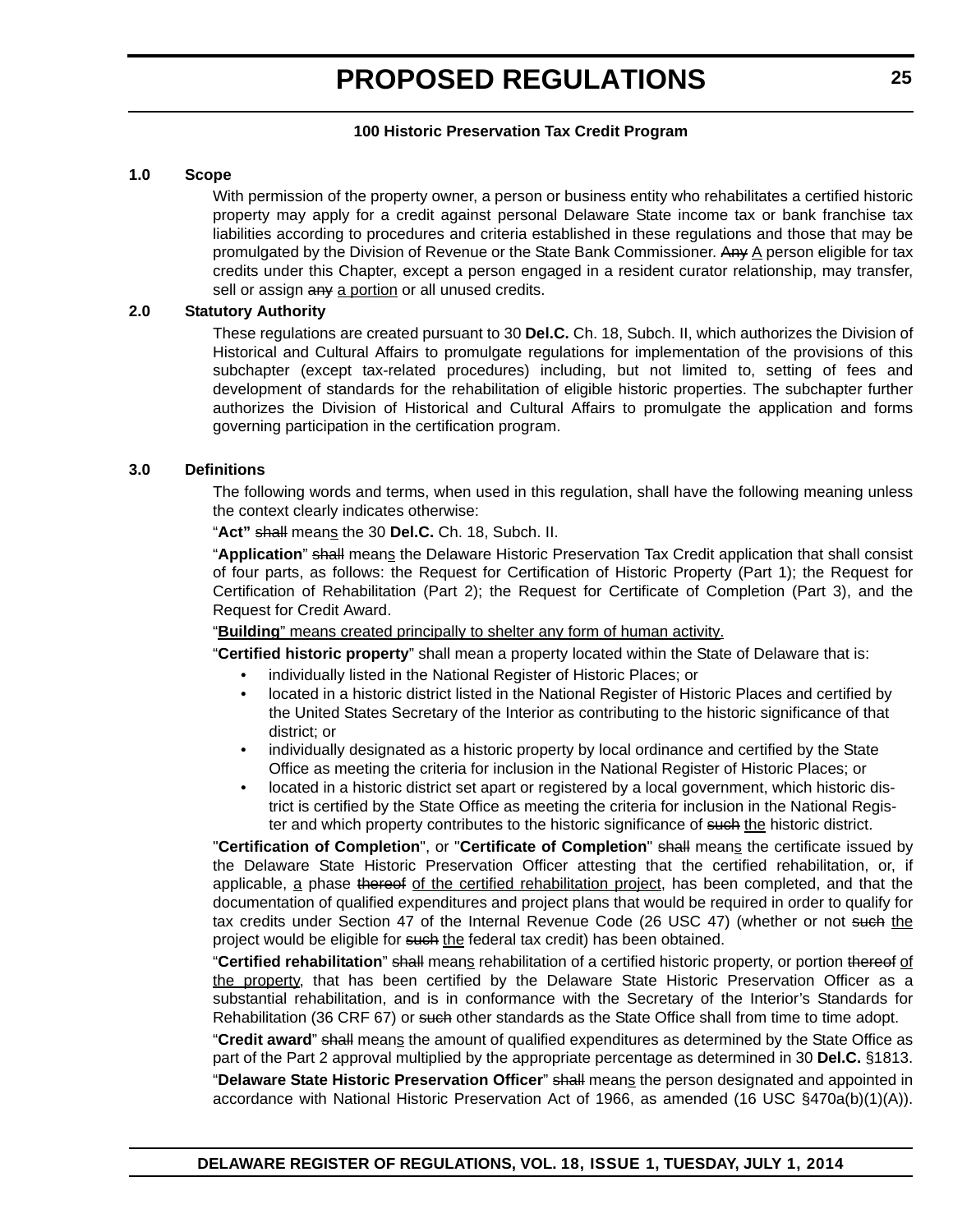The Delaware State Historic Preservation Officer is an appointed position held by the Director, Division of Historical and Cultural Affairs.

"**Downtown Development District**" or "**DDD**" means an area within a municipality or unincorporated area designated by the governor as a Downtown Development District under 79 Del. Laws c. 240.

"**Federal tax credit**" shall means the Federal Rehabilitation Tax Credit as defined in the United States Tax Code, Title 26, Subtitle A, Chapter 1, Subchapter A, Part IV, Subpart E, Section 47 (26 USC 47). "**Fiscal Year**" shall means the State of Delaware's fiscal year.

"**National Register of Historic Places**" or "**National Register**" shall means the National Register of districts, sites, buildings, structures, and objects significant in American history, architecture, archaeology, engineering, and culture that the United States Secretary of the Interior is authorized to expand and maintain pursuant to Section 101(a)(1) of the National Historic Preservation Act of 1966, as amended (16 USC §470(a)(1)(A)).

"**Office**" or "**State Office**" shall means the Delaware State Historic Preservation Office, which is a part of the Division of Historical and Cultural Affairs.

"**Owner-occupied historic property**" shall means any a certified historic property, or any portion thereof of the property, which is being used, or within a reasonable period will be used, by an applicant as the applicant's principal residence. Such The property may consist of part of a multiple dwelling or multiple purpose building or series of buildings, including a cooperative or condominium. If only a portion of a building is used as the principal residence, only those qualified expenditures that are properly allocable to such that portion shall be eligible under this subchapter to apply for tax credits calculated at the percentage available to owner-occupants.

"**Person**" or **"applicant"** shall means any an individual; any form of company or corporation which is lawful within the State of Delaware (including limited liability companies and S corporations) whether or not for profit; any form of partnership which is lawful within the State of Delaware (including limited liability partnerships) whether or not for profit; any trust or estate; and any lawful joint venture. "Person" or "applicant" shall also mean any a non-state governmental entity; or any a pass-through entity or person under a lease contract for five years or longer.

"**Phased rehabilitation**" shall means any a certified rehabilitation of a certified historic property reasonably expected to be completed in two or more distinct stages of development as more fully described in Treasury Regulation 1-48-12(b)(v) or  $\frac{a}{4}$  successor provision.

"**Property"** shall means real estate and shall include any building or structure which meets the definition in this section, including multiple-unit structures buildings.

"**Qualified expenditure**" shall means any an amount properly expended by a person for the certified rehabilitation of a certified historic property, but shall not include:

- acquisition of real property or acquiring an interest in real property, or any costs associated with the acquisition of the property;
- any additions to an existing structure except where the combined square footage of all additions is 20% or less than the total square footage of the historic portion of the property and each such addition is approved by the Delaware State Historic Preservation Officer, pursuant to federal guidelines, as:
	- preserving the character-defining features of the certified historic property,
	- adequately differentiating the new construction from the existing structure, and
	- complying with requirements regarding safety and accessibility in a manner reasonably designed to minimize any adverse impact on the certified historic property;
- sitework, paving or landscaping costs in excess of 10% of the total qualified expenditures;
- sales and marketing costs; or
- an expenditure not properly charged to a capital account, including, in the case of owneroccupied property, an expenditure that would not properly be charged to a capital account where the person using such the property is in a trade or business.

"**Reasonable period**" shall means that an owner must shall occupy the rehabilitated property as their principal residence within six months of the issuance of the Certificate of Completion. The State Office, in its sole discretion, may offer one extension, not to exceed three months, for cause*.*

# **DELAWARE REGISTER OF REGULATIONS, VOL. 18, ISSUE 1, TUESDAY, JULY 1, 2014**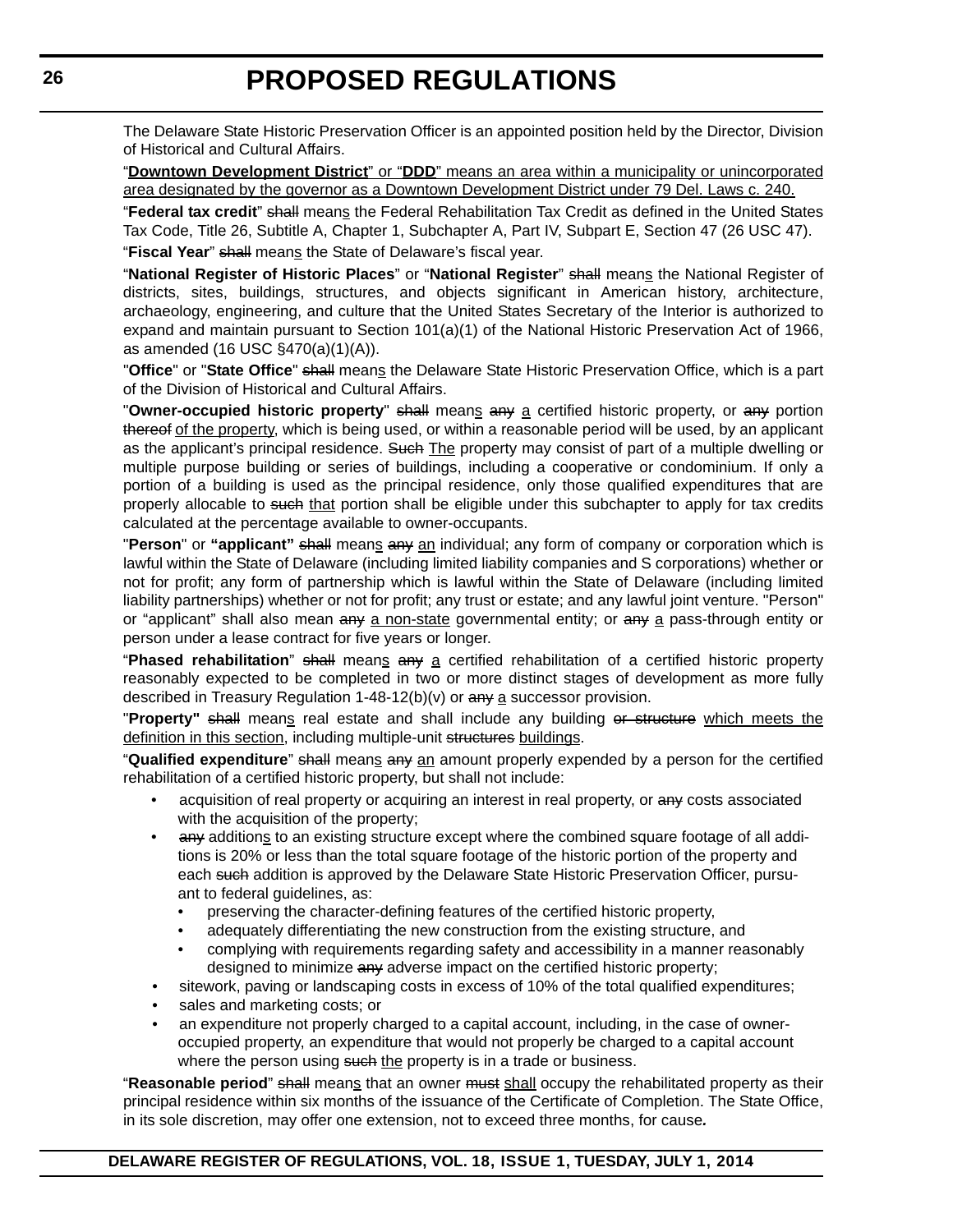"**Resident Curator**" shall means a person who has entered into a contractual agreement with the owner of a certified property in which the person agrees to pay for full restoration of the owner's property in exchange for a life tenancy in the property without remunerative compensation to the owner for the life tenancy.

"**Substantial rehabilitation**" or "**full restoration**" shall means rehabilitation of a certified historic property for which the qualified expenditures, during the 24-month period, or the 60-month period for a phased rehabilitation, selected by the applicant exceeds:

- for income-producing property, the current standard required by Section  $47(c)(1)(C)$  of the Internal Revenue Code (26 USC 47(c)(1)(C)); and
- for owner-occupied historic property, non-income producing property, or property under contract with a resident curator, a minimum expenditure of \$5,000.

"**Taxpayer**" shall means any a person, as defined in this section, and shall include any an individual or corporation taxable under Title 5, or taxable under either 30 **Del.C.** Ch. 11, or 30 **Del.C.** Ch. 19.

# **4.0 Procedures for Certification of Historic Property**

- 4.1 With permission of the property owner, an applicant may submit a Part 1 application to the State Office requesting that the State Historic Preservation Officer certify that a property in a National Register listed or locally designated historic district is a certified historic property as defined in Section 3.0 of this regulation. The applicant shall file the Part 1 application on standard forms developed by the State Office.
- 4.2 The State Office shall not process an incomplete Part 1 application until all required application information is received. Where adequate documentation is not provided, the State Office shall notify the applicant of the additional information needed to undertake or complete the review.
- 4.3 The Delaware State Historic Preservation Officer shall determine whether the property for which a complete Part 1 application is received meets the definition of certified historic property and shall notify the applicant of the decision.
- 4.4 If a property is individually listed in the National Register, submission of a Part 1 application is not required.
- 4.5 The Delaware State Historic Preservation Officer may certify as historic any a property for which an applicant has obtained a Part 1 certification from the federal government pursuant to 36 CFR 67. Under this provision, an applicant shall file only the cover page of the Delaware Part 1 application.

# **5.0 Procedures for Certification of Rehabilitation**

- 5.1 An applicant may submit a Part 2 application to the State Office requesting that the Delaware State Historic Preservation Officer determine if a proposed rehabilitation plan meets the criteria as a certified rehabilitation as defined in Section 3.0 of this regulation. The applicant shall file the Part 2 application on standard forms developed by the State Office.
- 5.2 An applicant shall submit Part 1 of the application prior to, or with, Part 2. The State Office shall not process the Part 2 application until an adequately documented and approved Part 1 application, where required as outlined in Section 4.4 of these regulations, is on file.
- 5.3 The State Office shall not process an incomplete Part 2 application until all required application information is received. Where adequate documentation is not provided, the State Office shall notify the applicant of the additional information needed to undertake or complete review.
- 5.4 Applicants may submit subsequent Part 2 applications for the same property as long as the following criteria are met:
	- For certified properties held for income (depreciable properties, as often as the project work qualifies for income tax credits under Section 47(c)(1)(C) of the Internal Revenue Code (26 USC 47(c)(1)(C))
	- For all other certified properties, no sooner than 24 months from the date of the prior Part 2 approval as long as other program requirements have been met.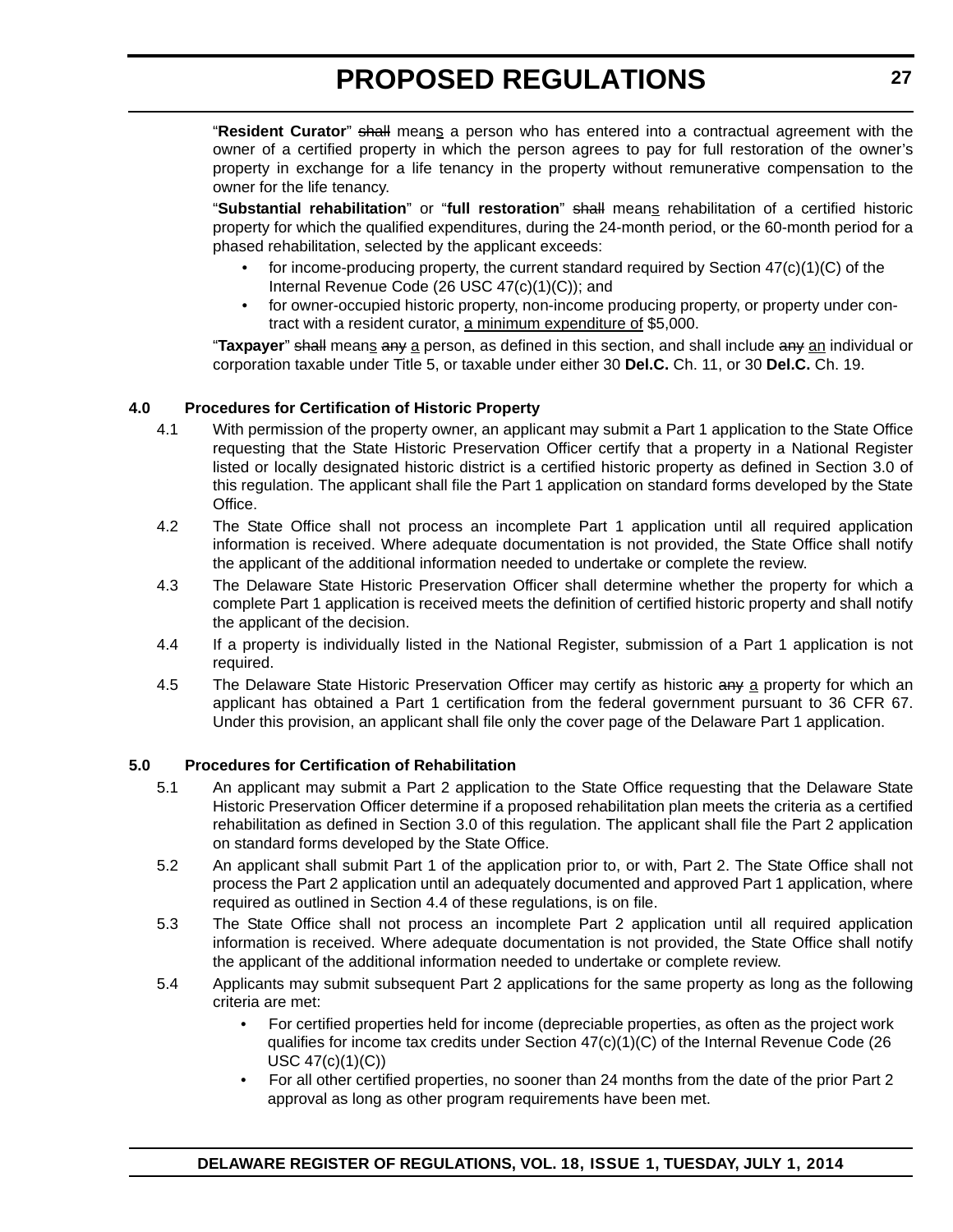- 5.5 An applicant requesting approval of a phased rehabilitation plan shall provide the State Office with a description of the phases and their completion dates when submitting the Part 2 application. The Delaware State Historic Preservation Officer shall notify the applicant if the phased rehabilitation plan is approved. The final completion date for a phased rehabilitation is binding unless the applicant requests a change in writing. For a phased rehabilitation, the applicant is allowed up to 60 months to meet the substantial rehabilitation test.
- 5.6 The Delaware State Historic Preservation Officer shall determine whether the proposed rehabilitation for which a complete application is received under Section 5.1 of this regulation meets the definition of a certified rehabilitation and shall send the applicant notice of the determination. The State Office may require modifications to the plan in order to meet the definition of a certified rehabilitation.
- 5.7 The Delaware State Historic Preservation Officer may issue a Part 2 approval to an applicant who has obtained a Part 2 certification from the federal government pursuant to 36 CFR 67. Under this provision, an applicant shall file only the cover page of the Delaware Part 2 application.
- 5.8 Applicants must shall begin construction on the approved certified rehabilitation plan within one year of receiving the Part 2 approval. If construction on the rehabilitation plan is not substantially commenced and diligently pursued within this time period, the State Historic Preservation Officer may require that the applicant shall forfeit any assigned credit award. Any forfeited tax credits may become available for award to other applicants. Substantially commenced and diligently pursued shall mean the applicant can demonstrate that at a minimum, 25% of the estimated rehabilitation costs was expended within the first year after the tax credits are assigned. The State Office reserves the right to obtain documentation from the applicant supporting the expenditure.
- 5.9 The Delaware State Historic Preservation Officer, or his/her designated representative, may inspect the property to determine if the work is consistent with the approved certified rehabilitation plan, and if the project has substantially commenced and is being diligently pursued.
- 5.10 The applicant may request that the State Office review changes to the project plan after the Part 2 application is approved. The Delaware State Historic Preservation Officer shall determine whether the proposed change meets the definition of a certified rehabilitation and shall send the applicant notice of the determination.

### **6.0 Procedures for Certification of Completion**

- 6.1 Upon completion of the rehabilitation work outlined in the Part 2 application, or an approved project phase thereof, the applicant must shall submit to the State Office a Part 3 application with documentation supporting any conditions in the Part 2 application approval, the form(s) required in the Division of Revenue's regulations indicating the name of the taxpayer who will claim the tax credit, and a final accounting of qualified expenditures.
- 6.2 The State Office shall not process an incomplete Part 3 application until all required application information is received. Where adequate documentation is not provided, the State Office shall notify the applicant of the additional information needed to undertake or complete the review. The State Office may inspect the completed project to determine if the work meets the definition of a certified rehabilitation.
- 6.3 Upon approval by the State Office that the completed rehabilitation, or an approved phase thereof, meets the definition of a certified rehabilitation, the State Office shall submit the documentation of qualified expenditures to the Division of Revenue and request a determination of the value of the tax credit for the completed project or an approved phase thereof, meets the definition of a certified rehabilitation, the Delaware State Historic Preservation Officer shall issue a Certificate of Completion for the project, or approved phase thereof. For approved phased rehabilitations, each phase must receive a Certificate of Completion in order for the overall project to be considered a certified rehabilitation.
- 6.4 After a project, or an approved phase thereof, receives its Certificate of Completion, the State Office shall submit the documentation outlined in 6.3 of these regulations to the Division of Revenue, and request a determination of the value of the tax credit for the completed project or an approved phase. For all projects in which the tax credits are to be applied against franchise taxes, and at other times as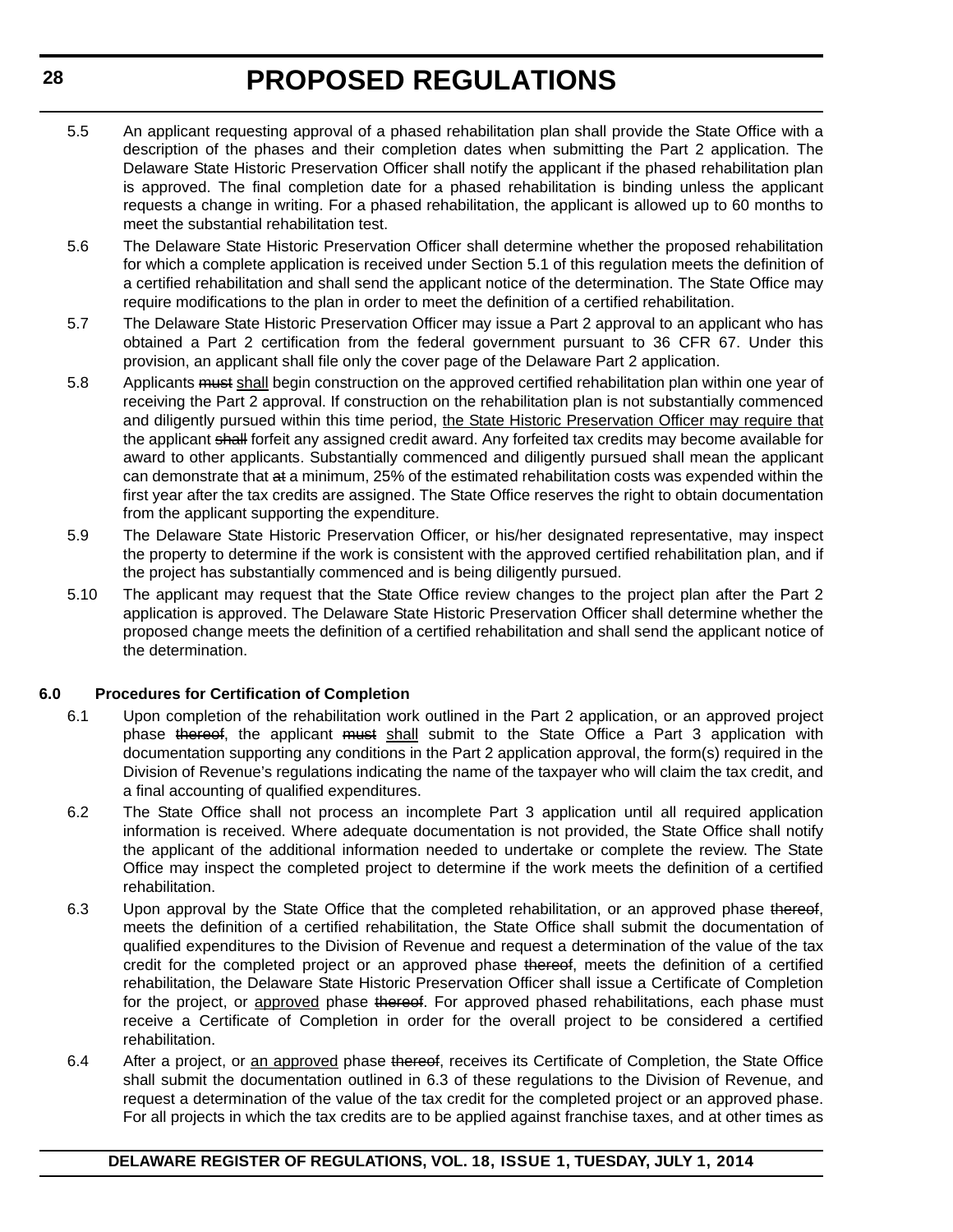requested by the Division of Revenue, the forms and documentation will also be submitted to the State Bank Commissioner's Office.

- 6.5 The Division of Revenue will return the forms certifying the value of the tax credit for the project, or an approved phase thereof, to the State Officer which shall transmit the Certificate of Completion and the Revenue form(s) to the taxpayer who will claim the tax credits.
- 6.6 In the case of approved phased projects, a single rehabilitation project may receive more than one Certificate of Completion. Credits issued to the initial assignee, or in the case of a tax-exempt assignee, to the first taxable transferee after the associated phase completion, are subject to revocation and repayment to the Delaware Division of Revenue or the Office of the State Bank Commissioner if, under regulations issued by the State Office, a phased rehabilitation is not completed by the agreed upon completion date indicating that the applicant for the credit award is unable or unwilling to complete it; or in the event that the project does not meet the certification requirements previously agreed to with the State Office.

# **7.0 Procedures for Requesting a Credit Award**

- 7.1 An applicant shall request a credit award by filing a Request for Credit Award application with the State Office. The Request for Credit Award application may be submitted at the same time or subsequent to the submission of the Part 2 application, but no latter later than simultaneously with the Part 3 application.
- 7.2 If submitted with the Part 2 application, Tthe applicant shall support the amount of qualified expenditures indicated on the Request for Credit Award by submitting a cost estimate prepared by a licensed architect or engineer; an accountant; a contractor or a certified construction cost estimator. Where the rehabilitation work is complete, documentation of costs may be prepared by a licensed architect or engineer; an accountant; a contractor or a certified construction cost estimator; or may be documented by paid invoices or cancelled checks for contractual work; and store invoices for material purchases. The State Office may prescribe the format in which the documentation of qualified expenditures is submitted. The cost estimate is verified by and may be adjusted by the State Office if documentation is inadequate or costs are disallowed.
- 7.3 The State Office will not process an incomplete Request for Credit Award application until all documentation as required in Section 7.32 of the regulations is received. Where adequate documentation is not provided, the State Office shall notify the applicant of the additional information needed to undertake or complete the review.
- 7.4 The credit award is calculated as a percentage of the qualified expenditures and will be rounded down to the nearest whole dollar. The criteria for applying the percentages to establish the credit award are:
	- For depreciable (income-producing) certified properties, 20% of qualified expenditures;
	- For depreciable certified properties where the whole or a part, receives low income housing credits, 30% to be applied to that portion of the square footage;
	- For all other certified properties, 30% except where an owner would meet HUD established low income criteria, then 40%.; and
	- For resident curators, 100% of the qualified expenses submitted up to \$5,000.

The State Historic Preservation Officer shall notify the applicant of the amount of their credit award.

- 7.5 The State Historic Preservation Officer shall notify the applicant of the amount of the credit award. The Delaware State Historic Preservation Officer will may consider increasing the an increase in a credit award where there has been an increase in qualified costs of greater than 5% of the total.
- 7.6 Despite having been assigned a certain credit award, an applicant may only claim the amount of tax credits which are supported by their actual rehabilitation costs. Excess tax credits made available in these circumstances are not eligible for subsequent award to other applicants.
- 7.7 Each fiscal year, \$100,000 of the \$5 million assigned to make credit awards under these regulations is reserved for distribution to qualified resident curators. If in any fiscal year there are insufficient qualified resident curators to exhaust this allotment, the unused credit amount will be available in the next fiscal year for award to any eligible project.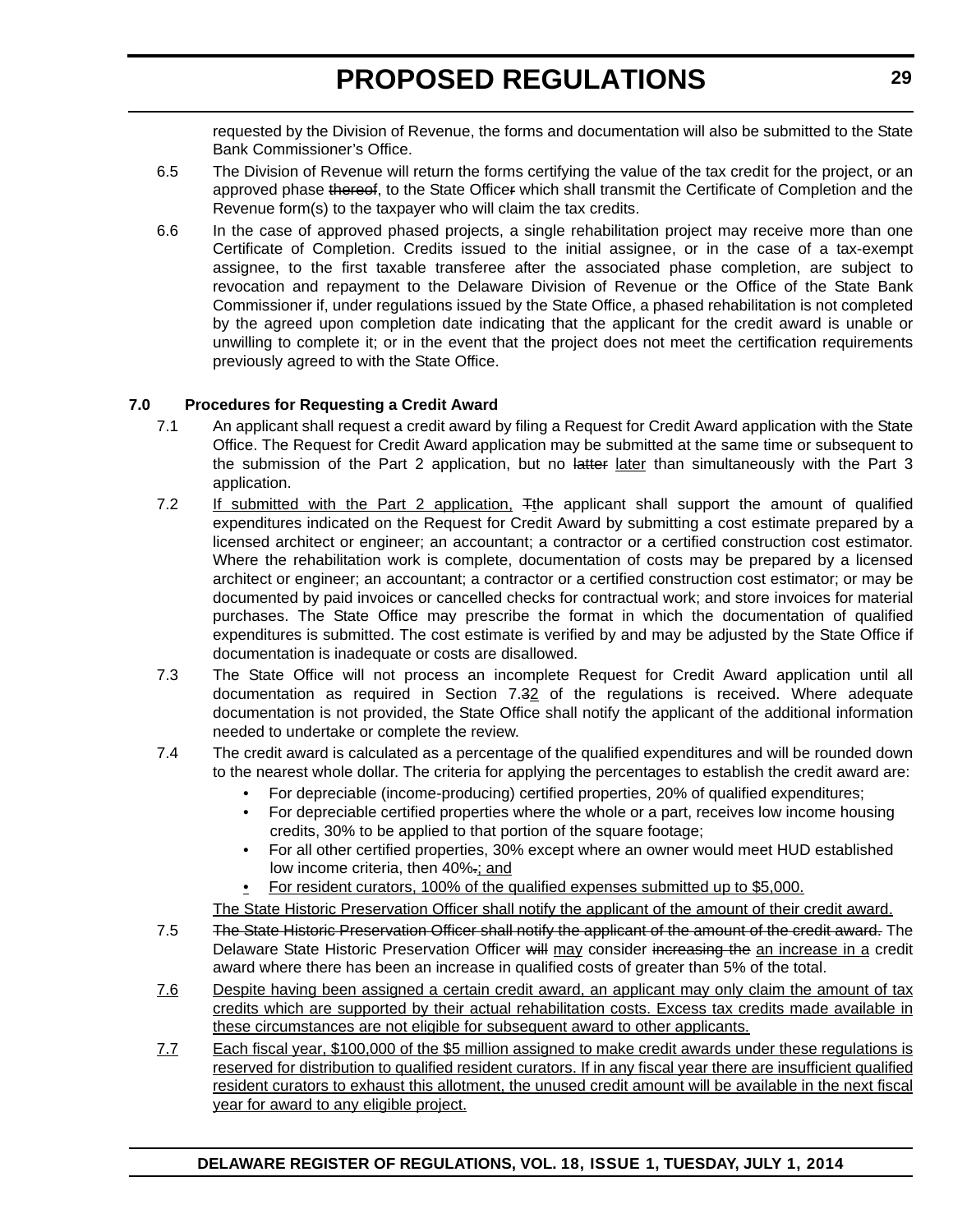- 7.68 Each fiscal year, \$2 \$1.5 million of the \$5 million assigned to make credit awards under these regulations is reserved for projects receiving a credit award of not more than \$300,000. After April 1, any unassigned portion of the \$2 \$1.5 million is released to be available for credit awards to any eligible project.
- 7.9 Each fiscal year, \$1.5 million of the \$5 million assigned to make credit awards under these regulations is reserved for projects located in Downtown Development Districts, of which \$500,000 is reserved for projects in DDDs receiving tax credits of not more than \$300,000. After April 1, any unassigned portion of the \$1.5 million is released to be available for credit awards to any eligible project.

# **8.0 Fees for Processing Rehabilitation Certification Request**

- 8.1 The fee for review of rehabilitation work for projects where the qualified expenditures are over \$100,000 is \$250 for each separate application. Final action will not be taken on any an application until the appropriate remittance is received. No fee will be charged for rehabilitation projects where the qualified expenditures are less than \$100,000.
- 8.2 The applicant shall submit the fee, where applicable, with the Part 3 application. For phased projects, the applicant shall submit the fee with the first Part 3 submitted. All checks shall be made payable to the State of Delaware.

# **9.0 Requirements for Resident Curator Properties**

- 9.1 Curatorship property is subject to periodic inspection by the State Office during the tax years in which the credit is applicable.
- 9.2 Improvements to curatorship property shall be completed within five years from the date of execution of the contract between the owner and the resident curator.
- 9.3 Curatorship property shall not be used for commercial purposes.

# **10.0 Administrative Review**

- 10.1 A taxpayer whose application is disapproved by the Delaware State Historic Preservation Officer under these regulations may file a written request for review with the Secretary of State or the Secretary's designee within 60 days after the notice of disapproval is sent.
- 10.2 The Secretary of State or the Secretary's designee shall review the request within 60 days after receipt of the request. If the Secretary of State or the Secretary's designee determines that the application filed meets the standards set forth in these regulations the application shall be considered approved. If the Secretary of State or Secretary's designee determines that the application filed does not meet the standards set forth in these regulations, the application shall be disapproved. The Secretary of State or Secretary's designee shall promptly notify the taxpayer of the Secretary's determination.
- 10.3 A taxpayer whose application is disapproved by the Secretary of State may appeal that action in accordance with the Administrative Procedures Act, 29 **Del.C.** §10101 et. seq.
- 10.4 An appellant who exhausts all administrative remedies is entitled to judicial review in accordance with 29 **Del.C.** Ch. 101, Subch. V of the Administrative Procedures Act.

# **11.0 Reporting Requirements**

- 11.1 Annually, on or before January 31<sup>st</sup>, the Delaware State Historic Preservation Officer shall issue an annual report on the restoration and rehabilitation status of all tax credit projects approved in the previous calendar-fiscal year.
- 11.2 The annual report shall include a list of all tax credit projects issued in previous years for which the tax credits have not been claimed.
- 11.3 The annual report will be distributed to the Governor and the General Assembly.

# **DELAWARE REGISTER OF REGULATIONS, VOL. 18, ISSUE 1, TUESDAY, JULY 1, 2014**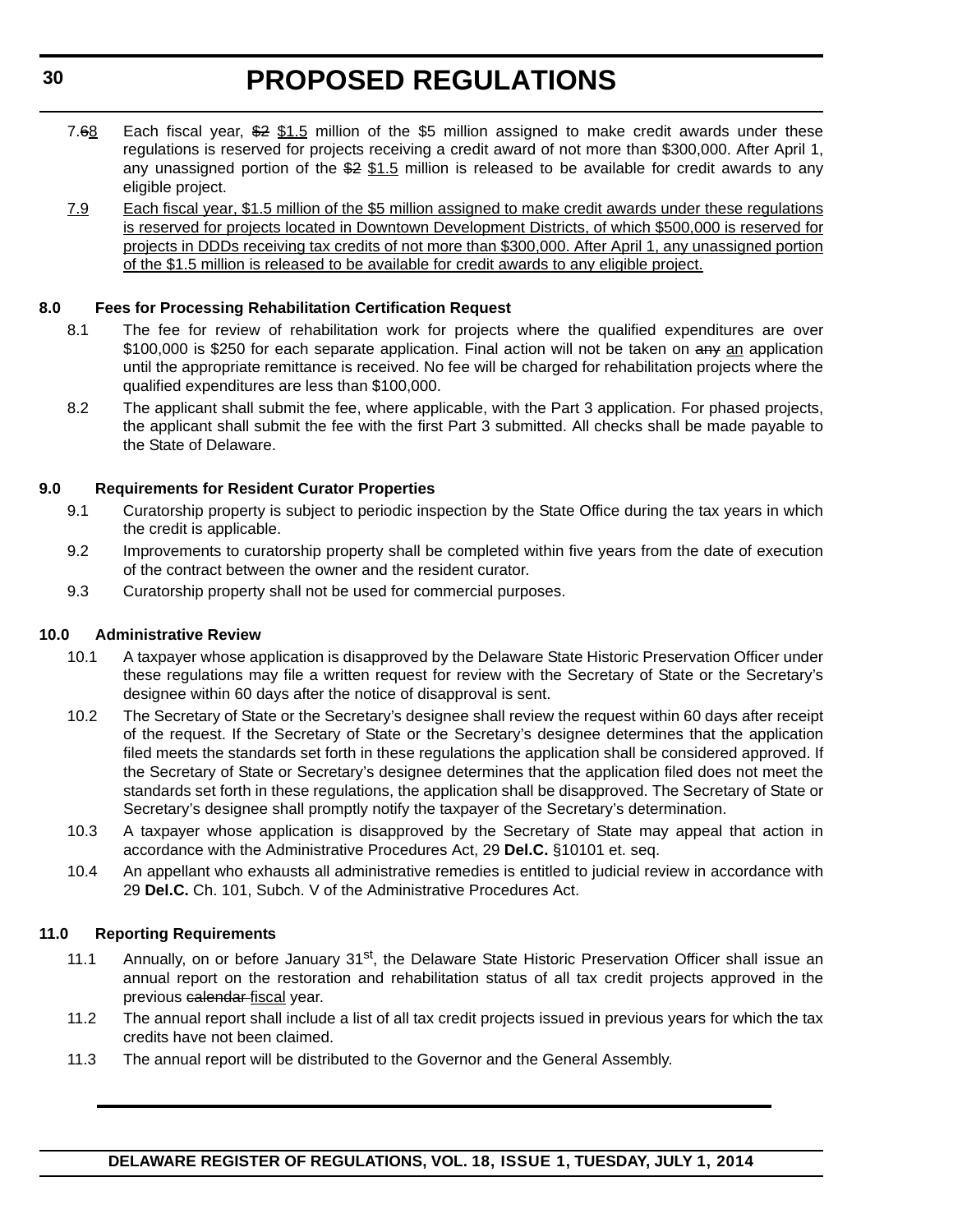# **Symbol Key**

<span id="page-30-0"></span>Arial type indicates the text existing prior to the regulation being promulgated. Underlined text indicates new text added at the time of the proposed action. Language which is stricken through indicates text being deleted. **[Bracketed Bold language]** indicates text added at the time the final order was issued. **[Bracketed bold stricken through]** indicates language deleted at the time the final order was issued.

# **Final Regulations**

The opportunity for public comment shall be held open for a minimum of 30 days after the proposal is published in the *Register of Regulations*. At the conclusion of all hearings and after receipt within the time allowed of all written materials, upon all the testimonial and written evidence and information submitted, together with summaries of the evidence and information by subordinates, the agency shall determine whether a regulation should be adopted, amended or repealed and shall issue its conclusion in an order which shall include: (1) A brief summary of the evidence and information submitted; (2) A brief summary of its findings of fact with respect to the evidence and information, except where a rule of procedure is being adopted or amended; (3) A decision to adopt, amend or repeal a regulation or to take no action and the decision shall be supported by its findings on the evidence and information received; (4) The exact text and citation of such regulation adopted, amended or repealed; (5) The effective date of the order; (6) Any other findings or conclusions required by the law under which the agency has authority to act; and (7) The signature of at least a quorum of the agency members.

The effective date of an order which adopts, amends or repeals a regulation shall be not less than 10 days from the date the order adopting, amending or repealing a regulation has been published in its final form in the *Register of Regulations*, unless such adoption, amendment or repeal qualifies as an emergency under §10119.

# **[DEPARTMENT OF EDUCATION](http://www.doe.k12.de.us/)**

**OFFICE OF THE SECRETARY**

Statutory Authority: 14 Delaware Code, Section 122(b) (14 **Del.C.** §122(b))

14 **DE Admin. Code** 106A

### **REGULATORY IMPLEMENTING ORDER**

### **[106A Teacher Appraisal Process Delaware Performance Appraisal System \(DPAS II\) Revised](#page-3-0)**

### **I. Summary of the Evidence and Information Submitted**

The Secretary of Education seeks the consent of the State Board of Education to amend 14 **DE Admin. Code** 106A Teacher Appraisal Process Delaware Performance Appraisal System (DPAS II) Revised.

Notice of the proposed regulation was published in the *News Journal* and the *Delaware State News* on May 1, 2014, in the form hereto attached as *Exhibit "A"*. The Department received comments from numerous entities, including but not limited to the Delaware State Education Association, Delaware Association of School Administrators, Governor's Advisory Council for Exceptional Citizens, State Council for Persons with Disabilities, and representatives of local education associations. The Department reviewed and considered each comment.

The primary comments were related to three revisions that a) broaden the potential usage of the form related to teacher "Planning and Preparation", b) incorporate the potential usage of "Short Observations" into the teacher appraisal process, and c) shift the overall summative rating of "Needs Improvement" to be considered "Unsatisfactory" instead of "Satisfactory".

Historically, the Pre-Observation Form was limited to the announced observation process. As the system has shifted to increase flexibility in allowing for more unannounced observations, the ability to collect meaningful evidence related to "Planning and Preparation" now also requires increased flexibility. Many comments received requested that individual teachers have choice in this matter rather than allowing for the credential observer to exercise professional judgment. Note: "Experienced Teachers" are required to receive only one observation per year. This has been discussed at several working groups.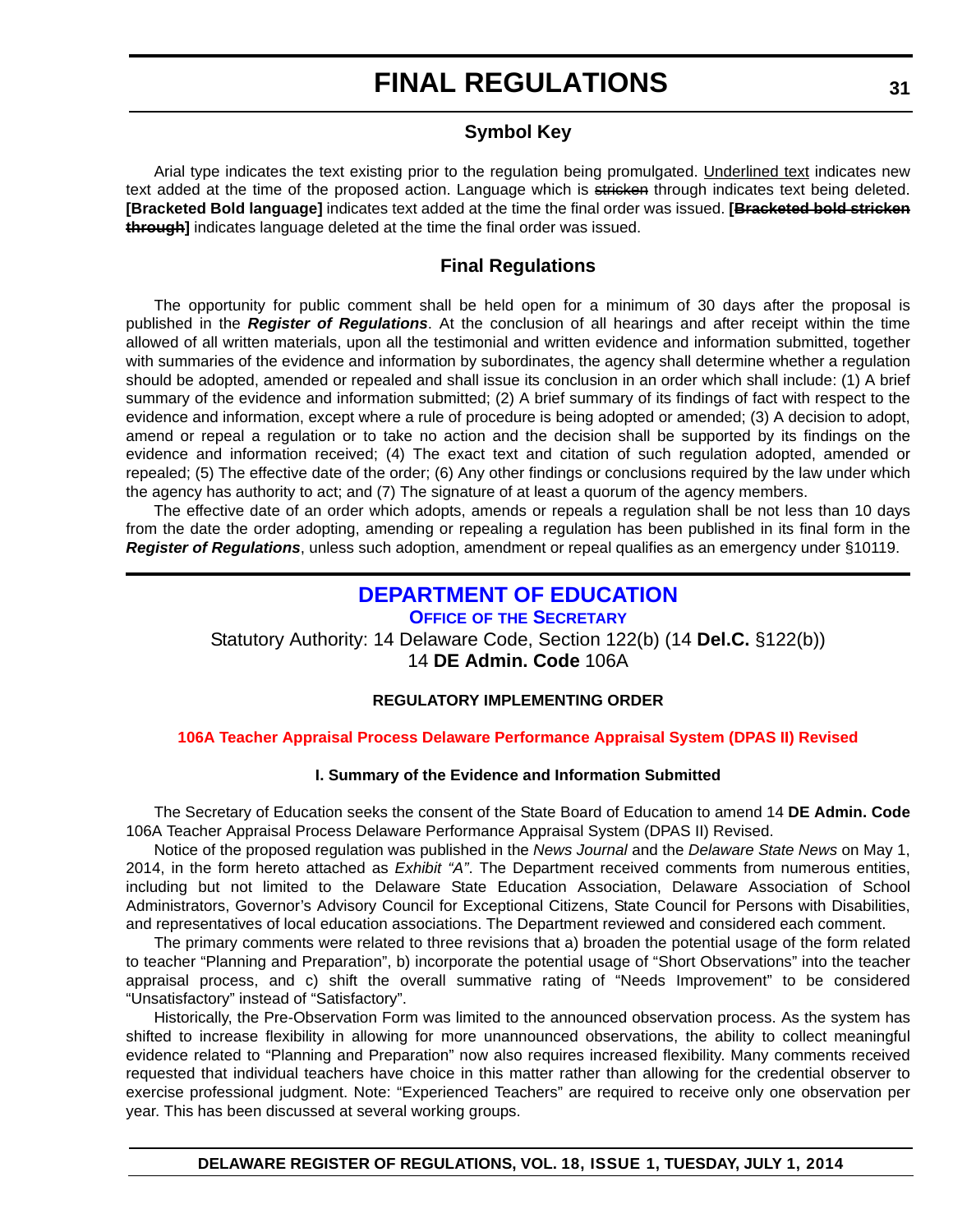Historically, DPAS-II contained only two types of observations—announced and unannounced—both of which require thirty (30) minutes in length. Many comments received categorized the addition of "Short Observations" as "walk-throughs". The Department underscores that such observations are formal and thus are not "walk-throughs" (which are generally developed and designed at the local-level). Further, the Department will incorporate feedback from comments received into the DPAS-II Guide for Teachers as it pertains to "Short Observations." This has been discussed at several working groups.

Historically, an overall summative rating of "Needs Improvement" was considered to be a "Satisfactory" evaluation under the definitions of 2.0 while also being considered a year in a "Pattern of Ineffective Teaching" in 7.0 and meriting an improvement plan under the terms of 8.0. The Department seeks to resolve this contradiction, while noting the comments received as it pertains to concerns regarding teacher licensure. Provisions within state code currently exist to allow for individual cases to be brought to the Secretary of Education. Within the proposed regulations no other categorical ratings have been modified, based upon the Department's ongoing convening of working groups of stakeholders regarding DPAS-II.

The Delaware State Education Association outlined objections to the three revisions above, and called upon the State Board to direct the Department to convene a working group. Such comments were echoed by numerous representatives of local education associations. The Delaware Association of School Administrators expressed backing of the proposed changes, providing rationale as to their support of each of the three changes discussed above.

Other comments received provided grammatical feedback and expressed concern over the additional flexibility the proposed regulations would create, noting that such authorization "would make it much more difficult to make valid comparisons of data across districts and schools." Data collection is certainly an imperative for the state, and the Department will take measures to ensure that the ability to conduct such comparisons if not eliminated while still allowing for districts and charters to build alternative systems.

After consideration, the Department has made a minor change to the definition of Student Achievement for grammatical and clarification purposes.

### **II. Findings of Facts**

The Secretary finds that it is appropriate to amend 14 **DE Admin. Code** 106A Teacher Appraisal Process Delaware Performance Appraisal System (DPAS II) Revised which 1) provides that the proposed amended regulation will be in effect beginning with the 2014-15 school year; 2) provides that the DPAS-II appraisal process must be used by all districts and charter schools unless another teacher appraisal system has been state-approved under the applicable provisions of Delaware Code; 3) provides that an observation form may be utilized as part of an Announced or Unannounced observation; 4) clarifies the definition of Student Achievement and modifies the definitions of groups of educators as it pertains to Student Achievement; 5) states the Department of Education's intent to not incorporate its proposed new statewide English Language Arts and Mathematics assessment as part of Student Achievement in the 2014-2015 school year; 6) defines a summative rating of "Needs Improvement" to be considered an Unsatisfactory Evaluation; 7) defines, creates, and incorporates the concept of a Short Observation into the DPAS-II appraisal process; 8) provides the opportunity for districts and charter schools to substitute a local-developed Professional Responsibilities Appraisal Component, provided it has been stateapproved, follows the guidelines set forth pursuant to a state-approval process, and is established no later than the last day of July of a given year.

#### **III. Decision to Amend the Regulation**

For the foregoing reasons, the Secretary concludes that it is appropriate to amend 14 **DE Admin. Code** 106A Teacher Appraisal Process Delaware Performance Appraisal System (DPAS II) Revised. Therefore, pursuant to 14 **Del.C.** §122, 14 **DE Admin. Code** 106A Teacher Appraisal Process Delaware Performance Appraisal System (DPAS II) Revised attached hereto as *Exhibit "B"* is hereby amended. Pursuant to the provision of 14 **Del.C.**  §122(e), 14 **DE Admin. Code** 106A Teacher Appraisal Process Delaware Performance Appraisal System (DPAS II) Revised hereby amended shall be in effect for a period of five years from the effective date of this order as set forth in Section V. below.

#### **DELAWARE REGISTER OF REGULATIONS, VOL. 18, ISSUE 1, TUESDAY, JULY 1, 2014**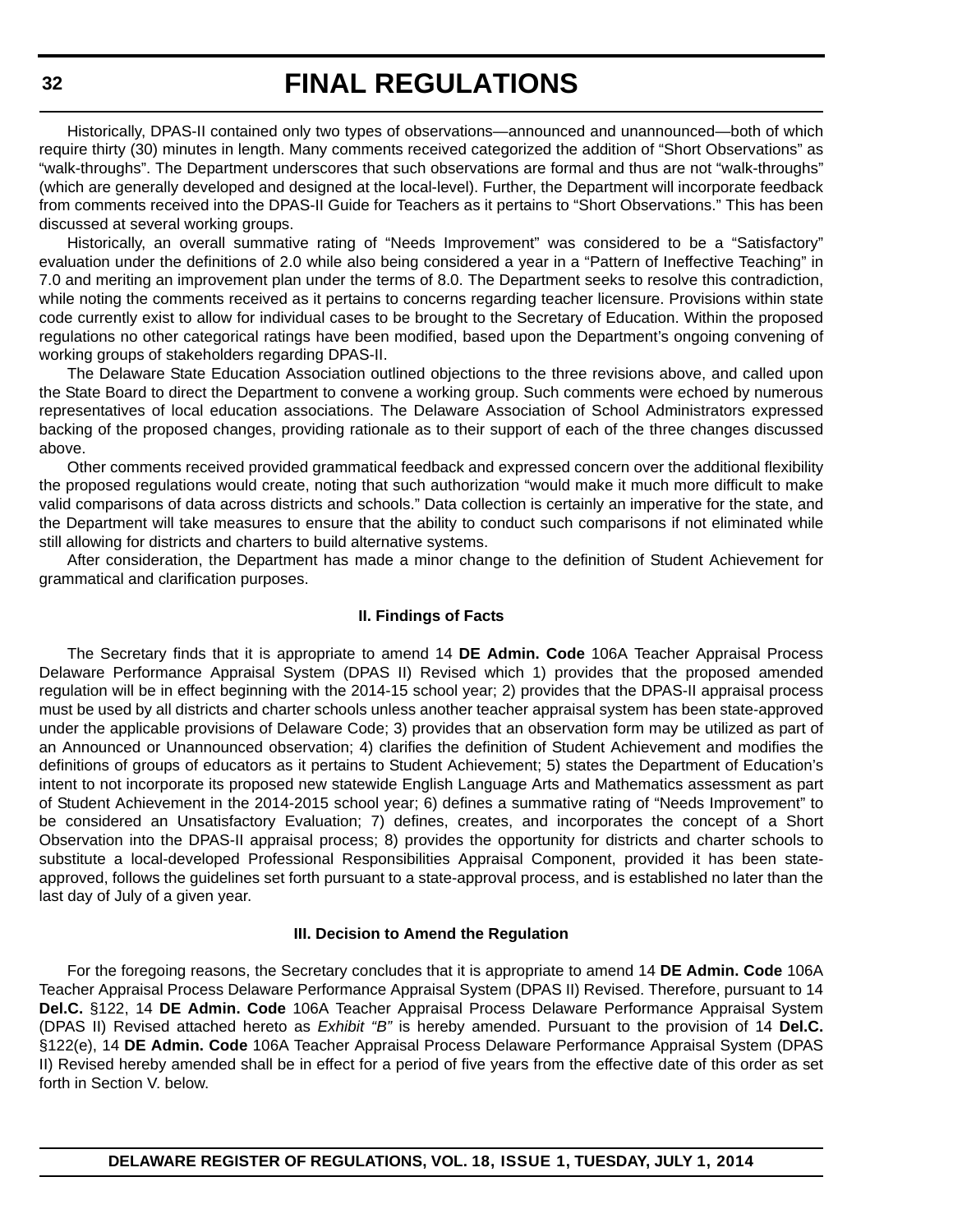### **IV. Text and Citation**

The text of 14 **DE Admin. Code** 106A Teacher Appraisal Process Delaware Performance Appraisal System (DPAS II) Revised amended hereby shall be in the form attached hereto as *Exhibit "B"*, and said regulation shall be cited as 14 **DE Admin. Code** 106A Teacher Appraisal Process Delaware Performance Appraisal System (DPAS II) Revised in the *Administrative Code of Regulations* for the Department of Education.

### **V. Effective Date of Order**

The actions hereinabove referred to were taken by the Secretary pursuant to 14 **Del.C.** §122 on **June 19, 2014.** The effective date of this Order shall be ten (10) days from the date this Order is published in the *Delaware Register of Regulations.*

**IT IS SO ORDERED** the 19<sup>th</sup> day of June 2014.

**Department of Education** Mark T. Murphy, Secretary of Education

Approved this 19th day of June 2014

### **State Board of Education**

Teri Quinn Gray, Ph.D., President Gregory B. Coverdale, Jr. Jorge L. Melendez, Vice President Terry M. Whittaker, Ed.D. G. Patrick Heffernan **Randall L. Hughes II** Barbara B. Rutt

#### **106A Teacher Appraisal Process Delaware Performance Appraisal System (DPAS II) Revised**

### **1.0 Effective Date**

The Teacher Appraisal Process, Delaware Performance Appraisal System (DPAS II) Revised shall be effective for all school districts and charter schools beginning with the 2013-14 2014-15 school year, unless another teacher appraisal system has been approved by the Department pursuant to Chapter 12 of Title 14 of the Delaware Code.

#### **2.0 Definitions**

The following definitions shall be applied for purposes of this regulation:

"**Announced Observation**" shall consist of the an Pre-observation Fform and conference with the Credentialed Observer, an observation by the Credentialed Observer at an agreed upon date and time, using the associated formative conferences and reports. The observation shall be of sufficient length, at least thirty (30) minutes, to analyze the lesson and assess teacher performance.

"**Board**" shall mean a local board of education or charter school board of directors.

"**Credentialed Observer**" shall mean an individual, not always the supervisor of the teacher, who has successfully completed DPAS II credentialing in accordance with 10.0. Credentialed Observer denotes any individual who may conduct observations as part of a teacher's appraisal process. The term Credentialed Observer encompasses those administrators who are Evaluators.

"**DASA**" shall mean the Delaware Association of School Administrators.

"**Department**" shall mean the Delaware Department of Education.

**"DCAS Teacher"** shall mean any Novice Teacher or Experienced Teacher providing instruction in reading and/or mathematics to a student that meets the following criteria:

(a) The student is enrolled in any grade three (3) through ten(10) for either reading and/or mathematics instruction as verified by the State's pupil accounting system; and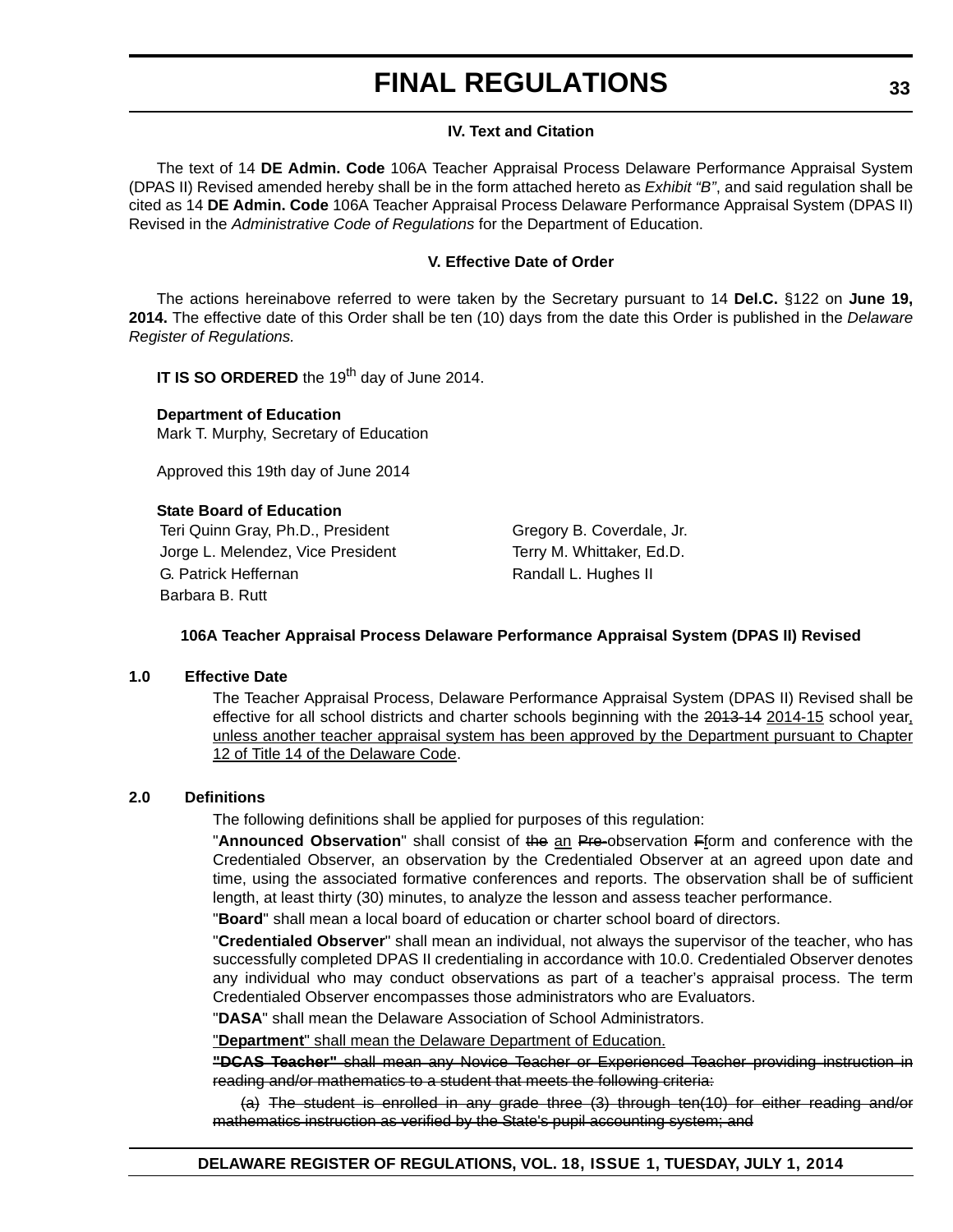(b) The student has valid Delaware Comprehensive Assessment System (DCAS) score(s) and the student was not subject to an invalidation or special exemption as provided in 14 **DE Admin. Code** 103.

"**DPAS II Revised Guide for Teachers**" shall mean the manual that contains the prescribed forms, detailed procedures, specific details about the five (5) components of evaluation and other relevant documents that are used to implement the appraisal process.

"**DSEA**" shall mean the Delaware State Education Association.

**"Evaluator"** shall mean a Credentialed Observer who is responsible for a teacher's Summative Evaluation. A teacher's required observations as part of the appraisal cycle shall generally be conducted by the assigned Evaluator; however, the assigned Evaluator may designate a school administrator who is also a Credentialed Observer to conduct the required observations.

"**Experienced Teacher**" shall mean a teacher who holds a valid and current Continuing or Advanced License, issued pursuant to Chapter 12 of Title 14 of the **Delaware Code**; or Standard or Professional Status Certificate issued prior to August 1, 2003.

"**Group 1 Teacher**" shall mean any Novice Teacher or Experienced Teacher providing instruction in reading and/or mathematics to a student enrolled in any grade three (3) through ten (10) as verified by the State's pupil accounting system.

"**Improvement Plan**" shall be the plan that a teacher and Evaluator mutually develop in accordance with 8.0.

"**Interim assessment**" shall mean an assessment given at regular and specified intervals throughout the school year, and designed to evaluate students' knowledge and skills relative to a specific set of academic standards, and the results of which can be aggregated (e.g., by course, grade level, school, or school district) in order to inform teachers and administrators at the student, classroom, school, and district levels.

"**Non-DCAS Group 1 Teacher**" shall mean any Novice Teacher or Experienced Teacher that does not meet the definition of DCAS Group 1 Teacher as defined herein and explained in the Guide.

"**Novice Teacher**" shall mean a teacher who holds a valid and current Initial License issued pursuant to Chapter 12 of Title 14 of the **Delaware Code**.

"**Satisfactory Component Rating**" shall mean the teacher's performance demonstrates an understanding of the concepts of the component under Chapter 12 of Title 14 of the **Delaware Code**.

"**Satisfactory Evaluation**" shall be equivalent to the overall "Highly Effective" or "Effective" or "Needs Improvement" rating on the Summative Evaluation and shall be used to qualify for a continuing license.

"**Short Observation**" shall consist of an observation by a Credentialed Observer, using the associated conferences and forms, at a date and time that has not been previously arranged. The observation shall be no less than ten (10) minutes, and be limited to specified criteria. Such observations shall not substitute for required observations under Section 3.0.

"**State Assessment**" shall mean the Delaware Comprehensive Assessment System (DCAS).

"**Student Achievement**" shall mean

(a) For tested grades and subjects:

(1) A student's score Student**[s]** scores on the DCAS state assessment system; and, as appropriate,

(2) Other measures of student learning, such as those described in paragraph (b) of this definition, provided they are rigorous and comparable across classrooms.

(b) For non-tested grades and subjects: Alternative measures of student learning and performance such as student scores on pre-tests and end-of-course tests; student performance on English language proficiency assessments; and other measures of student achievement that are rigorous and comparable across classrooms. Such alternative measures must be approved by the Department and developed in partnership with the local collective bargaining representatives DSEA and DASA.

(c) For the 2014-15 school year only, student scores on **[statewide assessments in English Language Arts and Mathematics (i.e., Smarter ELA and Smarter Mathematics) shall not be incorporated into any teacher's performance appraisal the Smarter English Language Arts and**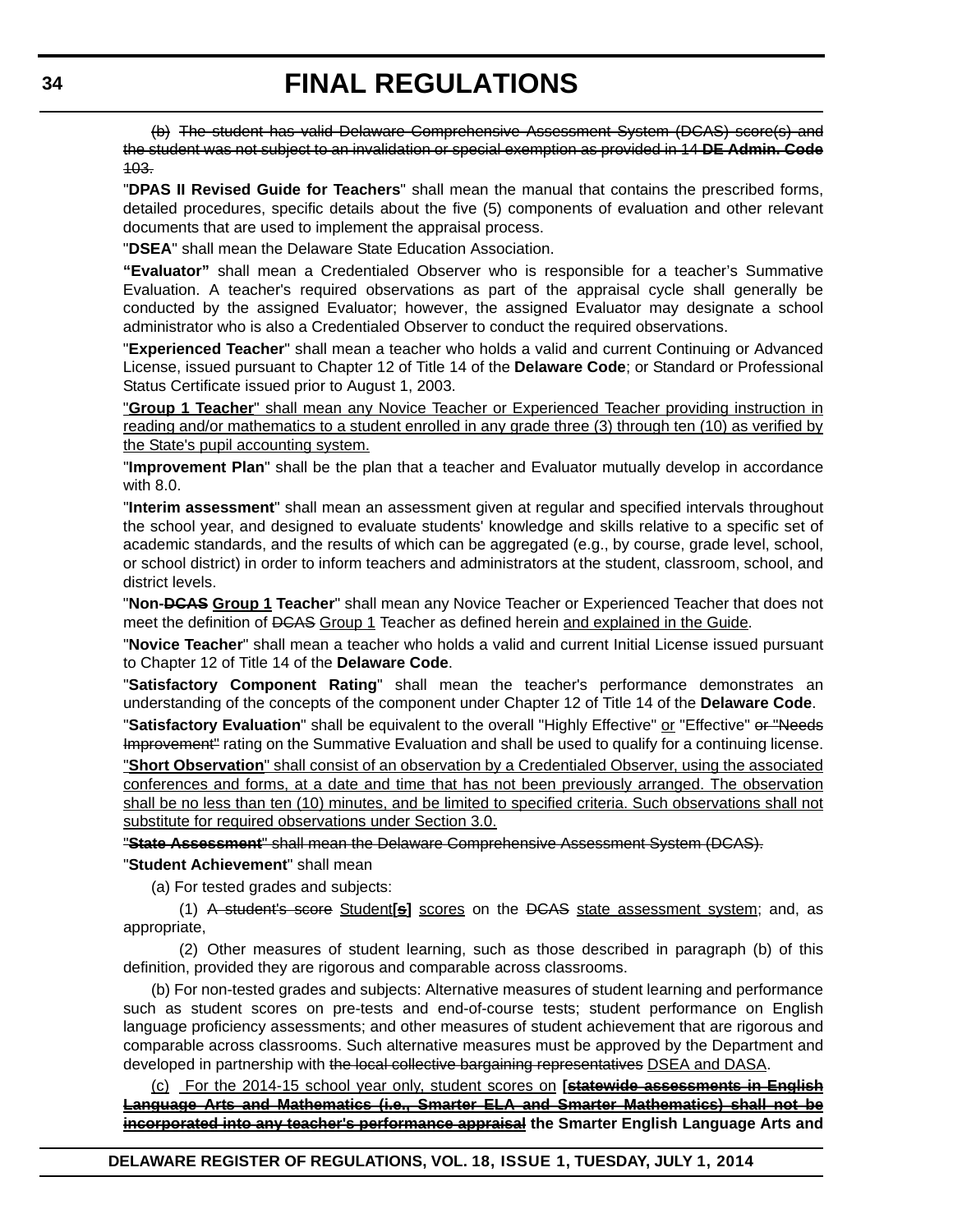#### **Smarter Mathematics statewide assessments shall not be incorporated into any teacher's 2014-15 performance appraisal]**.

"**Student Growth**" shall mean the change in Student aAchievement data for an individual student between two points in time. Growth may also include other measures that are rigorous and comparable across classrooms.

"**Summative Evaluation**" shall mean the comprehensive, end-of-cycle appraisal and shall incorporate the results of the minimum required observations, any additional observations, and required component-level data. At the discretion of the Evaluator, it may also include additional Announced, or Unannounced or Short observation data, beyond the required observation data, provided by other Credentialed Observers.

"**Unannounced Observation**" shall consist of an observation by a Credentialed Observer at a date and time that has not been previously arranged using the associated formative conferences and reports, and which may include the use of an observation form. The observation shall be of sufficient length, at least thirty (30) minutes, to analyze the lesson and assess teacher performance.

"**Unsatisfactory Component Rating**" shall mean the teacher's performance does not demonstrate an understanding of the concepts of the component.

"**Unsatisfactory Evaluation**" shall be the equivalent to the overall Needs Improvement or "Ineffective" rating on the Summative Evaluation as it pertains to educators seeking a continuing license.

"**Working Day**" shall mean a day when the employee would normally be working in that district or charter school.

### **3.0 Appraisal Cycles**

- 3.1 Experienced tTeachers who have earned a rating of "Highly Effective" on their most recent Summative Evaluation shall receive a minimum of one (1) Announced or Unannounced Observation each year with a Summative Evaluation at least once every two (2) years. The Student Improvement component for Highly Effective teachers shall be evaluated each year, regardless of whether or not a Summative Evaluation is conducted. If a Highly Effective teacher does not achieve a Satisfactory rating on the Student Improvement Component, the teacher shall receive a Summative Evaluation the following year, regardless of whether the teacher would otherwise be due for a Summative Evaluation pursuant to this section.
- 3.2 Experienced to teachers who have earned a rating of "Effective" and have earned "Satisfactory" ratings on at least four (4) of the components found in 5.0, including Student Improvement, on his or her most recent Summative Evaluation shall receive a minimum of one (1) Announced or Unannounced Observation each year with a Summative Evaluation at least once every two (2) years. The Student Improvement component for Effective teachers shall be evaluated each year, regardless of whether or not a Summative Evaluation is conducted. If an Effective teacher does not achieve a Satisfactory rating on the Student Improvement Component, the teacher shall receive a Summative Evaluation the following year, regardless of whether the teacher would otherwise be due for a Summative Evaluation pursuant to this section.
- 3.3 Experienced tTeachers who are not otherwise included in 3.1 or 3.2 shall receive a minimum of one (1) Announced Observation and one (1) Unannounced Observation with a Summative Evaluation at the end of the one (1) year period. These teachers shall have an Improvement Plan which may require additional observations and other types of monitoring as outlined in the DPAS II Revised Guide for Teachers.
- 3.4 Novice tTeachers shall receive a minimum of one (1) Announced Observation and two (2) Unannounced Observations with a Summative Evaluation every year. Novice teachers who have earned a rating of "Needs Improvement" or "Ineffective" on their most recent Summative Evaluation shall have an Improvement Plan which may require additional observations or other types of monitoring as outlined in the DPAS II Revised Guide for Teachers.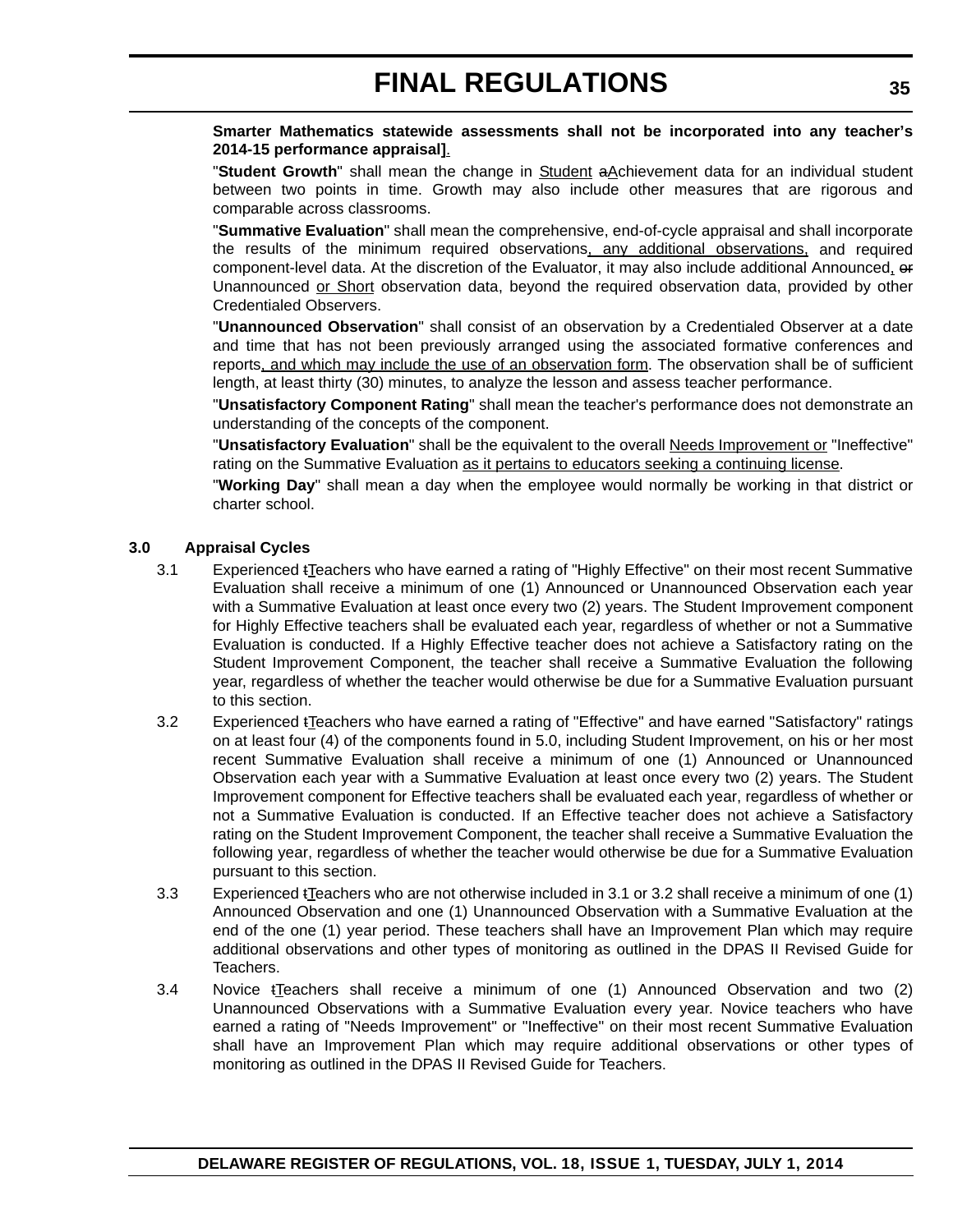# **4.0 DPAS II Guide for Teachers**

- 4.1 All school districts and charter schools shall use the manual entitled DPAS II Guide Revised for Teachers as developed and as may be amended by the Department of Education in collaboration with DASA and DSEA to implement the appraisal system.
- 4.2 The manual shall contain, at a minimum, the following:
	- 4.2.1 Specific details about each of the five (5) components listed in 5.1.
	- 4.2.2 All forms or documents needed to complete the requirements of the appraisal process.
	- 4.2.3 Specific procedures to implement the appraisal system.

# **5.0 Appraisal Components and Appraisal Criteria**

- 5.1 The following five (5) Appraisal Components, including any Appraisal Criteria specified for each, shall be the basis upon which the performance of a teacher shall be determined. In each academic year, for each of the first four (4) Appraisal Components, a school district or charter school may waive one (1) criterion identified as optional below. In addition, for the Professional Responsibilities Component (5.1.4), a school district or charter school may substitute a locally determined alternative Appraisal Component, which must be approved by the Department no later than the last day of July of each year. Final Nnotification of any such waiver or substitution shall be provided to all teachers in a school district or charter school and the Department of Education by the last day in August of each year:
	- 5.1.1 Planning and Preparation
		- 5.1.1.1 Selecting Instructional Goals: Teacher selects instructional goals that are aligned with the DE content standards and the district or charter school's curricula. Goals are appropriate for the learners and reflect high expectations for all students, consistent with State Assessment levels of performance where applicable. (Optional)
		- 5.1.1.2 Designing Coherent Instruction: Teacher plans for learning activities that align with the instructional goals and support student learning. Instructional planning shows a structure and selection of materials and activities that support student learning relative to the district or charter school's curricula.
		- 5.1.1.3 Demonstrating Knowledge of Content and Pedagogy: Teacher shows his or her knowledge of content and how to teach it to a variety of learners. The teacher's plans include natural connections among content areas that deepen student learning. The content that he or she teaches is aligned to the district or charter school's curricula. (Optional)
		- 5.1.1.4 Demonstrating Knowledge of Students: Teacher shows his or her knowledge of student developmental characteristics; approaches to learning, knowledge, and skills; interests; cultural heritage; and, where applicable, State Assessment performance levels.
		- 5.1.1.5 Designing Student Assessments: Teacher creates and or selects assessments that are congruent with instructional goals, criteria and standards. The teacher plans for the use of formative and summative assessments of the teacher's students.
	- 5.1.2 Classroom Environment
		- 5.1.2.1 Managing Classroom Procedures: Teacher has clearly defined procedures for managing learning time, transitions between learning events, and routines that maximize learning time.
		- 5.1.2.2 Managing Student Behavior: Teacher establishes behavioral expectations and consequences and monitors student conduct. Teacher responds to student behavior in appropriate and effective ways to minimize disruptions.
		- 5.1.2.3 Creating an Environment to Support Learning: Teacher creates an atmosphere in which learning is valued. Teacher-to-student and student-to-student interactions show rapport that is grounded in mutual respect. (Optional)
		- 5.1.2.4 Organizing Physical Space: Teacher organizes, allocates, and manages physical space to create a safe learning environment. Teacher uses physical resources to contribute to effective instruction and makes resources accessible to all students. (Optional)

# **DELAWARE REGISTER OF REGULATIONS, VOL. 18, ISSUE 1, TUESDAY, JULY 1, 2014**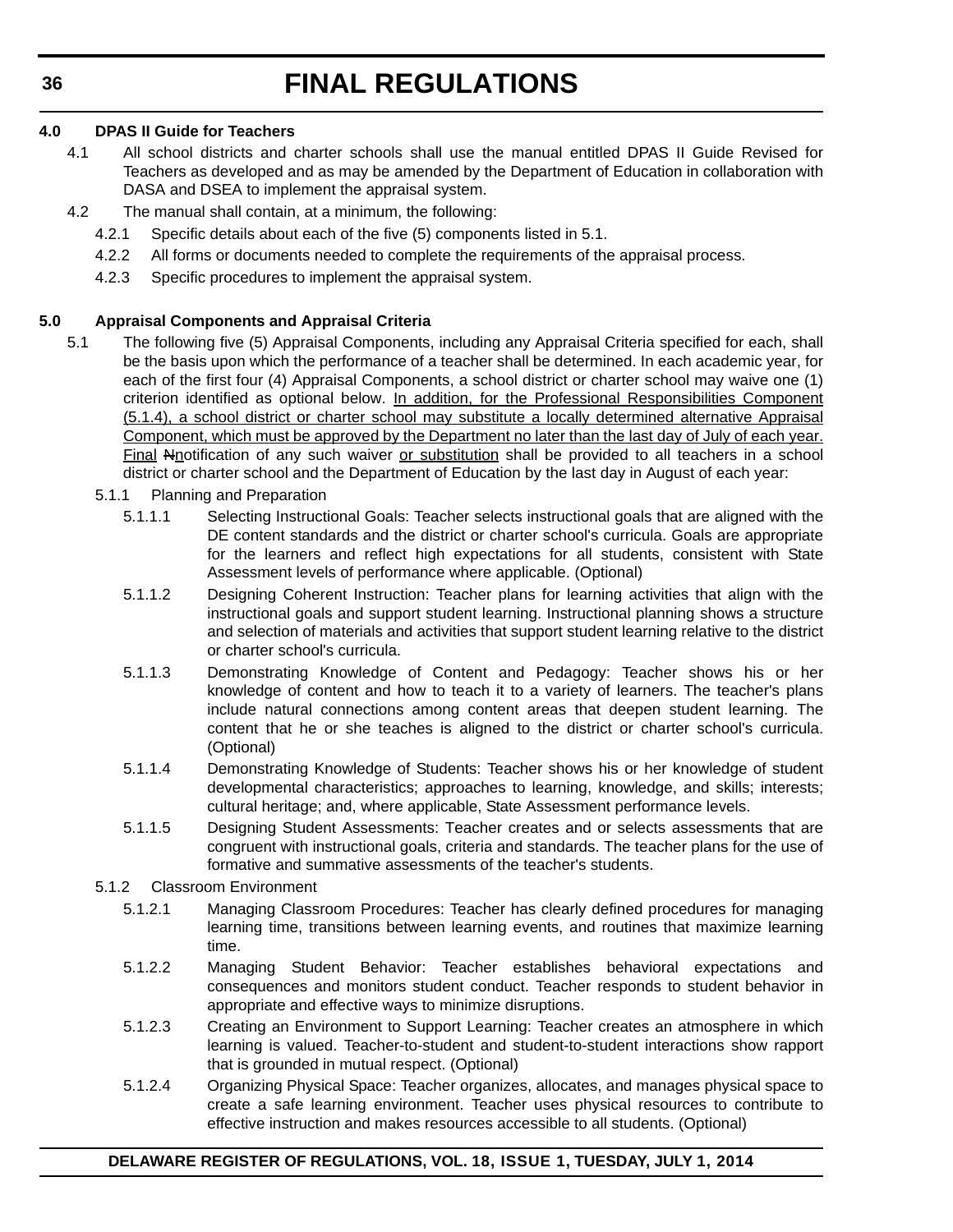# 5.1.3 Instruction

- 5.1.3.1 Engaging Students in Learning: Content is appropriate, clear, and linked to student knowledge and experience. Content is aligned with the district or charter school's curricula. Activities and assignments engage all students. Instructional materials are suitable to the instructional goals. The instruction is coherent and paced appropriately for all students.
- 5.1.3.2 Demonstrating Flexibility and Responsiveness: Teacher has a repertoire of instructional strategies and makes use of them to make modifications to lessons as needed. Teacher differentiates instruction based on learner characteristics and achievement data. (Optional)
- 5.1.3.3 Communicating Clearly and Accurately: Verbal and written communication is clear and appropriate to students' ages, backgrounds, and levels of understanding. (Optional)
- 5.1.3.4 Using Questioning and Discussion Techniques: Questions are appropriate to the content and level of students' understanding. Teacher encourages students to pose their own questions and is responsive to student questions. Teacher facilitates student led discussions.
- 5.1.3.5 Using Assessment in Instruction: Teacher makes the criteria of the assessment known to the students, monitors the students' progress, provides descriptive feedback, and promotes student self-assessment and uses data to plan future instruction.
- 5.1.4 Professional Responsibilities
	- 5.1.4.1 Communicating with Families: Teacher shares information about the school's educational program and expectations for student performance. Teacher develops a mechanism for two way communication with families about student progress, behavior, and personal needs or concerns. (Optional)
	- 5.1.4.2 Recording student data in a Student Record System: Teacher keeps records of attendance, disciplinary actions, emergency contact information, and personal information. Teacher shares relevant information with appropriate school personnel.
	- 5.1.4.3 Growing and Developing Professionally: Teacher chooses and participates in professional development that is aligned with his or her professional needs and aligned with the needs of the school, district or charter school, or students. (Optional)
	- 5.1.4.4 Reflecting on Professional Practice: Teacher engages in reflective thinking as an individual, as a team participant, or as a school community member with the goal of improving instruction and learning for all students.
- 5.1.5 Student Improvement
	- 5.1.5.1 Measuring Student Improvement: Students collectively demonstrate appropriate levels of Student Growth as benchmarked against standards to be set by the Secretary based on input from stakeholder groups.

## **6.0 Summative Evaluation Ratings**

- 6.1 Each Appraisal Component shall be assigned a rating of Satisfactory or Unsatisfactory on the Summative Evaluation.
	- 6.1.1 A satisfactory rating for each of the first four Appraisal Components shall mean the teacher has no more than one unacceptable rating on the Appraisal Criteria specified in each of the components. Appraisal Criteria observed shall be rated on each observation conducted and Appraisal Criteria also shall be assigned an overall rating in a teacher's Summative Evaluation.
	- 6.1.2 A satisfactory rating for the Student Improvement component shall mean that the teacher has demonstrated acceptable performance by meeting the standards set by the Secretary pursuant to 5.1.5.1.
- 6.2 The Summative Evaluation shall also include one of four overall ratings: "Highly Effective", "Effective", "Needs Improvement", or "Ineffective".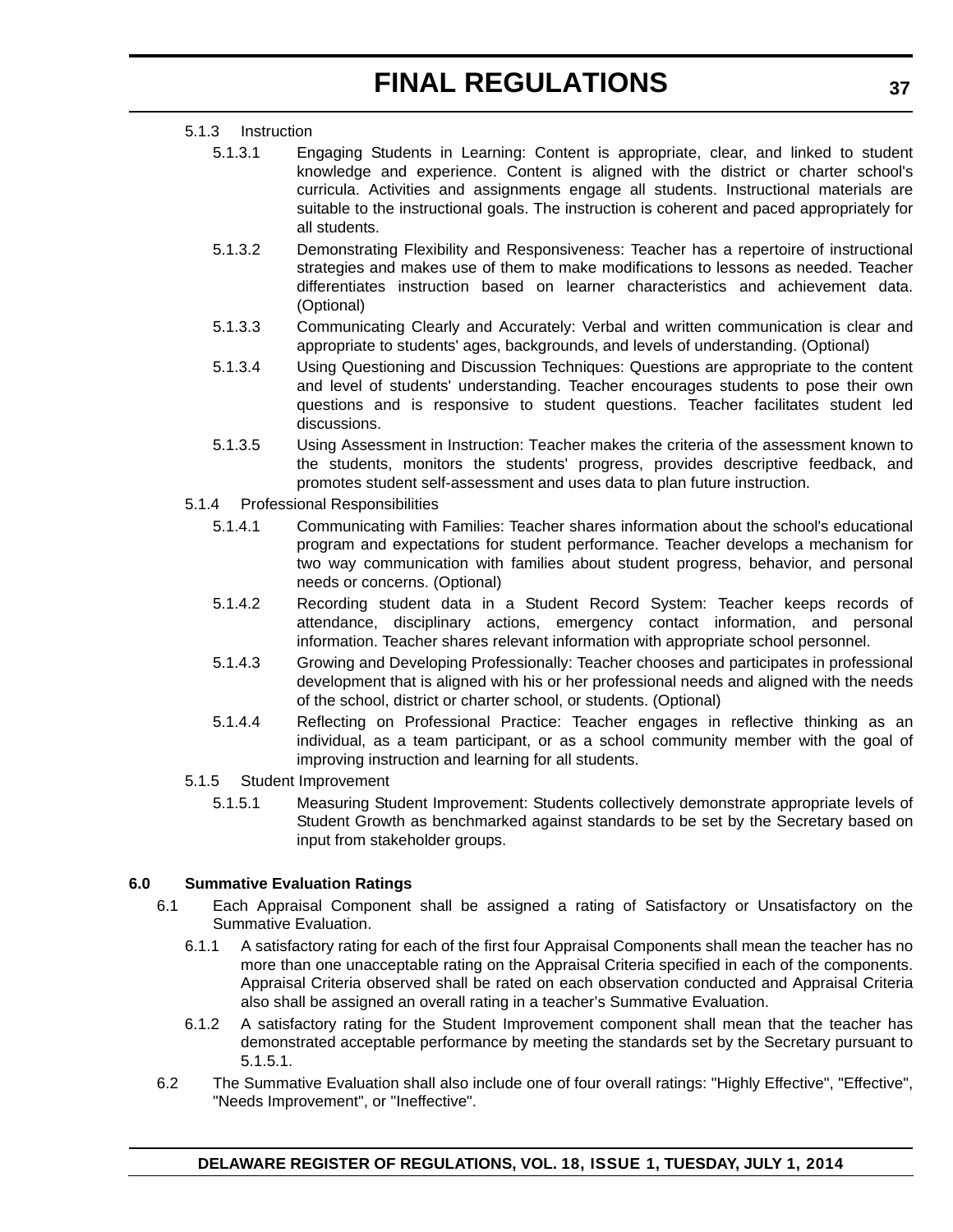6.2.1 "**Highly Effective**" shall mean that the teacher has earned a Satisfactory Component rating in at least four (4) of the five (5) Appraisal Components in accordance with 5.0, including an Exceeds rating in the Student Improvement Component meaning that the students collectively demonstrate high rates of student growth as defined in the *DPAS II Revised Guide for Teachers*, as the same may be amended from time to time, developed pursuant to 4.0 of this regulation.

## 6.2.2 "**Effective**" shall mean that:

- 6.2.2.1 The teacher has earned a Satisfactory Component Rating in at least three (3) Appraisal Components, including a Satisfactory rating in the Student Improvement Component, and
- 6.2.2.2 The teacher does not meet the requirements for a "Highly Effective" rating found in 6.2.1.
- 6.2.3 "**Needs Improvement**" shall mean that:
	- 6.2.3.1 The teacher has earned one (1) or two (2) Satisfactory Component Ratings out of the five (5) Appraisal Components in accordance with 5.0, including a Satisfactory rating in the Student Improvement Component, or
	- 6.2.3.2 The teacher has earned three (3) or four (4) Satisfactory Component Ratings out of the five (5) Appraisal Components in accordance with 5.0, and the teacher has earned an Unsatisfactory rating in the Student Improvement Component.
- 6.2.4 "**Ineffective**" shall mean that:
	- 6.2.4.1 The teacher has earned zero (0), one (1), or two (2) Satisfactory Component Ratings out of the five (5) Appraisal Components in accordance with 5.0, and
	- 6.2.4.2 The teacher earned an Unsatisfactory Component Rating in the Student Improvement Component.
- 6.2.5 If a teacher's overall Summative Evaluation rating is determined to be "Needs Improvement" for the third consecutive year, the teacher's rating shall be re-categorized as "Ineffective."

### **7.0 Pattern of Ineffective Teaching Defined**

7.1 A pattern of ineffective teaching shall be based on the most recent Summative Evaluation ratings of a teacher using the DPAS II process. Two consecutive ratings of "Ineffective" shall be deemed as a pattern of ineffective teaching. The following chart shows the consecutive Summative Evaluation ratings that shall be determined to be a pattern of ineffective teaching:

| Year 1                           | Year 2                           | Year <sub>3</sub>                |  |
|----------------------------------|----------------------------------|----------------------------------|--|
| Ineffective                      | Ineffective                      |                                  |  |
| <b>Needs Improvement</b>         | Ineffective                      | Needs Improvement                |  |
| Needs Improvement                | Needs Improvement                | Ineffective                      |  |
| Ineffective                      | Needs Improvement                | Ineffective                      |  |
| Ineffective<br>Needs Improvement | Needs Improvement<br>Ineffective | Needs Improvement<br>Ineffective |  |
|                                  |                                  |                                  |  |

## **8.0 Improvement Plan**

- 8.1 An Improvement Plan shall be developed for a teacher who receives an overall rating of "Needs Improvement" or "Ineffective" on the Summative Evaluation or a rating of Unsatisfactory on any Appraisal Component in 5.0 on the Summative Evaluation regardless of the overall rating.
- 8.2 An Improvement Plan may be developed if a teacher's overall performance during an observed lesson is unsatisfactory. In instances where an improvement plan is to be developed, the Evaluator shall first have noted the unsatisfactory performance on the required forms by noting "Performance is Unsatisfactory" and initialing the statement.
- 8.3 The Improvement Plan shall contain the following:
	- 8.3.1 Identification of the specific deficiencies and recommended area(s) for growth;

# **DELAWARE REGISTER OF REGULATIONS, VOL. 18, ISSUE 1, TUESDAY, JULY 1, 2014**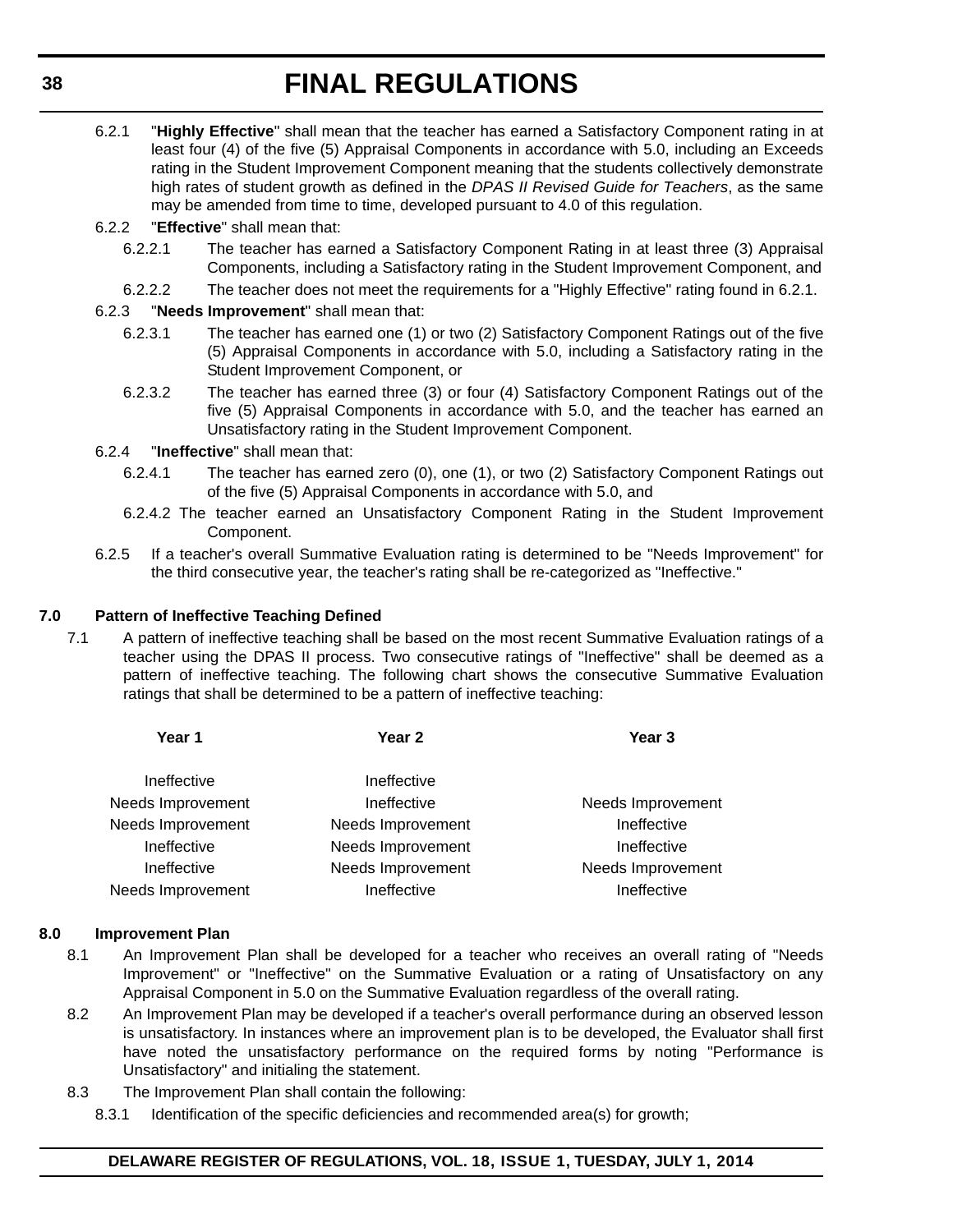- 8.3.2 Measurable goals for improving the deficiencies to satisfactory levels;
- 8.3.3 Specific professional development or activities to accomplish the goals;
- 8.3.4 Specific resources necessary to implement the plan, including but not limited to, opportunities for the teacher to work with curriculum specialist(s), subject area specialist(s), instructional specialist(s) or others with relevant expertise;
- 8.3.5 Procedures and evidence that must be collected to determine that the goals of the plan were met;
- 8.3.6 Timeline for the plan, including intermediate check points to determine progress;
- 8.3.7 Procedures for determining satisfactory improvement;
- 8.3.8 Multiple observations and opportunity for feedback provided by a Credentialed Observer, a mentor, a lead teacher, or an instructional coach.
- 8.4 Professional development that is completed during the time that the Improvement Plan is in effect must directly relate to areas identified as needing improvement.
- 8.5 The Improvement Plan shall be developed cooperatively by the teacher and Evaluator. If the plan cannot be cooperatively developed, the Evaluator shall have the authority and responsibility to determine the plan as specified in 8.1 and 8.2 above.
- 8.6 The teacher shall be held accountable for the implementation and completion of the Improvement Plan.
- 8.7 Upon completion of the Improvement Plan, the teacher and Evaluator shall sign the documentation that determines the satisfactory or unsatisfactory performance of the plan.

#### **9.0 Challenge Process**

- 9.1 A teacher may challenge any rating on the Summative Evaluation, either a Component Rating or the Overall Rating, or a teacher may challenge the conclusions of a lesson observation if the statement "PERFORMANCE IS UNSATISFACTORY" has been included on the required form(s). To initiate a challenge, a teacher shall submit additional information specific to the point of disagreement in writing within fifteen (15) working days of the date of the teacher's receipt of the Summative Evaluation. Such written response shall become part of the appraisal record and shall be attached to the Summative Evaluation. All challenges together with the record shall be forwarded to the supervisor of the Evaluator unless the supervisor of the Evaluator is also in the same building as the teacher. In this situation, the challenge together with the record shall be forwarded to a designated district or charter school level Evaluator.
	- 9.1.1 Within fifteen (15) working days of receiving the written challenge, the supervisor of the Evaluator or the designated district or charter school level Evaluator shall review the record which consists of all documents used in the appraisal process and the written challenge, meet with the teacher, and issue a written decision.
	- 9.1.2 If the challenge is denied, the written decision shall state the reasons for denial.
	- 9.1.3 The decision of the supervisor of the Evaluator or the designated district or charter school's level Evaluator shall be final.

## **10.0 Credentialing**

- 10.1 Credentialed Observers shall have successfully completed the DPAS II training as developed by the Department of Education. Each shall receive a certificate of completion which is valid for five (5) years and is renewable upon completion of professional development focused on DPAS II as specified by the Department of Education.
	- 10.1.1 The Department of Education shall annually monitor evaluation implementation.
- 10.2 The training shall occur no less than once every three (3) years and shall include techniques of observation and conferencing, content and relationships of frameworks for teaching, and a thorough review of the DPAS II Revised Guide for Teachers. Activities in which participants practice implementation of DPAS II procedures shall be included in the training.
- 10.3 The credentialing process shall be conducted by the Department of Education.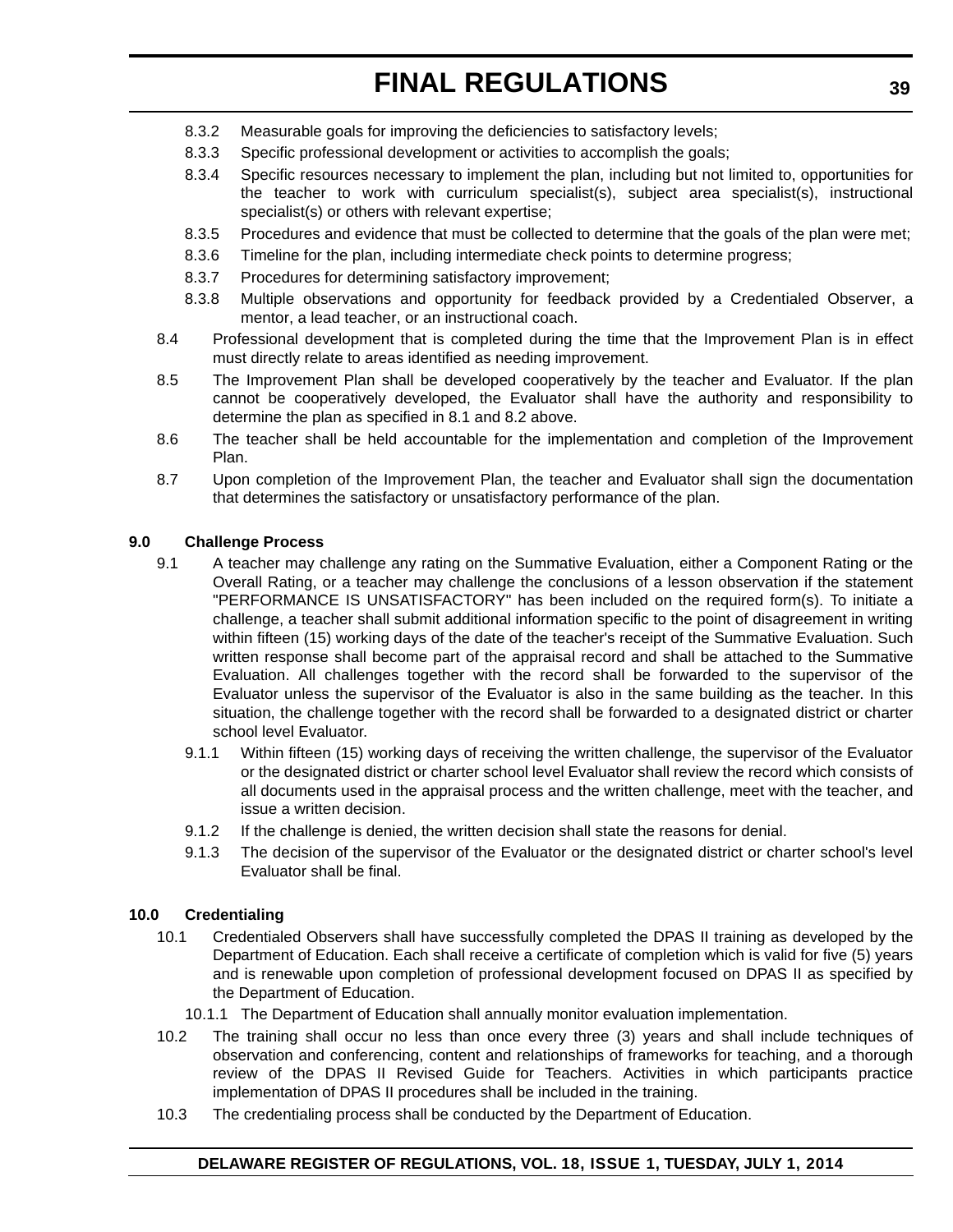#### **11.0 Evaluation of Process**

The Department of Education shall conduct an annual evaluation of the teacher appraisal process. The evaluation shall, at a minimum, include a survey of teachers and Evaluators and interviews with a sampling of teachers and Evaluators. Data from the evaluation and proposed changes to the DPAS II Revised Guide for Teachers shall be presented to the State Board of Education for review on an annual basis.

#### **OFFICE OF [THE SECRETARY](http://www.doe.k12.de.us/)**

Statutory Authority: 14 Delaware Code, Section 122(b) (14 **Del.C.** §122(b)) 14 **DE Admin. Code** 107A

#### **REGULATORY IMPLEMENTING ORDER**

#### **[107A Specialist Appraisal Process Delaware Performance Appraisal System \(DPAS II\) Revised](#page-3-0)**

#### **I. Summary of the Evidence and Information Submitted**

The Secretary of Education seeks the consent of the State Board of Education to amend 14 **DE Admin. Code** 107A Specialist Appraisal Process Delaware Performance Appraisal System (DPAS II) Revised.

Notice of the proposed regulation was published in the *News Journal* and the *Delaware State News* on May 1, 2014, in the form hereto attached as *Exhibit "A"*. The Department received comments from six entities, including the Delaware State Education Association, Delaware Association of School Administrators, Governor's Advisory Council for Exceptional Citizens, State Council for Persons with Disabilities and local education associations. The Department reviewed and considered each comment.

The primary comments were related to two proposed revisions that a) broaden the potential usage of the form related to specialist "Planning and Preparation", and b) shift an overall summative rating of "Needs Improvement" to be considered "Unsatisfactory" instead of "Satisfactory".

Historically, the Pre-Observation Form was limited to the announced observation process. As the system has shifted to increase flexibility in allowing for more unannounced observations, the ability to collect meaningful evidence related to "Planning and Preparation" now also requires increased flexibility. Many comments received requested that individual educators have choice in this matter rather than allowing for the credential observer to exercise professional judgment. Note: "Experienced Specialists" are required to receive only one observation per year. This mirrors the change in the teacher appraisal process.

Historically, an overall summative rating of "Needs Improvement" was considered to be a "Satisfactory" evaluation under the definitions of 2.0 while also being considered a year in a "Pattern of Ineffective Teaching" in 7.0 and meriting an improvement plan under the terms of 8.0. The Department seeks to resolve this contradiction, while noting the comments received as it pertains to concerns regarding educator licensure. Provisions within state code currently exist to allow for individual cases to be brought to the Secretary of Education. Within the proposed regulations no other categorical ratings have been modified, based upon the Department's ongoing convening of working groups of stakeholders regarding DPAS-II.

The Delaware State Education Association outlined objections to the revisions above, while focusing mostly on teacher practice and application, and called upon the State Board to direct the Department to convene a working group of stakeholders. Such comments were echoed by numerous representatives of local education associations. The Delaware Association of School Administrators expressed backing of the proposed changes, providing rationale as to their support of each of the changes discussed above.

Other comments received provided grammatical feedback and expressed concern over the additional flexibility the proposed regulations would create, noting that such authorization "would make it much more difficult to make valid comparisons of data across districts and schools." Data collection is certainly an imperative for the state, and the Department will take measures to ensure that the ability to conduct such comparisons if not eliminated while still allowing for districts and charters to build alternative systems.

After consideration, the Department has made a minor change to the definition of Student Achievement for grammatical and clarification purposes.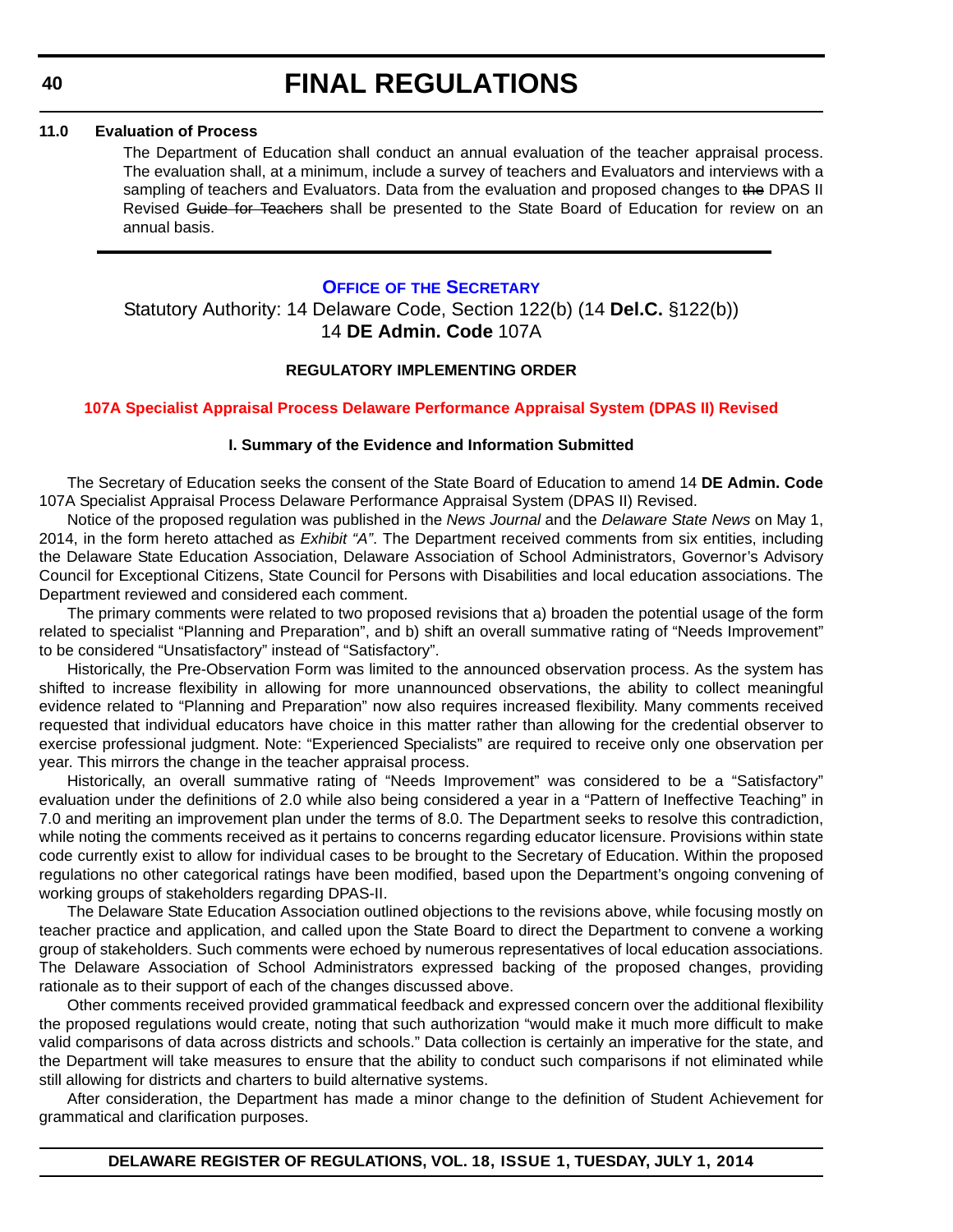#### **II. Findings of Facts**

The Secretary finds that it is appropriate to amend 14 **DE Admin. Code** 107A Specialist Appraisal Process Delaware Performance Appraisal System (DPAS II) Revised which 1) provides that the proposed amended regulation will be in effect beginning with the 2014-15 school year; 2) provides that the DPAS-II appraisal process must be used by all districts and charter schools unless another specialist appraisal system has been stateapproved under the applicable provisions of Delaware Code; 3) provides that an observation form may be utilized as part of an Announced or Unannounced observation; 4) clarifies the definition of Student Achievement beginning with the 2014-2015 school year; 5) states the Department of Education's intent to not incorporate its proposed new statewide English Language Arts and Mathematics assessment as part of Student Achievement in the 2014-2015 school year; 6) defines a summative rating of "Needs Improvement" to be considered an Unsatisfactory Evaluation; 7) clarifies that the annual evaluation of the DPAS-II process must include Specialists; 8) provides the opportunity for districts and charter schools to substitute a locally determined Professional Responsibilities Appraisal Component, provided it has been state-approved, follows the guidelines set forth pursuant to a state-approval process, and is established no later than the last day of July of a given year.

#### **III. Decision to Amend the Regulation**

For the foregoing reasons, the Secretary concludes that it is appropriate to amend 14 **DE Admin. Code** 107A Specialist Appraisal Process Delaware Performance Appraisal System (DPAS II) Revised. Therefore, pursuant to 14 **Del.C.** §122, 14 **DE Admin. Code** 107A Specialist Appraisal Process Delaware Performance Appraisal System (DPAS II) Revised attached hereto as *Exhibit "B"* is hereby amended. Pursuant to the provision of 14 **Del.C.**  §122(e), 14 **DE Admin. Code** 107A Specialist Appraisal Process Delaware Performance Appraisal System (DPAS II) Revised hereby amended shall be in effect for a period of five years from the effective date of this order as set forth in Section V. below.

#### **IV. Text and Citation**

The text of 14 **DE Admin. Code** 107A Specialist Appraisal Process Delaware Performance Appraisal System (DPAS II) Revised amended hereby shall be in the form attached hereto as *Exhibit "B"*, and said regulation shall be cited as 14 **DE Admin. Code** 107A Specialist Appraisal Process Delaware Performance Appraisal System (DPAS II) Revised in the *Administrative Code of Regulations* for the Department of Education.

#### **V. Effective Date of Order**

The actions hereinabove referred to were taken by the Secretary pursuant to 14 **Del.C.** §122 on **June 19, 2014.** The effective date of this Order shall be ten (10) days from the date this Order is published in the *Delaware Register of Regulations.*

**IT IS SO ORDERED** the 19<sup>th</sup> day of June 2014.

**Department of Education** Mark T. Murphy, Secretary of Education

Approved this 19th day of June 2014

## **State Board of Education**

Teri Quinn Gray, Ph.D., President Gregory B. Coverdale, Jr. Jorge L. Melendez, Vice President Terry M. Whittaker, Ed.D. G. Patrick Heffernan **Randall L. Hughes II** Barbara B. Rutt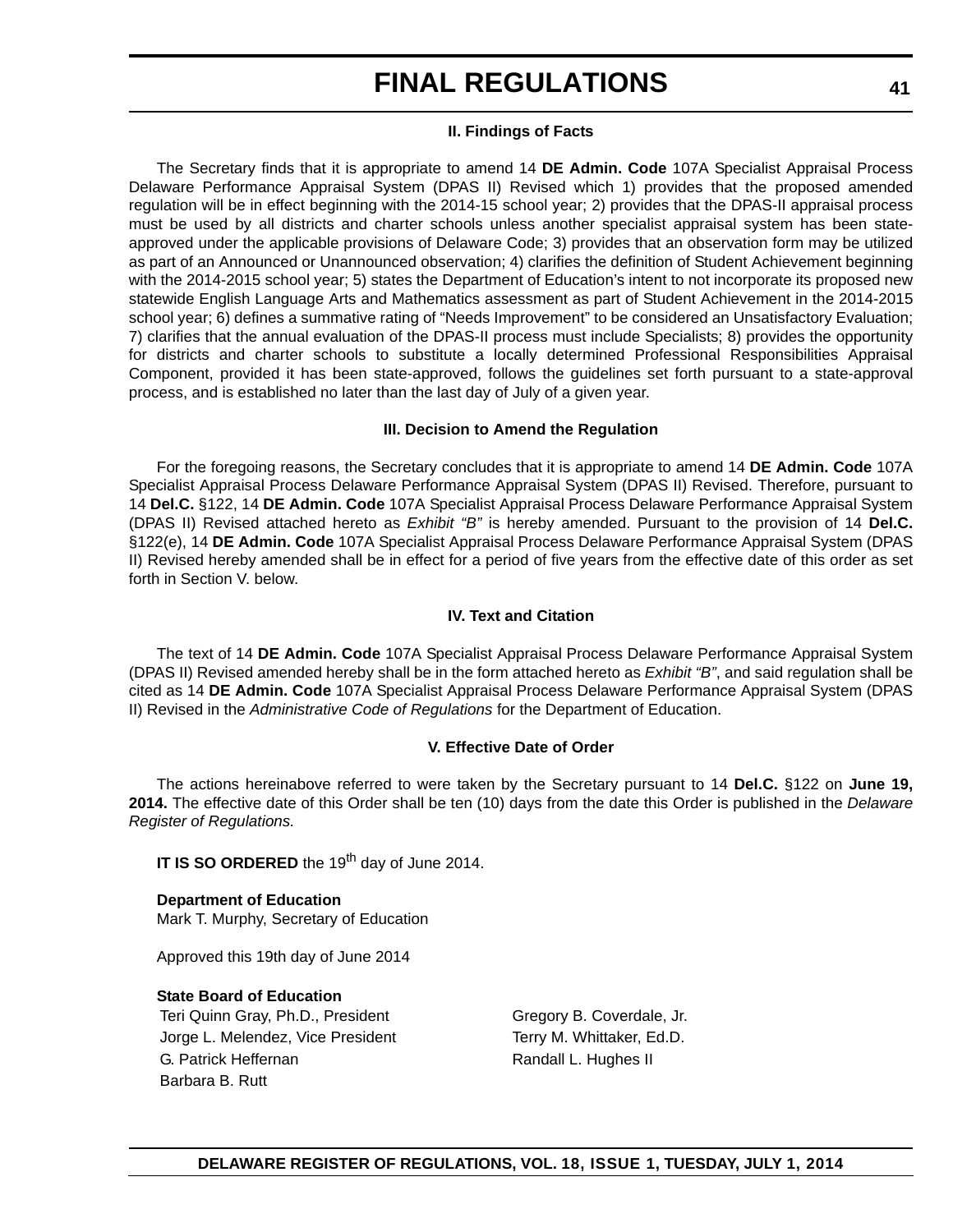## **107A Specialist Appraisal Process Delaware Performance Appraisal System (DPAS II) Revised**

#### **1.0 Effective Date**

The Specialist Appraisal Process, Delaware Performance Appraisal System (DPAS II) Revised shall be effective for all school districts and charter schools beginning with the 2013-14 2014-15 school year, unless another specialist appraisal system has been approved by the Department pursuant to Chapter 12 of Title 14 of the Delaware Code.

#### **2.0 Definitions**

The following definitions shall be applied for purposes of this regulation:

**"Announced Observation"** shall consist of the Pre-observation Fform and conference with the Credentialed Observer, an observation by the Credentialed Observer at an agreed upon date and time, using the associated formative conferences and reports. The observation for the specialist may be a collection of data over a specified period of time, up to four (4) weeks, or it may be an observation of sufficient length, at least thirty (30) minutes, to gather appropriate data and assess specialist performance.

**"Board"** shall mean a local board of education or a charter school board of directors.

"**Credentialed Observer**" shall mean an individual, not always the supervisor of the specialist, who has successfully completed DPAS II credentialing in accordance with 10.0. Credentialed Observer denotes any individual who may conduct observations as part of a specialist's appraisal process. The term Credentialed Observer encompasses those administrators who are Evaluators.

**"DASA"** shall mean the Delaware Association of School Administrators.

"**Department**" shall mean the Delaware Department of Education.

**"DPAS II Revised Guide for Specialists"** shall mean the manual that contains the prescribed forms, detailed procedures, specific details about the five (5) components of evaluation and other relevant documents that are used to implement the appraisal process.

**"DSEA"** shall mean the Delaware State Education Association.

**"Evaluator"** shall mean a Credentialed Observer who is responsible for a specialist's Summative Evaluation. A specialist's required observations as part of the appraisal cycle shall generally be conducted by the assigned Evaluator; however, the assigned Evaluator may designate a school administrator who is also a Credentialed Observer to conduct the required observations.

**"Experienced Specialist"** shall mean a specialist who holds a valid and current Continuing or Advanced License, issued pursuant to Chapter 12 of Title 14 of the *Delaware Code;* or Standard or Professional Status Certificate issued prior to August 1, 2003 or holds a valid and current license from his or her respective licensure body.

**"Improvement Plan"** shall be the plan that a specialist and Evaluator mutually develop in accordance with 8.0.

**"Interim assessment"** shall mean an assessment given at regular and specified intervals throughout the school year, and designed to evaluate students' knowledge and skills relative to a specific set of academic standards, and the results of which can be aggregated (e.g., by course, grade level, school, or school district) in order to inform teachers, administrators, and specialists at the student, classroom, school, and district levels.

**"Novice Specialist"** shall mean a specialist who holds a valid and current Initial License issued pursuant to Chapter 12 of Title 14 of the *Delaware Code* or holds a valid and current license from his or her respective licensure body.

**"Satisfactory Component Rating"** shall mean the specialist's performance demonstrates an understanding of the concepts of the component under Chapter 12 of Title 14 of the *Delaware Code*.

**"Satisfactory Evaluation"** shall be equivalent to the overall Highly Effective or Effective or Needs Improvement rating on the Summative Evaluation and shall be used to qualify for a continuing license.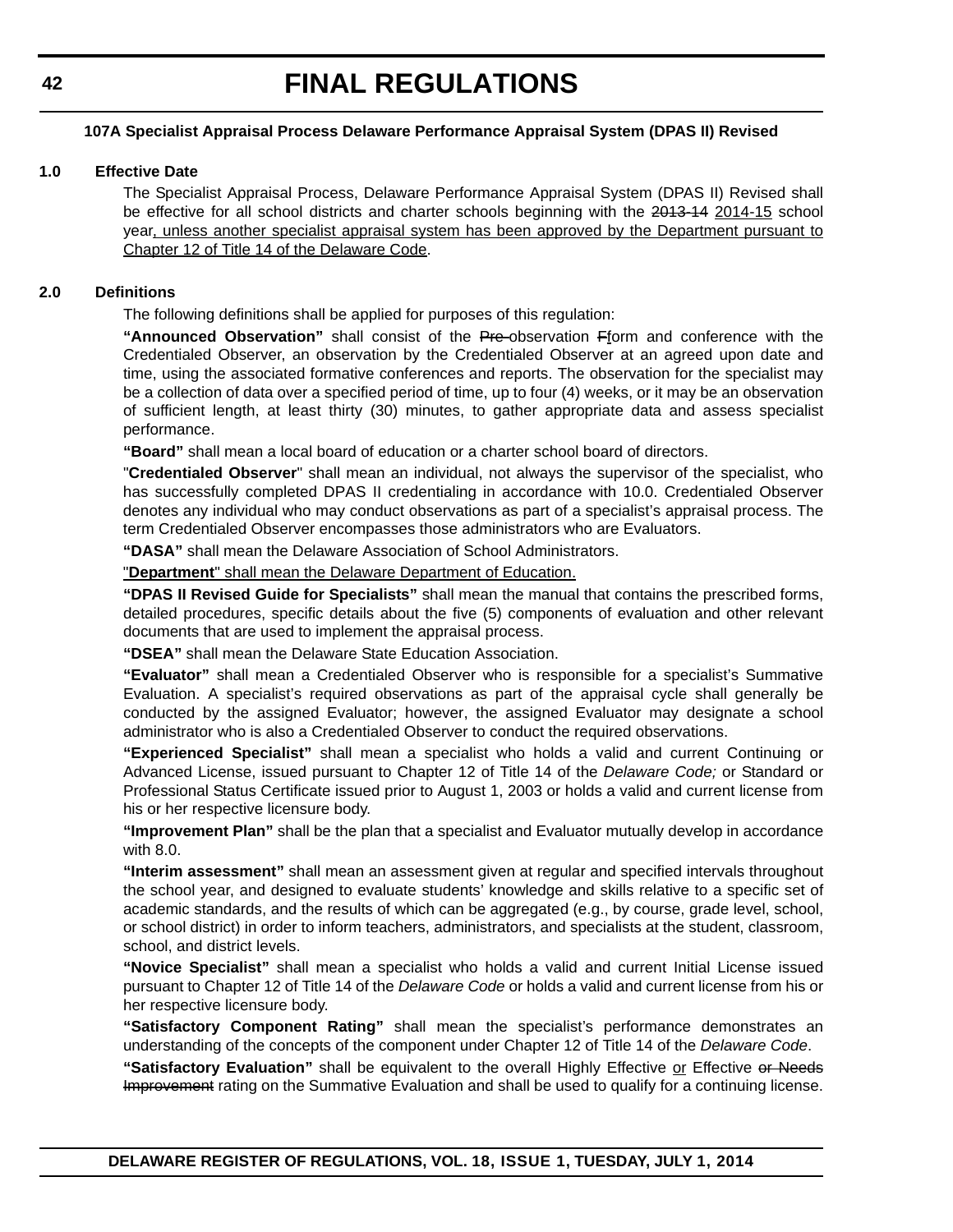**"Specialist"** shall mean an educator other than a teacher or administrator and includes, but is not limited to, School Counselors, Library Media Specialists, School Psychologists, and School Nurses.

**"State Assessment"** shall mean the Delaware Comprehensive Assessment System (DCAS).

**"Student Achievement"** shall mean

- (a) For tested grades and subjects:
	- (1) A student's score Student**[s]** scores on the DCAS state assessment system; and, as appropriate,
	- (2) Other measures of student learning, such as those described in paragraph (b) of this definition, provided they are rigorous and comparable across classrooms.

(b) For non-tested grades and subjects: alternative measures of student learning and performance such as student scores on pre-tests and end-of-course tests; student performance on English language proficiency assessment; and other measures of student achievement that are rigorous and comparable across classrooms. Such alternative measures shall be approved by the Department of Education and developed in partnership with input from the relevant specialist organizations or respective licensure body and the Delaware State Education Association (DSEA).

(c) For the 2014-15 school year only, student scores on **[statewide assessments in English Language Arts and Mathematics (i.e., Smarter ELA and Smarter Mathematics) shall not be incorporated into any specialist's performance appraisal the Smarter English Language Arts and Smarter Mathematics statewide assessments shall not be incorporated into any specialist's 2014-15 performance appraisal]**.

**"Student Growth"** shall mean the change in Student aAchievement data for an individual student between two points in time. Growth may also include other measures that are rigorous and comparable across classrooms.

**"Summative Evaluation"** shall mean the comprehensive, end-of-cycle appraisal and shall incorporate the results of the minimum required observations and required component-level data. At the discretion of the Evaluator, it may also include additional Announced or Unannounced observation data, beyond the required observation data, provided by other Credentialed Observers.

**"Unannounced Observation"** shall consist of an observation by a Credentialed Observer at a date and time that has not been previously arranged using the associated formative conferences and reports, and which may include the use of the observation form. The observation shall be of sufficient length, at least thirty (30) minutes, to gather appropriate data and assess specialist performance.

**"Unsatisfactory Component Rating"** shall mean the specialist's performance does not demonstrate an understanding of the concepts of the component.

**"Unsatisfactory Evaluation"** shall be the equivalent to the overall Needs Improvement or Ineffective rating on the Summative Evaluation as it pertains to educators seeking a continuing license.

**"Working Day"** shall mean a day when the employee would normally be working in that district or charter school.

## **3.0 Appraisal Cycles**

- 3.1 Experienced sSpecialists who have earned a rating of Highly Effective on their most recent Summative Evaluation shall receive a minimum of (1) Announced or Unannounced Observation each year with a Summative Evaluation at least once every two (2) years. The Student Improvement component for Highly Effective specialists shall be evaluated each year, regardless of whether or not a Summative Evaluation is conducted. If a Highly Effective specialist does not achieve a Satisfactory rating on the Student Improvement Component, the specialist shall receive a Summative Evaluation the following year, regardless of whether the specialist would otherwise be due for a Summative Evaluation pursuant to this section.
	- 3.2 Experienced sSpecialists who have earned a rating of Effective and have earned Satisfactory ratings on at least four (4) of the Appraisal Components found in 5.0, including Student Improvement, on his or her most recent Summative Evaluation shall receive a minimum of one (1) Announced or Unannounced Observation each year with a Summative Evaluation at least once every two (2) years.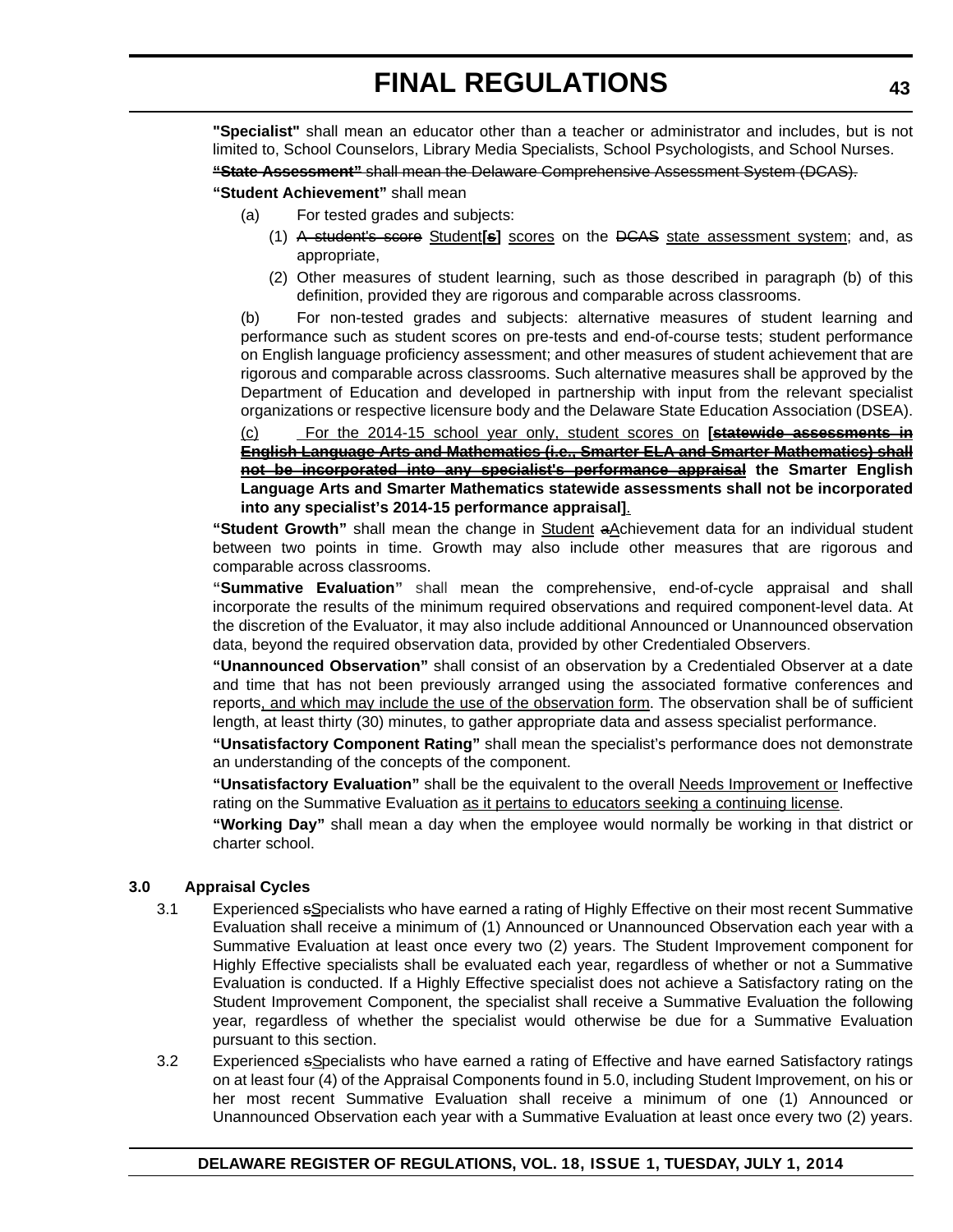The Student Improvement component for Effective specialists shall be evaluated each year, regardless of whether or not a Summative Evaluation is conducted. If an Effective specialist does not achieve a Satisfactory rating on the Student Improvement Component, the specialist shall receive a Summative Evaluation the following year, regardless of whether the specialist would otherwise be due for a Summative Evaluation pursuant to this section.

- 3.3 Experienced sSpecialists who are not otherwise included in 3.1 or 3.2 shall receive a minimum of one (1) Announced Observation and one (1) Unannounced Observation with a Summative evaluation at the end of the one (1) year period. These specialists shall have an Improvement Plan which may require additional observations and other types of monitoring as outlined in the DPAS II Revised Guide for Specialists.
- 3.4 Novice sSpecialists shall receive a minimum of one (1) Announced Observation and one (1) Unannounced Observation with a Summative Evaluation at the end of the one year period. Novice specialists who have earned a rating of Needs Improvement or Ineffective on their most recent Summative Evaluation shall have an Improvement Plan which may require additional observations or other types of monitoring as outlined in the *DPAS II Revised Guide for Specialists*.

## **4.0** *DPAS II Guide for Specialists*

- 4.1 All districts and charter schools shall use the manual entitled *DPAS II Revised Guide for Specialists* as developed and as may be amended by the Department of Education in collaboration with DASA and DSEA to implement the appraisal system.
- 4.2 The manual shall contain, at a minimum, the following:
	- 4.2.1 Specific details about each of the five (5) Appraisal Components listed in 5.1.
	- 4.2.2 All forms or documents needed to complete the requirements of the appraisal process.
	- 4.2.3 Specific procedures to implement the appraisal system.

## **5.0 Appraisal Components and Appraisal Criteria**

- 5.1 The following five (5) Appraisal Components, including any Appraisal Criteria specified for each, shall be the basis upon which the performance of a specialist shall be determined. In each academic year, for each of the first four (4) Appraisal Components, a school district or charter school may waive one (1) criterion identified as optional below. In addition, for the Professional Responsibilities Component (5.1.4), a school district or charter school may substitute a locally determined alternative Appraisal Component, which must be approved by the Department no later than the last day of July of each year. Final Nnotification of any such waiver or substitution shall be provided to all specialists in a school district or charter school and the Department of Education by the last day in August of each year:
	- 5.1.1 Planning and Preparation
		- 5.1.1.1 Designing Coherent Programs or Services: Specialist designs activities and plans for services that support the needs of the students or clients served.
		- 5.1.1.2 Demonstrating Knowledge of Best Practice and Models of Delivery: Specialist uses practices and models of delivery that are aligned with local and national standards. (Optional)
		- 5.1.1.3 Demonstrating Knowledge of Students or Clients: Specialist shows knowledge of the needs and characteristics of the students or clients, including their approaches to learning, knowledge, skills, and interests.(Optional)
		- 5.1.1.4 Demonstrating Knowledge of Resources: Specialist selects appropriate resources, either within or outside of the school, that support the needs of students or clients.
		- 5.1.1.5 Demonstrating Knowledge of How to Design or Use Student Assessments: Specialist creates and or selects assessments that are congruent with instructional goals, criteria and standards. The specialist plans for the use of formative and summative assessments of the specialist's students.
	- 5.1.2 Professional Practice and Delivery of Services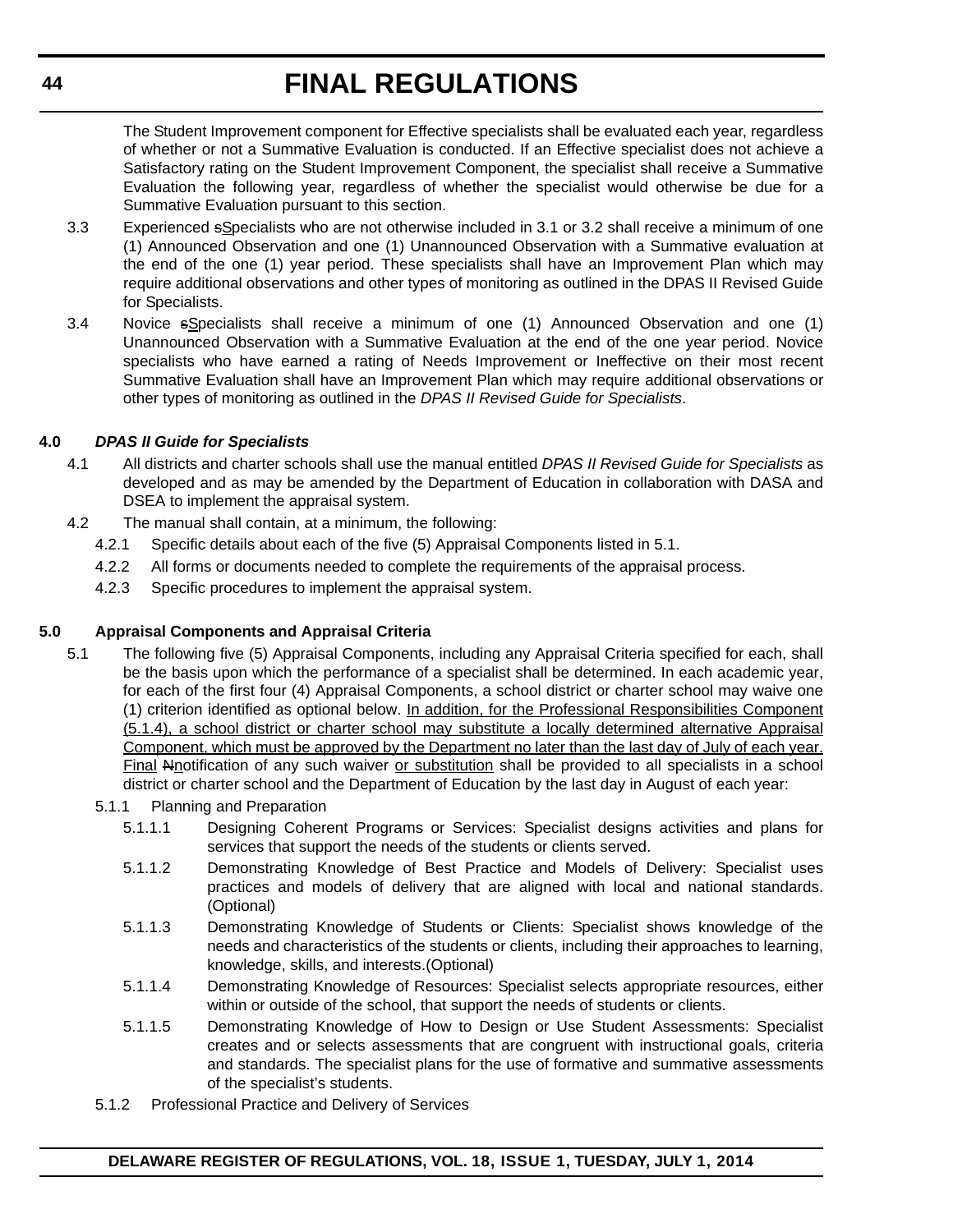- 5.1.2.1 Creating an Environment to Support Student or Client Needs: Specialist creates an environment in which student or client needs are identified and valued. Specialist and student or client interactions show rapport that is grounded in mutual respect.
- 5.1.2.2 Demonstrating Flexibility and Responsiveness: Specialist has a repertoire of instructional or professional strategies and makes modifications to services based on needs of the students or clients. (Optional)
- 5.1.2.3 Communicating Clearly and Accurately: Verbal and written communication is clear and appropriate to students' or clients' ages, backgrounds, needs, or levels of understanding. (Optional)
- 5.1.2.4 Delivering Services to Students or Clients: Specialist is responsive to the identified needs of the students or clients and meets standards of professional practice. The resources and materials are suitable and match the needs of the students or clients. The delivery of service is coherent.
- 5.1.3 Professional Collaboration and Consultation
	- 5.1.3.1 Collaborating with Others: Specialist develops partnerships with school or district staff or external agencies to provide integrated services that meet student or client needs. (Optional)
	- 5.1.3.2 Serving as a Consultant to the School Community: Specialist shares expertise with school staff to assist them in their work or to respond to school wide issues, problems, or concerns. (Optional)
	- 5.1.3.3 Providing Resources and Access: Specialist provides school, district or external based resources to appropriate staff, students, or clients or gives information about the effective use of the resources.
	- 5.1.3.4 Communicating with Families: Specialist shares information about district or school educational programs and expectations for student or client performance. Specialist develops a mechanism for two way communication with families about student or client progress, behavior, personal needs, or concerns.
	- 5.1.3.5 Use of Assessment in Planning and Delivery of Services: Specialist makes the criteria of the assessment known to the students, monitors the students' progress, provides descriptive feedback, and promotes student self-assessment and uses data to plan future instruction.
- 5.1.4 Professional Responsibilities
	- 5.1.4.1 Maintaining Standards of Professional Practice: Specialist adheres to his or her professional standards of practice, including issues surrounding confidentiality.
	- 5.1.4.2 Recording student data in a Record System: Specialist keeps student or client records relevant to their services and shares information with appropriate school personnel. (Optional)
	- 5.1.4.3 Growing and Developing Professionally: Specialist chooses and participates in professional development that is aligned with his or her professional needs and aligned with the needs of the school, district or students. (Optional)
	- 5.1.4.4 Reflecting on Professional Practice: Specialist engages in reflective thinking as an individual, as a team participant, or as a school and community member with the goal of improving professional practice and delivery of service.
- 5.1.5 Student Improvement
	- 5.1.5.1 Measuring Student Improvement: Students collectively demonstrate appropriate levels of Student Growth as benchmarked against standards set by the Secretary based on input from stakeholder groups.

## **6.0 Summative Evaluation Ratings**

6.1 Each Appraisal Component shall be weighted equally and assigned a rating of Satisfactory or Unsatisfactory on the Summative Evaluation.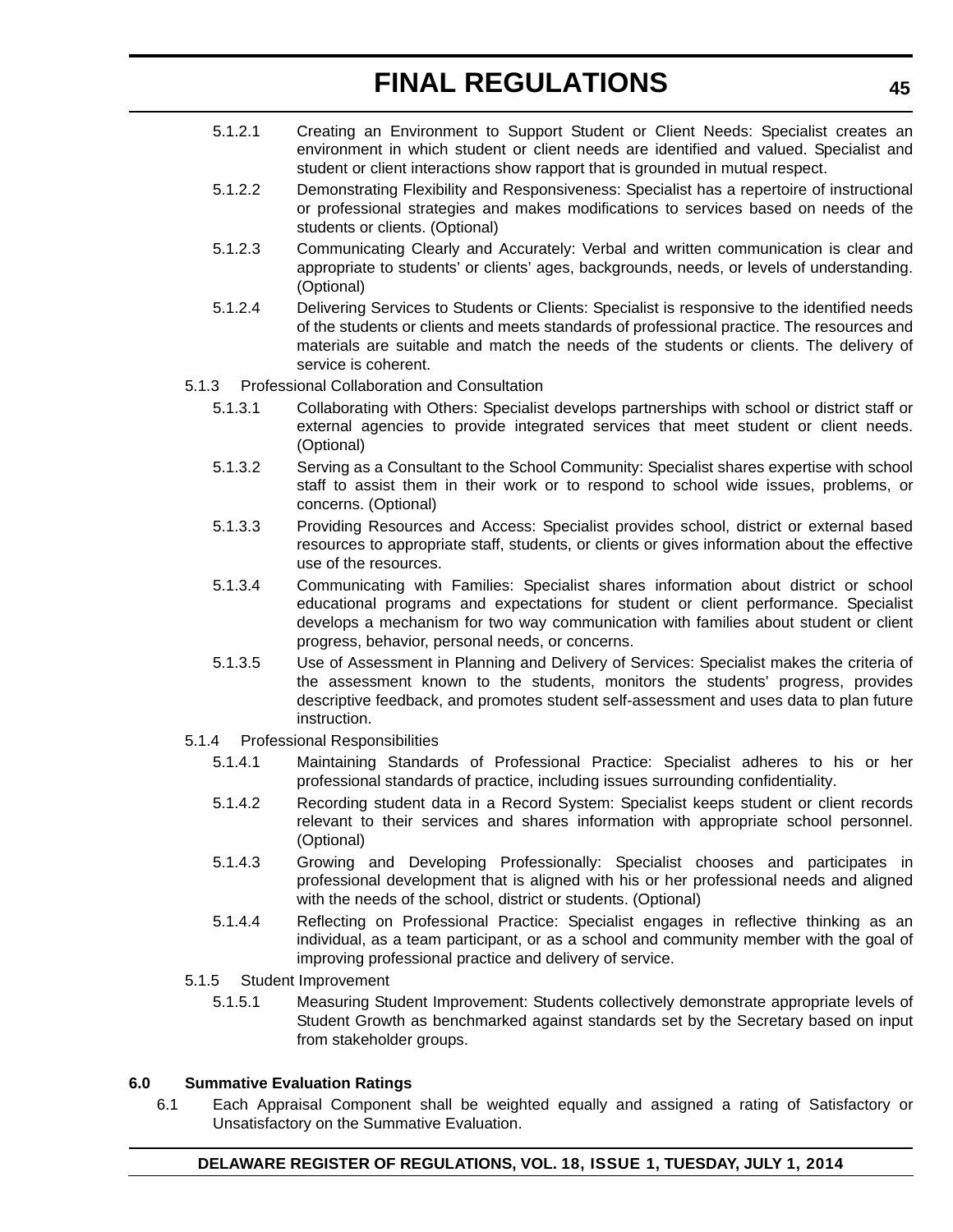- 6.1.1 A satisfactory rating for each of the first four Appraisal Components shall mean the specialist has no more than one unacceptable rating on the Appraisal Criteria specified in each of the components. Appraisal Criteria observed shall be rated on each observation conducted and Appraisal Criteria also shall be assigned an overall rating in a specialist's Summative Evaluation.
- 6.1.2 A satisfactory rating for the Student Improvement Component shall mean that the specialist demonstrates acceptable performance by meeting the standards set by the Secretary pursuant to 5.1.5.1.
- 6.2 The Summative Evaluation shall also include one of four overall ratings: Highly Effective, Effective, Needs Improvement or Ineffective.
	- 6.2.1 Highly Effective shall mean that the specialist has earned a Satisfactory Component Rating in at least four (4) of the five (5) Appraisal Components in accordance with 5.0, including an Exceeds rating in the Student Improvement Component meaning that the students collectively demonstrate high rates of student growth, as defined in the *DPAS II Revised Guide for Specialists*, as the same may be amended from time to time, developed pursuant to 4.0 of this regulation.
	- 6.2.2 Effective shall mean that:
		- 6.2.2.1 The specialist has earned a Satisfactory Component Rating in at least three (3) Appraisal Components, including a Satisfactory rating in the Student Improvement Component, and
		- 6.2.2.2 The specialist does not meet the requirements for a Highly Effective rating found in 6.2.1.
	- 6.2.3 Needs Improvement shall mean that:
		- 6.2.3.1 The specialist has earned one (1) or two (2) Satisfactory Component Ratings out of the five (5) Appraisal Components in accordance with 5.0, including a Satisfactory rating in the Student Improvement Component, or
		- 6.2.3.2 The specialist has earned three (3) or four (4) Satisfactory Component Ratings out of the five (5) Appraisal Components in accordance with 5.0, and the specialist has earned an Unsatisfactory rating in the Student Improvement Component.
	- 6.2.4 Ineffective shall mean that:
		- 6.2.4.1 The specialist has earned zero (0), one (1), or two (2) Satisfactory Component Ratings out of the five (5) Appraisal Components in accordance with 5.0, and
		- 6.2.4.2 The specialist has earned an Unsatisfactory Component Rating in the School Improvement Component.
	- 6.2.5 If a specialist's overall Summative Evaluation rating is determined to be "Needs Improvement" for the third consecutive year, the rating shall be re-categorized as "Ineffective".

## **7.0 Pattern of Ineffective Practice Defined**

A pattern of ineffective practice shall be based on the most recent Summative Evaluation ratings of a specialist using the DPAS II process. Two consecutive ratings of Ineffective shall be deemed as a pattern of ineffective practice. The following chart shows the consecutive Summative Evaluation ratings that shall be determined to be a pattern of ineffective practice:

| Year 1            | Year <sub>2</sub> | Year <sub>3</sub> |
|-------------------|-------------------|-------------------|
| Ineffective       | Ineffective       |                   |
| Needs Improvement | Ineffective       | Needs Improvement |
| Needs Improvement | Needs Improvement | Ineffective       |
| Ineffective       | Needs Improvement | Ineffective       |
| Ineffective       | Needs Improvement | Needs Improvement |
| Needs Improvement | Ineffective       | Ineffective       |
|                   |                   |                   |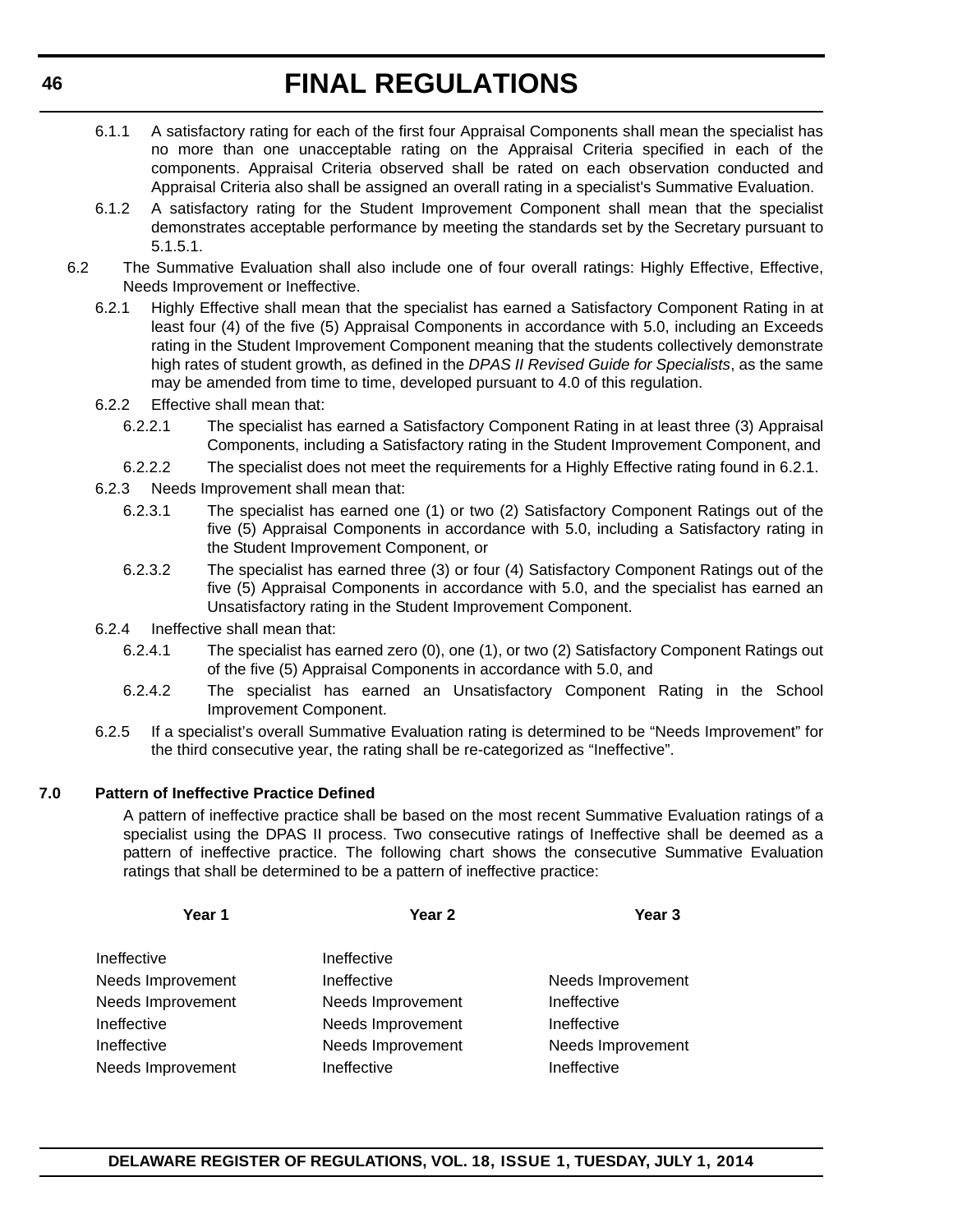## **8.0 Improvement Plan**

- 8.1 An Improvement Plan shall be developed for a specialist who receives an overall rating of Needs Improvement or Ineffective on the Summative Evaluation or a rating of Unsatisfactory on any component in 5.0 on the Summative Evaluation regardless of the overall rating.
- 8.2 An Improvement Plan may be developed if a specialist's overall performance during an observation is unsatisfactory. In instances where an improvement plan is to be developed, the evaluator shall first have noted the unsatisfactory performance on the required forms by noting "Performance is Unsatisfactory" and initialing the statement.
- 8.3 The Improvement Plan shall contain the following:
	- 8.3.1 Identification of the specific deficiencies and recommended area(s) for growth;
	- 8.3.2 Measurable goals for improving the deficiencies to satisfactory levels;
	- 8.3.3 Specific professional development or activities to accomplish the goals;
	- 8.3.4 Specific resources necessary to implement the plan, including but not limited to, opportunities for the specialist to work with curriculum specialist(s), subject area specialist(s), instructional specialist(s) or others with relevant expertise;
	- 8.3.5 Procedures and evidence that must be collected to determine that the goals of the plan were met;
	- 8.3.6 Timeline for the plan, including intermediate check points to determine progress;
	- 8.3.7 Procedures for determining satisfactory improvement.
	- 8.3.8 Multiple observations and opportunity for feedback provided by a Credentialed Observer, a mentor, or lead specialist, or an instructional coach.
- 8.4 Professional development that is completed during the time that the Improvement Plan is in effect must directly relate to areas identified as needing improvement.
- 8.5 The Improvement Plan shall be developed cooperatively by the specialist and Evaluator. If the plan cannot be cooperatively developed, the Evaluator shall have the authority and responsibility to determine the plan as specified in 8.1 and 8.2 above.
- 8.6 The specialist shall be held accountable for the implementation and completion of the Improvement Plan.
- 8.7 Upon completion of the Improvement Plan, the specialist and Evaluator shall sign the documentation that determines the satisfactory or unsatisfactory performance of the plan.

## **9.0 Challenge Process**

- 9.1 A specialist may challenge any rating on the Summative Evaluation, either a Component Rating or the Overall Rating, or a specialist may challenge the conclusions of an observation if the statement PERFORMANCE IS UNSATISFACTORY has been included on the required form(s). To initiate a challenge, a specialist shall submit additional information specific to the point of disagreement in writing within fifteen (15) working days of the date of the specialist's receipt of the Summative Evaluation. Such written response shall become part of the appraisal record and shall be attached to the Summative Evaluation. All challenges together with the record shall be forwarded to the supervisor of the Evaluator unless the supervisor of the Evaluator is also in the same building as the specialist. In this situation, the challenge together with the record shall be forwarded to a designated district or charter school level Evaluator.
	- 9.1.1 Within fifteen (15) working days of receiving the written challenge, the supervisor of the Evaluator or the designated district or charter school level Evaluator shall review the record which consists of all documents used in the appraisal process and the written challenge, meet with the specialist, and issue a written decision.
	- 9.1.2 If the challenge is denied, the decision shall state the reasons for denial.
	- 9.1.3 The decision of the supervisor of the Evaluator or the designated district or charter school level Evaluator shall be final.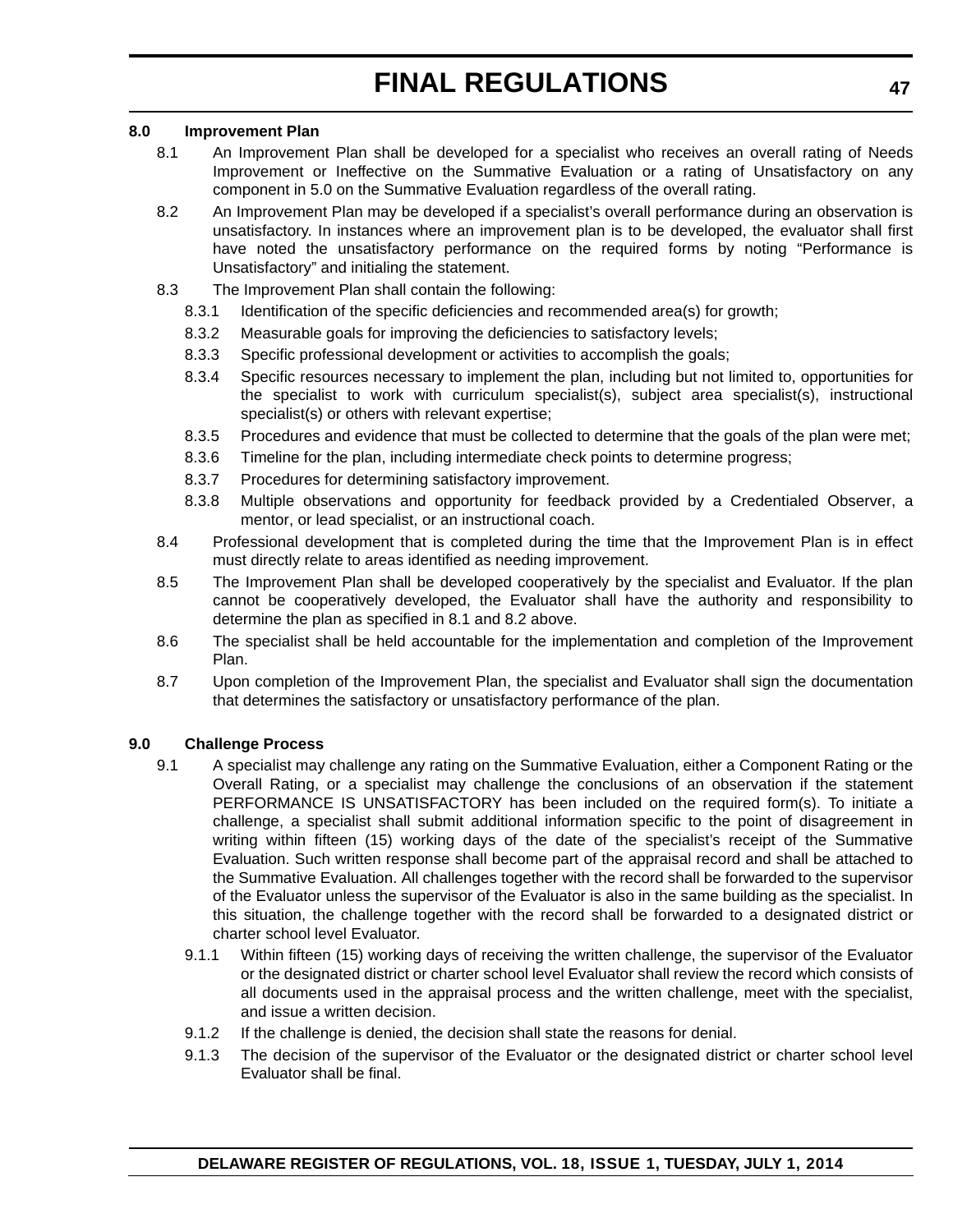# **10.0 Credentialing**

- 10.1 Credentialed Observers shall have successfully completed the DPAS II training as developed by the Department of Education. Each shall receive a certificate of completion which is valid for five (5) years and is renewable upon completion of professional development focused on DPAS II as specified by the Department of Education.
	- 10.1.1 The Department of Education shall annually monitor evaluation implementation.
- 10.2 The training for the certificate of completion shall include techniques for observation and conferencing, content and relationships of frameworks for practice and a thorough review of the *DPAS II Revised Guide for Specialists*. Activities in which participants practice implementation of DPAS II procedures shall be included in the training.
- 10.3 The credentialing process shall be conducted by the Department of Education.

#### **11.0 Evaluation of Process**

The Department of Education shall conduct an annual evaluation of the teacher specialist appraisal process. The evaluation shall, at a minimum, include a survey of teachers, specialists and Evaluators and interviews with a sampling of teachers, specialists and Evaluators. Data from the evaluation and proposed changes to the DPAS II Revised Guide for Teachers shall be presented to the State Board of Education for review on an annual basis.

# **OFFICE OF [THE SECRETARY](http://www.doe.k12.de.us/)**

Statutory Authority: 14 Delaware Code, Section 122(b) (14 **Del.C.** §122(b)) 14 **DE Admin. Code** 108A

# **REGULATORY IMPLEMENTING ORDER**

#### **[108A Administrator Appraisal Process Delaware Performance Appraisal System \(DPAS II\) Revised](#page-3-0)**

#### **I. Summary of the Evidence and Information Submitted**

The Secretary of Education seeks the consent of the State Board of Education to amend 14 **DE Admin. Code** 108A Administrator Appraisal Process Delaware Performance Appraisal System (DPAS II) Revised.

Notice of the proposed regulation was published in the *News Journal* and the *Delaware State News* on May 1, 2014, in the form hereto attached as *Exhibit "A"*. The Department received comments from the Delaware Association of School Administrators, Governor's Advisory Council for Exceptional Citizens and the State Council for Persons with Disabilities. Each comment was reviewed and changes were made in response, including clarification in sections 2.0 and 6.2.2. The Delaware Association of School Administrators expressed support for all revisions. Comments specifically outlined the major revisions believed to strengthen the administrator appraisal system and noted the intensive stakeholder involvement and collaboration to arrive at these revisions.

#### **II. Findings of Facts**

The Secretary finds that it is appropriate to amend 14 **DE Admin. Code** 108A Administrator Appraisal Process Delaware Performance Appraisal System (DPAS II) Revised which 1) provides that the proposed amended regulation will be in effect beginning with the 2014-15 school year; 2) provides that the Department will create up to four Guides differentiated by administrator role; 3) replaces the formative process with the required components of the Annual Appraisal Cycle; 4) clarifies that student achievement data from new state assessments in ELA and Mathematics will not be used as part of the Annual Appraisal Cycle during the 2014-15 school year; 5) replaces appraisal cycles differentiated by administrator experience with an Annual Appraisal Cycle (new definition) for all administrators; 6) removes Appraisal Criteria from the regulation to allow for the development of Appraisal Criteria differentiated by administrator role in the relevant Guides; 7) amends the language of the Appraisal Components to include revised descriptions; 8) clarifies that the differentiated Guides will include guidance on evidence collection,

## **DELAWARE REGISTER OF REGULATIONS, VOL. 18, ISSUE 1, TUESDAY, JULY 1, 2014**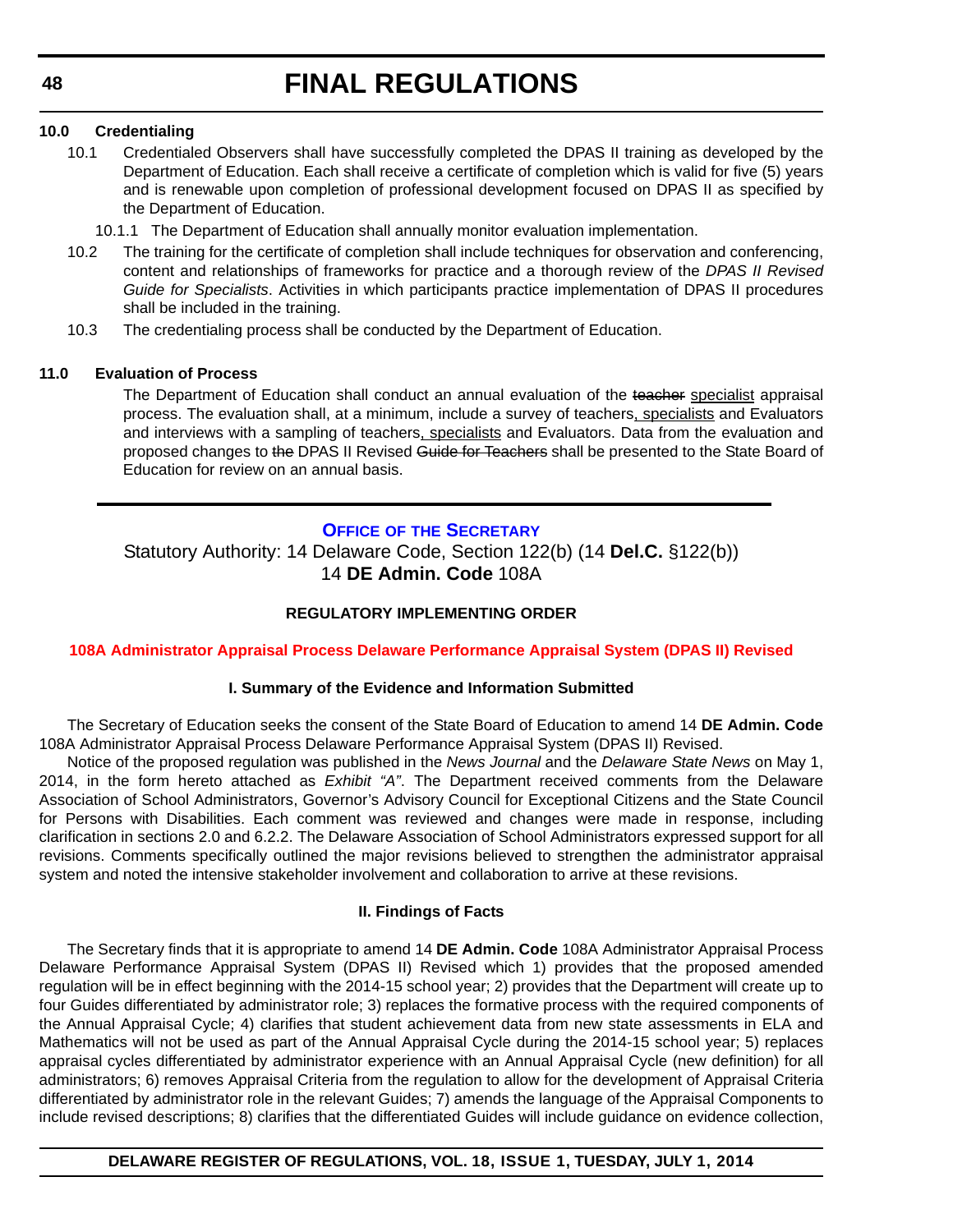among other resources; 9) replaces the binary summative evaluation rating system with a four-level rating system that mirrors the Appraisal Component and Appraisal Criteria rating system; and 10) simplifies the description of the Improvement Plan and Challenge Process.

#### **III. Decision to Amend the Regulation**

For the foregoing reasons, the Secretary concludes that it is appropriate to amend 14 **DE Admin. Code** 108A Administrator Appraisal Process Delaware Performance Appraisal System (DPAS II) Revised. Therefore, pursuant to 14 **Del.C.** §122, 14 **DE Admin. Code** 108A Administrator Appraisal Process Delaware Performance Appraisal System (DPAS II) Revised attached hereto as *Exhibit "B"* is hereby amended. Pursuant to the provision of 14 **Del.C.** §122(e), 14 **DE Admin. Code** 108A Administrator Appraisal Process Delaware Performance Appraisal System (DPAS II) Revised hereby amended shall be in effect for a period of five years from the effective date of this order as set forth in Section V. below.

#### **IV. Text and Citation**

The text of 14 **DE Admin. Code** 108A Administrator Appraisal Process Delaware Performance Appraisal System (DPAS II) Revised amended hereby shall be in the form attached hereto as *Exhibit "B"*, and said regulation shall be cited as 14 **DE Admin. Code** 108A Administrator Appraisal Process Delaware Performance Appraisal System (DPAS II) Revised in the *Administrative Code of Regulations* for the Department of Education.

#### **V. Effective Date of Order**

The actions hereinabove referred to were taken by the Secretary pursuant to 14 **Del.C.** §122 on **June 19, 2014**. The effective date of this Order shall be ten (10) days from the date this Order is published in the *Delaware Register of Regulations.*

**IT IS SO ORDERED** the 19<sup>th</sup> day of June 2014.

#### **Department of Education**

Mark T. Murphy, Secretary of Education

Approved this 19<sup>th</sup> day of June 2014

#### **State Board of Education**

Teri Quinn Gray, Ph.D., President Gregory B. Coverdale, Jr. Jorge L. Melendez, Vice President Terry M. Whittaker, Ed.D. G. Patrick Heffernan **Randall L. Hughes II** Barbara B. Rutt

## **108A Administrator Appraisal Process Delaware Performance Appraisal System (DPAS II) Revised**

#### **1.0 Effective Date**

- 1.1 The Administrator Appraisal Process, Delaware Performance Appraisal System (DPAS II) Revised shall be effective for all school districts and charter schools beginning with the 2011-12 school year, and shall, at such time, replace the current 14 **DE Admin. Code** 108 Administrator Appraisal Process Delaware Performance Appraisal System (DPAS II). This regulation shall be effective for all school districts and charter schools beginning with the 2014-15 school year, unless another administrator appraisal system has been approved by the Department pursuant to Chapter 12 of Title 14 of the Delaware Code.
- 1.2 For purposes of this regulation, an administrator shall be a professional employee authorized by a board to serve in a supervisory capacity involving the oversight of an instructional program(s).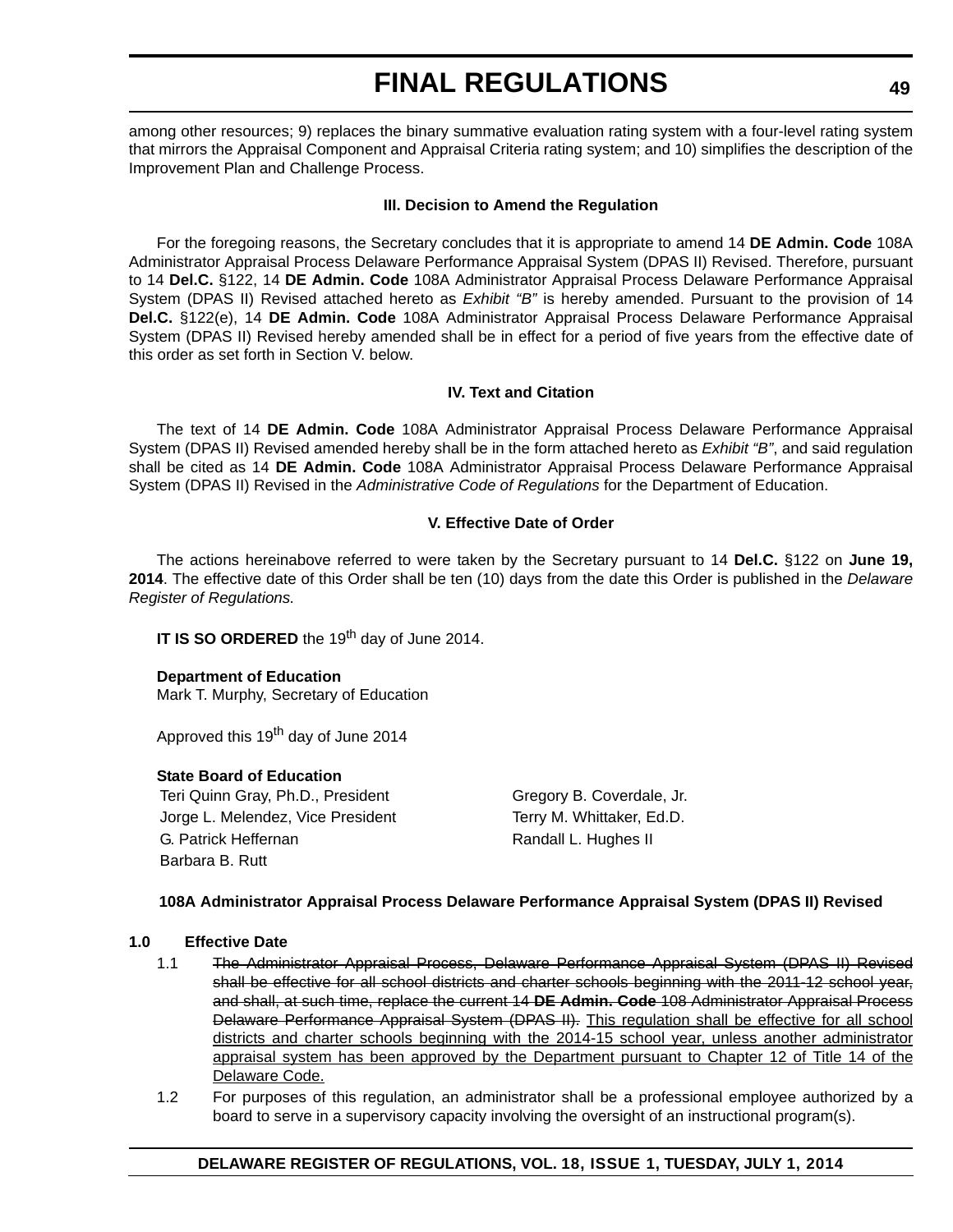## **2.0 Definitions**

The following definitions shall apply for purposes of this regulation:

"**Annual Appraisal Cycle**" means the administrator appraisal process that occurs within one school year.

"**Board**" shall mean the local board of education or charter school board of directors.

"**Credentialed Evaluator**" shall mean the individual, usually the supervisor of the administrator, who has successfully completed the evaluation training in accordance with 10.0. A superintendent **[or head of charter school]** shall be evaluated by member(s) of the local school board of education **Board** who shall also have successfully completed the evaluation training in accordance with 10.0. The Credentialed Evaluator may also be referred to as "Evaluator".

"**DASA**" shall mean the Delaware Association of School Administrators.

"**Department**" shall mean the Delaware Department of Education.

"**DPAS II Revised Guides for Administrators**" shall mean the manuals that contains the prescribed forms, detailed procedures, evaluation criteria and other relevant documents that are used to implement the appraisal process. The Department shall create up to four  $(4)$  manuals differentiated by administrator role. The DPAS II Revised Guides for Administrators may also be referred to collectively as "Guides" or individually as "Guide."

"**DSBA**" shall mean the Delaware School Boards Association.

"**DSEA**" shall mean the Delaware State Education Association.

"**Experienced Administrator**" shall mean an administrator who has three (3) or more years of service as an administrator.

"**Formative Process**" shall consist of the Goal Setting Conference, self evaluation, a survey of staff that are supervised by the administrator, and formative conferences and reports as outlined in the DPAS II Guide for Administrators.

"**Goal-Setting Conference**" shall mean a meeting that occurs between the administrator and the Credentialed Evaluator at the beginning of the Annual Appraisal Cycle, which typically is in the summer or fall. The meeting shall include but not be limited to establishing goals for the year and discussing areas of support, as described in the DPAS II Revised Guides for Administrators.

"**Improvement Plan**" shall be the plan that an administrator and evaluator mutually develop in accordance with 8.0.

"**Inexperienced Administrator**" shall mean an administrator who has less than three (3) years of service as an administrator.

"**Mid-Year Conference**" shall mean a meeting that occurs between the administrator and the Credentialed Evaluator as part of the Annual Appraisal Cycle, which typically occurs midway through the school year. The meeting shall include but not be limited to discussion of progress toward goals and areas of support, as described in the DPAS II Revised Guides for Administrators.

"**Satisfactory Component Rating**" shall mean the administrator's performance demonstrates an understanding of the concepts of the component.

"Satisfactory Evaluation" shall be equivalent to the overall "Highly Effective" or "Effective" or "Needs Improvement" rating on the Summative Evaluation.

"**State Assessment**" shall mean the Delaware Comprehensive Assessment System (DCAS).

"**Student Achievement**" shall mean

(a) For tested grades and subjects:

(1) Student**[s]** scores on the DCAS state assessment system; and, as appropriate,

(2) Other measures of student learning, such as those described in paragraph (b) of this definition, provided they are rigorous and comparable across classrooms.

(b) For non-tested grades and subjects: alternative measures of student learning and performance such as student scores on pre-tests and end-of-course tests; student performance on English language proficiency assessments; and other measure of student achievement that are rigorous and comparable across classrooms.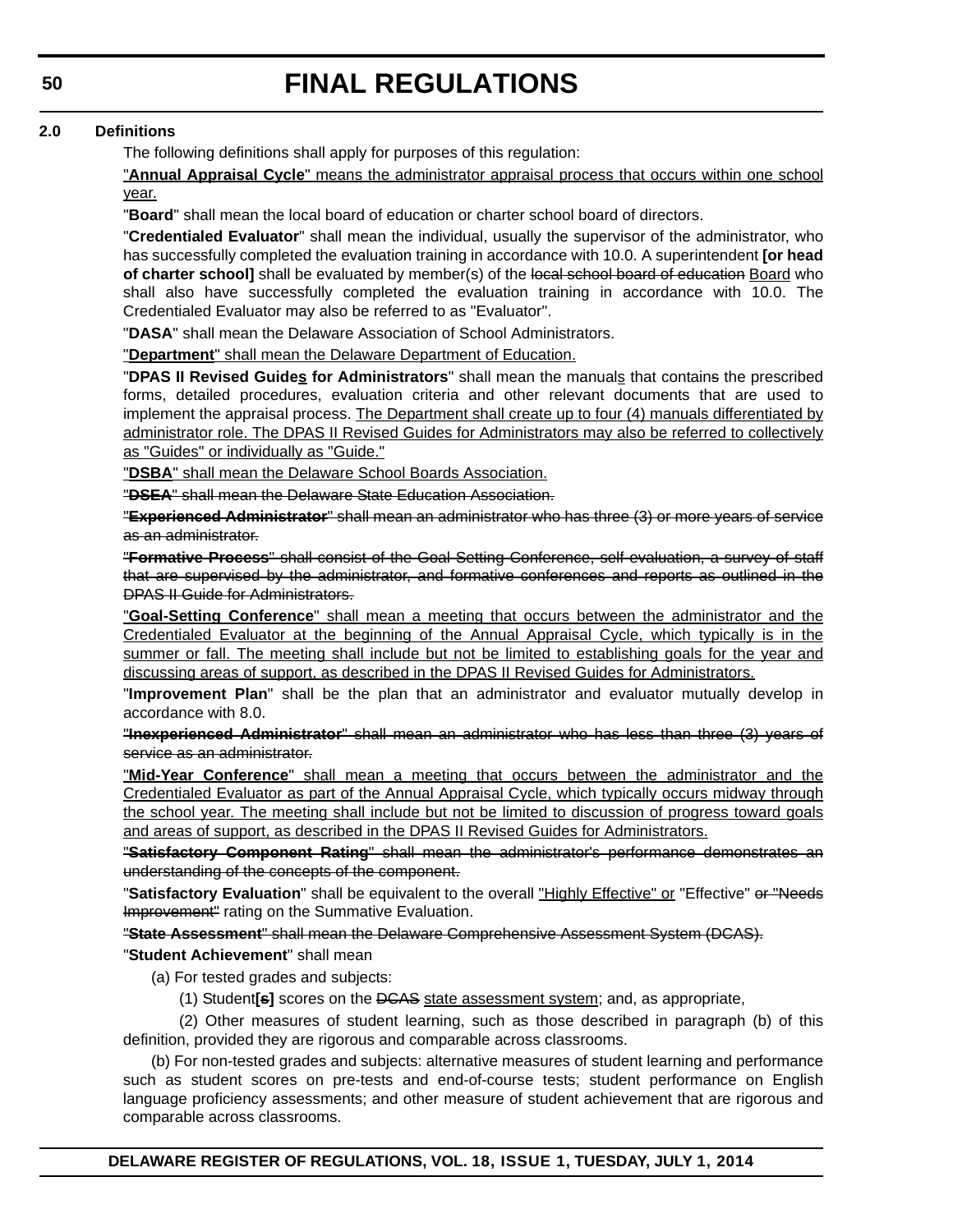Such alternative measures shall be approved by the Department and developed in partnership with the Delaware Association of School Administrators (DASA) and the Delaware School Boards Association (DSBA).

(c) For the 2014-15 school year only, student scores on **[statewide assessments in English Language Arts and Mathematics (i.e., Smarter ELA and Smarter Mathematics) shall not be incorporated into any administrator's performance appraisal the Smarter English Language Arts and Smarter Mathematics statewide assessments shall not be incorporated into any administrator's 2014-15 performance appraisal]**.

"**Student Growth**" shall mean the change in Student aAchievement data for an individual student between two points in time. Growth may also include other measures that are rigorous and comparable across classrooms.

"**Summative Evaluation**" shall be the final evaluation at the conclusion of the Annual aAppraisal eCycle.

"**Unsatisfactory Component Rating**" shall mean the administrator's performance does not demonstrate an understanding of the concepts of the component.

"**Unsatisfactory Evaluation**" shall be the equivalent to the overall "Needs Improvement" or "Ineffective" rating on the Summative Evaluation.

"**Working Day**" shall mean a day when the employee would normally be working in that district or charter school.

# **3.0 Annual Appraisal Cycles**

- 3.1 Experienced All administrators who have earned a rating of "Highly Effective" on their most recent Summative Evaluation shall receive a yearly appraisal in all five (5) Appraisal Components, including Student Improvement, that includes a minimum of one (1) Formative Process Goal Setting Conference, one (1) Mid-Year Conference and one (1) Summative Evaluation each year with a Summative Evaluation at least once every two (2) years. The Student Improvement component for Highly Effective administrators shall be evaluated each year, regardless of whether or not a Summative Evaluation is conducted. If a Highly Effective administrator does not achieve a Satisfactory rating on the Student Improvement Component, the administrator shall receive a Summative Evaluation the following year, regardless of whether the administrator would otherwise be due for a Summative Evaluation pursuant to this section. The Annual Appraisal Cycle shall be led by the administrator's Credentialed Evaluator and may include other supports and opportunities for feedback from his or her Credentialed Evaluator or other Credentialed Evaluators, as outlined in the DPAS II Revised Guides for Administrators.
	- 3.2 Experienced administrators who have earned a rating of "Effective" and have earned Satisfactory ratings in four (4) of the Appraisal Components found in 5.0, including Student Improvement on his or her most recent Summative Evaluation shall receive a minimum of one (1) Formative Process each year with a Summative Evaluation at least once every two (2) years. The Student Improvement component for Effective administrators shall be evaluated each year, regardless of whether or not a Summative Evaluation is conducted. If an Effective administrator does not achieve a Satisfactory rating on the Student Improvement Component, the administrator shall receive a Summative Evaluation the following year, regardless of whether the administrator would otherwise be due for a Summative Evaluation pursuant to this section.
	- 3.3 Experienced administrators who are not otherwise included in 3.1 or 3.2 shall receive a minimum of one (1) Formative Process with a Summative Evaluation at the end of the one year period. These administrators shall have an Improvement Plan which may require additional Formative Process(es) or other types of monitoring as outlined in the DPAS II Revised Guide for Administrators.
	- 3.4 Inexperienced administrators shall have a minimum of one (1) Formative Process with a Summative Evaluation every year. Inexperienced administrators who have earned a rating of "Needs Improvement" or "Ineffective" on their most recent Summative Evaluation shall have an Improvement Plan which may require additional Formative Process(es) or other types of monitoring as outlined in the DPAS II Revised Guide for Administrators.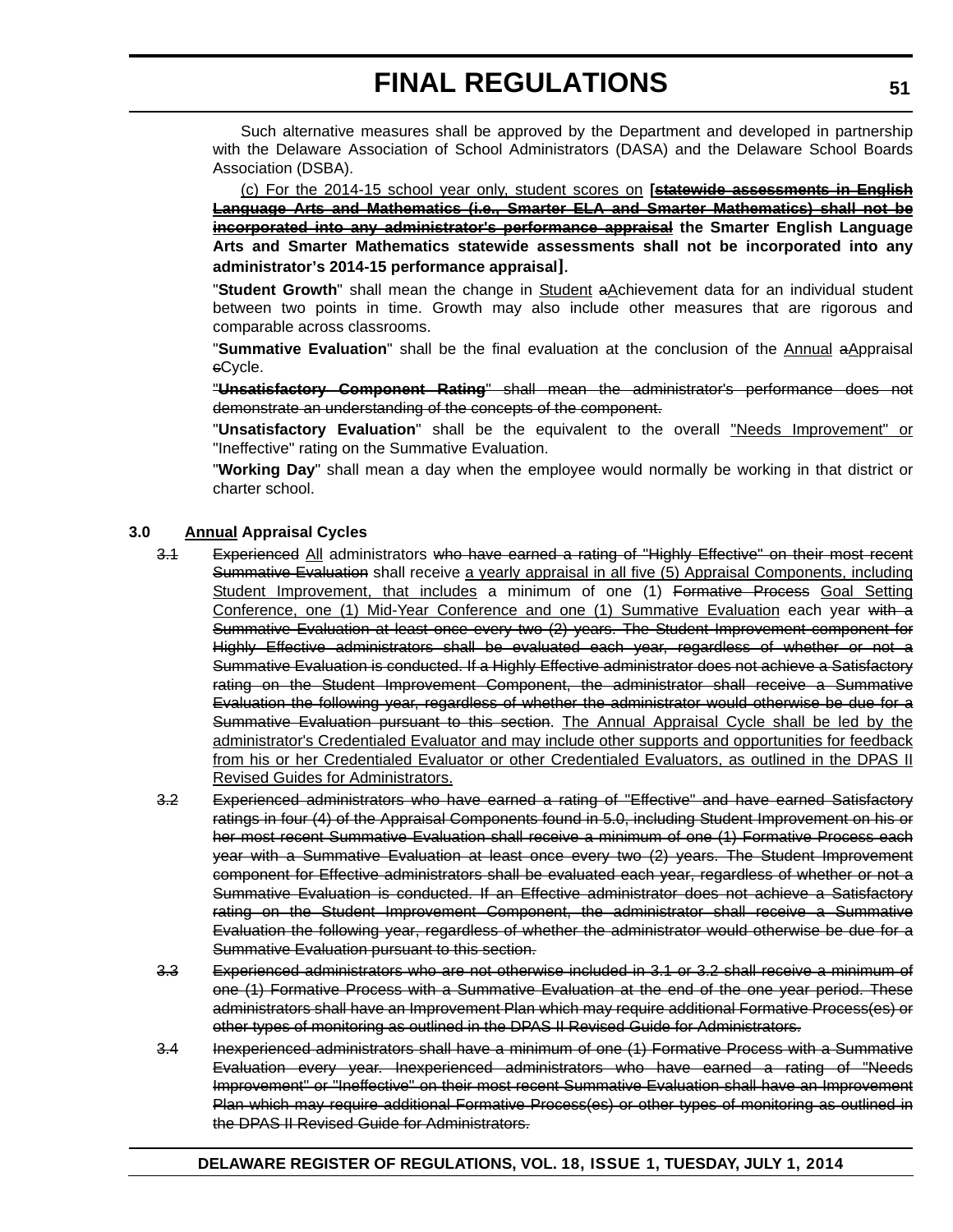# **4.0 DPAS II Revised Guides for Administrators**

- 4.1 All districts and charter schools shall use the manuals entitled DPAS II Revised Guides for Administrators as developed and as may be amended by the Department of Education in collaboration with DSEA administrators, which shall include but not be limited to representatives from DSBA and DASA to implement the appraisal system. For any administrator role for which a Guide is not available, Credentialed Evaluators shall use the Appraisal Components in Section 5.0 of this regulation for the purpose of the Annual Appraisal Cycle until such time as a Guide becomes available.
	- 4.1.1 The manual Guides shall contain at a minimum the following:
		- 4.1.1.1 Specific details about each of the five (5) Appraisal Components pursuant to 5.1, including the Appraisal Criteria within each Component that form the basis for ratings.
		- 4.1.1.2 All forms or documents needed to complete the requirements of the appraisal process Annual Appraisal Cycle.
		- 4.1.1.3 Specific procedures to implement the appraisal system Annual Appraisal Cycle, including information on the required Goal-Setting Conference, Mid-Year Conference and Summative Evaluation as well as other recommended supports and opportunities for feedback.
		- 4.1.1.4 Guidance related to evidence collection, including relevant definitions, samples of quality evidence and other resources.

# **5.0 Appraisal Components and Appraisal Criteria**

- 5.1 The following five (5) Appraisal Components, including any Appraisal Criteria specified for each in the Guides, shall be the basis upon which the performance of an administrator shall be evaluated by a certified evaluator(s): his or her Credentialed Evaluator; Appraisal Criteria for each Appraisal Component, as appropriate, shall be differentiated by administrator role in the DPAS II Revised Guides for Administrators.
	- 5.1.1 Vision and Goals: Focuses on the administrator's actions to establish, implement, promote and communicate the vision and goals of the school or district, including the use of data to establish goals aligned to the school or district success plan. The goals and strategies contained within the district or school success plan also align to an administrator's individual goals in Component Five.
		- 5.1.1.1 Using Data: Administrator, in collaboration with others such as the school or district improvement team or board, uses multiple sources of information and assists in analyzing data to establish rigorous and concrete school or district improvement goals in the context of student achievement and instructional programs.
		- 5.1.1.2 Implementing Vision and Goals: Administrator provides leadership for major initiatives and change efforts relative to the school or district improvement goals. Administrator is committed to doing the work required for continuous school and district improvement.
		- 5.1.1.3 Promoting Vision and Goals: Administrator promotes high expectations for teaching and learning. Administrator is committed to ensuring that all students have the knowledge and skills necessary to become successful in future educational activities.
		- 5.1.1.4 Communicating the Vision and Goals: Administrator communicates effectively to appropriate stakeholders about progress towards meeting the school or district improvement plan goals. Administrator participates in a process to regularly monitor, evaluate and revise school or district improvement goals.
	- 5.1.2 <del>Culture of Learning</del> Teaching and Learning: Focuses on the administrator's actions to implement rigorous curricula, assessments and high-quality instructional practices and to monitor student progress to inform instructional practices.
		- 5.1.2.1 Advocating a Culture of Learning: Administrator provides leadership for assessing, developing and improving the school or district culture and instructional program that is conducive to student learning. Administrator can articulate the desired school or district instructional program and shows evidence about how he or she reinforces the instructional program and culture.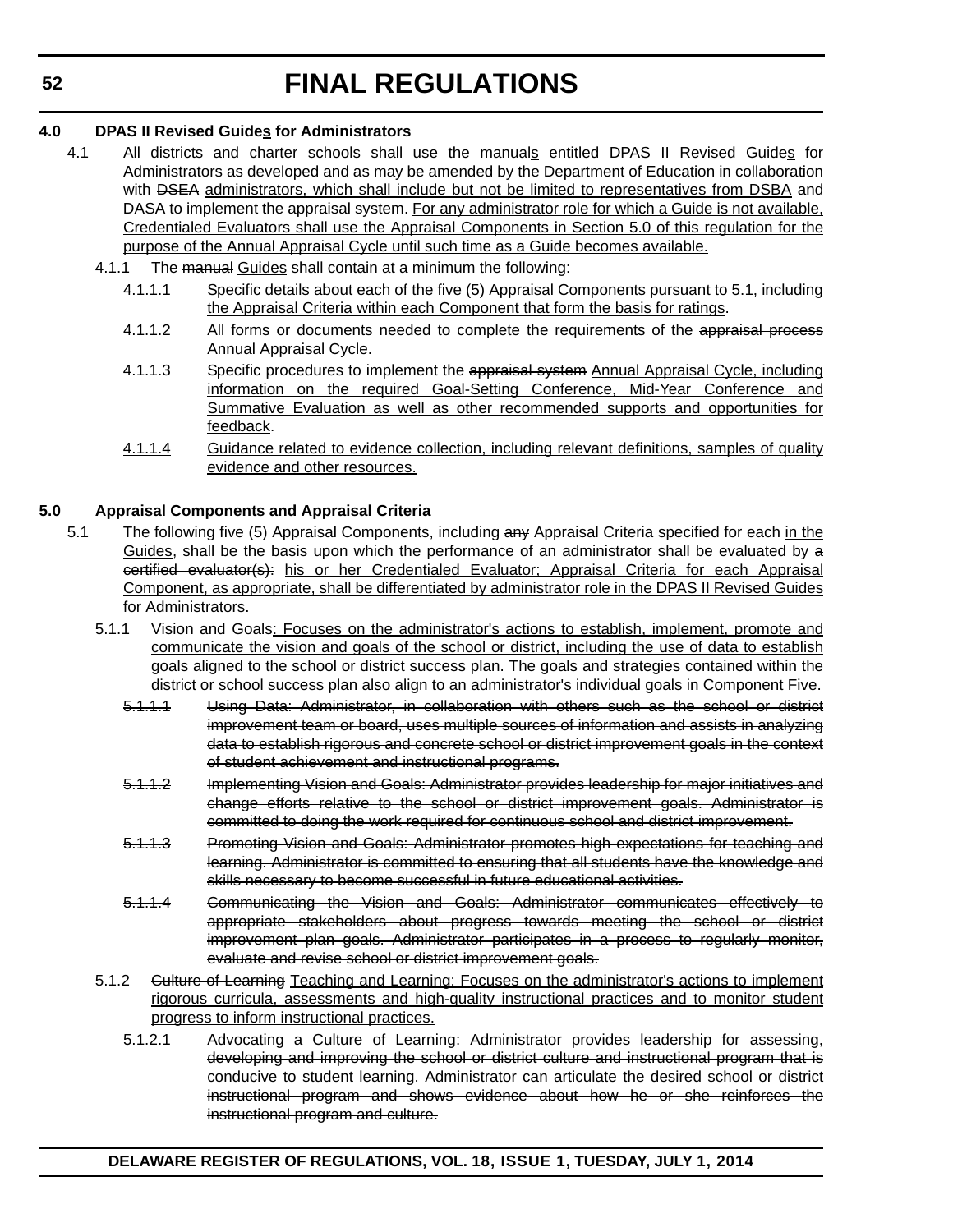- 5.1.2.2 Monitoring the Culture of Learning: Administrator participates in monitoring and evaluating the effectiveness of the curriculum, instruction or assessment of students. Administrator evaluates staff and provides on-going coaching for improvement. Administrator uses a variety of sources of information to make decisions.
- 5.1.2.3 Sustaining the Culture of Learning: Administrator helps to ensure that staff have professional development opportunities that enhance their performance and improve student learning. Administrator is accessible and approachable by staff, families, and community and is visible in the school or district community. Administrator supports the use of technology as appropriate in teaching and learning.
- 5.1.2.4 Maintaining the Culture of Learning: Administrator systematically and fairly recognizes accomplishments of staff and students towards a positive school or district culture. Administrator uses and analyzes data to instill the importance of continually developing programs and strategies to enhance opportunities for learning.
- 5.1.3 Management People, Systems and Operations: Focuses on the administrator's actions to create and implement a strategic plan, manage resources and organize time, ensuring alignment with mandated policies and creating a safe, efficient and effective environment in the school or district that supports student learning. Also focuses on the administrator's actions to attract, support, develop, evaluate and retain educators based upon performance indicators.
	- 5.1.3.1 Solving Problems or Concerns: Administrator addresses and resolves issues as they arise in a timely manner and works to prevent potential problems. Operational procedures are designed and managed to maximize opportunities for learning for all students.
	- 5.1.3.2 Managing Resources: Administrator manages fiscal and physical resources responsibly, efficiently and effectively. Administrator protects instructional time by managing operational procedures in such a way as to maximize learning. Administrator efficiently manages his or her time so that teaching and learning are a high priority.
	- 5.1.3.3 Complying with Policies: Administrator complies with federal, state, and board policies. School or district contractual agreements are effectively managed. Administrator maintains confidentiality and privacy of school or district records, including student or staff information.
	- 5.1.3.4 Protecting the Welfare and Safety of Students and Staff: Administrator works to ensure a safe and secure school or district environment and a culture that is conducive to teaching and learning. Challenges that could potentially interrupt teaching and learning are addressed and resolved.
- 5.1.4 Professional Responsibilities: Focuses on the administrator's personal leadership actions, including building trusting relationships, engaging in self-reflection and ongoing learning, problem solving with a constant focus on student learning, constructively managing change and effectively communicating with and engaging families and other stakeholders.
	- 5.1.4.1 Maintaining Professional Relationships: Administrator fosters and maintains positive professional relationships with staff. Administrator is respectful of other's opinions and demonstrates an appreciation for and sensitivity to diversity in the school or district community.
	- 5.1.4.2 Promoting Family and Community Involvement: Administrator collaboratively works to establish a culture that encourages and welcomes families and community members and seeks ways in which to engage them in student learning.
	- 5.1.4.3 Demonstrating Fairness: Administrator is fair and consistent when dealing with students and staff. Administrator demonstrates values, beliefs and attitudes that inspire all students and staff to higher levels of performance.
	- 5.1.4.4 Growing and Developing Professionally: Administrator chooses and participates in professional development that is aligned with his or her professional needs and aligned with the needs of the school or district.
- 5.1.5 Student Improvement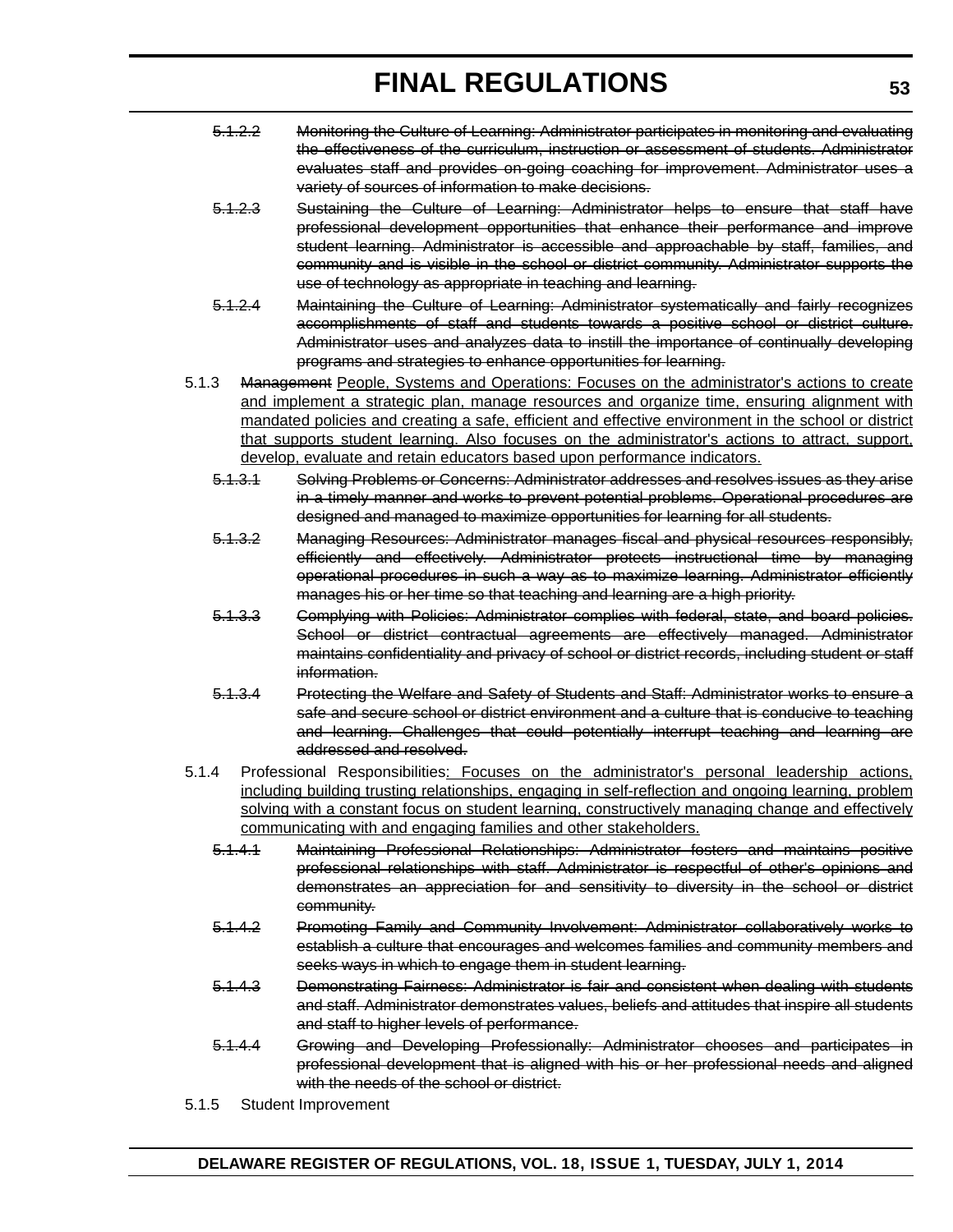5.1.5.1 Measuring Student Improvement: Students collectively demonstrate appropriate levels of Student Growth as benchmarked against standards to be set by the Secretary based on input from stakeholder groups.

# **6.0 Summative Evaluation Ratings**

- 6.1 Each of the first four (4) Appraisal Components shall be assigned a rating of Satisfactory or Unsatisfactory Highly Effective, Effective, Needs Improvement or Ineffective on the Summative Evaluation. The rating for the Student Improvement Component shall be assigned a rating of Exceeds, Satisfactory or Unsatisfactory on the Summative Evaluation. The rating for each of the five (5) Appraisal Components shall reflect the standards as described in the DPAS II Revised Guides for Administrators.
	- 6.1.1 A satisfactory rating Ratings for each of the first four  $(4)$  Appraisal Components shall mean the administrator demonstrates acceptable performance by meeting at least three (3) of the four (4) Appraisal Criteria specified in each of the components be informed by Criteria-level ratings, as described in the DPAS II Revised Guides for Administrators. Each Appraisal Criterion shall be assigned a rating of Highly Effective, Effective, Needs Improvement or Ineffective on the Summative Evaluation.
	- 6.1.2 A satisfactory rating for the Student Improvement component shall mean that the administrator has demonstrated acceptable performance by meeting the standards set by the Secretary pursuant to 5.1.5.1.
- 6.2 The Summative Evaluation shall also include one of four overall ratings: "Highly Effective", "Effective", "Needs Improvement" or "Ineffective".
	- 6.2.1 "**Highly Effective**" shall mean that the administrator has a Satisfactory Component Rating earned an Effective or Highly Effective rating in the first four (4) of the five (5) Appraisal Components in accordance with 5.0, including and an Exceeds rating in the Student Improvement Component meaning that the students collectively demonstrate high rates of student growth, as defined in the *DPAS II Revised Guide for Administrators*, as the same may be amended from time to time, developed pursuant to 4.0.
	- 6.2.2 "**Effective**" shall mean that: the administrator has earned an Effective or Highly Effective rating in at least three (3) of the first four (4) Appraisal Components with zero (0) Ineffective ratings and a Satisfactory **[or Exceeds]** rating in the Student Improvement Component.
		- 6.2.2.1 The administrator has earned a Satisfactory Component Rating in at least three (3) Appraisal Components, including a Satisfactory rating in the Student Improvement Component, and
		- 6.2.2.2 The administrator does not meet the requirement for a "Highly Effective" rating found in 6.2.1.

# 6.2.3 "**Needs Improvement**" shall mean that:

- 6.2.3.1 The administrator has earned one (1) or two (2) Satisfactory Component Ratings out of the five (5) Effective or Highly Effective ratings in one (1) or two (2) of the first four (4) Appraisal Components in accordance with 5.0, including with zero (0), one (1) or two (2) Ineffective ratings and a Satisfactory or Exceeds rating in the Student Improvement Component, or
- 6.2.3.2 The administrator has earned three (3) or four (4) Satisfactory Component Ratings out of the five (5) Effective or Highly Effective ratings in three (3) or four (4) of the first four (4) Appraisal Components in accordance with 5.0 and the administrator has earned an Unsatisfactory rating in the Student Improvement Component.
- 6.2.4 "**Ineffective**" shall mean that:
	- 6.2.4.1 The administrator has earned zero (0), one (1), or two (2) Satisfactory Component Ratings out of the five (5) Effective or Highly Effective ratings in zero (0), one (1), or two (2) of the first four (4) Appraisal Components in accordance with 5.0, and an Unsatisfactory rating in the Student Improvement Component, or

# **54**

## **DELAWARE REGISTER OF REGULATIONS, VOL. 18, ISSUE 1, TUESDAY, JULY 1, 2014**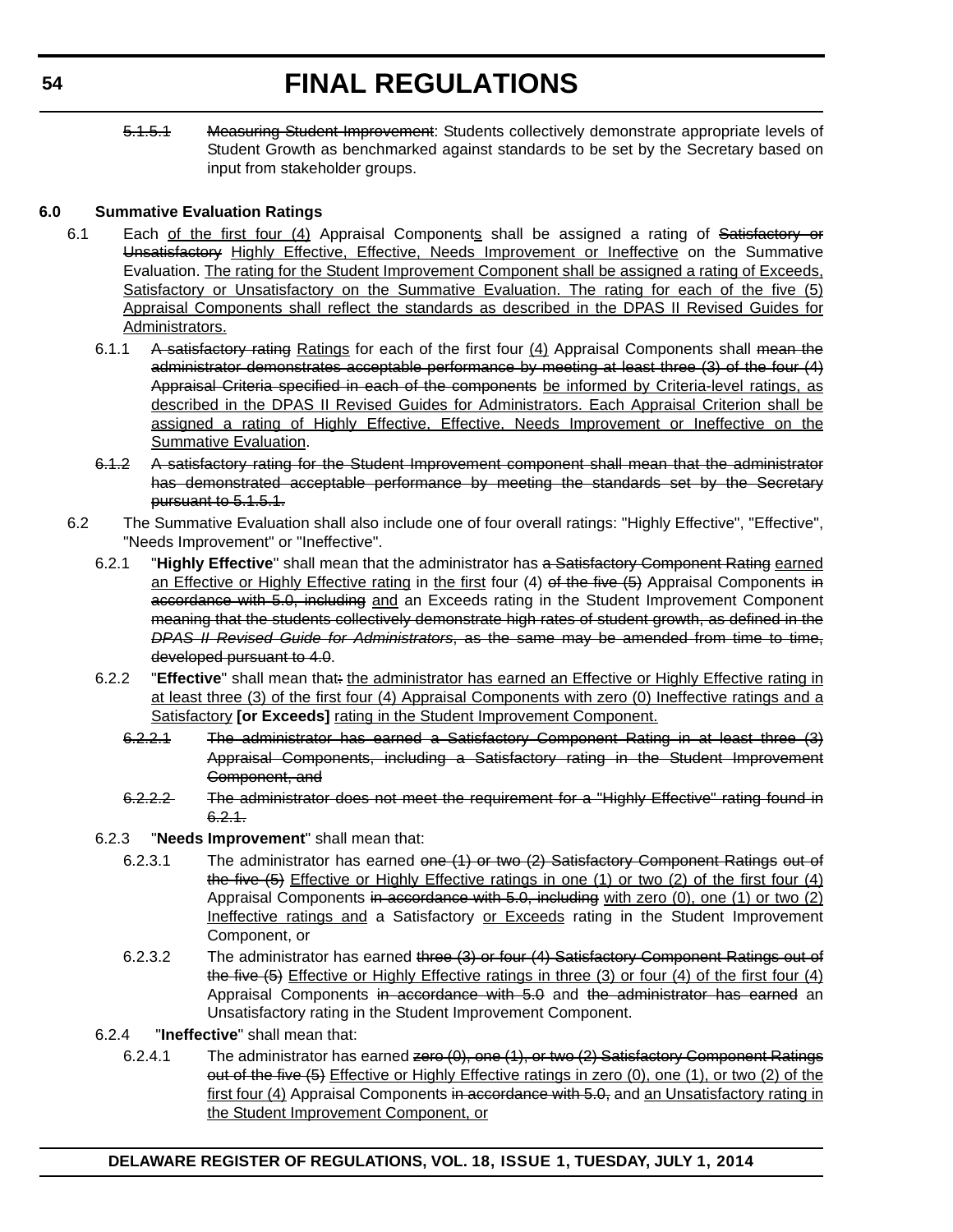- 6.2.4.2 The administrator has earned an Unsatisfactory Component Rating Effective or Highly Effective ratings in zero (0) of the first four (4) Appraisal Components and Satisfactory or Exceeds rating in the Student Improvement Component.;or
- 6.2.4.3 The administrator has earned Ineffective ratings in three (3) or four (4) of the first four (4) Appraisal Components.
- 6.2.5 If an administrator's overall Summative Evaluation rating is determined to be "Needs Improvement" for the third consecutive year, the administrator's rating shall be re-categorized as "Ineffective".

## **7.0 Pattern of Ineffective Administrative Performance**

7.1 A pattern of ineffective administrative performance shall be based on the most recent Summative Evaluation ratings of an administrator using the DPAS II process. Two consecutive ratings of "Ineffective" shall be deemed as a pattern of ineffective administration. The following chart shows the consecutive Summative Evaluation ratings determined to be a pattern of ineffective administrative performance:

| Year 1                   | Year <sub>2</sub>        | Year <sub>3</sub>        |  |
|--------------------------|--------------------------|--------------------------|--|
| Ineffective              | Ineffective              |                          |  |
| <b>Needs Improvement</b> | <b>Needs Improvement</b> | <b>Needs Improvement</b> |  |
| Needs Improvement        | Ineffective              | Needs Improvement        |  |
| Needs Improvement        | Needs Improvement        | Ineffective              |  |
| Ineffective              | Needs Improvement        | Ineffective              |  |
| Ineffective              | Needs Improvement        | Needs Improvement        |  |
| Needs Improvement        | Ineffective              | Ineffective              |  |

#### **8.0 Improvement Plan**

- 8.1 An Improvement Plan shall be developed for an administrator who receives an overall rating of "Needs Improvement" or "Ineffective" on the Summative Evaluation or a rating of Unsatisfactory Needs Improvement or Ineffective on any Appraisal Component in 5.0 on the Summative Evaluation regardless of the overall rating.
	- 8.1.1 An Improvement Plan shall may also be developed if an administrator's everall performance during the Formative Process Annual Appraisal Cycle is unsatisfactory, as outlined in the DPAS II Revised Guides for Administrators. This unsatisfactory performance shall be noted by the evaluator(s) on the Formative Feedback form by noting "PERFORMANCE IS UNSATISFACTORY" and initialing the statement.
- 8.2 The Improvement Plan shall contain the following:
	- 8.2.1 Identification of the specific deficiencies and recommended area(s) for growth;
	- 8.2.2 Measurable goals for improving the deficiencies to satisfactory levels;
	- 8.2.3 Specific professional development or activities to accomplish the goals;
	- 8.2.4 Specific resources necessary to implement the plan, including but not limited to, opportunities for the administrator to work with curriculum specialist(s) or others with relevant experience;
	- 8.2.5 Procedures and evidence that must be collected to determine that the goals of the plan were met;
	- 8.2.6 Timeline for the plan, including intermediate check points to determine progress;
	- 8.2.7 Procedures for determining satisfactory improvement.
- 8.3 Any state or federally funded professional development that is completed during the time that the Improvement Plan is in effect shall be certified by the Department and shall be directly related to areas identified as needing improvement.
- 8.42 The Improvement Plan shall be developed cooperatively by the administrator and evaluator his or her Credentialed Evaluator. If the plan cannot be cooperatively developed, the evaluator administrator's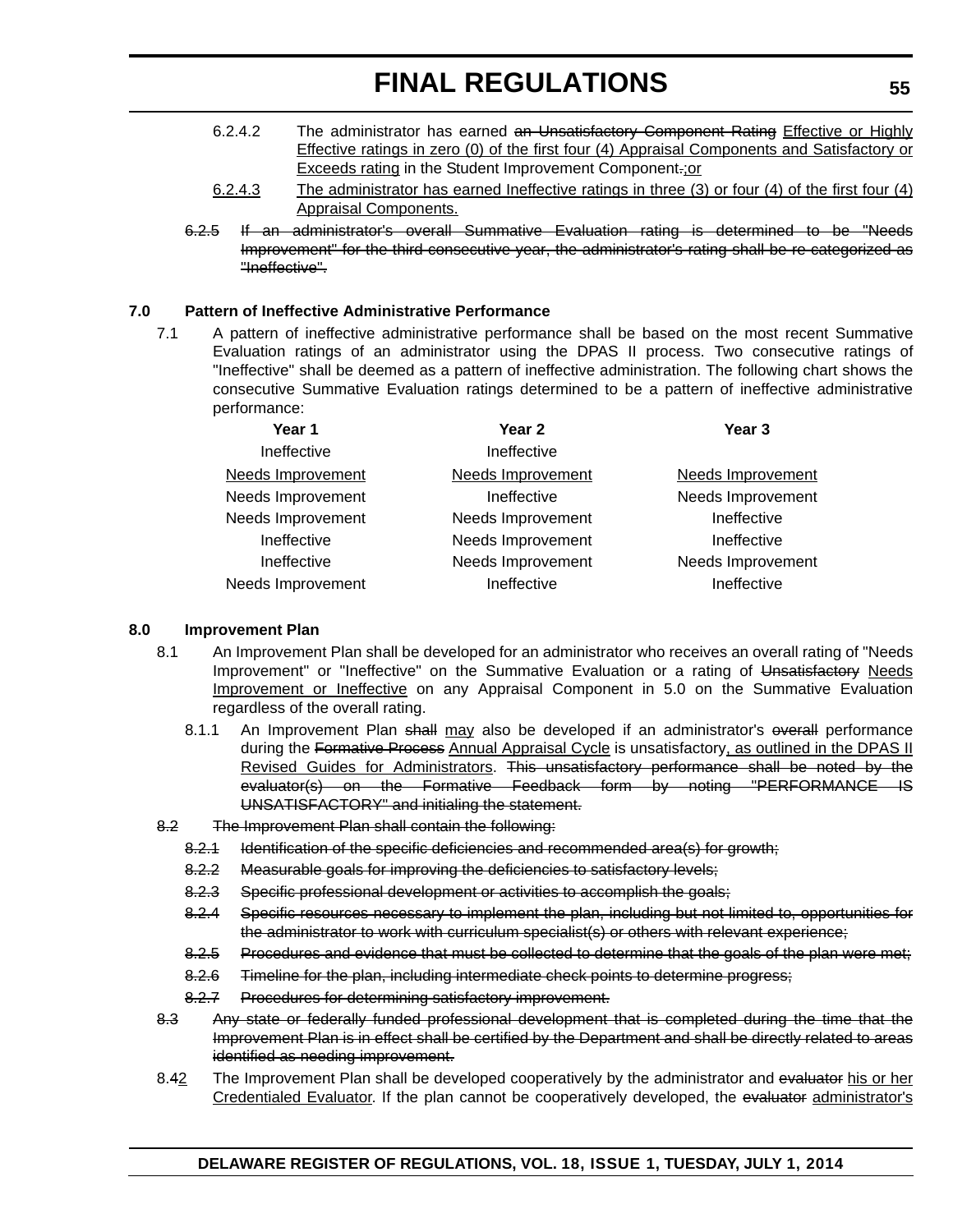Evaluator shall have the authority and responsibility to determine the plan as specified in 8.2 8.1 above.

- 8.53 The administrator shall be held accountable for the implementation and completion of the Improvement Plan.
- 8.64 Upon completion of the Improvement Plan, the administrator and evaluator(s) his or her Credentialed Evaluator shall sign the documentation that determines the satisfactory or unsatisfactory performance of the plan.

### **9.0 Challenge Process**

- 9.1 An administrator may challenge any rating on the Summative Evaluation, either a an Appraisal Component Rating or the Overall Rating, or an administrator may challenge the conclusions of the Formative Process if the statement "PERFORMANCE IS UNSATISFACTORY" has been included on the Formative Feedback form unsatisfactory performance identified by his or her Credentialed Evaluator during the Annual Appraisal Cycle, pursuant to 8.1.1. To initiate a challenge, an administrator shall submit additional information specific to the point of disagreement in writing within fifteen (15) working days of the date of administrator's receipt of the Summative Evaluation. Such written response shall become part of the appraisal record and shall be attached to the Summative Evaluation. All challenges together with the record shall be forwarded to the supervisor of the evaluator, if any.
	- 9.1.1 Within fifteen (15) working days of receiving the written challenge, the supervisor of the evaluator shall review the record which consists of all documents used in the appraisal and the written challenge, meet with the administrator, and issue a written decision.
	- 9.1.2 If the challenge is denied, the written decision shall state the reasons for denial.
	- 9.1.3 The decision of the supervisor of the evaluator shall be final.

## **10.0 Evaluator(s) Credentials**

- 10.1 Evaluators shall have successfully completed the DPAS II training as developed by the Department of Education. Evaluators shall receive a certificate of completion which is valid for five (5) years and is renewable upon completion of professional development focused on DPAS II as specified by the Department of Education.
	- 10.1.1 The Department of Education shall annually monitor evaluation implementation of DPAS II for Administrators.
- 10.2 The training shall occur no less than once every three (3) years and shall include techniques for observation and conferencing, content and relationships of ISLLG the state standards for administrators, and a thorough review of the DPAS II Revised Guides for Administrators. Activities in which participants practice implementation of DPAS II procedures shall be included in the training.
- 10.3 The credentialing process shall be conducted by the Department of Education.

#### **11.0 Evaluation of Process**

The Department of Education shall conduct an annual evaluation of the teacher administrator appraisal process. The evaluation shall, at a minimum, include a survey of teachers and evaluators administrators and interviews with a sampling of teachers and evaluators administrators. Data from the evaluation and proposed changes to the DPAS II Revised Guide for Administrators shall be presented to the State Board of Education for review on an annual basis.

**[DPAS II Revised Guides for Teachers, Specialists, and Administrators](http://regulations.delaware.gov/AdminCode/title14/100/DPASIIRevisedGuides.pdf)**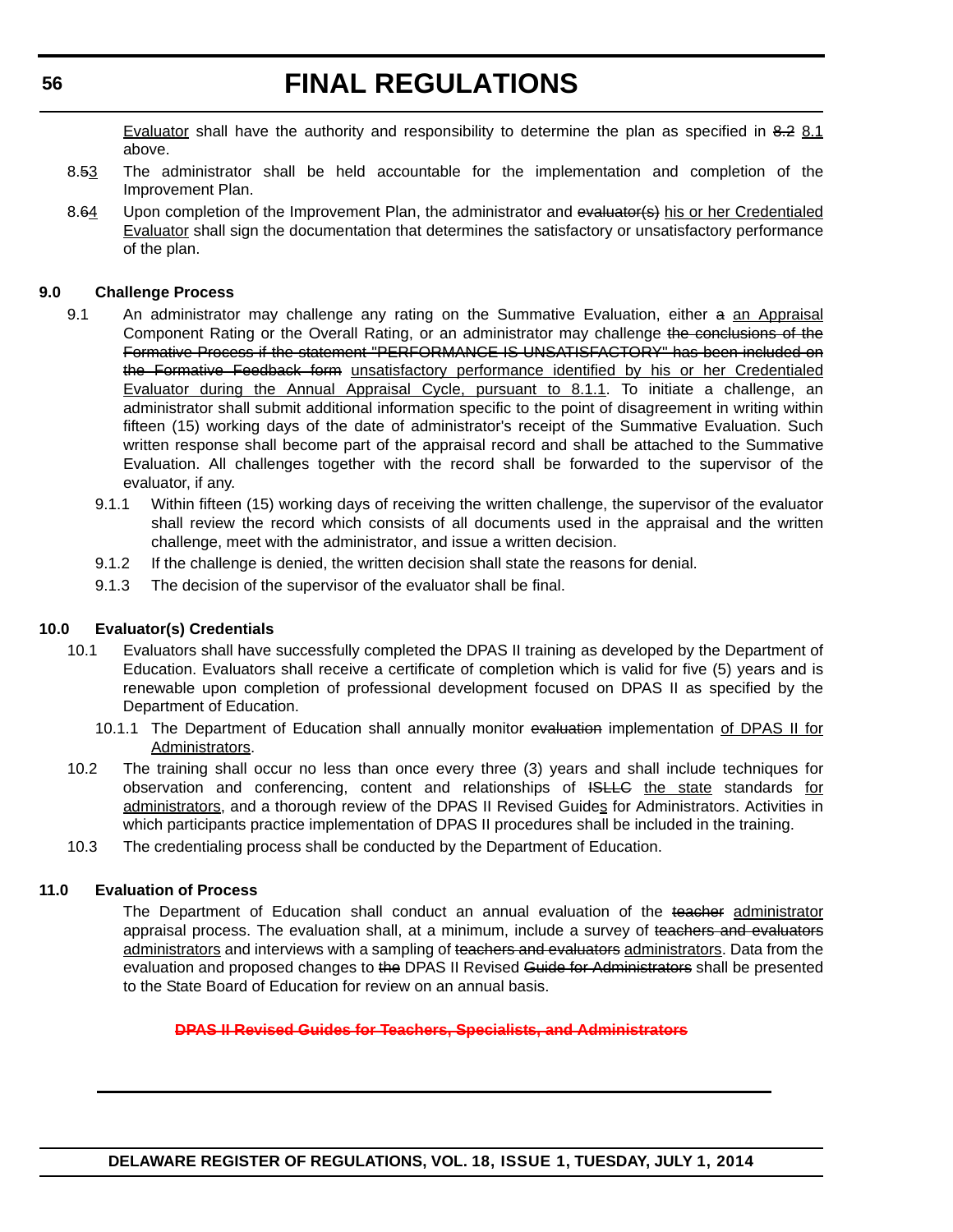#### **OFFICE OF [THE SECRETARY](http://www.doe.k12.de.us/)**

Statutory Authority: 14 Delaware Code, Section 122(d) (14 **Del.C.** §122(d)) 14 **DE Admin. Code** 290

#### **REGULATORY IMPLEMENTING ORDER**

#### **[290 Approval of Educator Preparation Programs](#page-3-0)**

#### **I. Summary of the Evidence and Information Submitted**

The Secretary of Education intends to amend 14 **DE Admin. Code** 290 Approval of Educator Preparation Programs. The amendment is to align the regulation to Senate Bill No. 51 as amended by Senate Amendment No. 1 of the 147<sup>th</sup> General Assembly and align to the changes in the national teacher education accrediting agency. For ease of reading, the regulation was stricken though in its entirety and new language will be represented as underlined. Some language, from the original regulation has been incorporated into the amendment.

The Department took into account feedback from a variety of stakeholders during the drafting process. The Department conducted multiple conversations with educator preparation programs, the State Board of Education, the Professional Standards Board, teachers, administrators, and Districts. It also considered national research and best practices in the field of educator preparation. As a result of these consultations, the Department defined a process for program approval that meets the requirements of the law and raises the bar for candidates and institutions of higher education, with the intention of increasing the supply of high quality teachers for all of Delaware's children.

Notice of the proposed regulation was published in the *News Journal* and the *Delaware State News* on **May 1, 2014**, in the form hereto attached as *Exhibit "A"*. The Department received comments from members of the University of Delaware faculty, the Education Department faculty of Wesley College, Reading Assist, Governor's Advisory Council for Exceptional Citizens, State Council for Persons with Disabilities and State Board of Education. The comments were each reviewed and considered. The Department has made changes to the regulation for clarification purposes.

#### **II. Findings of Facts**

The Secretary finds that it is appropriate to amend 14 **DE Admin. Code** 290 Approval of Educator Preparation Programs in order to align to the changes in the national teacher education accrediting agency.

The amendment includes but is not limited to: 1) inclusion of a Department-led educator preparation program approval and renewal process, replacing the prior process which relied heavily on a partner organization, National Council for Accreditation of Teacher Education (NCATE); 2) an update of the name of the partner which will contribute to the Department-led approval process to the Council for the Accreditation of Educator Preparation (CAEP) (formerly NCATE); 3) establishment of rigorous entry requirements as prerequisites for admission into an approved program; 4) the requirement that approved programs have a clinical residency component, supervised by high quality educators, consisting of at least ten weeks of full-time student teaching, with clinical experiences interwoven throughout; 5) the requirement that approved programs for early childhood and elementary school teachers include instruction using research-based strategies for teaching childhood literacy and age-appropriate mathematics content; 6) the requirement that programs conduct ongoing evaluation of their students, aligned to the state-wide educator evaluation system; 7) establishment of rigorous exit requirements for approved programs, including achievement of passing scores on a content-readiness exam and a performance assessment; 8) the requirement that approved programs collaborate with the Department to collect and report data, including data on performance and effectiveness of program graduates by student achievement; 9) the requirement that approved programs report on all aspects of program compliance and outcomes as a prerequisite for ongoing program approval; 10) establishment of a process for public reporting that provides and publishes ratings of programs based on outcomes; and 11) inclusion of definitions for all key terms in this regulation.

#### **III. Decision to Amend the Regulation**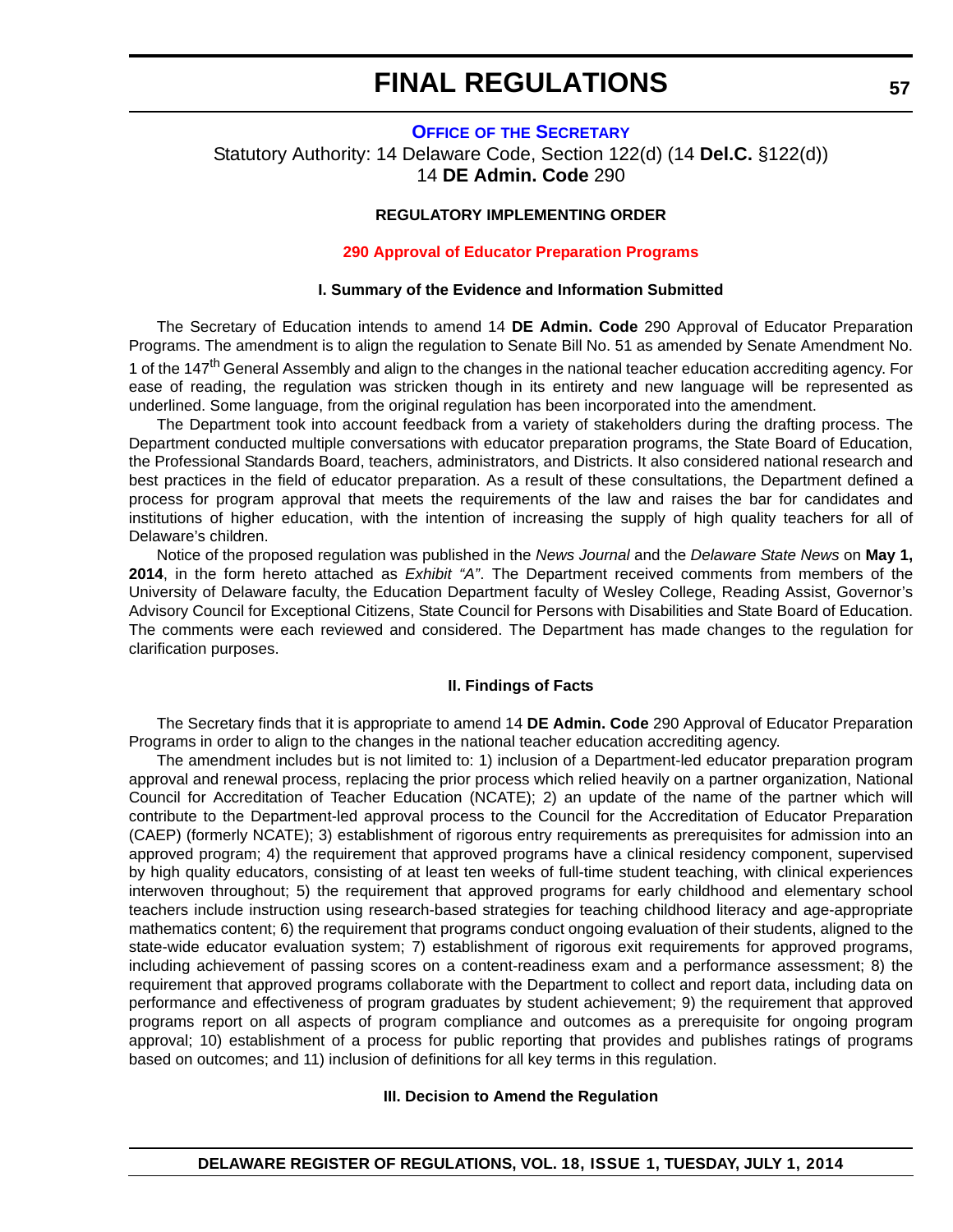#### **58**

# **FINAL REGULATIONS**

For the foregoing reasons, the Secretary concludes that it is appropriate to amend 14 **DE Admin. Code** 290 Approval of Educator Preparation Programs. Therefore, pursuant to 14 **Del.C.** §122, 14 **DE Admin. Code** 290 Approval of Educator Preparation Programs attached hereto as *Exhibit "B"* is hereby amended. Pursuant to the provision of 14 **Del.C.** §122(e), 14 **DE Admin. Code** 290 Approval of Educator Preparation Programs hereby amended shall be in effect for a period of five years from the effective date of this order as set forth in Section V. below.

#### **IV. Text and Citation**

The text of 14 **DE Admin. Code** 290 Approval of Educator Preparation Programs amended hereby shall be in the form attached hereto as *Exhibit "B"*, and said regulation shall be cited as 14 **DE Admin. Code** 290 Approval of Educator Preparation Programs in the *Administrative Code of Regulations* for the Department of Education.

#### **V. Effective Date of Order**

The actions hereinabove referred to were taken by the Secretary pursuant to 14 **Del.C.** §122 on **June 13, 2014.** The effective date of this Order shall be ten (10) days from the date this Order is published in the *Delaware Register of Regulations.*

**IT IS SO ORDERED** the 13th day of June 2014.

#### **Department of Education**

Mark T. Murphy, Secretary of Education Approved this 13<sup>th</sup> day of June 2014

**\*Please Note: Due to the size of the final regulation, it is not being published here. A copy of the regulation is available at:**

## **[290 Approval of Educator Preparation Programs](http://regulations.delaware.gov/register/july2014/final/18 DE Reg 57 07-01-14.htm)**

# **[DEPARTMENT OF ELECTIONS FOR KENT COUNTY](http://electionskc.delaware.gov/)**

Statutory Authority: 29 Delaware Code, Section 10003(b) (29 **Del.C.** §10003(b))

#### **ORDER**

#### **[1602 Policies and Procedures Regarding FOIA Requests](#page-3-0)**

AND NOW, this 12th day of June, 2014 in accordance with 29 **Del.C.** §10003(b) for the reasons stated below, this ORDER is adopted promulgating regulations setting forth the Policies and Procedures of the Delaware Department of Elections for Kent County regarding Freedom of Information Act ("FOIA") requests.

#### **NATURE OF PROCEEDINGS**

The Department of Elections for Kent County has adopted final regulations governing its Policies and Procedures regarding FOIA requests.

The purpose of these regulations is to prescribe procedures relating to the inspection and copying of public records retained by the Department of Elections for Kent County pursuant to 29 **Del.C.** Ch. 100, the FOIA. The regulations establish a reasonable fee structure for copying, printing or electronically delivering public records as well as streamlining the procedures used to disseminate the information.

#### **FINDINGS OF FACT AND CONCLUSIONS OF LAW**

1. The Department of Elections for Kent County has developed procedures for responding to requests from

#### **DELAWARE REGISTER OF REGULATIONS, VOL. 18, ISSUE 1, TUESDAY, JULY 1, 2014**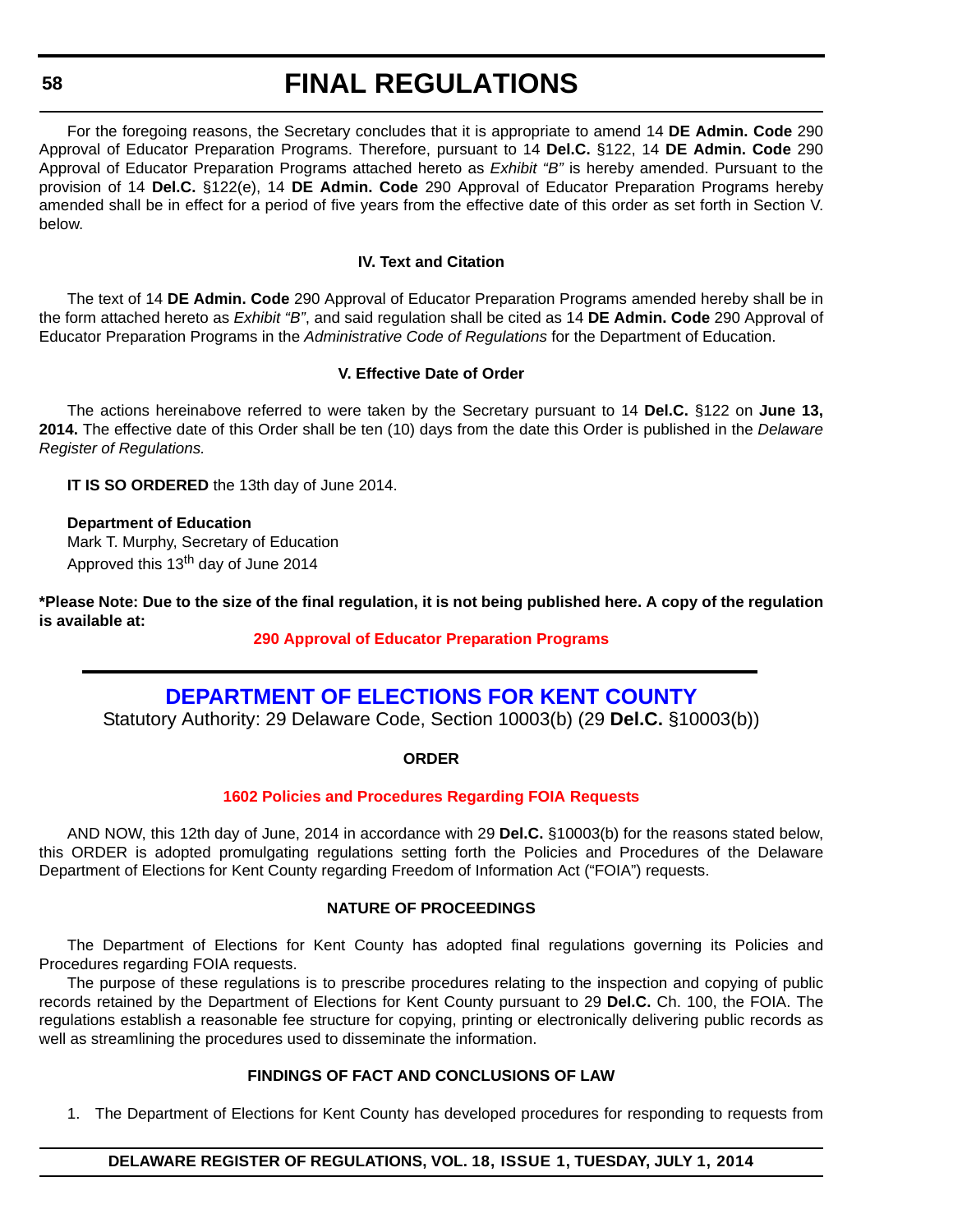the public for information as set forth in 29 **Del.C.** Ch. 100. These regulations are in substantial compliance with, and necessary to, effectuate 29 **Del.C.** Ch. 100.

2. The Delaware Department of Elections for Kent County has statutory authority to promulgate these Policies and Procedures pursuant to 29 **Del.C.** §10003(b).

3. Pursuant to 29 **Del.C.** §10113(b)(1), regulations describing a Department's procedures for obtaining information are exempted from the notice and public comment requirements of 29 **Del.C.** Ch. 101.

# **DECISION AND ORDER CONCERNING THE REGULATIONS**

NOW THEREFORE, under the statutory authority and for the reasons set forth above, the Director and Deputy Director of the Department of Elections for Kent County do hereby ORDER that the Policies and Procedures be, and that they hereby are, adopted and promulgated as set forth below. The effective date of this Order is ten days from the date of its publication in the Delaware *Register of Regulations*, in accordance with 29 **Del.C.** §10118(g).

Doris J. Young, Director & J. Douglas Greig, Deputy Director

## **1602 Policies and Procedures Regarding FOIA Requests**

## **1.0 Purpose**

- 1.1 The purpose of this policy is to set forth the rules and procedures for responding to requests from the public for Public Records in accordance with 29 **Del.C.** Ch. 100.
- 1.2 Department employees are reminded that all Public Records requested under FOIA shall be considered open and subject to disclosure to the Requesting Party, and any information therein may be withheld only if a specific exception applies. Exceptions shall be construed in a manner that shall further the accountability of the Department and to comply with the policy that the public shall have reasonable access to Public Records.

# **2.0 Definitions**

The following words and terms, when used in this policy, shall have the following meaning unless the context clearly indicates otherwise:

"**Department**" means the Department of Elections for Kent County

**"Deputy Director"** means the Deputy Director, Department of Elections for Kent County.

"**Director**" means the Director, Department of Elections for Kent County.

"**FOIA**" means the Freedom of Information Act as established pursuant to 29 **Del.C.** Ch. 100.

- "**FOIA Coordinator**" means the person designated by the Director and/or Deputy Director to receive and process FOIA Requests.
- "**FOIA Request**" or "**Request**" means a request to inspect Public Records pursuant to 29 **Del.C.** §10003 and in accordance with the policy hereunder.

"**FOIA Request Form**" means the form promulgated by the Office of the Attorney General upon which requests for Public Records may be made.

"**Non-Custodial Records**" shall have the meaning set forth in Section 3.6.

"**Public Record**" shall have the meaning set forth in 29 **Del.C.** §10002.

"**Requesting Party**" means the party filing a FOIA Request.

## **3.0 Records Request, Response Procedures and Access**

- 3.1 Form of Request
	- 3.1.1 All FOIA Requests shall be made in writing to the Department in person, by mail, email or online in accordance with Section 3.2. FOIA Requests may be submitted using the FOIA Request Form promulgated by the Office of the Attorney General; provided, however, that any FOIA Request that otherwise conforms with the policy hereunder shall not be denied solely because the request is not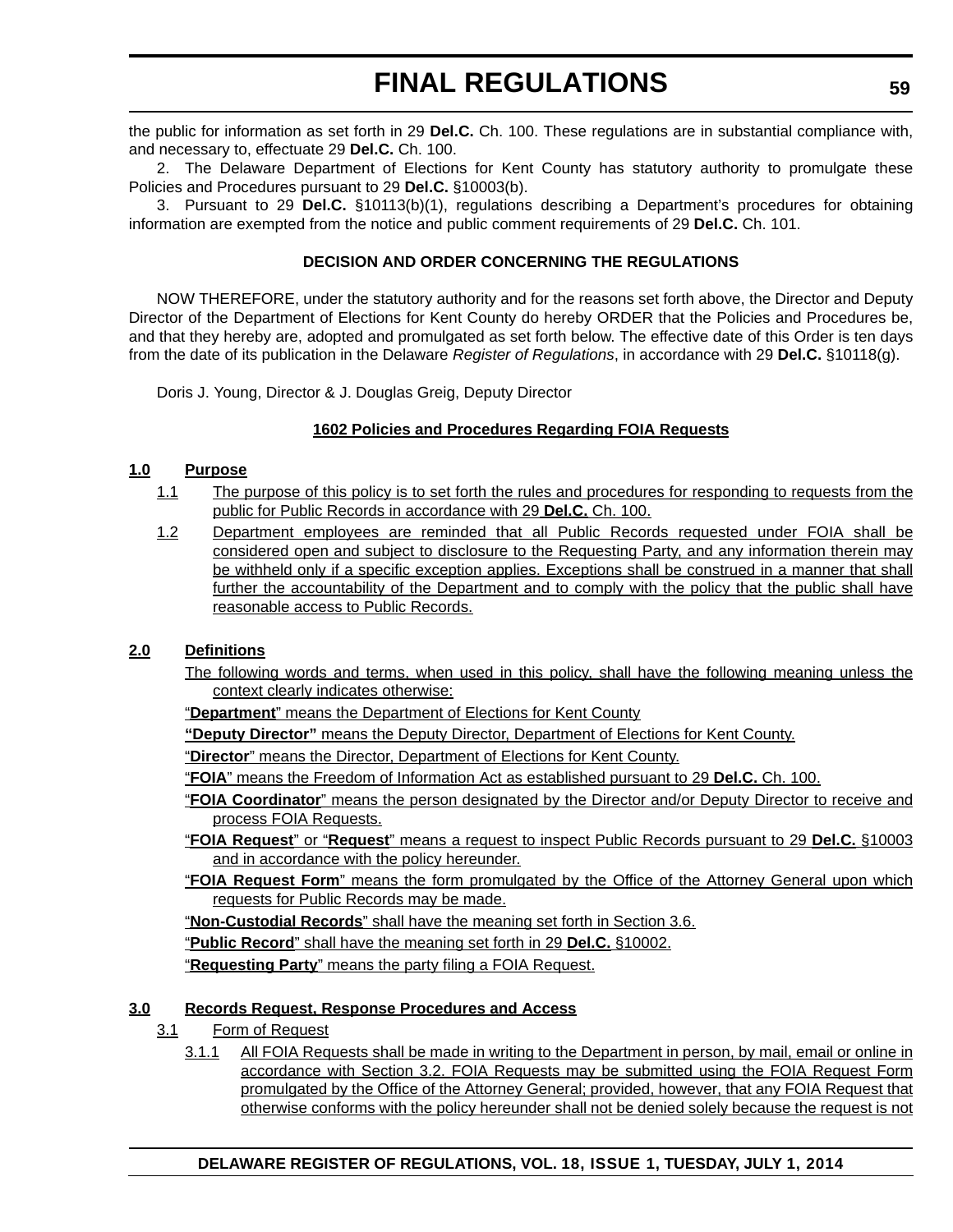on the proper form. Copies of the FOIA Request Form may be obtained from the Department, the Department's website, or from the office or website of any state Agency.

- 3.1.2 All requests shall describe the records sought in sufficient detail to enable the Department to locate such records with reasonable effort. The Requesting Party shall be as specific as possible when requesting records. To assist the Department in locating the requested records, the Department may request that the Requesting Party provide additional information known to the Requesting Party, such the types of records, dates, parties to correspondence, and subject matter of the requested records.
- 3.2 Method of Filing Request
	- 3.2.1 FOIA Requests may be made by mail or in person to the FOIA Coordinator at the Department's office, by email to votekc@state.de.us, or via online request form, which can be found at [http://](http://electionskc.delaware.gov/information/foia/foia_request_form.pdf) [electionskc.delaware.gov/information/foia/foia\\_request\\_form.pdf](http://electionskc.delaware.gov/information/foia/foia_request_form.pdf)
	- 3.2.2 The Department's address is as follows: Department of Elections for Kent County 100 Enterprise Place, Suite 5 Dover, DE 19904 Phone: 302.739.4498 FAX: 302.739.4515 Email: <mailto:votekc@state.de.us>

[Web Site:](http://electionskc.delaware.gov/) http://electionskc.delaware.gov/

- 3.3 FOIA Coordinator
	- 3.3.1 The Director and Deputy Director shall designate a FOIA Coordinator, who shall serve as the point of contact for FOIA Requests and shall coordinate the Department's responses thereto. The FOIA Coordinator shall be identified on the Department's website. The FOIA Coordinator may designate other Department employees to perform specific duties and functions hereunder.
	- 3.3.2 The FOIA Coordinator and/or his or her designee shall make every reasonable effort to assist the Requesting Party in identifying the records being sought, and to assist the Department in locating and providing the requested records. The FOIA Coordinator and/or his or her designee will also work to foster cooperation between the Department and the Requesting Party. Without limitation, if a Requesting Party initiates a FOIA Request that would more appropriately be directed to another Agency, the FOIA Coordinator shall promptly forward such request to that Agency and promptly notify the Requesting Party that the request has been forwarded. The Department may close the initial request upon receipt of a written confirmation from the FOIA coordinator of the relevant Agency has received the request. The Department shall provide the Requesting Party with the name and phone number of the FOIA coordinator of the relevant Agency and confirmed that it had received the request.
	- 3.3.3 The FOIA Coordinator shall maintain a document tracking all FOIA Requests for the current calendar year. For each FOIA Request, the document shall include, at a minimum: the Requesting Party's contact information; the date the Department received the Request; the Department's response deadline pursuant to Section 3.4; the date of the Department's response pursuant to Section 3.4 (including the reasons for any extension pursuant to Section 3.4.1); the names, contact information and dates of correspondence with individuals contacted in connection with requests pursuant to Sections 3.3.2, 3.5 and 3.6; the dates of review by the Department pursuant to Section 3.7 and the names of individuals who conducted such reviews; whether documents were made available; the amount of copying and/or administrative fees assessed; and the date of final disposition.
- 3.4 Department Response to Requests
	- 3.4.1 The Department shall respond to a FOIA Request as soon as possible, but in any event within fifteen (15) business days after the receipt thereof, either by providing access to the requested records; denying access to the records or parts of them; or by advising that additional time is needed because the request is for voluminous records, requires legal advice, or a record is in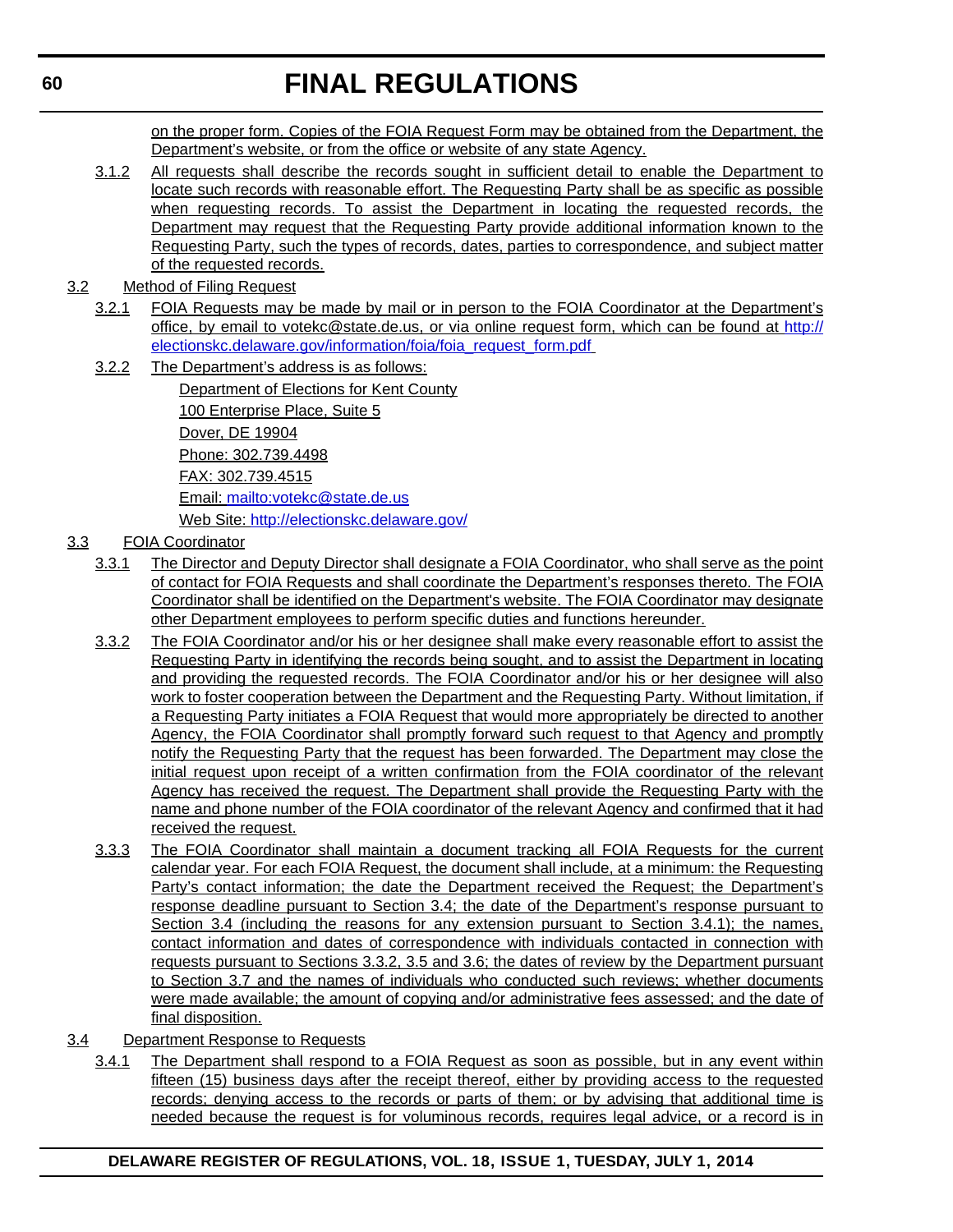storage or archived. If access cannot be provided within fifteen (15) business days, the Department shall cite one of the reasons hereunder why more time is needed and provide a goodfaith estimate of how much additional time is required to fulfill the request.

- 3.4.2 If the Department denies a request in whole or in part, the Department's response shall indicate the reasons for the denial. The Department shall not be required to provide an index, or any other compilation, as to each record or part of a record denied.
- 3.5 Requests for Email
	- 3.5.1 Requests for email records may be fulfilled by the Department from its own records, if doing so can be accomplished by the Department with reasonable effort. If the Department determines that it cannot with reasonable effort fulfill all or any portion of such request, the Department shall promptly request that the Department of Technology and Information ("DTI") provide the email records to the Department. Upon receipt from DTI, the Department may review the email records in accordance with 3.7 hereunder.
	- 3.5.2 Before requesting DTI to provide email records, the Department shall forward a written cost estimate from DTI to the Requesting Party, listing all charges expected to be incurred by DTI in retrieving the records. Upon receipt of the estimate, the Requesting Party may decide whether to proceed with, cancel or modify the request.
- 3.6 Requests for Other Non-Custodial Records
	- 3.6.1 If all or any portion of a FOIA Request seeks records controlled by the Department but that are either not within its possession or cannot otherwise be fulfilled by the Department with reasonable effort from records it possesses (collectively, the "Non-Custodial Records"), then the Department shall promptly request that the relevant public body provide the Non-Custodial Records to the Department. Prior to disclosure, records may be reviewed in accordance with Section 3.7 hereunder by the Department, the public body fulfilling the request, or both. Without limitation, Non-Custodial Records shall include budget data relating to the Department.
	- 3.6.2 Before requesting any Non-Custodial Records, the Department shall provide a written cost estimate to the Requesting Party, listing all charges expected to be incurred in retrieving such records. Upon receipt of the estimate, the Requesting Party may decide whether to proceed with, cancel or modify the request.
- 3.7 Review by Department. Prior to disclosure, records may be reviewed by the Department to ensure that those records or portions of records deemed non-public may be removed pursuant to 29 **Del.C.** §10002(g) or any other applicable provision of law. In reviewing the records, all documents shall be considered Public Records unless subject to one of the exceptions set forth in 29 **Del.C.** §10002(g) or any other applicable provision of law. Nothing herein shall prohibit the Department from disclosing or permitting access to Public Records if the Department determines to disclose such records, except where such disclosure or access is otherwise prohibited by law or regulation.
- 3.8 Hours of Review. The Department shall provide reasonable access for reviewing Public Records during regular business hours from 8 a.m. to 4:30 p.m. Monday through Friday.

# **4.0 Fees**

- 4.1 Photocopying, printing and other associated Fees:
	- 4.1.1 In instances in which paper records are provided to the Requesting Party, photocopying and printing fees shall be as follows:
		- 4.1.1.1 Standard Sized, Black and White Copies: The first 20 pages of standard sized, black and white copied material shall be provided free of charge. The charge for copying standard sized, black and white Public Records for copies over and above 20 shall be \$0.10 per sheet (i.e., \$0.10 for a single-sided sheet, \$0.20 for a double-sided sheet). This charge applies to copies on the following standard paper sizes:  $8.5$ " x  $11$ ";  $8.5$ " x  $14$ "; and  $11$ " x 17".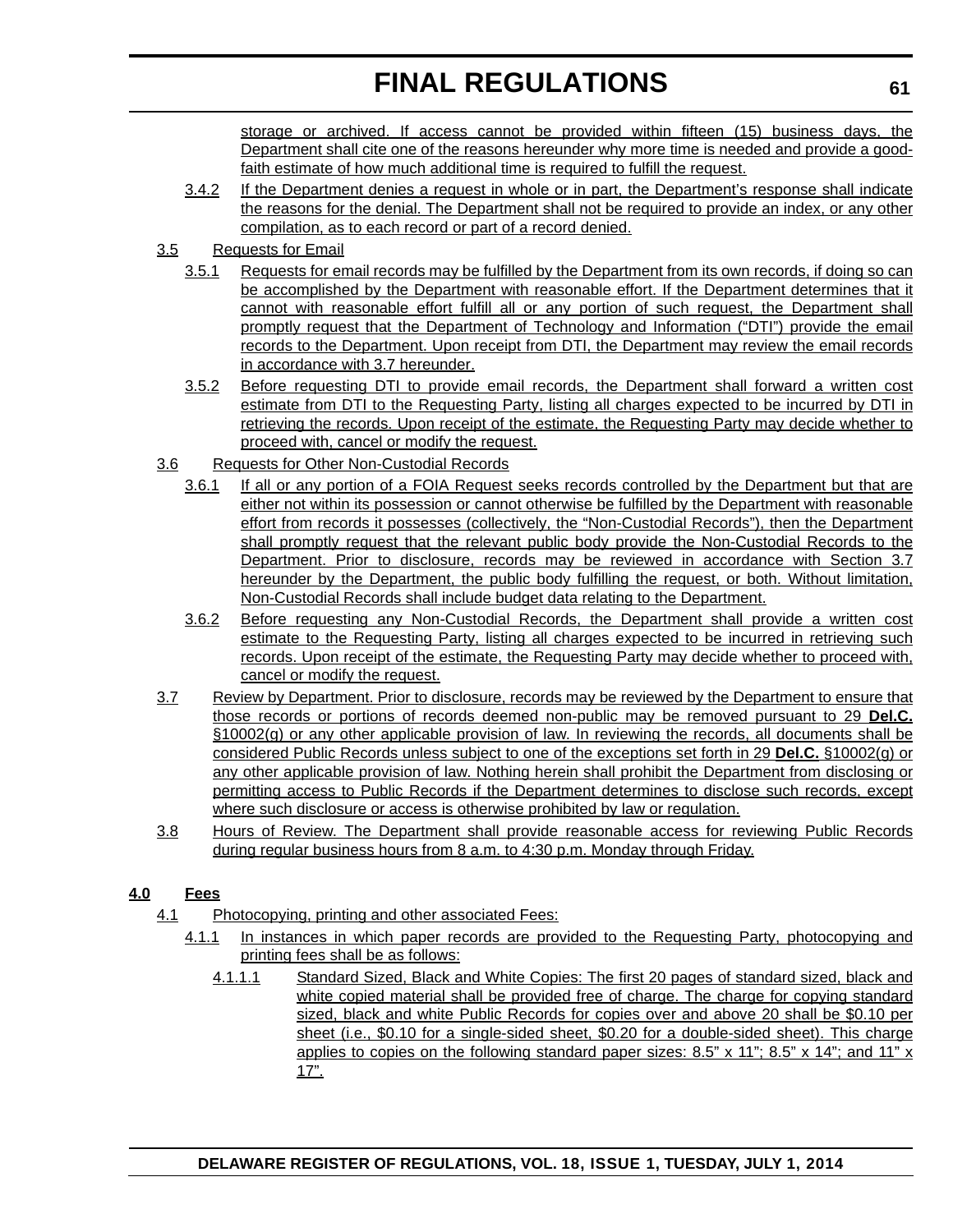4.1.1.2 Oversized Copies/Printouts: The charge for copying or printing oversized Public Records shall be as follows:

| $18" \times 22"$ :             | \$2.00 per sheet                                                    |
|--------------------------------|---------------------------------------------------------------------|
| 24" x 36":                     | \$3.00 per sheet                                                    |
| Larger than $24" \times 36"$ : | \$3.00 plus \$1.00 per square foot<br>above the first 6 square feet |

- 4.1.1.3 Color Copies/Printouts: An additional charge of \$.50 per sheet will be assessed for all color copies or printouts for standard sized copies  $(8.5" \times 11"$ ;  $8.5" \times 14"$ ; and  $11" \times 17"$ ), and \$1.00 per sheet for larger copies.
- 4.1.1.4 Electronic Media fees: The cost of providing records on a CD or DVD is \$10.00 in addition to any Administrative or copying fees.
- 4.1.1.5 There shall be no charge for delivering records electronically, however there may be a copying fee if portions of a record or records have to be redacted in addition to an Administrative fee in accordance with section 4.2.
- 4.2 Administrative Fees:
	- 4.2.1 Administrative fees shall be levied for requests requiring more than one hour of staff time to process. Charges for administrative fees may include staff time associated with processing FOIA Requests, including, without limitation, (a) identifying responsive records; (b) monitoring file reviews; and (c) generating computer records (electronic or print-outs). Administrative fees shall not include any cost associated with the Department's legal review of whether any portion of the requested records are exempt from FOIA. The Department shall make every effort to ensure that administrative fees are minimized, and may only assess such charges as shall be reasonably required to process FOIA Requests. In connection therewith, the Department shall minimize the use of non-administrative personnel in processing FOIA Requests, to the extent possible. Administrative fees shall be charged at the rate of \$14 per hour.
	- 4.2.2 Prior to fulfilling any request that would require a Requesting Party to incur administrative fees, the Department shall provide a written cost estimate of such fees to the Requesting Party, listing all charges expected to be incurred in retrieving such records. Upon receipt of the estimate, the Requesting Party may decide whether to proceed with, cancel or modify the request.
	- 4.2.3 Administrative fees will be billed to the Requesting Party per quarter hour. Administrative fees will be in addition to any other charges incurred under this Section 4.0, including copying fees.
	- 4.2.4 When multiple FOIA Requests are submitted by or on behalf of a Requesting Party in an effort to avoid incurring administrative charges, the Department may in its discretion aggregate staff time for all such requests when computing fees hereunder.
- 4.3 Microfilm and/or Microfiche Printouts: The first 20 pages of standard sized, black and white material copied from microfilm and/or microfiche shall be provided free of charge. The charge for microfilm and/ or microfiche printouts over and above 20 shall be \$0.15 per sheet.
- 4.4 Electronically Generated Records: Charges for copying records maintained in an electronic format will be calculated by the material costs involved in generating the copies (including but not limited to DVD, CD, or other electronic storage costs) and administrative costs.
- 4.5 Payment: The Department requires payment of fees in U. S. currency by cash or check (payable to the "State of Delaware") before fulfilling a request for records.
- 4.6 Appointment Rescheduling or Cancellation: Requesting Parties who do not reschedule or cancel appointments to view files at least one full business day in advance of the appointment may be subject to the charges incurred by the Department in preparing the requested records. The Department shall prepare an itemized invoice of these charges and provide the same to the Requesting Party for payment.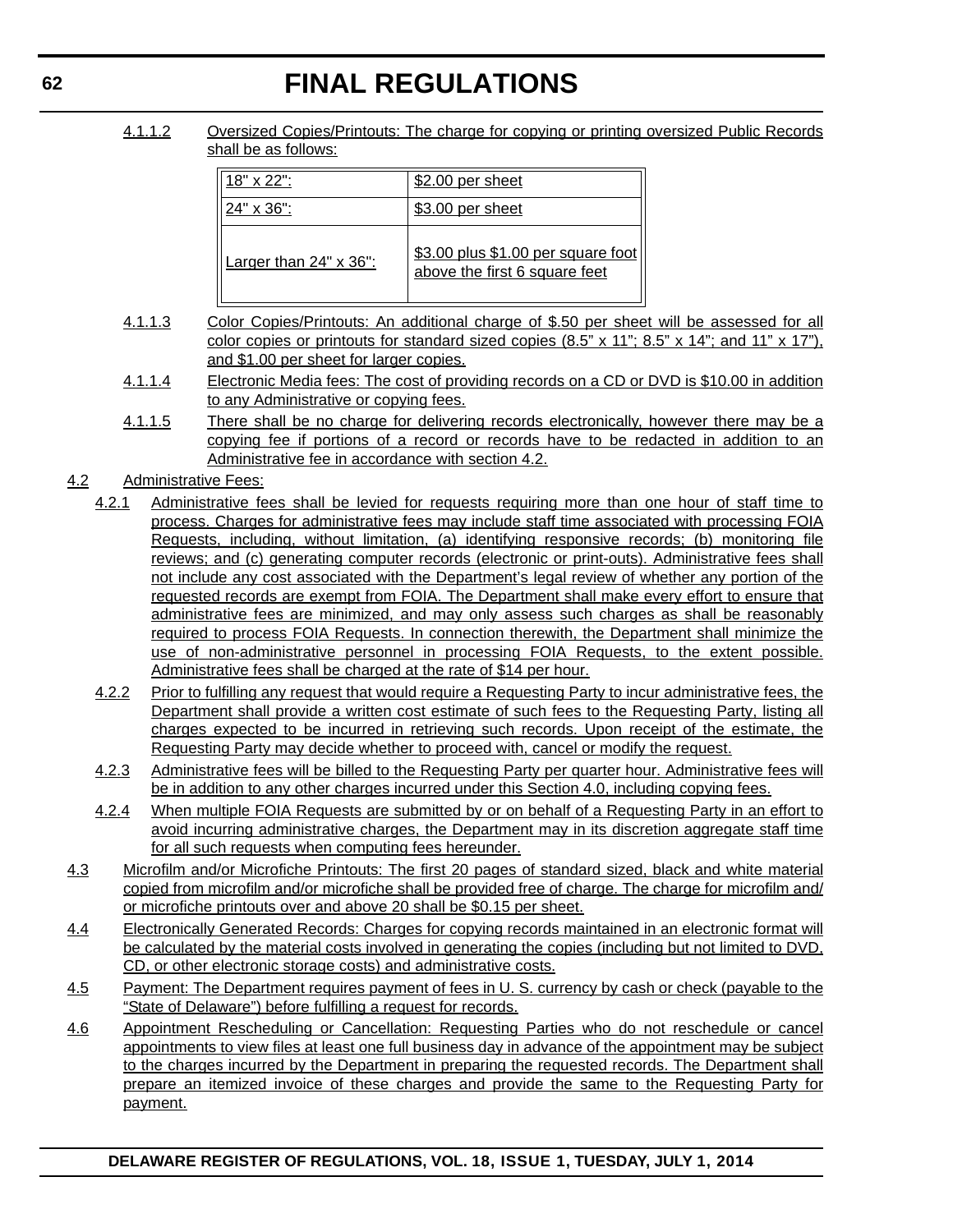## **5.0 Applicability**

To the extent any provision in this policy conflicts with any other law or regulation, such law or regulation shall control, and the conflicting provision herein is expressly superseded.

# **[DEPARTMENT OF HEALTH AND SOCIAL SERVICES](http://www.dhss.delaware.gov/dhss/dph/index.html)**

**DIVISION OF PUBLIC HEALTH**

Statutory Authority: 16 Delaware Code, Section 3204 (16 **Del.C.** §3204) 16 **DE Admin. Code** 4201

# **ORDER**

## **[4201 Cancer Registry](#page-3-0)**

## **NATURE OF THE PROCEEDINGS:**

The Delaware Department of Health and Social Services ("DHSS") initiated proceedings to adopt the State of Delaware Regulations Governing the Delaware Cancer Registry. The DHSS proceedings to adopt regulations were initiated pursuant to 29 **Delaware Code** Chapter 101 and authority as prescribed by 16 **Del.C.** §3204.

On May 1, 2014 (Volume 17, Issue 11), DHSS published in the Delaware *Register of Regulations* its notice of proposed regulations, pursuant to 29 **Del.C.** §10115. It requested that written materials and suggestions from the public concerning the proposed regulations be delivered to DHSS by May 30, 2014, after which time the DHSS would review information, factual evidence and public comment to the said proposed regulations.

Written comments were received during the public comment period and evaluated. The results of that evaluation are summarized in the accompanying "Summary of Evidence."

### **SUMMARY OF EVIDENCE**

In accordance with Delaware Law, public notices regarding proposed Department of Health and Social Services (DHSS) Regulation Governing the Delaware Cancer Registry were published in the *Delaware State News*, the *News Journal* and the Delaware *Register of Regulations*.

Entities offering written comments include:

- State Council for Persons with Disabilities, Denise McMullin-Powell, Chairperson
- Governor's Advisory Council for Exceptional Citizens, Terri A. Hancharick, Chairperson

Public comments and the DHSS (Agency) responses are as follows:

#### **State Council for Persons with Disabilities, Denise McMullin-Powell, Chairperson:**

The State Council for Persons with Disabilities (SCPD) has reviewed the Department of Health and Social Services/Division of Public Health's (DPH's) proposal to amend the State of Delaware Cancer Registry regulations. Specifically, the Division proposes to amend its implementing regulations to convert health care provider reporting from a "paper" system to an "electronic" system. The proposed regulation was published as 17 **DE Reg.** 1035 in the May 1, 2014 issue of the *Register of Regulations*. SCPD endorses the concept of switching to an electronic reporting system subject to consideration of the following amendments.

First, in §4.0, SCPD recommends deletion of the third sentence. It is redundant to reiterate the definition of a "non-hospital reporter" which is already defined in §2.0.

Agency Response: The Agency appreciates and acknowledges these comments. The Agency has deleted the third sentence as per the suggestion of the commenter.

Second, in §4.0, sixth sentence, SCPD recommends substituting "it is" for "they are" since the antecedent noun (provider) is singular.

*Agency Response:* The Agency appreciates and acknowledges these comments. The Agency has substituted the words "it is" for "they are" as suggested by the commenter.

Third, in §4.0, the eighth "sentence" reads as follows: "All data required by the reporting requirements of the National Cancer Data Base established by the American College of Surgeons." This is not a sentence since it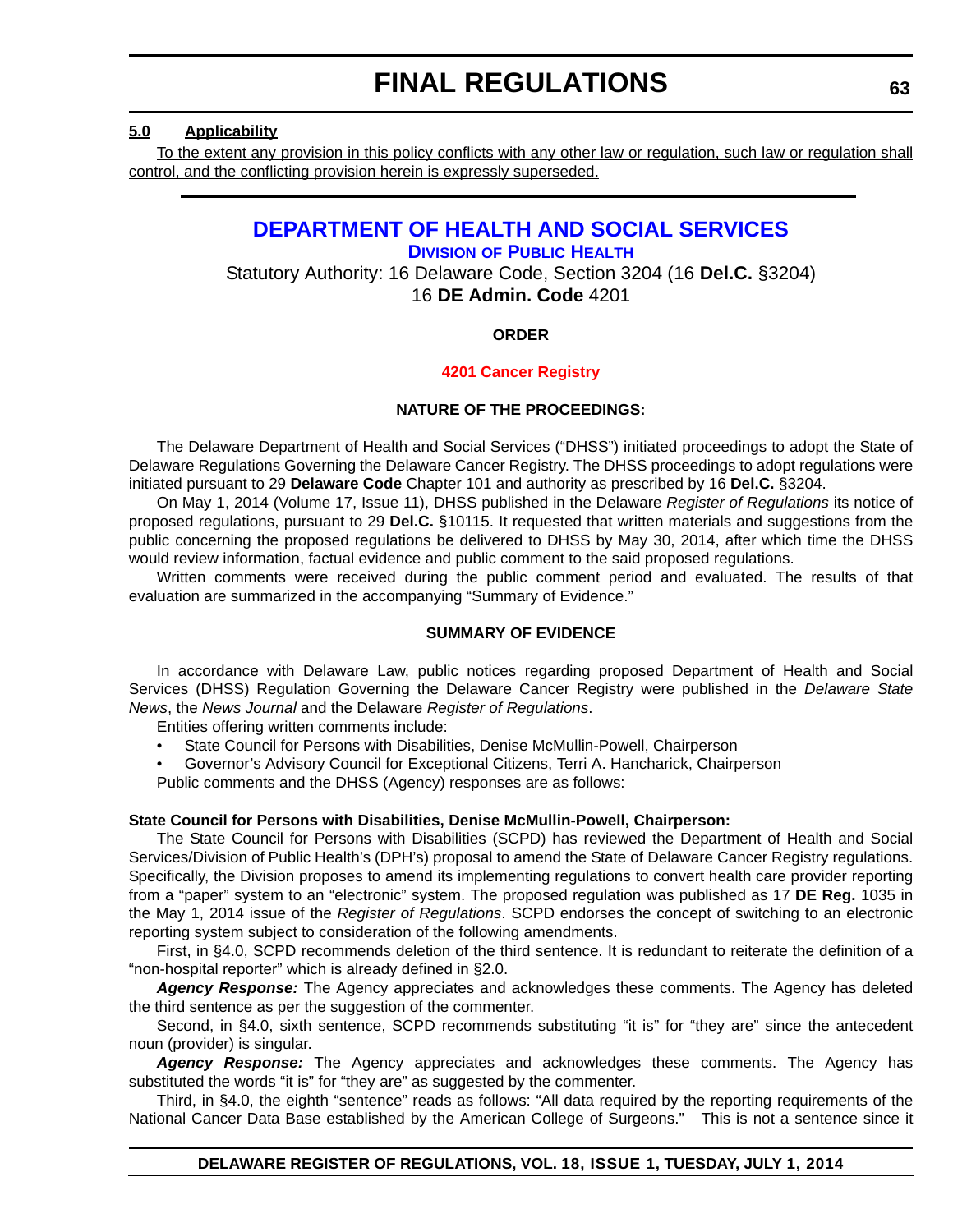lacks a predicate.

*Agency Response:* The Agency appreciates and acknowledges these comments. The Agency has revised the sentence as suggested by the commenter.

Fourth, in §4.0, ninth sentence, SCPD believes "request" should be "include".

*Agency Response:* The Agency appreciates and acknowledges these comments. The Agency has substituted the word "request" with the word "include" as suggested by the commenter.

Fifth, §§4.0 and 5.0 condense the scope of information related to patient residence and employment. This may not comport with the enabling legislation. Consider the following:

A. Title 16 **Del.C.** §3204(2) requires reporting of the patient's "primary residential address". The regulation omits any reference to collection of such information.

B. Section §3204(2) requires reporting of "the location and nature of the patient's primary past employment." The regulation deletes the requirement of reporting the "name and address of employer" and merely contemplates identification of type of occupation. This is not consistent with the enabling law.

*Agency Response:* The Agency appreciates and acknowledges these comments. The Agency has revised the regulations as suggested by the commenter to be consistent with the enabling law.

#### **Governor's Advisory Council for Exceptional Citizens, Terri A. Hancharick, Chairperson:**

The Governor's Advisory Council for Exceptional Citizens (GACEC) has reviewed the Division of

Public Health (DPH) proposal to amend its implementing regulations converting health care provider cancer registry reporting to an "electronic" system from the current "paper" system. The Division is required to maintain a cancer registry by the Delaware Cancer Control Act codified at 16 **Del.C.** §§3201-3209. Council **endorses** the concept of switching to an electronic reporting system subject to consideration of the following amendments.

First, in §4.0, Council recommends deletion of the third sentence. It is unnecessary to reiterate the definition of a "non-hospital reporter" since it is already defined in §2.0.

*Agency Response:* The Agency appreciates and acknowledges these comments. The Agency has deleted the third sentence as per the suggestion of the commenter.

Second, in §4.0, sixth sentence, Council recommends substituting "it is" for "they are" since the antecedent noun (provider) is singular.

*Agency Response:* The Agency appreciates and acknowledges these comments. The Agency has substituted the words "it is" for "they are" as suggested by the commenter.

Third, in §4.0, the eighth "sentence" reads as follows: "All data required by the reporting requirements of the National Cancer Data Base established by the American College of Surgeons." This is not a sentence since it lacks a predicate.

*Agency Response:* The Agency appreciates and acknowledges these comments. The Agency has revised the sentence as suggested by the commenter.

Fourth, in §4.0, ninth sentence, Council believes "request" should be "include".

*Agency Response:* The Agency appreciates and acknowledges these comments. The Agency has substituted the word "request" with the word "include" as suggested by the commenter.

Fifth, §§4.0 and 5.0 condense the scope of information related to patient residence and employment. This may not align with the enabling legislation. Consider the following:

A. Title 16 **Del.C.** §3204(2) requires reporting of the patient's "primary residential address". The regulation omits any reference to collection of such information.

B. Section §3204(2) requires reporting of "the location and nature of the patient's primary past employment." The regulation deletes the requirement of reporting the "name and address of employer" and merely contemplates identification of type of occupation. This is not consistent with the enabling law.

*Agency Response:* The Agency appreciates and acknowledges these comments. The Agency has revised the regulations as suggested by the commenter to be consistent with the enabling law.

The public comment period was open from May 1, 2014 through May 30, 2014. Based on comments received during the public comment period, only non-substantive changes have been made to the proposed regulations. The regulations have been reviewed by the Delaware Attorney General's office and approved by the Cabinet Secretary of DHSS.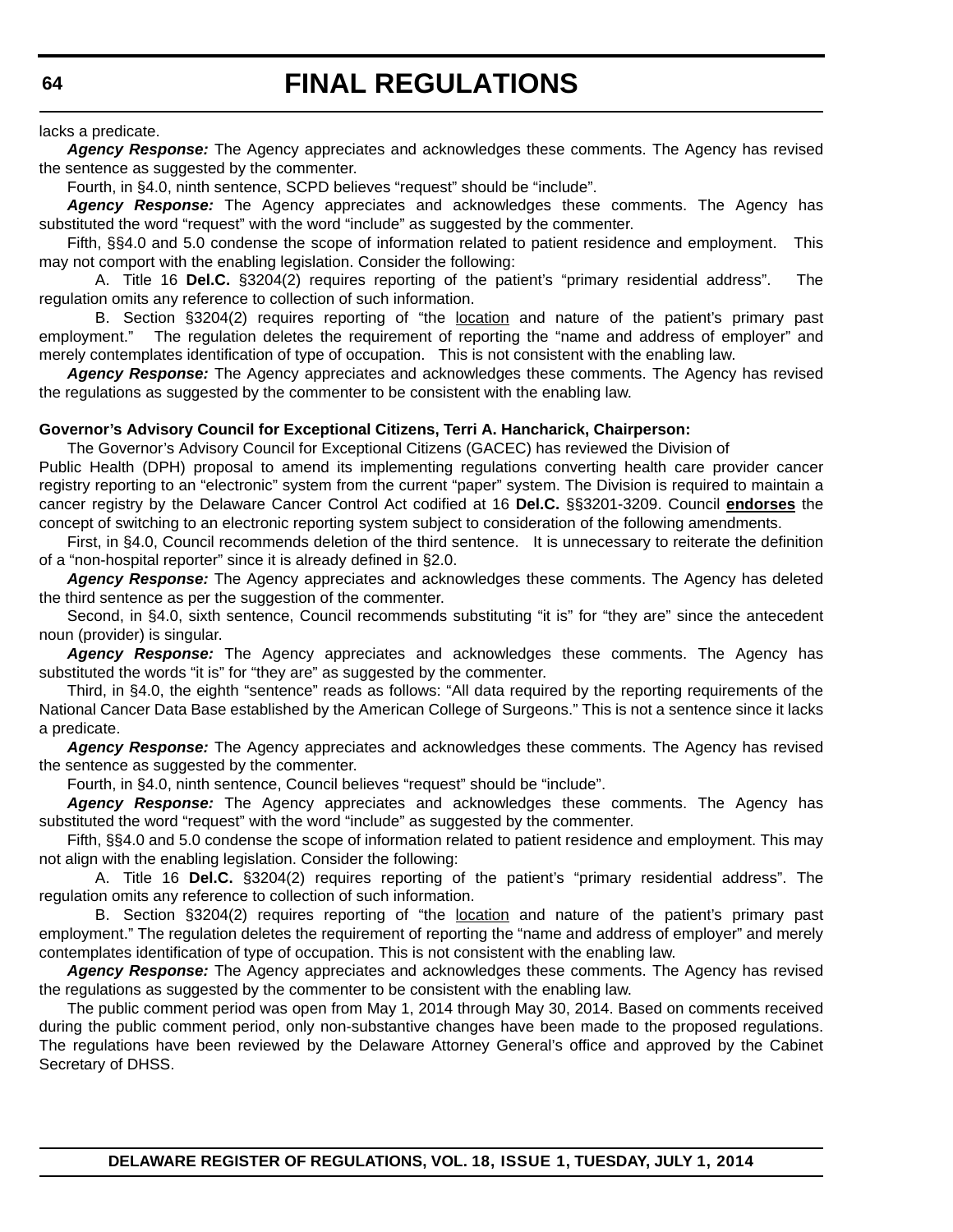#### **FINDINGS OF FACT:**

Based on public comments received, non-substantive changes were made to the proposed regulations. The Department finds that the proposed regulations, as set forth in the attached copy should be adopted in the best interest of the general public of the State of Delaware.

THEREFORE, IT IS ORDERED, that the proposed State of Delaware Regulations Governing the Delaware Cancer Registry are adopted and shall become effective July 1, 2014, after publication of the final regulation in the Delaware *Register of Regulations.*

Rita M. Landgraf, Secretary

#### **4201 Cancer Registry**

#### **1.0 Purpose**

These regulations are promulgated by the Department pursuant to Senate Bill 372 of the 141<sup>st</sup> General Assembly. These regulations are also independently authorized by 29 **Del.C.** §7903. The purpose of the regulations is to implement 16 **Del.C.** Ch. 32.

#### **2.0 Definitions**

**"Benign Tumor"** means any nonmalignant neoplasm, regardless of the tissue or origin, that appears on the American College of Surgeons most recently published list of reportable cancers and benign tumors.

**"Cancer"** means any malignant neoplasm, regardless of the tissue origin, that appears on the American College of Surgeons most recently published annual list of reportable cancers and benign tumors.

**"Clinical Laboratory"** means a facility in which tests are performed identifying findings of anatomical changes, and/or specimens are interpreted and pathological diagnoses are made.

**"The Department"** means the Department of Health and Social Services.

#### **"Health Care Provider"** means:

person, corporation, facility or institution licensed by this State pursuant to Titles 16 or 24 of the **Delaware Code** to perform any act to or on behalf of a patient during the patient's medical care, treatment, or confinement, or

a clinical laboratory. When a person acting as a health care provider is working for a corporation, facility, or institution, the corporation, facility, or institution shall be considered the health care provider for purposes of these regulations.

**"Non-hospital reporter"** means one that: is not located within a Delaware hospital and/or does not report cancer case data to such hospital's cancer registry.

#### **3.0 Duty to Report**

Each health care provider shall complete and submit cancer data to the Department the forms electronically as described in Section 4 with respect to (a) each patient whom it diagnoses with cancer or a benign tumor, and (b) each patient for whom it renders any care after the individual is diagnosed with cancer or a benign tumor. Compliance by one health care provider with this Section with respect to an individual patient shall not obviate compliance by other health care providers with respect to the same patient. Physician offices that are located in a hospital and have an electronic database accessible to the hospital cancer registry may be asked to submit to the Department an electronic data file listing of cancer cases for linkage prior to submission of case information. Once the linkage is made, any missing cases must be reported electronically as indicated in Section 4.0.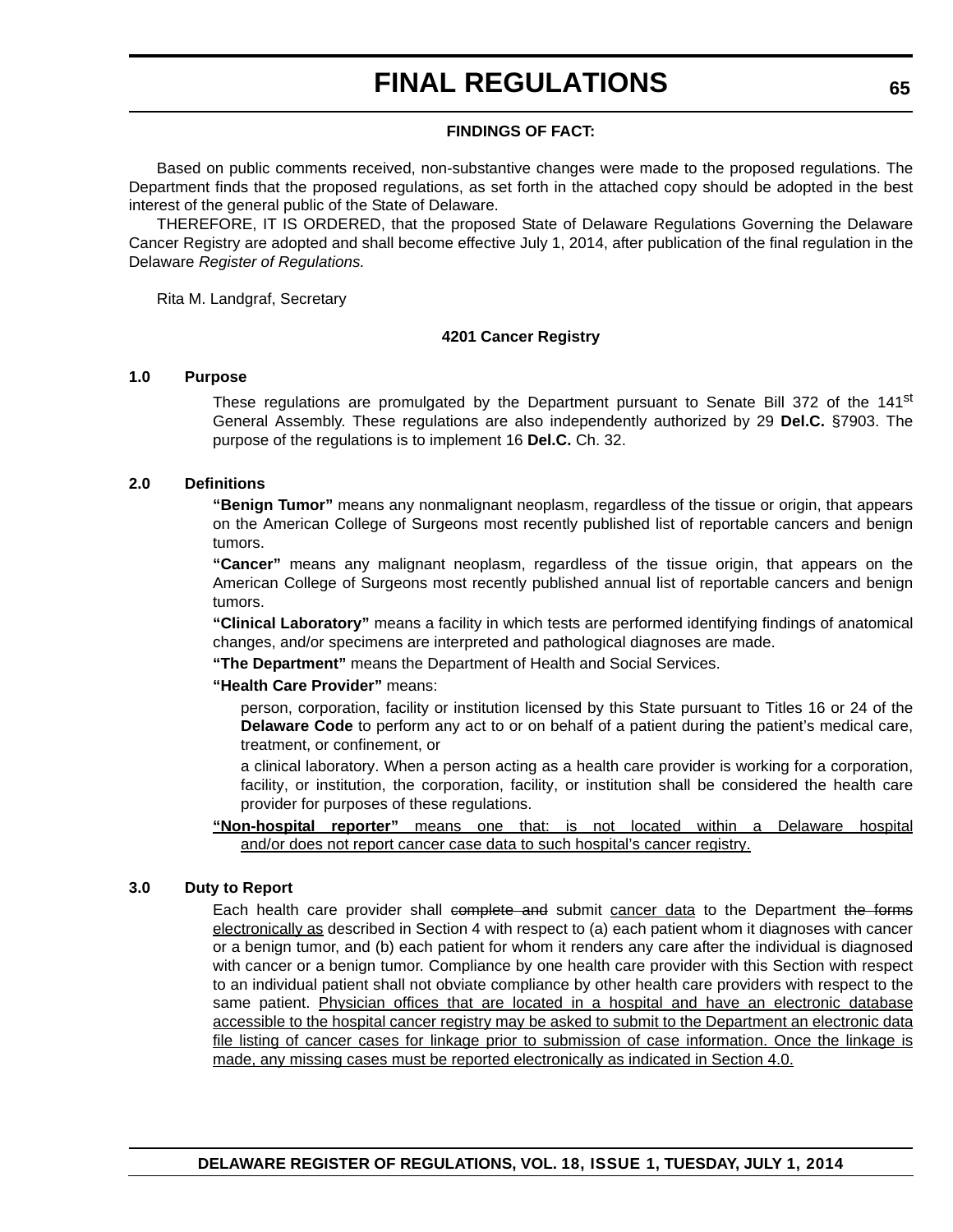#### **4.0 Forms Supplied by Department Process and Specifications of Reporting Data to the Department**

Cancer data should be submitted in a secure, electronic method. Non-hospital providers should submit all cancer case data utilizing the CDC's Web Plus software. **[A non-hospital reporter is defined as one that: is not located within a Delaware hospital and/or does not report cancer case data to such hospital's cancer registry.**] If a non-hospital provider is unable to submit data electronically, the provider may contact the Department to inquire about an exemption. Upon approval of the exemption, the Department will provide data collection forms to the provider. To request an exemption, a provider must submit a letter stating reason why **[they are it is]** unable to report using the electronic method to the Delaware Cancer Registry. The address can be found at: [http://](http://www.dhss.delaware.gov/dhss/main/maps/other/oxfordbd.htm) [www.dhss.delaware.gov/dhss/main/maps/other/oxfordbd.htm](http://www.dhss.delaware.gov/dhss/main/maps/other/oxfordbd.htm)

Forms prepared by the Department for use by health care providers in complying with Section 3 shall request aAll data **[required as indicated]** by the reporting requirements of the National Cancer Data Base established by the American College of Surgeons **[is required]**. Forms prepared Data submitted under this section shall also **[request include]** disclosure of the address at which the patient has lived for the longest period of time, the occupation at which the patient has worked for the longest period of time, and the name and address of the employer at the occupation where the patient has worked for the longest period of time, **[length of residence in Delaware and the type of occupation(s) patient's length of residency in Delaware, primary residential address in Delaware and the location and nature of the patient's primary past employment]** if such information is available to the health care provider. A health care provider shall make reasonable efforts to obtain all information requested by the form prepared under this Section as required on the electronic reporting system. However, reasonable efforts by a clinical laboratory shall not include the interviewing of patients to obtain required information.

## **5.0 Retention of Required Information**

A health care provider who is treating a patient who has been diagnosed with cancer or a benign tumor shall ask that patient to fill out a form requesting disclosure of the address at which the patient has lived for the longest period of time in his or her life, the occupation at which the patient has worked for the longest period of time in his or her life, and the name and address of the employer at the occupation where the patient has worked for the longest period of time **[length of residence in Delaware, and the type of occupation(s) at which the patient has worked patient's length of residency in Delaware, primary residential address in Delaware and the location and nature of the patient's primary past employment]**. The health care provider shall retain the form required by this Section with the patient's medical records pursuant to generally accepted protocol for the retention of patient medical records. The health care provider shall include the information from the form required by this Section with information it submits pursuant to Section 3.0 of these regulations. The Department shall provide a form for use in complying with this Section.

## **6.0 Deadlines for Submission**

A health care provider shall provide the information required by Section 3 4.0 within 180 days of the initiation of treatment of a patient or diagnosis of that patient with a cancer or benign tumor, whichever is earlier.

## **7.0 Failure to Submit Required Information**

A health care provider that fails to comply with Section 5 3.0 shall permit the Department to audit its records and abstract information that should have been provided under Section 6 4.0. The health care provider shall reimburse the Department for the cost of said audit. If the audit does not identify a compliance failure by the health care facility or provider, the cost of such audit shall not be assessed against the facility or provider.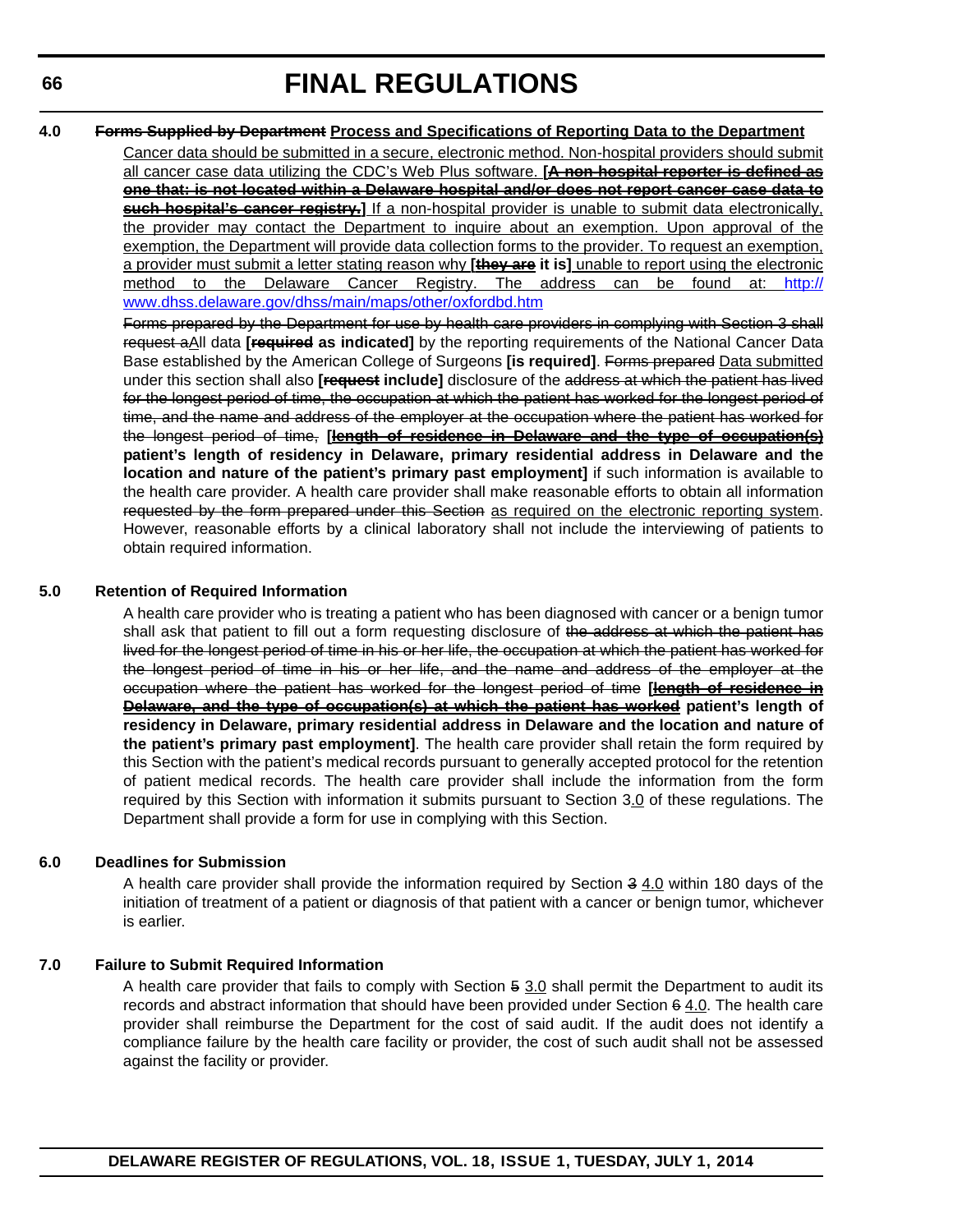#### **8.0 Voluntary Audit**

A health care provider may voluntarily request that an audit be performed if it does not intend to submit the information required by Section  $64.0$ . The Department shall determine if the request for an audit will be honored. The health care provider shall reimburse the Department for the cost of said audit if the Department honors the request. The Department shall determine whether said costs shall be prepaid, or paid upon completion of the audit.

#### **9.0 Fines**

Failure to comply with Sections 6 3.0 and 6.0 of these regulations may result in a \$100 fine against the health care provider that has failed to comply. Each failure to comply shall constitute a separate violation and shall subject the health care provider to a separate \$100 fine.

# **DIVISION [OF PUBLIC HEALTH](http://www.dhss.delaware.gov/dhss/dph/index.html)** Statutory Authority: 16 Delaware Code, §133 (16 **Del.C.** §133) 16 **DE Admin. Code** 4203

# **ORDER**

## **[4203 Cancer Treatment Program](#page-3-0)**

## **NATURE OF THE PROCEEDINGS:**

The Delaware Department of Health and Social Services ("DHSS") initiated proceedings to adopt the State of Delaware Regulation Governing the Delaware Cancer Treatment Program. The DHSS proceedings to adopt regulations were initiated pursuant to 29 **Delaware Code** Chapter 101 and authority as prescribed by 16 **Del.C.** §133.

On April 1, 2014 (Volume 17, Issue 10), DHSS published in the Delaware *Register of Regulations* its notice of proposed regulations, pursuant to 29 **Del.C.** §10115. It requested that written materials and suggestions from the public concerning the proposed regulations be delivered to DHSS by April 30, 2014, after which time the DHSS would review information, factual evidence and public comment to the said proposed regulations.

Written comments were received during the public comment period and evaluated. The results of that evaluation are summarized in the accompanying "Summary of Evidence."

### **SUMMARY OF EVIDENCE**

In accordance with Delaware Law, public notices regarding proposed Department of Health and Social Services (DHSS) Regulation Governing the Delaware Cancer Treatment Program were published in the *Delaware State News*, the *News Journal* and the Delaware *Register of Regulations*.

Entities offering written comments include:

- State Council for Persons with Disabilities, Denise McMullin-Powell, Chairperson
- Governor's Advisory Council for Exceptional Citizens, Terri A. Hancharick, Chairperson

Public comments and the DHSS (Agency) responses are as follows:

#### **State Council for Persons with Disabilities, Denise McMullin-Powell, Chairperson:**

The State Council for Persons with Disabilities (SCPD) has reviewed the Department of Health and Social Services/Division of Public Health's (DPH's) proposal to revise its technical, financial, and residency eligibility requirements for the Delaware Cancer Treatment program. The SCPD commented on prior versions of the regulations in May and December of 2004, and in September of 2007. The proposed regulation was published as 17 **DE Reg.** 955 in the April 1, 2014 issue of the *Register of Regulations*. SCPD has the following observations.

**First**, DPH adds a new definition of "uninsured" as follows: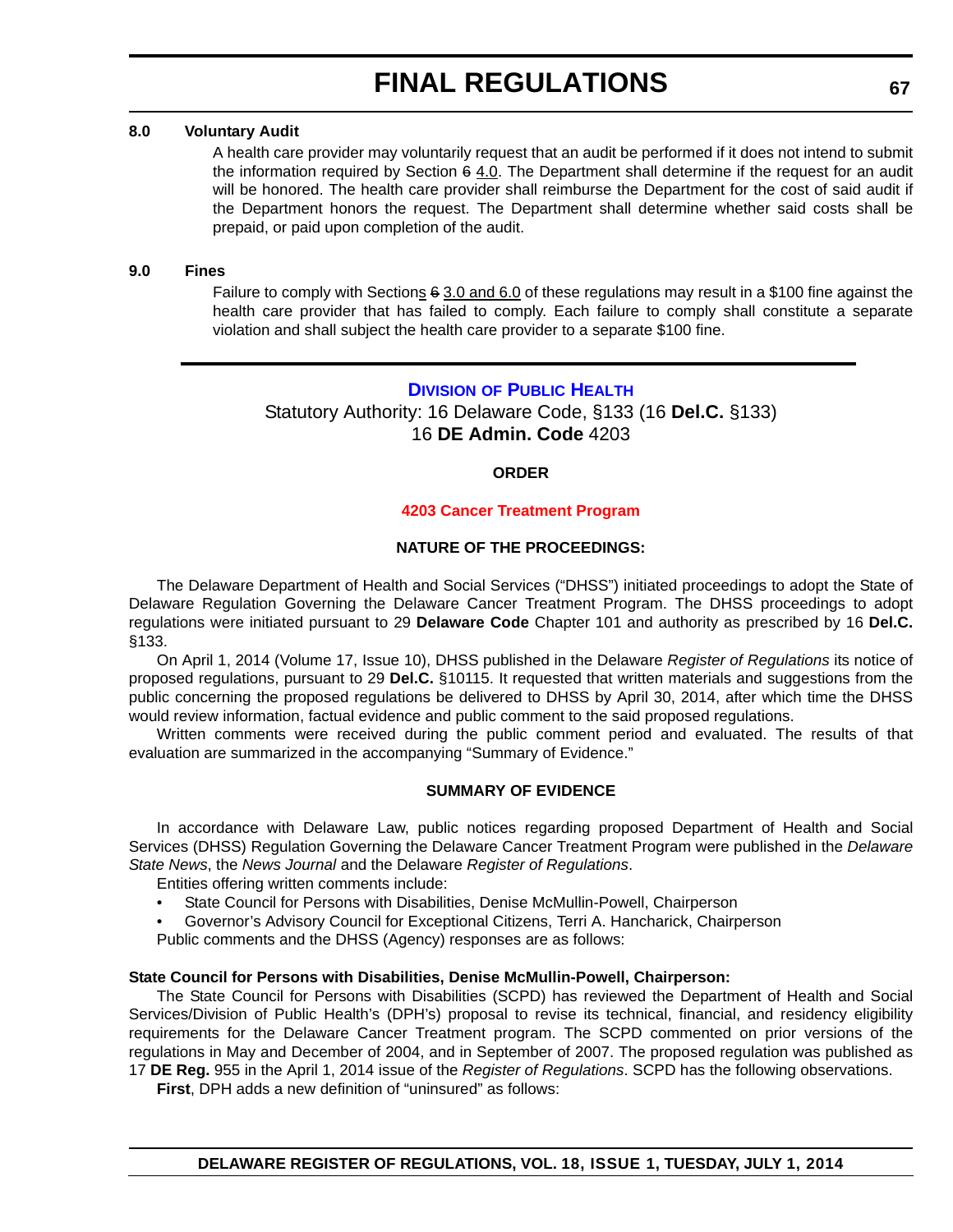1.2. Definition of "uninsured" for purposes of this regulation - a person who meets all technical, financial, and residency requirements of this regulation.

This definition is counterintuitive and makes no sense. Literally, someone who is insured but not a Delaware resident would be considered "uninsured". Similarly, someone who is insured but "overincome" would be considered "uninsured". If the Division wishes to retain the reference, consider substituting "a person who meets §§4.1.4 - 4.1.6 of this regulation".

DPH should consider creation of a "definitions" section rather than inserting a definition in the "purposes" section. See Delaware Administrative Code Style Manual, §3.1. Indeed, the Manual recites as follows: "Define a term only if it is important and it is used more than once in the regulation." The term "uninsured is only used once (§1.1) in the regulation so there is technically no need for a definition of "uninsured". The better approach would be to establish a "definitions" section, substitute "Be uninsured" for "Have no health insurance" in §4.1.4, and then include all definitions in the definitions section, including "uninsured" and "inmate" and "public institution" (currently defined in §4.3.1).

*Agency Response:* The Agency appreciates and acknowledges these comments. The Agency has determined to leave the statement as is and due to the limited number of terms being defined, has determined not to include a definitions section. While the section appears to make no sense to the organization that submitted comments, the section does have meaning for the Agency and will be used to assist with determining eligibility for the program.

**Second**, the regulation limits authorization for treatment to a "physician". See §§4.1.1, 4.2.1, and 11.2. DPH may wish to consider adding references to "advanced practice nurse". See 24 **Del.C.** §1902(b)(1). Alternatively, DPH could adopt a generic term (e.g. "licensed health care professional" and add a definition of the term to cover physicians and advanced practice nurses.

*Agency Response:* The Agency appreciates and acknowledges these comments. The Agency has determined to leave the term "physician".

**Third**, in §3.1, the Division may wish to consider deletion of the extraneous "acting" in the second sentence.

*Agency Response:* The Agency appreciates and acknowledges these comments. The Agency has added to the sentence "acting on behalf of the applicant" to address this comment.

**Fourth**, in §3.1, the third sentence lists protected classes. It omits some classes. See Title 6 **Del.C.** §§4501, 4502(14), and 4503.

*Agency Response:* The Agency appreciates and acknowledges these comments. The Agency has revised the sentence to include all of the following: race, age, marital status, creed, color, sex, disability, sexual orientation, gender identity, or national origin of such persons.

**Fifth**, in §4.1.5.1, DPH should consider correcting the grammar. There should be parallel form in lists. In this section, some items begin with nouns and some items begin with verbs. See Delaware Administrative Code Drafting & Style Manual, §6.2.3.

*Agency Response:* The Agency appreciates and acknowledges these comments. The Agency has revised the list to be of parallel form and all start with nouns.

**Sixth**, the regulation is inconsistent in the context of retroactivity. On the one hand, §4.2.4 authorizes 3 months of retroactive coverage for children with no analogous authorization for adults in §4.1. It's unclear why 3-months retroactive coverage would be authorized for children but not adults. Moreover, 12 month retroactivity for children and adults is authorized by §12.7. The Division may wish to clarify its intention and adopt a uniform standard.

*Agency Response:* The Agency appreciates and acknowledges these comments. The Agency has removed the additional unneeded language under §4.2.4 related to children as retroactivity for both adults and children as covered under §12.7.

**Seventh**, the references to "inmate of a public institution... as used in the Delaware Medicaid program" do not provide much guidance. It would be preferable to provide a citation to 16 **DE Admin Code** 14120 for clarity and ease of reference.

*Agency Response:* The Agency appreciates and acknowledges these comments. The Agency has revised the statement to refer to 16 **DE Admin Code** 14120.

**Eighth**, the Division is switching from a net income to a gross income standard for most forms of earned income. See §§5.3.5 and 5.3.6. This creates an anomaly since rental income (§5.3.11 and 5.3.12) is reduced by expenses to amount to net income. Obviously, it would be more consumer-oriented to continue to count net earned income.

*Agency Response:* The Agency appreciates and acknowledges these comments. The Agency has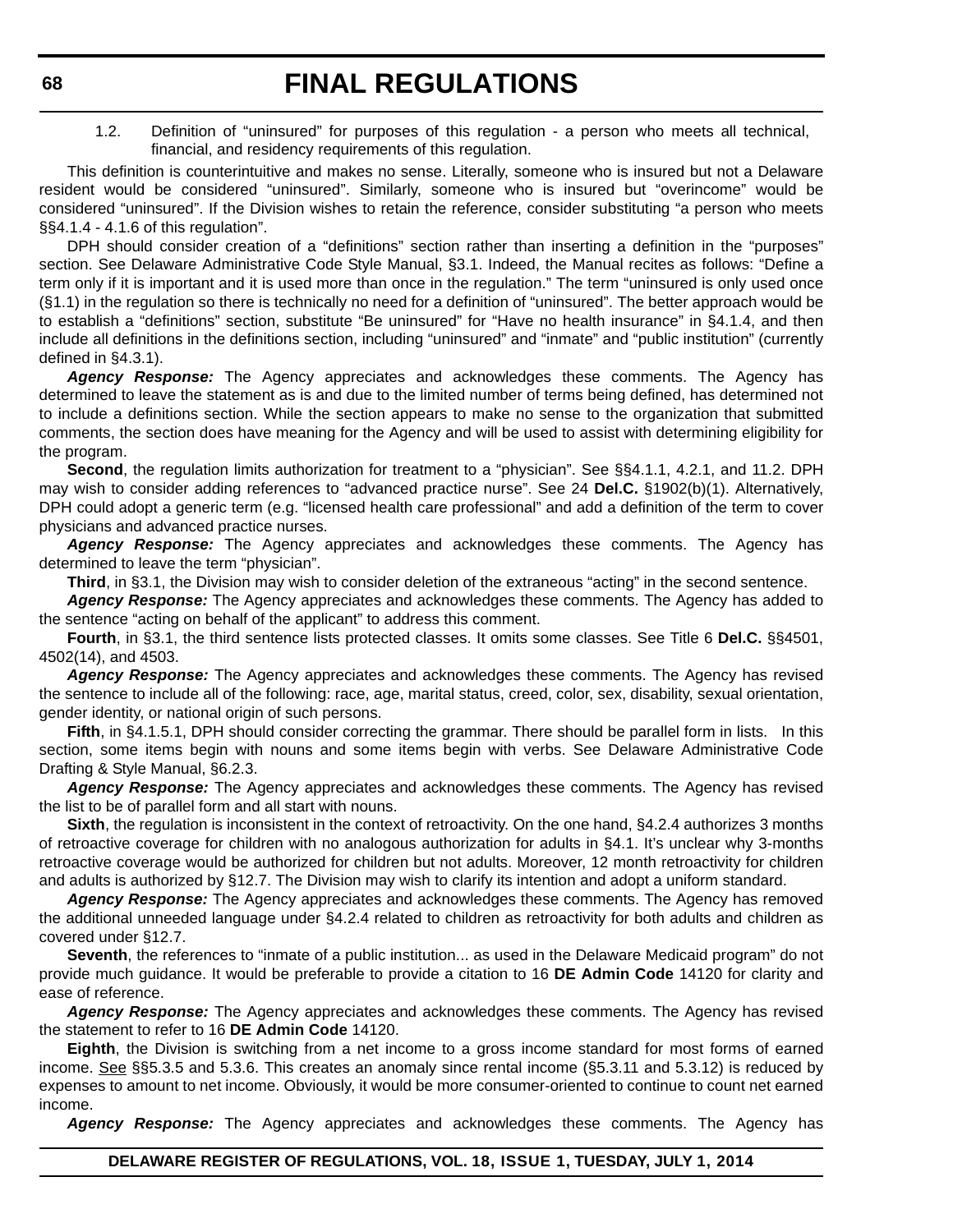determined to maintain the language as originally proposed. The allowance for expenses related to rental income and Roomer/Boarder income are directly related to operating expenses for such incomes. The same is allowed under §5.3.13 Self-Employment, whereby operating expenses are accounted for prior to a person submitting countable income to the IRS.

**Ninth**, the Division proposes to change the residency standard as follows:

6.1. A Delaware resident is an individual who lives in Delaware with the intention to remain permanently or for an indefinite period or where the individual is living and has entered into a job commitment, or seeking employment whether or not currently employed.

The deletion of "or for an indefinite period" is highly objectionable. Residency does not require an intention to remain in the State permanently. See 16 **DE Admin Code** 14110.5 -14110.8. See also 17 **DE Reg.** 386 (10/1/13). The term "or for an indefinite period" should be retained. DPH may wish to consult its assigned Attorney General for guidance.

*Agency Response:* The Agency appreciates and acknowledges these comments. The Agency has determined that the removal of the language follows the intent of the program as well as 16 **DE Admin Code** 14110.5 - 14110.8. 16 **DE Admin Code** 14110.5 -14110.8 states "intends to reside including without a fixed address", this expressed intent is the same for the purposes of this program.

**Tenth**, the Division proposes the following deletion:

Eligibility: ...

#### 6.3.2. Will not be denied because of a durational residence requirement.

The implication of the change is to reinforce the proposed requirement in §6.1 that residency must be "permanent" to be eligible for the program. This is objectionable. Residency can be established without meeting a "permanency" standard. Section 6.3.2 should be retained.

*Agency Response:* The Agency appreciates and acknowledges these comments. The Agency has removed the word "permanently" from 6.1

**Eleventh**, the Division proposes the following revision:

7.4 Failure to provide requested documentation may will result in denial or termination of eligibility.

It would be preferable for the Division to retain discretion in how it addresses lack of documentation rather than adopting a "brittle" standard. For example, an individual may lack competency or attempt unsuccessfully to obtain documentation from other sources.

*Agency Response:* The Agency appreciates and acknowledges these comments. The Agency maintains that failure to provide requested documentation will result in denial or termination of eligibility. The Division partners with hospitals and cancer programs statewide to offer assistance to individuals who need assistance obtaining the required documentation.

**Twelfth**, the grammar in §9.3 could be improved. The reference to "regardless as to if the individual" is somewhat awkward. Consider substituting "regardless of whether the individual".

*Agency Response:* The Agency appreciates and acknowledges these comments. The Agency has made the suggested revision.

**Thirteenth**, §11.2 recites as follows:

11.2 If eligibility is terminated, it may only be renewed for an individual who is diagnosed with a new primary cancer.

Literally, if someone became ineligible for one month due to excess earnings, or if someone's eligibility were terminated due to lack of documentation which is then located, this section would categorically preclude reinstatement or continued therapy in following months. This would be a harsh result. The section should be reconsidered. For example, for someone with variable income, could benefits be subject to "suspension" in a highincome month rather than outright termination of eligibility. Alternatively, if someone's eligibility is terminated (per §7.4) for lack of documentation, and the requested documentation is then acquired and submitted, reconsideration of eligibility should be allowed.

*Agency Response:* The Agency appreciates and acknowledges these comments. The Agency believes the commenter was referring to §10.2 and thus addresses that section. The Agency maintains that if eligibility is terminated, it may only be renewed for an individual who is diagnosed with a new primary cancer. The intent of this is further explained in §10.2, whereby it states that a person cannot receive program services for a recurrence of the same cancer.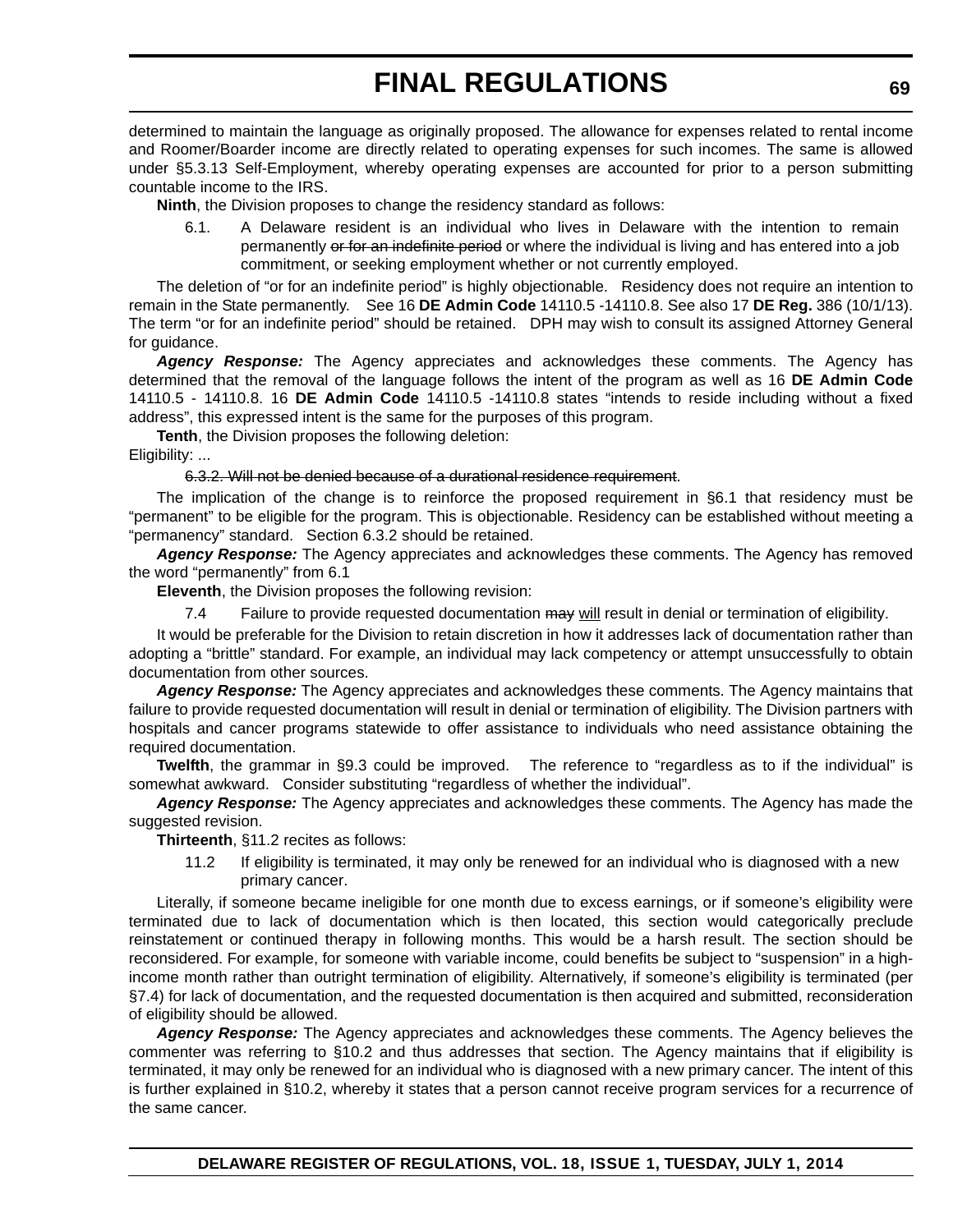**Fourteenth**, the Division could consider deletion of §112.8 since no one would ostensibly be affected by this section in 2014 or later.

*Agency Response:* The Agency appreciates and acknowledges these comments. The Agency believes the commenter was referring to §11.2 and thus addresses that section. The Agency has determined that §11.2 will remain in the regulation.

**Fifteenth**, in §10.1, the Division is modifying a reference to read "his/her". The Delaware Administrative Code Drafting & Style Manual (§3.3.2.1) discourages use of "him/her" and similar references. It would also be preferable to revise the multiple references to "his/her" in §5.6.2 and the reference to "his or her" in §3.2.

*Agency Response:* The Agency appreciates and acknowledges these comments. The Agency believes the commenter was referring to §9.1, §5.6.2 and §3.2 and thus will address those sections. The Agency has replaced "his/her" and "him/her" with "his or her.

**Sixteenth**, appeal rights under §16.0 are meager and do not include even rudimentary due process. Compare Goss v. Lopez, 397 U.S. 254 (1970). Cf. Title 29 **Del.C.** §10121-10129. DHSS could consider applying 16 **DE Admin Code** 5000 to the program.

*Agency Response:* The Agency appreciates and acknowledges these comments. The Agency believes the commenter was referring to §15.0 and thus addresses that section. The Agency has determined that as the regulations for the program are clear and that the appeal process has worked for many years, no changes will be made to §15.0 at this time.

#### **Governor's Advisory Council for Exceptional Citizens, Terri A. Hancharick, Chairperson:**

The Governor's Advisory Council for Exceptional Citizens (GACEC) has reviewed the Division of Public Health (DPH) proposal to revise its "technical, financial, and residency eligibility requirements for the Delaware Cancer Treatment program." At 955. Council would like to share the following observations.

**First**, DPH adds a new definition of "uninsured" as follows:

1.2. Definition of "uninsured" for purposes of this regulation - a person who meets all technical, financial, and residency requirements of this regulation.

This definition is counterintuitive and makes no sense. Literally, someone who is insured but not a Delaware resident would be considered "uninsured". Likewise, someone who is insured but "over income" would be considered "uninsured". If the Division wishes to retain the reference, consider substituting "a person who meets §§4.1.4 - 4.1.6 of this regulation".

DPH should consider creation of a "definitions" section rather than inserting a definition in the "purposes" section. See Delaware Administrative Code Style Manual, §3.1. Indeed, the Manual recites as follows: "Define a term only if it is important and it is used more than once in the regulation." The term "uninsured is only used once (§1.1) in the regulation so there is technically no need for a definition of "uninsured". The better approach would be to establish a "definitions" section, substitute "Be uninsured" for "Have no health insurance" in §4.1.4, and then include all definitions in the definitions section, including "uninsured" and "inmate" and "public institution" (currently defined in §4.3.1).

Agency Response: The Agency appreciates and acknowledges these comments. The Agency has determined to leave the statement as is and due to the limited number of terms being defined, has determined not to include a definitions section. While the section appears to make no sense to the organization that submitted comments, the section does have meaning for the Agency and will be used to assist with determining eligibility for the program.

Second, the regulation limits authorization for treatment to a "physician". See §§4.1.1, 4.2.1, and 11.2. DPH may wish to consider adding references to "advanced practice nurse". See 24 **Del.C.** §1902(b)(1). Alternatively, DPH could adopt a generic term (e.g. "licensed health care professional" and add a definition of the term to cover physicians and advanced practice nurses.

*Agency Response:* The Agency appreciates and acknowledges these comments. The Agency has determined to leave the term "physician".

**Third**, in §3.1, the Division may wish to consider deletion of the unnecessary "acting" in the second sentence.

*Agency Response:* The Agency appreciates and acknowledges these comments. The Agency has added to the sentence "acting on behalf of the applicant" to address this comment.

**Fourth**, in §3.1, the third sentence lists protected classes. Some classes have been omitted. See Title 6 **Del.C.**  §§4501, 4502(14), and 4503.

**DELAWARE REGISTER OF REGULATIONS, VOL. 18, ISSUE 1, TUESDAY, JULY 1, 2014**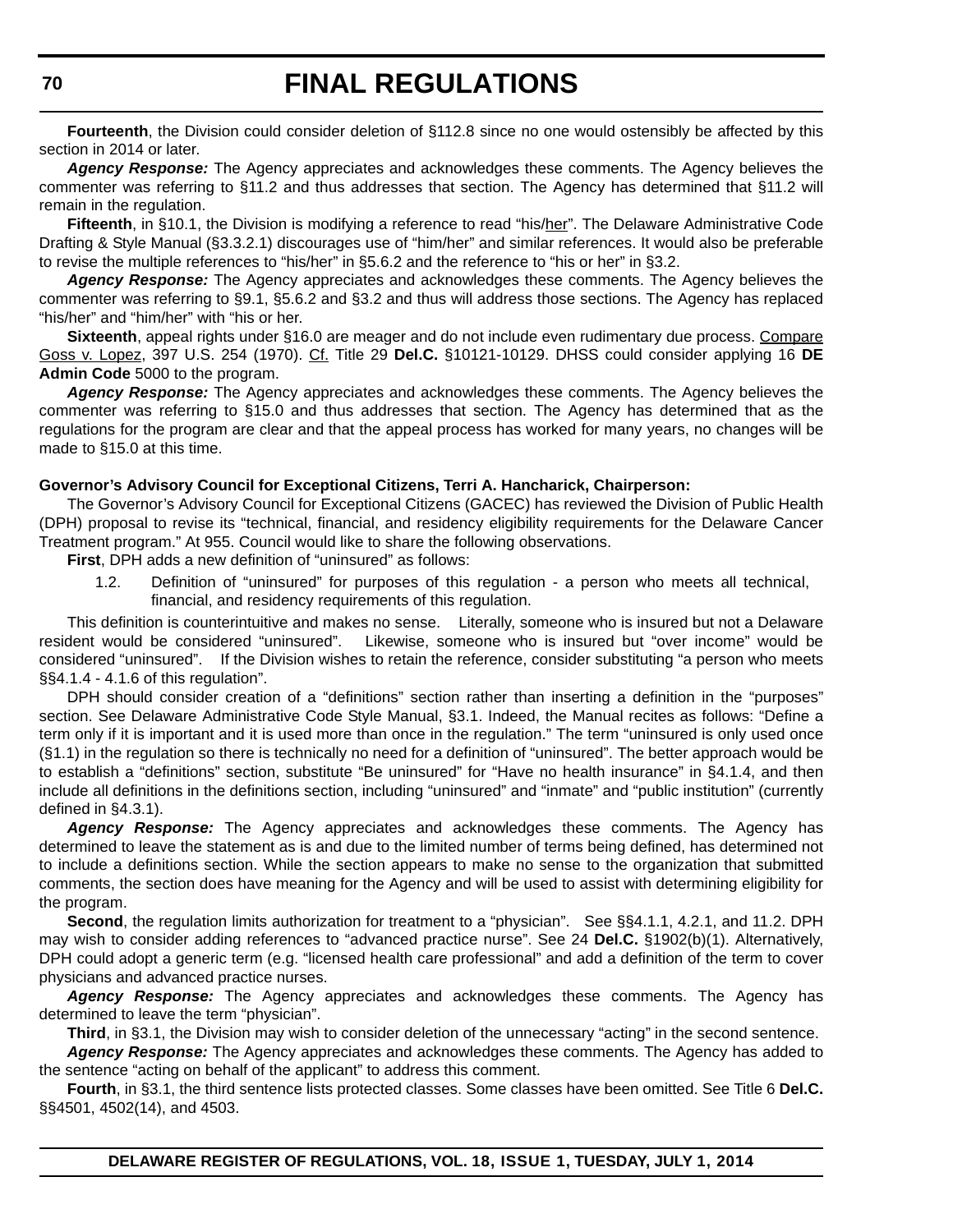Agency Response: The Agency appreciates and acknowledges these comments. The Agency has revised the sentence to include all of the following: race, age, marital status, creed, color, sex, disability, sexual orientation, gender identity, or national origin of such persons.

**Fifth**, in §4.1.5.1, DPH should consider correcting the grammar. There should be parallel form in lists. In this section, some items begin with nouns and some items begin with verbs. See Delaware Administrative Code Drafting & Style Manual, §6.2.3.

*Agency Response:* The Agency appreciates and acknowledges these comments. The Agency has revised the list to be of parallel form and all start with nouns.

**Sixth**, the regulation is inconsistent in the context of retroactivity. On the one hand, §4.2.4 authorizes three months of retroactive coverage for children with no corresponding authorization for adults in §4.1. It's unclear why three-months retroactive coverage would be authorized for children but not adults. Moreover, 12 month retroactivity for children and adults is authorized by §12.7. The Division may wish to clarify its intention and adopt a uniform standard.

*Agency Response:* The Agency appreciates and acknowledges these comments. The Agency has removed the additional unneeded language under §4.2.4 related to children as retroactivity for both adults and children as covered under §12.7.

**Seventh**, the references to "inmate of a public institution ... as used in the Delaware Medicaid program" do not provide much guidance. It would be preferable to provide a citation to 16 **DE Admin Code** 14120 for clarity and ease of reference.

*Agency Response:* The Agency appreciates and acknowledges these comments. The Agency has revised the statement to refer to 16 **DE Admin Code** 14120.

**Eighth**, the Division is switching from a net income to a gross income standard for most forms of earned income. See §§5.3.5 and 5.3.6. This creates an abnormality since rental income (§5.3.11 and 5.3.12) is reduced by expenses to amount to net income. Obviously, it would be more consumer-oriented to continue to count net earned income.

*Agency Response:* The Agency appreciates and acknowledges these comments. The Agency has determined to maintain the language as originally proposed. The allowance for expenses related to rental income and Roomer/Boarder income are directly related to operating expenses for such incomes. The same is allowed under §5.3.13 Self-Employment, whereby operating expenses are accounted for prior to a person submitting countable income to the IRS.

**Ninth**, the Division proposes to change the residency standard as follows:

6.1. A Delaware resident is an individual who lives in Delaware with the intention to remain permanently or for an indefinite period or where the individual is living and has entered into a job commitment, or seeking employment whether or not currently employed.

The deletion of "or for an indefinite period" is highly objectionable. Residency does not require an intention to remain in the State permanently. See 16 **DE Admin Code** 14110.5 -14110.8. See also 17 **DE Reg.** 386 (10/1/13). The term "or for an indefinite period" should be retained. DPH may wish to consult its assigned Attorney General for guidance.

*Agency Response:* The Agency appreciates and acknowledges these comments. The Agency has determined that the removal of the language follows the intent of the program as well as 16 **DE Admin Code** 14110.5 - 14110.8. 16 **DE Admin Code** 14110.5 -14110.8 states "intends to reside including without a fixed address", this expressed intent is the same for the purposes of this program.

**Tenth**, the Division proposes the following deletion:

Eligibility: ...

6.3.2. Will not be denied because of a durational residence requirement.

The implication of the change is to reinforce the proposed requirement in §6.1 that residency must be "permanent" to be eligible for the program. This is objectionable. Residency can be established without meeting a "permanency" standard. Section 6.3.2 should be retained.

*Agency Response: T*he Agency appreciates and acknowledges these comments. The Agency has removed the word "permanently" from 6.1

**Eleventh**, the Division proposes the following revision:

7.4 Failure to provide requested documentation may will result in denial or termination of eligibility.

It would be preferable for the Division to retain discretion in how it addresses lack of documentation rather than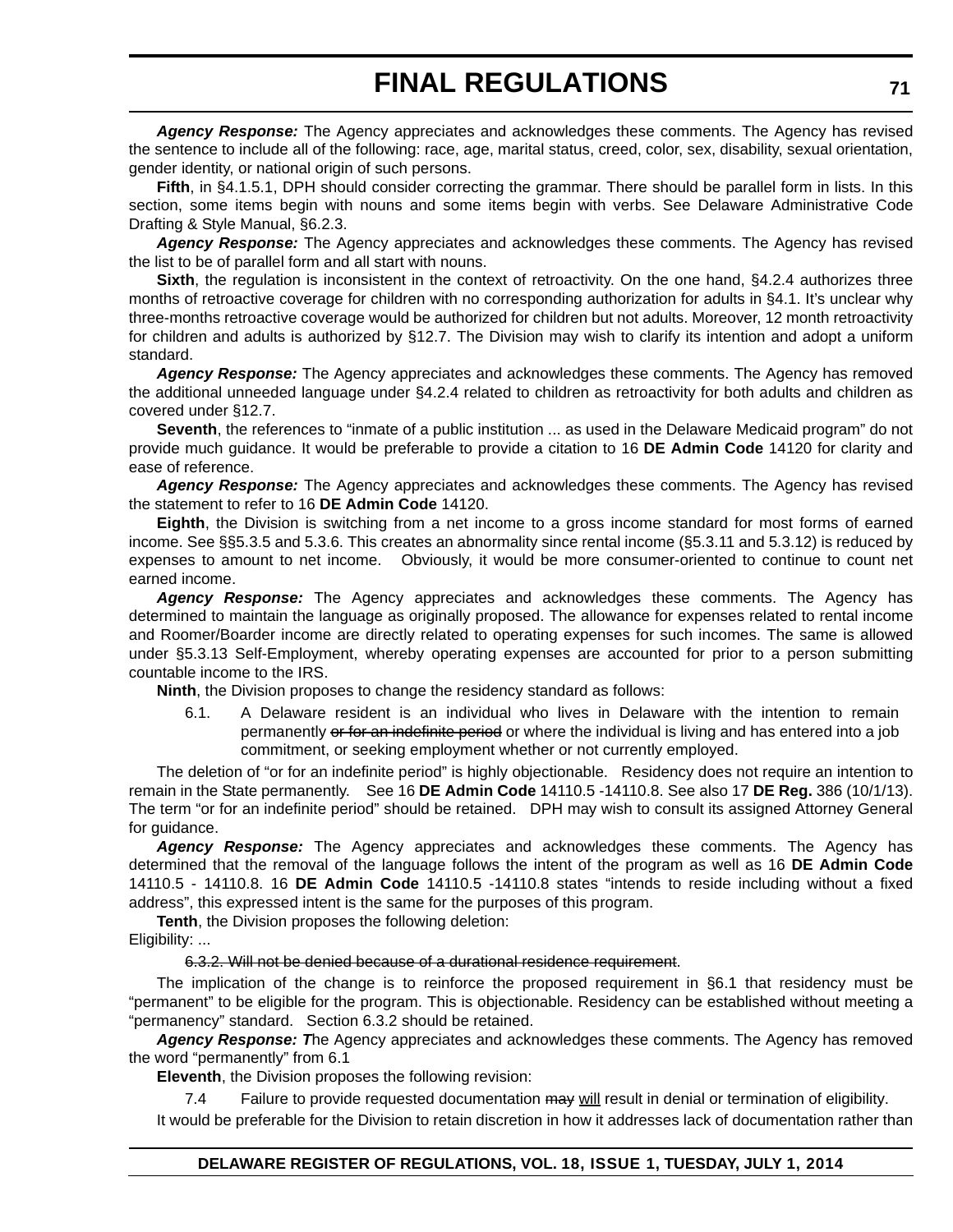adopting an inflexible standard. For example, an individual may lack competency or attempt unsuccessfully to obtain documentation from other sources.

*Agency Response:* The Agency appreciates and acknowledges these comments. The Agency maintains that failure to provide requested documentation will result in denial or termination of eligibility. The Division partners with hospitals and cancer programs statewide to offer assistance to individuals who need assistance obtaining the required documentation.

**Twelfth**, Council would like to point out that although sections 9 through 15 have been re-numbered, the section headers have not been renumbered leading to "910.0 Changes In Circumstances And Personal Information", "1011.0 Termination Of Eligibility" and continuing.

*Agency Response:* The Agency appreciates and acknowledges these comments. The Agency has moved the original section 9.0 to section 13.0 and renumbered the headers following this change. The Agency would like to thank the commenter for pointing out this error.

**Thirteenth**, the grammar in §9.3 could be improved. The reference to "regardless as to if the individual" is somewhat awkward. Consider substituting "regardless of whether the individual".

*Agency Response:* The Agency appreciates and acknowledges these comments. The Agency has made the suggested revision.

**Fourteenth**, in §10.1, the Division is modifying a reference to read "his/her". The Delaware Administrative Code Drafting & Style Manual (§3.3.2.1) discourages use of "him/her" and similar references. It would also be preferable to revise the multiple references to "his/her" in §5.6.2 and the reference to "his or her" in §3.2.

*Agency Response:* The Agency appreciates and acknowledges these comments. The Agency believes the commenter was referring to §9.1, §5.6.2 and §3.2 and thus will address those sections. The Agency has replaced "his/her" and "him/her" with "his or her.

**Fifteenth**, §11.2 recites as follows:

11.2 If eligibility is terminated, it may only be renewed for an individual who is diagnosed with a new primary cancer.

Literally, if someone became ineligible for one month due to excess earnings, or if eligibility of the individual was terminated due to lack of documentation which is then located, this section would categorically prevent reinstatement or continued therapy in following months. This would be a severe result. The section should be reconsidered. For example, for someone with variable income, could benefits be subject to "suspension" in a highincome month rather than outright termination of eligibility. Alternatively, if the eligibility is terminated (per §7.4) for lack of documentation and the requested documentation is then acquired and submitted, reconsideration of eligibility should be allowed.

*Agency Response:* The Agency appreciates and acknowledges these comments. The Agency believes the commenter was referring to §10.2 and thus addresses that section. The Agency maintains that if eligibility is terminated, it may only be renewed for an individual who is diagnosed with a new primary cancer. The intent of this is further explained in §10.2, whereby it states that a person cannot receive program services for a recurrence of the same cancer.

**Sixteenth**, the Division could consider deletion of §12.8 since no one would ostensibly be affected by this section in 2014 or later.

*Agency Response:* The Agency appreciates and acknowledges these comments. There is not a section §12.8. The Agency believes the commenter was referring to §11.2 and thus addresses that section. The Agency has determined that §11.2 will remain in the regulation.

Seventeenth, appeal rights under §16.0 are limited and do not include even basic due process. Compare Goss v. Lopez, 397 U.S. 254 (1970). Cf. Title 29 **Del.C.** §10121-10129. DHSS could consider applying 16 **DE Admin Code** 5000 to the program.

*Agency Response:* The Agency appreciates and acknowledges these comments. The Agency believes the commenter was referring to §15.0 and thus addresses that section. The Agency has determined that as the regulations for the program are clear and that the appeal process has worked for many years, no changes will be made to §15.0 at this time.

The public comment period was open from April 1, 2014 through April 30, 2014. Based on comments received during the public comment period, only non-substantive changes have been made to the proposed regulations. The regulations have been reviewed by the Delaware Attorney General's office and approved by the Cabinet Secretary of DHSS.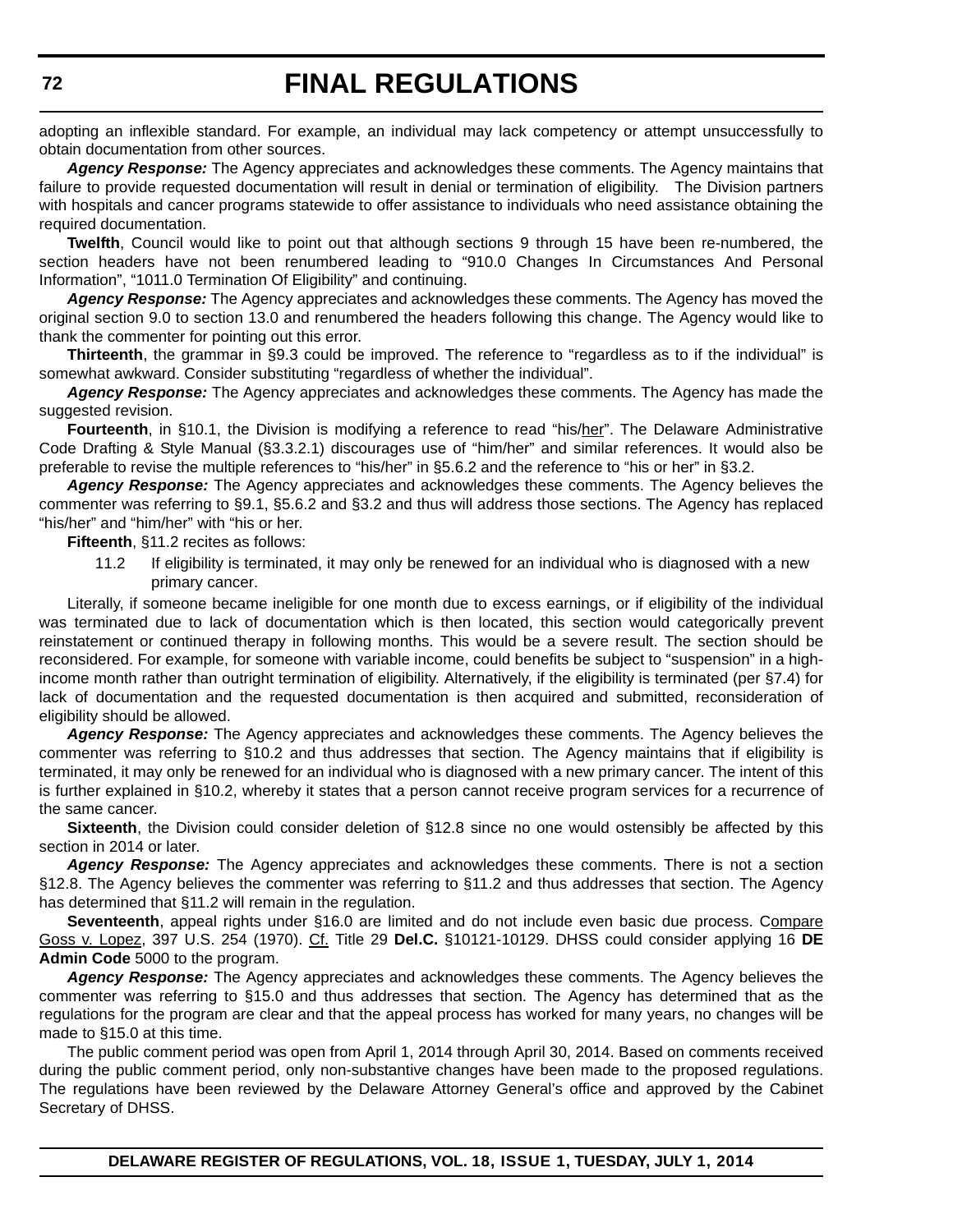#### **FINDINGS OF FACT:**

Based on public comments received, non-substantive changes were made to the proposed regulations. The Department finds that the proposed regulations, as set forth in the attached copy should be adopted in the best interest of the general public of the State of Delaware.

THEREFORE, IT IS ORDERED, that the proposed State of Delaware Regulation Governing the Delaware Cancer Treatment Program are adopted and shall become effective July 1, 2014, after publication of the final regulation in the Delaware *Register of Regulations*.

Rita M. Landgraf, Secretary

#### **4203 Cancer Treatment Program**

#### **1.0 Purpose**

- 1.1 The Cancer Treatment Program (CTP) is a program of Delaware Health and Social Services (DHSS), Division of Public Health (DPH) intended to provide medical insurance coverage to uninsured Delawareans for the treatment of cancer.
- 1.2 Definition of "uninsured" for purposes of this regulation a person who meets all technical, financial, and residency requirements of this regulation.

#### **2.0 Availability Of Funds**

- 2.1 Benefits will be available to enrollees provided that funds for this program are made available to DHSS.
- 2.2 In the event that funds are not available, DHSS will notify enrollees and providers.

#### **3.0 General Application Information**

- 3.1 The application must be made in writing on the prescribed CTP form. An individual, agency, institution, guardian or other individual acting **[on behalf of the applicant]** can make this request for assistance for the applicant with his knowledge and consent. The CTP will consider an application without regard to race, color, age, sex, **[marital status, creed, sexual orientation, gender identity,]** disability, religion, national origin or political belief as per State and Federal law.
- 3.2 Each individual applying for the CTP is requested, but not required, to furnish his or her Social Security Number, if the individual has a Social Security Number.
- 3.3 Filing an application gives the applicant the right to receive a written determination of eligibility and the right to appeal the written determination.

#### **4.0 Technical Eligibility**

- 4.1 The following for an adult applicant are required to receive benefits under this program. The adult applicant must:
	- 4.1.1 Need treatment for cancer in the opinion of the applicant's licensed physician of record. Cancer treatment will not include routine monitoring for pre-cancerous conditions, or monitoring for recurrence during or after remission.
	- 4.1.2 Be a Delaware resident.
	- 4.1.3 Have been a Delaware resident at the time cancer was diagnosed.
	- 4.1.4 Have no health insurance.
		- 4.1.4.1 Examples of health insurance include comprehensive, major medical and catastrophic plans, Veterans Affairs Medical Services, Correctional Healthcare Services, Medicare, and Medicaid.
		- 4.1.4.2 Excepted are the following types of insurance plans, which do not exclude eligibility for the CTP: dental, vision, dismemberment, drug, mental health, nursing home, blood bank,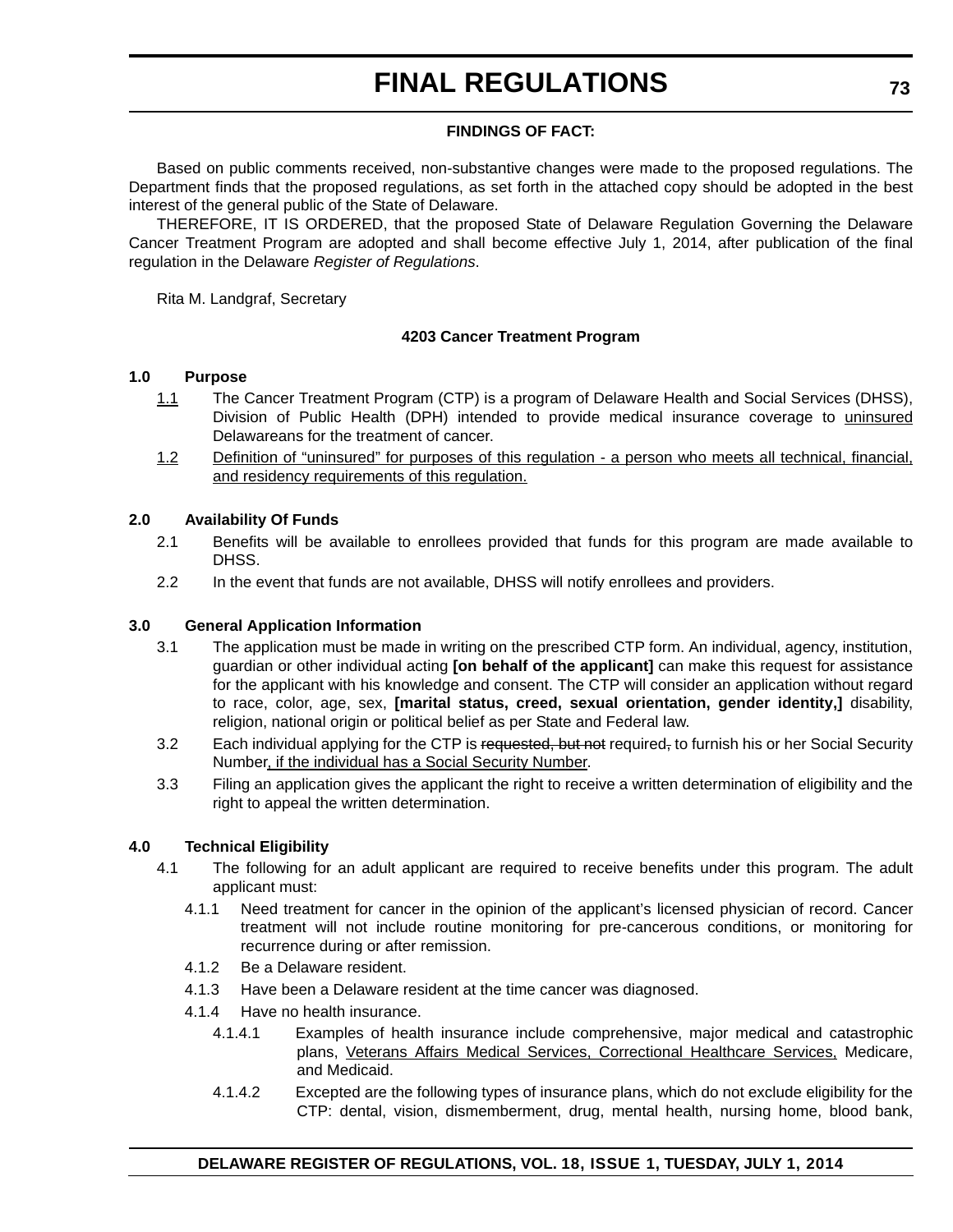workman's compensation, accident, family planning, the Delaware Prescription Assistance Program, the Delaware Chronic Renal Disease program, and non-citizen medical coverage.

- 4.1.4.3 The CTP is the payer of last resort and will only provide benefits to the extent that they are not covered by the plans listed in 4.1.4.2.
- 4.1.5 Meet one of the exemptions listed in the Patient Protection and Affordable Care Act's (PPACA) requirements to buy coverage.
	- 4.1.5.1 Exemptions listed in the PPACA include: **[applicant is]** part of a religion opposed to acceptance of benefits from a health insurance policy; **[are applicant is]** an undocumented immigrant; **[are applicant is]** incarcerated; **[applicant is]** a member of an Indian tribe; **[applicant's]** family income is below the threshold for filing a tax return; **[have applicant is required]** to pay more than 8% of household income for health insurance, after taking into account any employer contributions or tax credits.
	- 4.1.5.2 Applicants will need to show proof of exemption from the PPACA.
- 4.1.6 Be ineligible for Medicaid.
- 4.1.57 Be over the age of 18 years.
- 4.1.68 Be diagnosed with any cancer on or after July 1, 2004, or be receiving benefits for the treatment diagnosis of colorectal cancer through the Division of Public Health's Screening for Life program on June 30, 2004.
- 4.2 The following are required for a minor (child under 18 years of age) to receive benefits under this program. The minor applicant must:
	- 4.2.1 Need treatment for cancer in the opinion of the applicant's licensed physician of record. Cancer treatment will not include routine monitoring for pre-cancerous conditions, or monitoring for recurrence during or after remission.
	- 4.2.2 Be a Delaware resident
	- 4.2.3 Have been a Delaware resident at the time cancer was diagnosed.
	- 4.2.4 Be diagnosed with any cancer on or after July 1, 2004. **[Coverage shall be retroactive up to 3 months prior to date of application, provided applicant meets medical requirements and applicant's parent(s) or legal guardian(s) meet financial eligibility requirements under 5.1. In no case will the minor applicant be eligible for benefits under this program before July 1, 2004.]**
	- 4.2.5 The CTP is payer of last resort and will only provide benefits to the extent that they are not covered by other plans.
- 4.3 An inmate of a public institution shall be ineligible for the CTP, provided that the benefits of the CTP are not otherwise provided in full or in part.
	- 4.3.1 For the purposes of the CTP, the definitions of public institution and inmate shall be the same as used by the Delaware Medicaid program **[16 DE Admin. Code 14120]**.
- 4.4 The Medical Assistance Card is the instrument used to verify an individual's eligibility for benefits. Prior to rendering services, medical providers are required to verify client eligibility using the client's identification number by accessing one of the Electronic Verification Systems (EVS) options. Instructions for accessing EVS are described in the EVS section of the billing manual.

### **5.0 Financial Eligibility**

- 5.1 To be eligible for the CTP the applicant must have countable household income that is less than 650% of the Federal Poverty Level (FPL).
- 5.2 Income is any type of money payment that is of gain or benefit to an individual. Income is either counted or excluded for the eligibility determination.
- 5.3 Countable income includes but is not limited to:
	- 5.3.1 Social Security benefits as paid after deduction for Medicare premium
	- 5.3.2 Pension as paid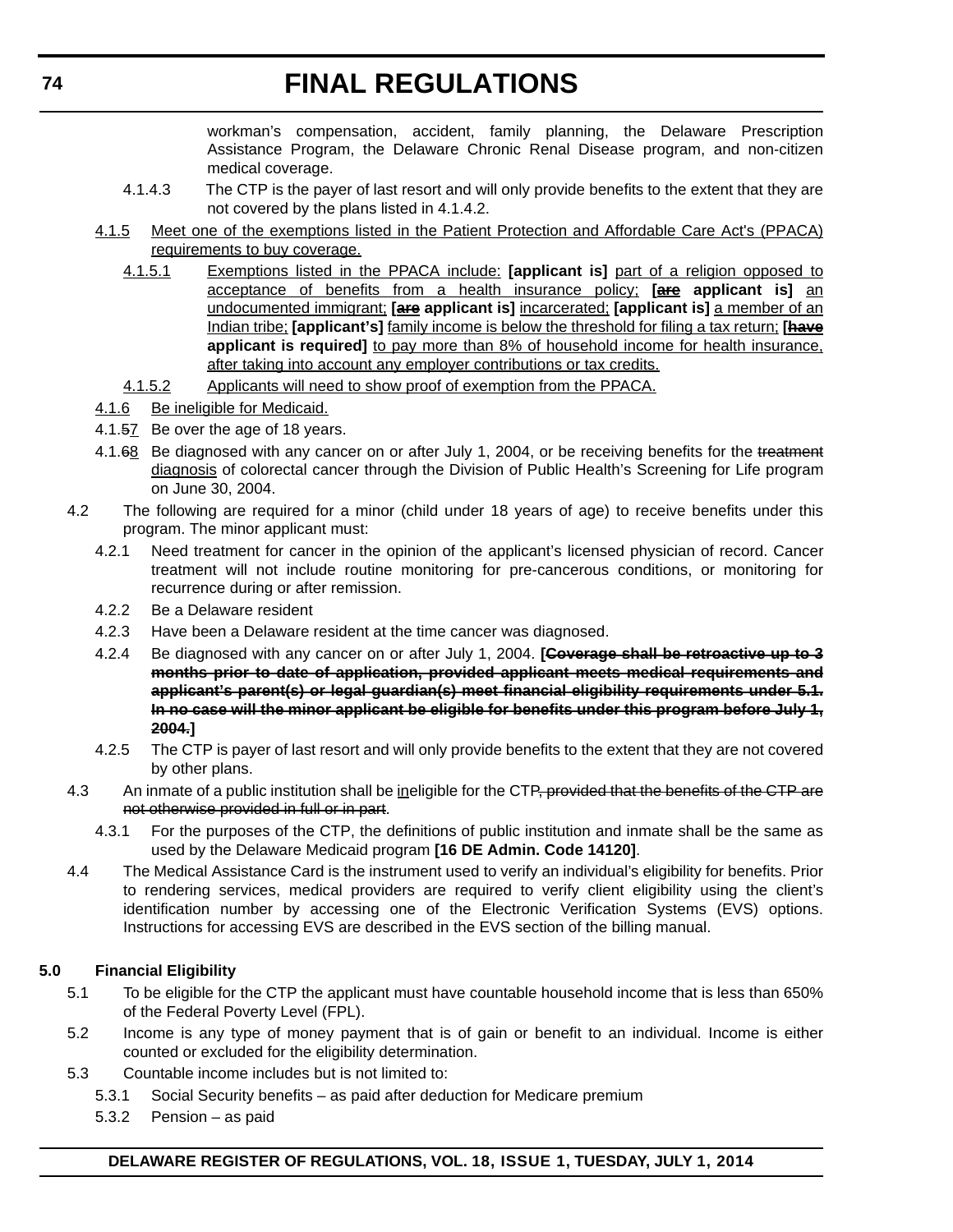- 5.3.3 Veterans Administration Pension as paid
- 5.3.4 U.S. Railroad Retirement Benefits as paid
- 5.3.5 Wages net gross amount after before deductions for taxes and FICA
- 5.3.6 Senior Community Service Employment net gross amount after before deductions for taxes and **FICA**
- 5.3.67 Interest/Dividends gross amount
- 5.3.78 Capital Gains gross amount from capital gains on stocks, mutual funds, bonds.
- 5.3.89 Credit Life or Credit Disability Insurance Payments as paid
- 5.3.910 Alimony as paid
- 5.3.1011Rental Income from entire dwelling gross rent paid minus standard deduction of 20% for expenses
- 5.3.1112Roomer/Boarder Income gross room/board paid minus standard deduction of 10% for expenses
- 5.3.1213Self Employment countable income as reported to Internal Revenue Service (IRS)
- 5.3.4314Unemployment Compensation as paid gross amount before deductions for taxes and FICA
- 5.4 Excluded income includes but is not limited to:
	- 5.4.1 Annuity payments
	- 5.4.2 Individual Retirement Account (IRA) distributions
	- 5.4.3 Payments from reverse mortgages
	- 5.4.4 Capital gains from the sale of principal place of residence
	- 5.4.5 Conversion or sale of a resource (i.e. cashing a certificate of deposit)
	- 5.4.6 Income tax refunds
	- 5.4.7 Earned Income Tax Credit (EITC)
	- 5.4.8 Vendor payments (bills paid directly to a third party on behalf of the individual)
	- 5.4.9 Government rent/housing subsidy paid directly to individual (i.e. HUD utility allowance)
	- 5.4.10 Loan payments received by individual
	- 5.4.11 Proceeds of a loan
	- 5.4.12 Foster care payments made on behalf of foster children living in the home
	- 5.4.13 Retired Senior Volunteer Program (RSVP)
	- 5.4.14 Veterans Administration Aid and Attendance payments
	- 5.4.15 Victim Compensation payments
	- 5.4.16 German reparation payments
	- 5.4.17 Agent Orange settlement payments
	- 5.4.18 Radiation Exposure Compensation Trust Fund payments
	- 5.4.19 Japanese-American, Japanese-Canadian, and Aleutian restitution payments
	- 5.4.20 Payments from long term care insurance or for inpatient care paid directly to the individual
- 5.5 Determination of the household income will be based on the family budget group, which is the total number of persons whose income is budgeted together. This will always include the following:
	- 5.5.1 Married couples if they live together; and,
	- 5.5.2 Unmarried couples who live together as husband and wife a married couple.
	- 5.5.3 Couples will be considered as living together as husband and wife a married couple if:
		- 5.5.3.1 They say they are married, even if the marriage cannot be verified; or,
		- 5.5.3.2 They are recognized as husband and wife a married couple in the community; or,
		- 5.5.3.3 One partner uses the other's last name; or,
		- 5.5.3.4 They state they intend to marry.
- 5.6 In households that include a caretaker, the caretaker's children and other children that are the caretaker's responsibility, the caretaker's income and those of **[his/her his or her]** children are always budgeted together. The income of any other children in the home will be considered separately. In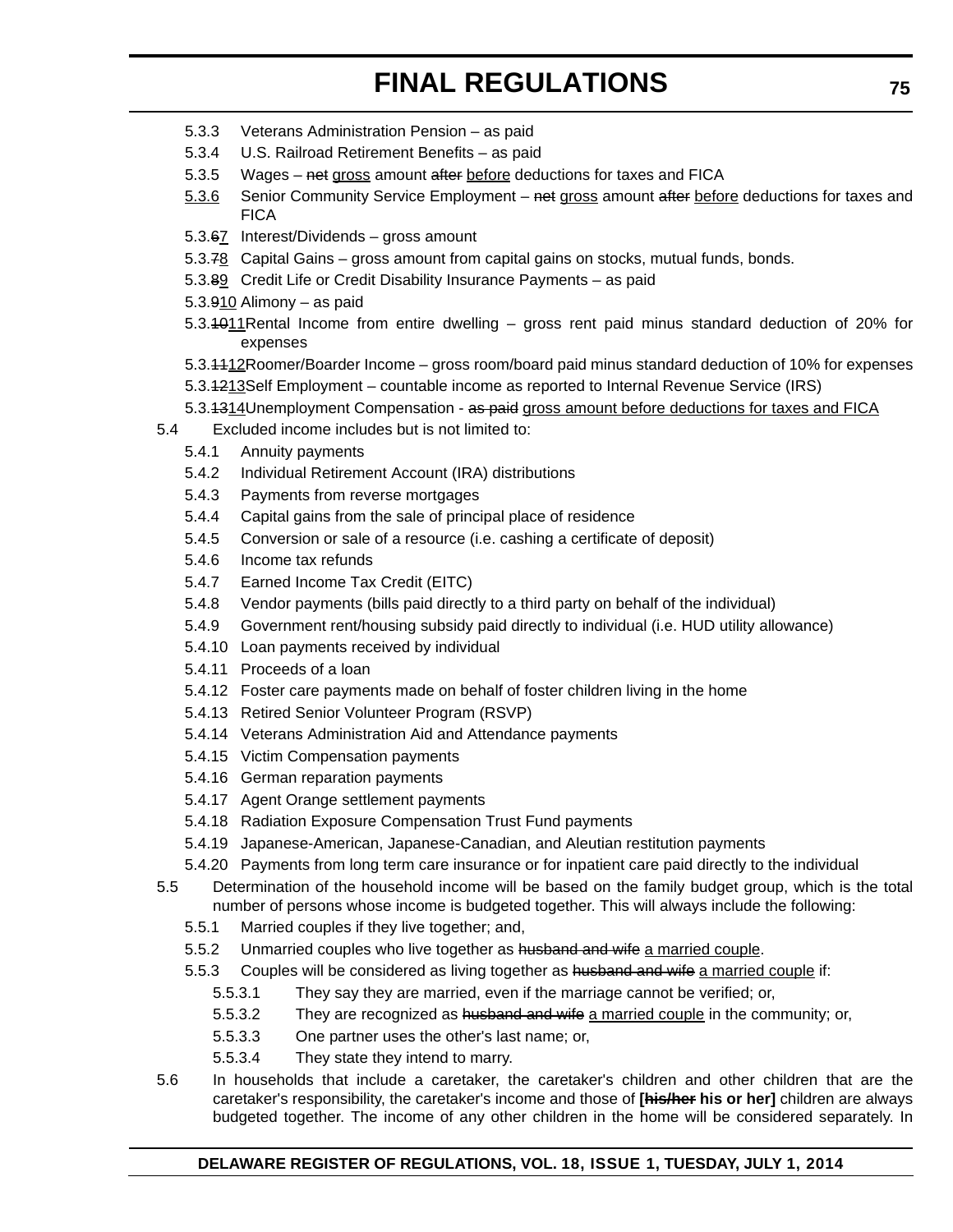these situations, the separate budget groups can be combined to form a single family budget group only when the following conditions are met:

- 5.6.1 CTP benefits would be denied to any of the recipients by maintaining separate budget groups.
- 5.6.2 The caretaker chooses to have **[his/her his or her]** income and those of **[his/her his or her]** children considered with the income of any other people in the home.

#### **6.0 Residency**

- 6.1 A Delaware resident is an individual who lives in Delaware with the intention to remain **[permanently]** or for an indefinite period, or where the individual is living and has entered into a job commitment, or seeking employment whether or not currently employed.
- 6.2 Factors that may be taken into account when determining residency are variables such as the applicant's age, location of dwellings and addresses, location of work, institutional status, and ability to express intent.

#### 6.3 Eligibility:

- 6.3.1 Will not be denied to an otherwise qualified resident of the State because the individual's residence is not maintained permanently or at a fixed address.
- 6.3.2 Will not be denied because of a durational residence requirement.
- 6.3.32 Will not be denied to an institutionalized individual because the individual did not establish residence in the community prior to admission to an institution.
- 6.3.43 Will not be terminated due to temporary absence from the State, if the person intends to return when the purpose of the absence has been accomplished.
- 6.4 When a State or agency of the State, including an entity recognized under State law as being under contract with the State, arranges for an individual to be placed in an institution in another State, the State arranging that placement is the individual's State of residence.

#### **7.0 Verification Of Eligibility Information**

- 7.1 The CTP may will verify information related to eligibility. Verification may be verbal or written and may be obtained from an independent or collateral source.
- 7.2 Documentation shall be date stamped and become part of the CTP case record.
- 7.3 Verifications received and/or provided may reveal a new eligibility issue not previously realized. Additional verifications may be required.
- 7.4 Failure to provide requested documentation  $\frac{m}{w}$  will result in denial or termination of eligibility.

#### **8.0 Disposition Of Applications**

- 8.1 The CTP will dispose of each application by a finding of full eligibility, temporary eligibility or ineligibility, unless:
	- 8.1.1 There is an entry in the case record that the applicant voluntarily withdrew the application, and that the CTP sent a notice confirming the applicant's decision;
	- 8.1.2 There is a supporting entry in the case record that the applicant is deceased; or
	- 8.1.3 There is a supporting entry in the case record that the applicant cannot be located.

#### 8.2 Disposition definitions:

- 8.2.1 Full eligibility applicants provided full eligibility in the CTP meet all technical, income and residency eligibility requirements
- 8.2.2 Temporary eligibility applicants provided temporary eligibility meet all technical, income and residency eligibility requirements except 4.1.5
- 8.2.3 Ineligibility applicants do not meet one or more of the technical, income and/or residency eligibility requirements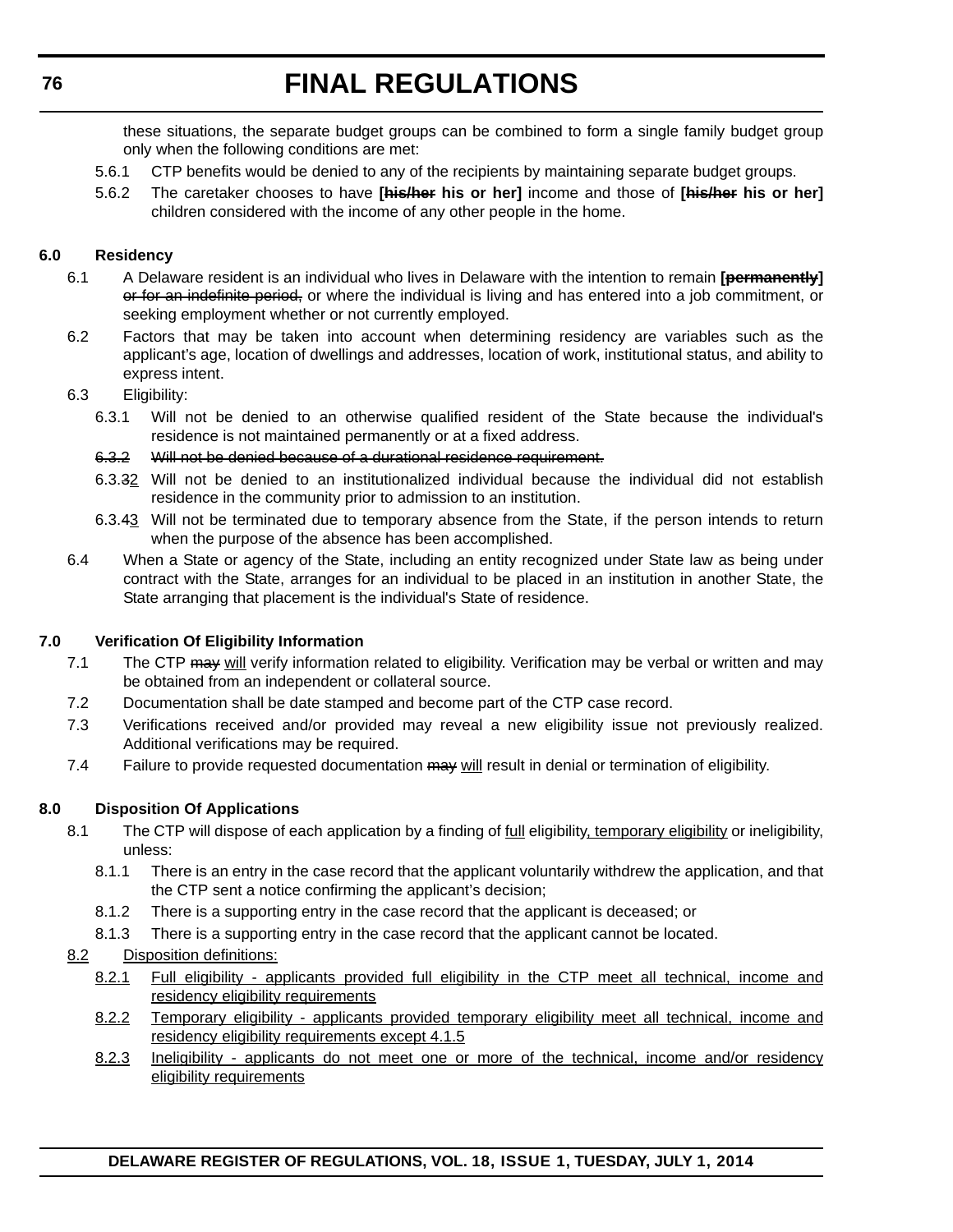#### **9.0 Temporary Eligibility**

- 9.1 Applicants provided temporary eligibility in the CTP are not exempt from the requirements to buy health insurance coverage per the PPACA.
- 9.2 Applicants provided temporary eligibility in the CTP are only afforded coverage under the CTP until such time as they can obtain health insurance coverage either through an employer or through the individual health insurance marketplace.
	- 9.2.1 CTP applicants can obtain individual health insurance coverage during the annual health insurance coverage open enrollment period on the individual health insurance marketplace.
- 9.3 After such time as the applicant can obtain health insurance coverage through means listed in 9.2, the CTP enrollee will be terminated from the CTP, regardless **[as to if of whether]** the individual has followed through with obtaining health insurance coverage.

#### **[910.0 Changes In Circumstances And Personal Information**

- **910.1 Enrollees are responsible for notifying the CTP of all changes in his/her circumstances that could potentially affect eligibility for the CTP. Failure to do so may result in overpayments being processed and legal action taken to recover funds expended on his/her behalf during periods of ineligibility.**
- **910.2 Enrollees are responsible for notifying the CTP of changes in the enrollee's name, address and telephone number.]**

#### **10[1110].0 Termination Of Eligibility**

**[101110]**.1 Eligibility terminates:

- **[101110]**.1.1 When the enrollee attains other medical insurance, including Medicare, Medicaid, and the Medicaid Breast and Cervical Cancer treatment program as listed in 4.1.4.
- **[101110]**.1.2 When the enrollee is no longer receiving treatment for cancer as defined in 4.1.1.
- **[101110]**.1.3 When the enrollee no longer meets the technical or financial eligibility requirements.
- **[101110]**.1.4 When applicants provided temporary eligibility status fail to obtain health insurance coverage or satisfy the requirements to transition to full eligibility status.
- **[101110]**.1.45 Twenty-four months after the date that cancer treatment is initiated for each primary cancer diagnosis.
- [40110].2 If eligibility is terminated, it may only be renewed for an individual who is diagnosed with a new primary cancer. An individual who has a recurrence of cancer for which coverage has been previously provided is not eligible for additional coverage. The determination of a new primary cancer or recurring cancer is made by the treating physician.
- **[101110]**.3 When temporary eligibility is terminated or a disposition of ineligibility is received, applicants may request a financial hardship waiver and submit to DHSS for review to determine if a significant financial hardship exists for the applicant.

#### **[111211].0 Coverage And Benefits**

- [441211].1 Coverage is limited to the treatment of cancer as defined by DHSS.
- **[111211]**.2 There is no managed care enrollment.
- **[111211]**.3 Benefits will be paid at rates equivalent to Medicaid under a fee for service basis. If a Medicaid rate does not exist for the service provided, the CTP will determine a fair rate.
- **[111211]**.4 Benefits will only be paid when the provider of the cancer treatment services is a Delaware Medicaid Assistance Provider.
- **[111211]**.5 Benefits for patients enrolled prior to September 1, 2004 (or whatever date is established by DHSS as having an operational benefits management information system), may not be paid until after that date.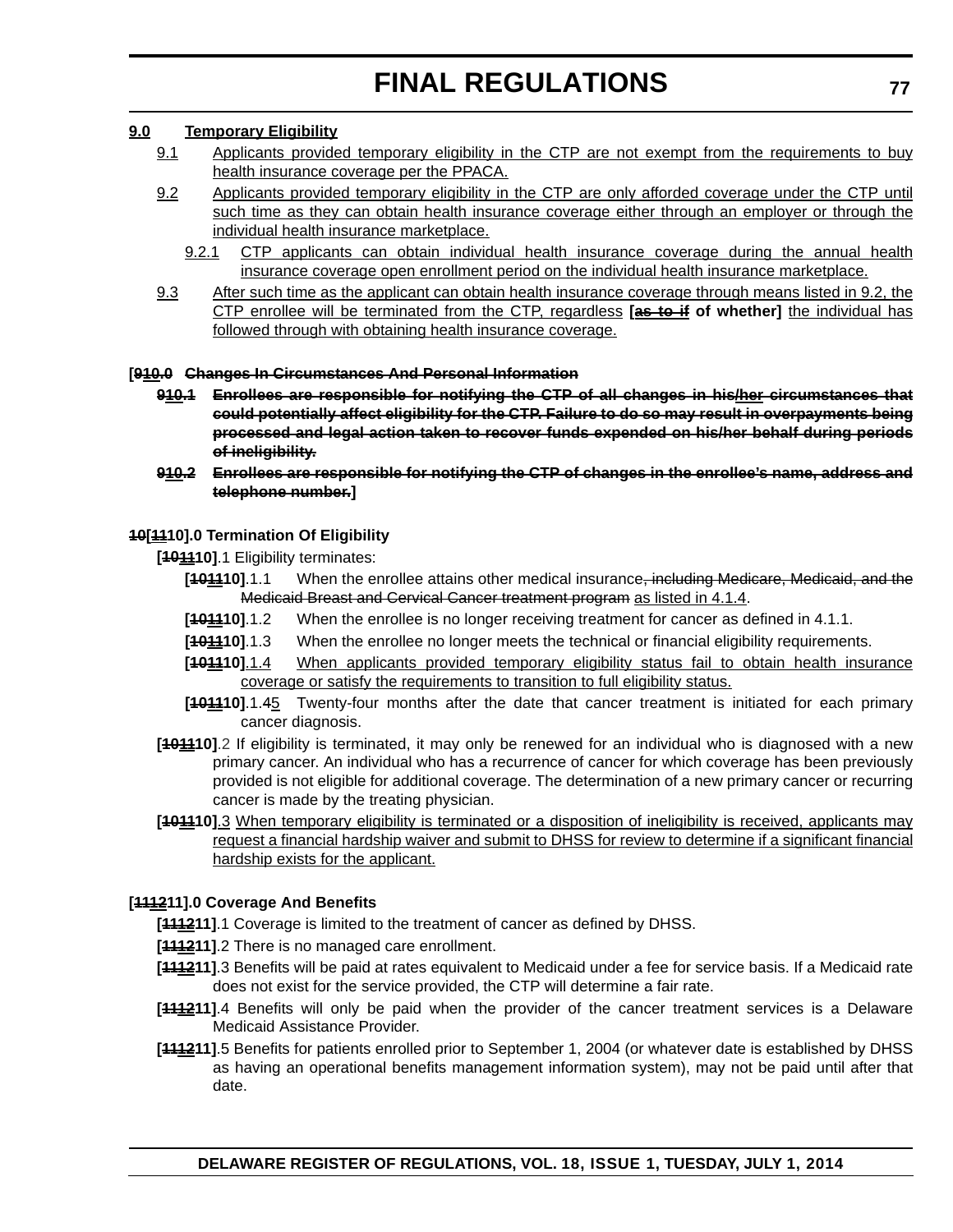- **[111211]**.6 The CTP is the payer of last resort and will only provide benefits to the extent that they are not otherwise covered by another insurance plan.
- **[111211]**.7 Eligibility may be retroactive to the day that cancer treatment was initiated provided that the application is filed within one year of that day. In such circumstances, covered services will only be provided for the time period that the applicant is determined to have been eligible for the CTP.
- [441211].8 In no case will eligibility be retroactive to a time period prior to July 1, 2004, except if the enrollee was receiving benefits for the treatment of colorectal cancer through the Division of Public Health's Screening for Life program on June 30, 2004. If this exception occurs, eligibility will be retroactive only to the date the enrollee was receiving benefits for colorectal cancer treatment through the Screening for Life program.
- 11.9 Enrollees receiving treatment for cancer through the CTP as of July 1, 2007 are able to extend their initial 12 month coverage to a maximum of 24 months after the date cancer treatment is initiated for each primary cancer diagnosis, provided that the enrollee continues to meet the technical and financial eligibility requirements.

#### **[121312].0 Cancer Treatment Services Which Are Not Covered**

- **[121312]**.1 The cost of nursing home or long-term care institutionalization is not covered. (The cost of cancer treatment services within a nursing home or long term care institution is a covered benefit.)
- **[121312]**.2 Services not related to the treatment of cancer as determined by DHSS are not covered.
- **[121312]**.3 Cancer treatment services for which the enrollee is eligible to receive by other health plans as listed in 4.1.4.2 are not covered.

#### **[13.0 Changes In Circumstances And Personal Information**

- **13.1 Enrollees are responsible for notifying the CTP of all changes in his or her circumstances that could potentially affect eligibility for the CTP. Failure to do so may result in overpayments being processed and legal action taken to recover funds expended on his or her behalf during periods of ineligibility.**
- **13.2 Enrollees are responsible for notifying the CTP of changes in the enrollee's name, address and telephone number.]**

#### **1314.0 Changes In Program Services**

4314.1 When changes in program services require adjustments of CTP benefits, the CTP will notify enrollees who have provided an accurate and current name, and address or telephone number.

#### **1415.0 Confidentiality**

1415.1 The CTP will maintain the confidentiality of application, claim, and related records as required by law.

#### **1516.0 Review Of CTP Decisions**

- 4516.1 Any individual who is dissatisfied with a CTP decision may request a review of that decision.
- 4516.2 Such request must be received by the CTP in writing within 30 days of the date of the decision in question.
- 4516.3 The CTP will issue the results of its review in writing. The review will be final and not subject to further appeal.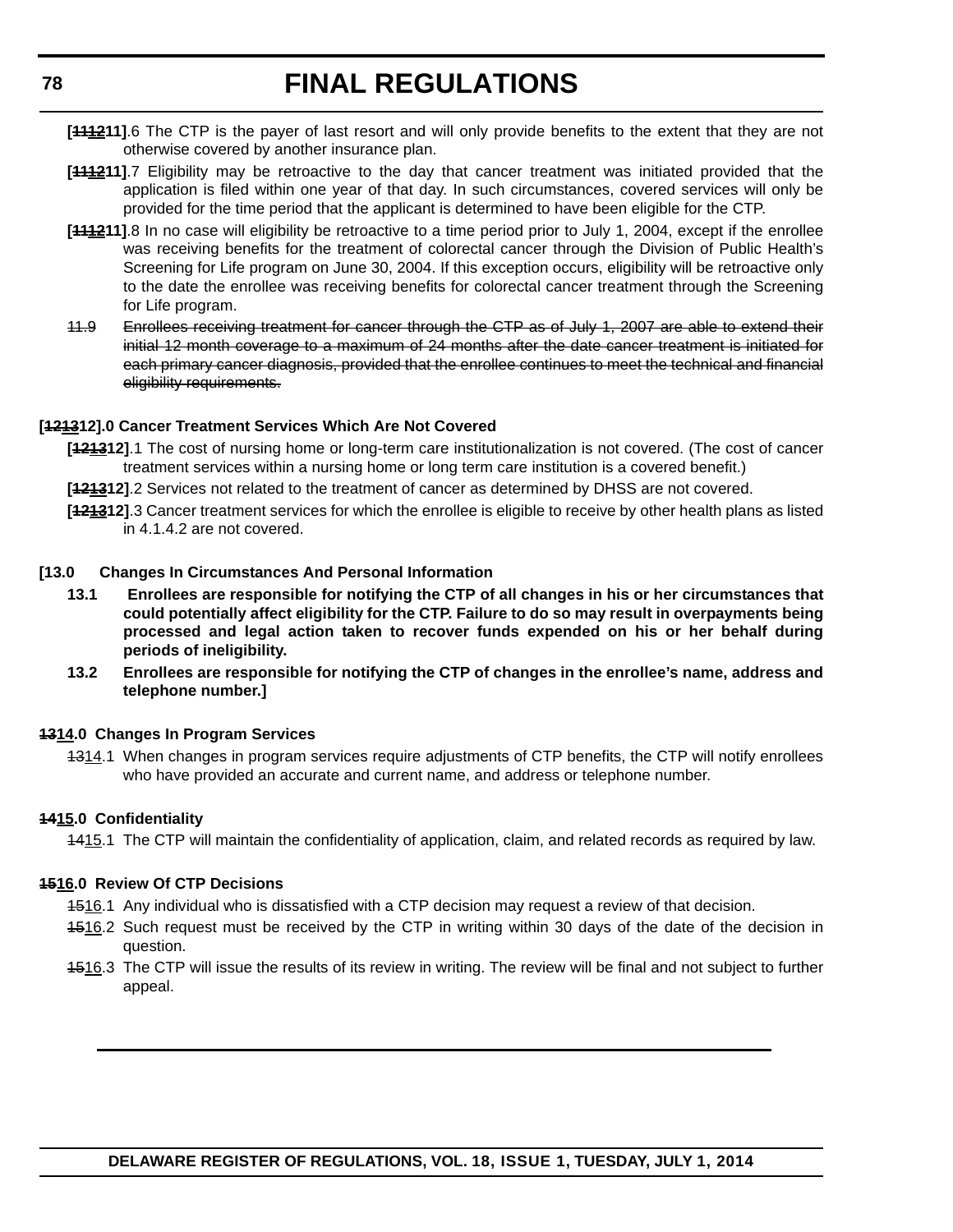## **[EXECUTIVE DEPARTMENT](http://omb.delaware.gov/) OFFICE OF MANAGEMENT AND BUDGET STATE EMPLOYEE BENEFITS COMMITTEE**

Statutory Authority: 29 Delaware Code, Section 9602 (29 **Del.C.** §9602) 19 **DE Admin. Code** 2001

#### **ORDER**

#### **[Employees Eligible to Participate in the State Group Health Insurance Program](#page-3-0)**

#### **Eligibility and Enrollment Rules**

Effective on July 1, 2014, under the authority of Title 29, Section 9602(b)(4) of the **Delaware Code**, the State Employee Benefits Committee (SEBC) voted to amend the Group Health Insurance Program (GHIP) Eligibility and Enrollment Rules shown below. The amended rules are effective upon publication in the *Register of Regulations* in accordance with 147<sup>th</sup> General Assembly's House Bill 75.

#### **2001 Group Health Care Insurance Eligibility and Coverage Enrollment Rules (Effective July 1, 2013 2014)**

**\*Please Note: Due to the size of the final regulation, it is not being published here. A copy of the regulation is available at:**

**[2001 Group Health Care Insurance Eligibility and Enrollment Rules](http://regulations.delaware.gov/register/july2014/final/18 DE Reg 79 07-01-14.htm)**

## **OFFICE OF MANAGEMENT AND BUDGET [STATEWIDE BENEFITS OFFICE](http://www.ben.omb.delaware.gov/)** Statutory Authority: 29 Delaware Code, Section 5256 (29 **Del.C.** §5256) 19 **DE Admin. Code** 2007

#### **ORDER**

#### **[2007 Disability Insurance Program Rules and Regulations](#page-3-0) Effective July 1, 2014**

Pursuant to 29 **Del.C.** §5256, the State Employee Benefits Committee (SEBC), is amending the rules and regulations for the general administration of the Disability Insurance Program (DIP) established pursuant to Title 29, Chapter 52A of the **Delaware Code**. The revisions become effective July 1, 2014 and clarify provisions of the program that are currently in force.

**\*Please Note: Due to the size of the final regulation, it is not being published here. A copy of the regulation is available at:**

**[2007 Disability Insurance Program Rules and Regulations](http://regulations.delaware.gov/register/july2014/final/18 DE Reg 79a 07-01-14.htm)**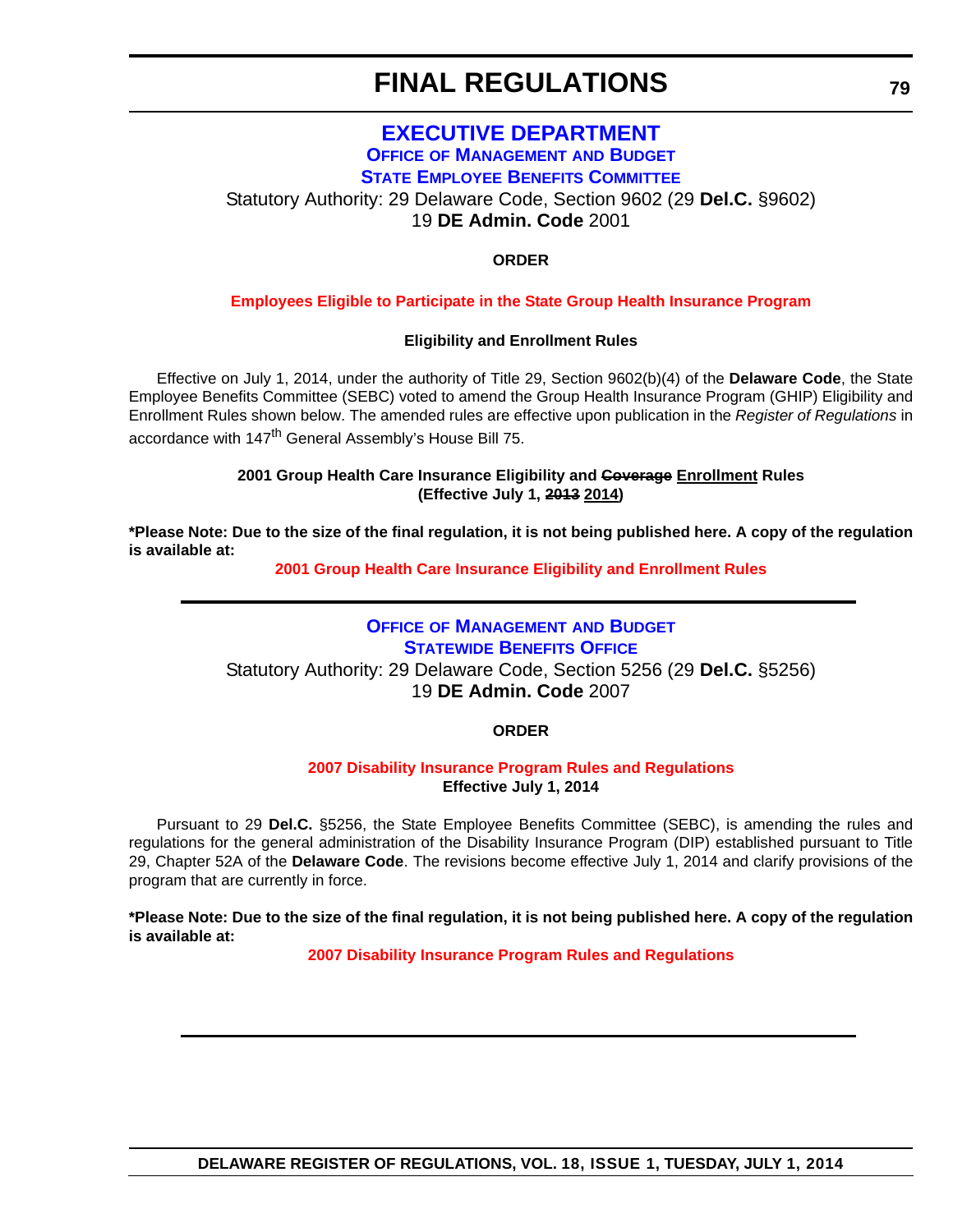## **[DEPARTMENT OF AGRICULTURE](http://dda.delaware.gov/harness/) HARNESS RACING COMMISSION PUBLIC NOTICE [501 Harness Racing Rules and Regulations](#page-4-0)**

The Delaware Harness Racing Commission, pursuant to 3 **Del.C.** §10005, proposes to change its Rule in Section 7- 7.1.3.4. The Commission will hold a public hearing on the proposed rule changes at Harrington Raceway on August 12, 2014 at 10:15 am. Written comments should be sent to Mark Davis, Racing Administrator of the Delaware Harness Racing Commission, Department of Agriculture, 2320 South DuPont Highway, Dover, DE 19901. Written comments will be accepted from publication in the July 1, 2014 *Register of Regulations* until August 27, 2014.

The proposed changes are for the purpose of updating the Rules to reflect current policies, practices and procedures. Copies are published online at the *Register of Regulations* website: [http://regulations.delaware.gov/ser](http://regulations.delaware.gov/services/current_issue.html)[vices/current\\_issue.html](http://regulations.delaware.gov/services/current_issue.html) A copy is also available for inspection at the Harness Racing Commission office.

# **[DEPARTMENT OF EDUCATION](http://www.doe.k12.de.us/) [PUBLIC NOTICE](#page-4-0)**

The State Board of Education will hold its monthly meeting on Thursday, July 17, 2014 at 1:00 p.m. in the Townsend Building, Dover, Delaware.

### **[DEPARTMENT OF HEALTH AND SOCIAL SERVICES](http://www.dhss.delaware.gov/dhss/dmma/) DIVISION OF MEDICAID AND MEDICAL ASSISTANCE PUBLIC NOTICE [Telemedicine](#page-4-0)**

In compliance with the State's Administrative Procedures Act (APA - Title 29, Chapter 101 of the Delaware Code), with 42 CFR §447.205 and under the authority of Title 31 of the Delaware Code, Chapter 5, Section 512, Delaware Health and Social Services (DHSS) / Division of Medicaid and Medical Assistance (DMMA) intends to submit a state plan amendment regarding telemedicine, specifically, *to clarify provider types authorized to deliver medically necessary services via telemedicine*.

Any person who wishes to make written suggestions, compilations of data, testimony, briefs or other written materials concerning the proposed new regulations must submit same to Sharon L. Summers, Planning & Policy Development Unit, Division of Medicaid and Medical Assistance, 1901 North DuPont Highway, P.O. Box 906, New Castle, Delaware 19720-0906 or by fax to 302-255-4425 by July 31, 2014.

The action concerning the determination of whether to adopt the proposed regulation will be based upon the results of Department and Division staff analysis and the consideration of the comments and written materials filed by other interested persons.

## **DIVISION OF MEDICAID [AND MEDICAL ASSISTANCE](http://www.dhss.delaware.gov/dhss/dmma/) PUBLIC NOTICE**

#### **[Increased Medicaid Payment for Primary Care Services – Section 1202 of the Affordable Care Act](#page-4-0)**

In compliance with the State's Administrative Procedures Act (APA - Title 29, Chapter 101 of the Delaware Code), 42 CFR §447.205, and under the authority of Title 31 of the Delaware Code, Chapter 5, Section 512, Delaware Health and Social Services (DHSS) / Division of Medicaid and Medical Assistance (DMMA) is proposing to amend the Delaware Title XIX Medicaid State Plan regarding *additional codes eligible for enhanced primary care payments*.

Any person who wishes to make written suggestions, compilations of data, testimony, briefs or other written

**80**

#### **DELAWARE REGISTER OF REGULATIONS, VOL. 18, ISSUE 1, TUESDAY, JULY 1, 2014**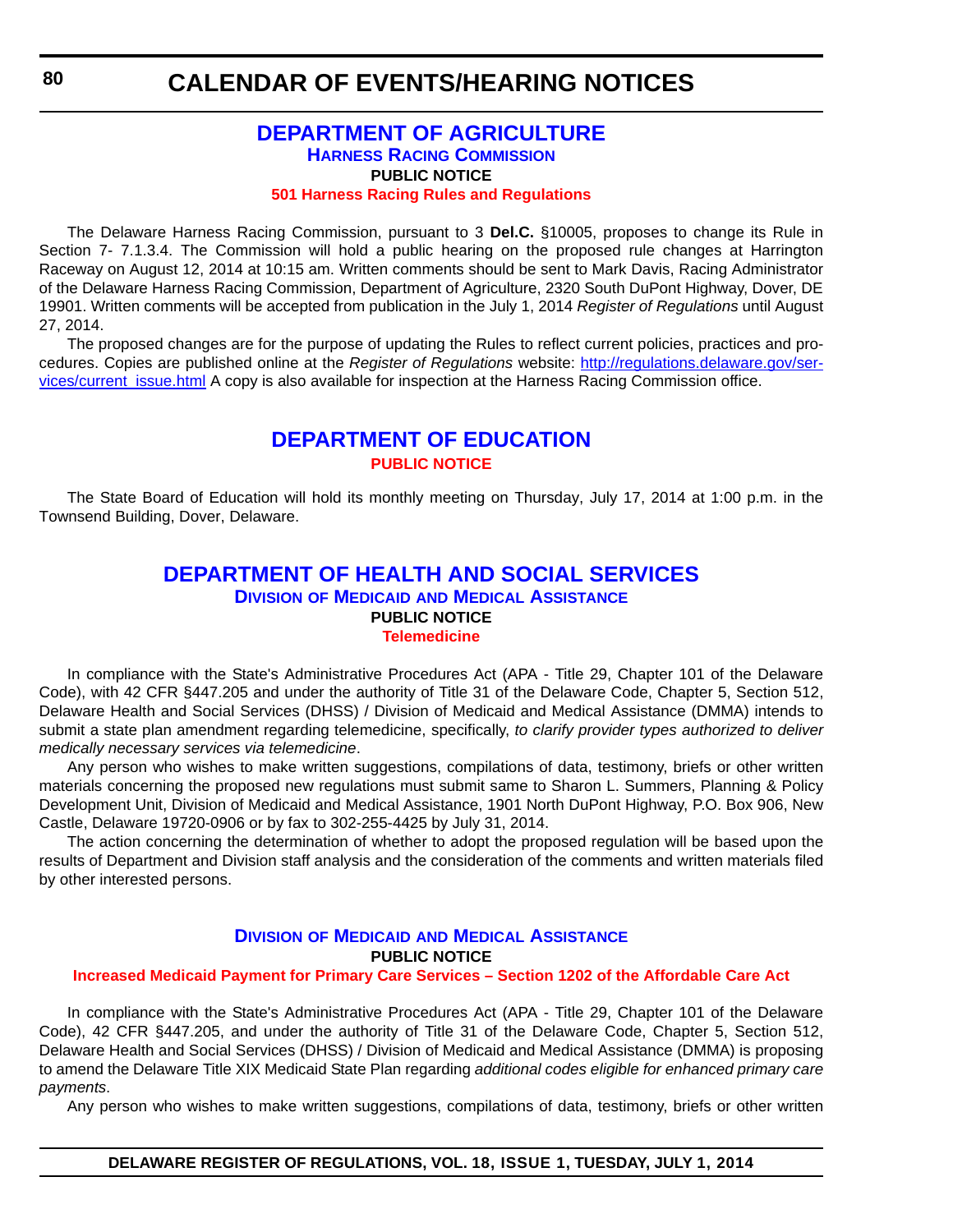materials concerning the proposed new regulations must submit same to Sharon L. Summers, Planning & Policy Development Unit, Division of Medicaid and Medical Assistance, 1901 North DuPont Highway, P.O. Box 906, New Castle, Delaware 19720-0906 or by fax to 302-255-4425 by July 31, 2014.

The action concerning the determination of whether to adopt the proposed regulation will be based upon the results of Department and Division staff analysis and the consideration of the comments and written materials filed by other interested persons.

### **DIVISION [OF PUBLIC HEALTH](http://www.dhss.delaware.gov/dhss/dph/index.html) PUBLIC NOTICE [4405 Free Standing Surgical Centers](#page-4-0)**

The Office of Health Facilities Licensing and Certification, Health Systems Protection Section, Division of Public Health, Department of Health and Social Services, is proposing revisions to the State of Delaware Regulations Governing Free Standing Surgical Centers. Due to the extensive number of amendments the Division has concluded that the current regulations should be repealed and replaced in their entirety with the proposed regulations being published. The purpose of the amendments is to update the requirements so that they are in concert with current healthcare standards and to align them more closely with current federal requirements. On July 1, 2014, the Division plans to publish as proposed the amended regulations and hold them out for public comment per Delaware law.

Copies of the proposed regulations are available for review in the July 1, 2014 edition of the Delaware *Register of Regulations*, accessible online at: <http://regulations.delaware.gov>or by calling the Office of Health Facilities Licensing and Certification at (302) 283-7220.

Any person who wishes to make written suggestions, testimony, briefs or other written materials concerning the proposed regulations must submit same to Deborah Harvey by Thursday, July 31, 2014 at:

Deborah Harvey Division of Public Health 417 Federal Street Dover, DE 19901 Email: [Deborah.Harvey@state.de.us](mailto:Deborah.Harvey@state.de.us) Phone: (302) 744-4913

#### **DIVISION [OF SOCIAL SERVICES](http://www.dhss.delaware.gov/dhss/dss/) PUBLIC NOTICE Food Supplement Program [Determining Income Deductions](#page-4-0)**

In compliance with the State's Administrative Procedures Act (APA - Title 29, Chapter 101 of the Delaware Code) and under the authority of Title 31 of the Delaware Code, Chapter 5, Section 512, Delaware Health and Social Services (DHSS) / Division of Social Services is proposing to amend policies in the Division of Social Services Manual (DSSM) regarding the Food Supplement Program, specifically, *Determining Income Deductions*.

Any person who wishes to make written suggestions, compilations of data, testimony, briefs or other written materials concerning the proposed new regulations must submit same to Sharon L. Summers, Policy, Program & Development Unit, Division of Social Services, 1901 North DuPont Highway, P.O. Box 906, New Castle, Delaware 19720-0906 or by fax to (302) 255-4425 by July 31, 2014.

The action concerning the determination of whether to adopt the proposed regulation will be based upon the results of Department and Division staff analysis and the consideration of the comments and written materials filed by other interested persons.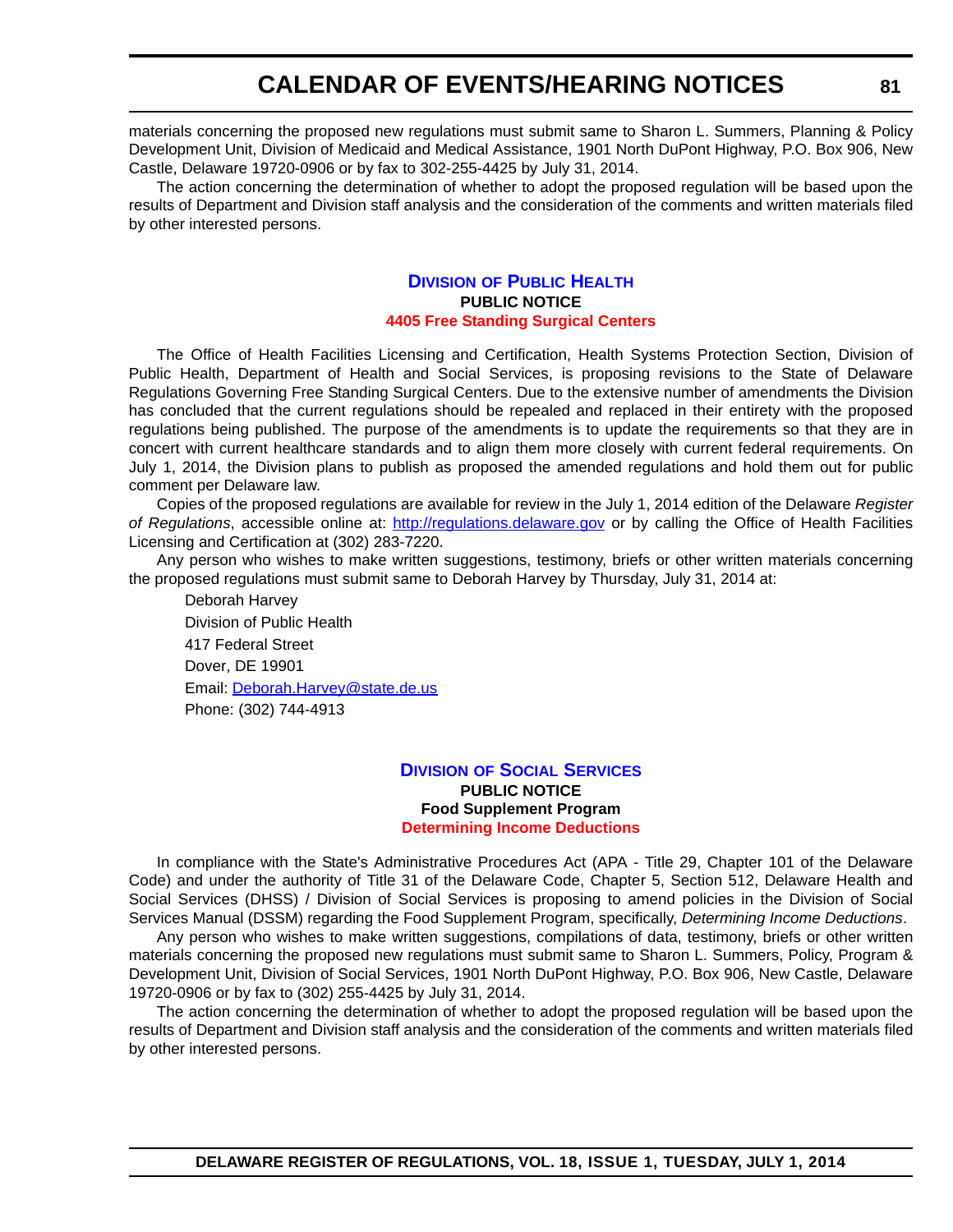#### **DIVISION [OF SOCIAL SERVICES](http://www.dhss.delaware.gov/dhss/dss/) PUBLIC NOTICE Child Care Subsidy Program [Prioritizing Service Needs](#page-4-0)**

In compliance with the State's Administrative Procedures Act (APA - Title 29, Chapter 101 of the Delaware Code) and under the authority of Title 31 of the Delaware Code, Chapter 5, Section 512, Delaware Health and Social Services (DHSS) / Division of Social Services is proposing to amend policies in the Division of Social Services Manual (DSSM) regarding the Child Care Subsidy Program, specifically, *Prioritizing Service Needs*.

Any person who wishes to make written suggestions, compilations of data, testimony, briefs or other written materials concerning the proposed new regulations must submit same to Sharon L. Summers, Policy, Program & Development Unit, Division of Social Services, 1901 North DuPont Highway, P.O. Box 906, New Castle, Delaware 19720-0906 or by fax to (302) 255-4425 by July 31, 2014.

The action concerning the determination of whether to adopt the proposed regulation will be based upon the results of Department and Division staff analysis and the consideration of the comments and written materials filed by other interested persons.

### **[DEPARTMENT OF SAFETY AND HOMELAND SECURITY](http://dsp.delaware.gov/) DIVISION OF STATE POLICE PUBLIC NOTICE [5500 Bail Enforcement Agents](#page-4-0)**

Notice is hereby given that the Board of Examiners of Bail Enforcement Agents, in accordance with 24 **Del.C.** Chapter 55 proposes to amend Adopted Rule 4.0 – Firearms Policy, Adopted Rule 5.0 – Nightstick, PR 24, Mace, Peppergas, Chemical Spray, and Handcuffs. The amendment to Rule 4.0 specifies the shoot dates and who the instructors are approved by; Rule 5.0 specified who the instructors are approved by. If you wish to view the complete Rules, contact Ms. Peggy Anderson at (302) 672-5304. Any persons wishing to present views may submit them in writing, by July 31, 2014, to Delaware State Police, Professional Licensing Section, P.O. Box 430, Dover, DE 19903. The Board will hold its quarterly meeting Thursday, August 28, 2014, 10:00am, at the Tatnall Building, 150 Martin Luther King, Jr. Boulevard South, Room 112, Dover, DE.

## **[DEPARTMENT OF SERVICES FOR CHILDREN, YOUTH AND THEIR](http://kids.delaware.gov/)  FAMILIES DIVISION OF FAMILY SERVICES OFFICE OF CHILD CARE LICENSING**

## **PUBLIC NOTICE**

#### **[101 Rules for Early Care and Education and School-Age Centers](#page-4-0)**

The Office of Child Care Licensing (OCCL) proposes to amend the DELACARE Rules for Early Care and Education and School-Age Centers. A comprehensive review process was held in which all providers were asked to participate as part of the public hearing process for Executive Order 36 and a preliminary draft was created. The preliminary draft was posted on the OCCL website and comments were invited and received. Additional public comments were received from the Provider Advisory Board, from providers and stakeholders during a series of Task Force meetings, as well as written comments from other providers and stakeholders.

The proposed changes provide clarity, reflect changes in laws, align with current best practices, and improve standards of care. The revisions represent a consensus of participants including licensed providers and subject experts, and are based on best practice, a review of regulations promulgated by other States, research on subjects related to early care and education and school-age center care, internal OCCL review and discussion, and identified issues and services within existing programs within Delaware.

Regulations published here are numbered in administrative code format. To facilitate the comparison of this new document to the current regulations and the location of information in the current regulations, in many

#### **DELAWARE REGISTER OF REGULATIONS, VOL. 18, ISSUE 1, TUESDAY, JULY 1, 2014**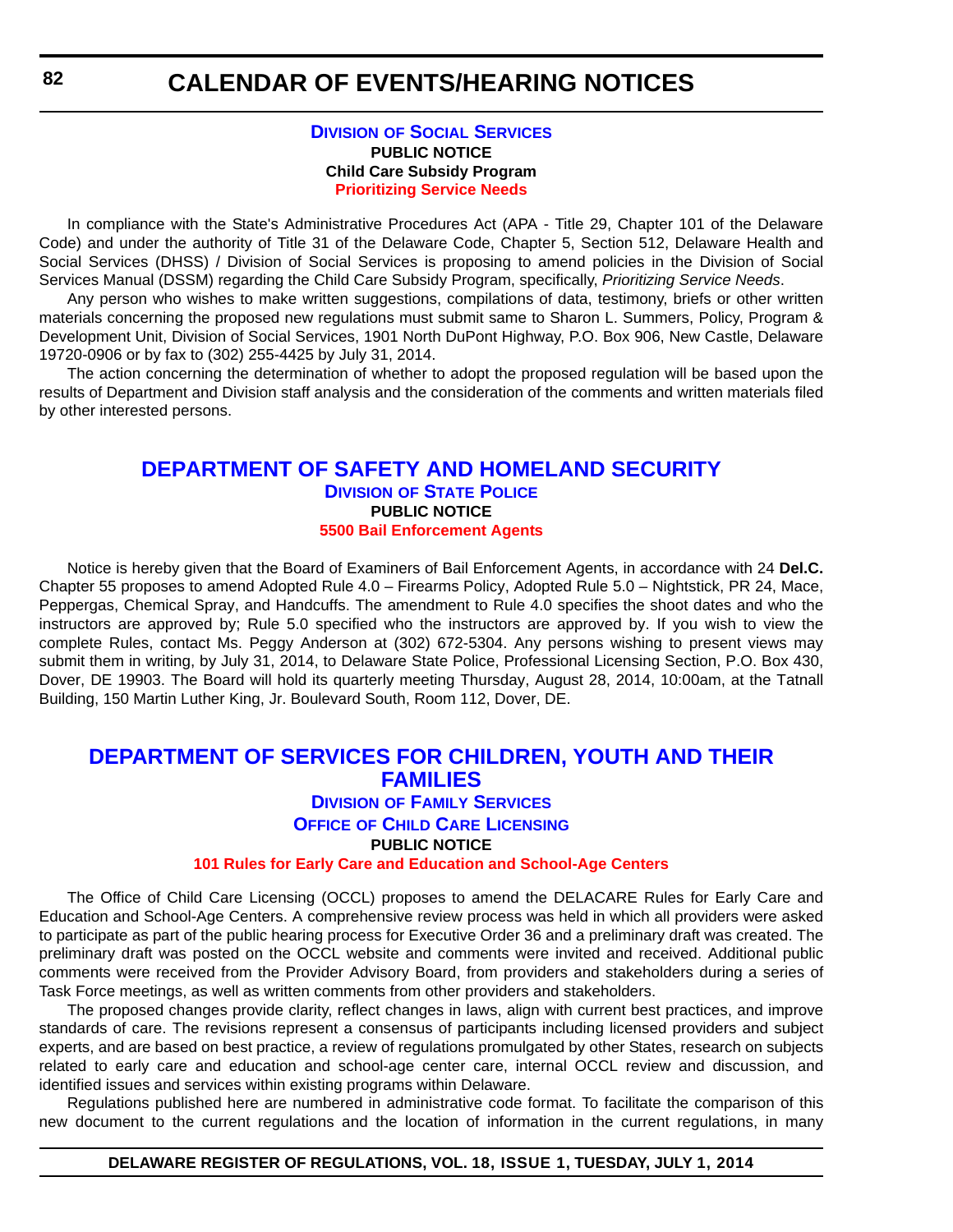instances a current rule number still appears in this document in parentheses regardless of whether the text has been edited or remains the same. (Example: Rules 102-104). Some current regulations have been eliminated and new information and regulations added. These referencing rule numbers will be eliminated in the next publication of these regulations in the *Register*.

Interested parties wishing to offer comments on the proposed regulations or submit written suggestions, data, briefs, or other materials concerning the proposed regulations must submit same to Elizabeth Timm, Office of Child Care Licensing, 1825 Faulkland Road, Wilmington, Delaware 19805 or by fax to 302-633-5112 by the close of business on August 31, 2014. Comments may also be offered at public meetings to be held in each county. Participants may attend any meeting. While the meetings begin at 6:00 p.m., participants may arrive at any time prior to the close of the meetings at 7:45 p.m. Time allotted to each speaker will be limited. The meetings will be held as follows:

| <b>New Castle County:</b> | Tuesday, June 24, 2014, 6:00 - 7:45 p.m.<br>Paul J. Sweeney Public Safety Building<br>(also known as New Castle County Public Safety Building)<br>3601 N. DuPont Highway, New Castle, DE 19720 |
|---------------------------|------------------------------------------------------------------------------------------------------------------------------------------------------------------------------------------------|
| <b>Sussex County:</b>     | Wednesday, July 9, 2014, 6:00 - 7:45 p.m.<br>Thurman Adams State Service Center<br>(also known as Georgetown State Service Center)<br>546 South Bedford Street, Georgetown, DE 19947           |
| <b>Kent County:</b>       | Wednesday, July 16, 2014, 6:00 - 7:45 p.m.<br>DelDOT Administration Building, Farmington Room<br>800 Bay Road, Dover, DE 19903                                                                 |

### **[DEPARTMENT OF STATE](http://history.delaware.gov/) DIVISION OF HISTORICAL AND CULTURAL AFFAIRS PUBLIC NOTICE [100 Historic Preservation Tax Credit Program](#page-4-0)**

The Historic Preservation Tax Credit Act (30 **Del.C.** Ch. 18, Subch. II) was first enacted by the General Assembly in 2001 and was amended in 2002, 2003, 2004, 2005 and 2010. Program regulations were adopted on July 11, 2002 (6 **DE Reg**. 108 published 07/01/02), and were amended on July 11, 2004 (8 **DE Reg.** 194 published on 07/01/04), on January 11, 2005 (8 **DE Reg.** 1031 published 01/01/05), and on October 11, 2010 (14 **DE Reg.** 485, published 11/01/2010). The 2014 amendments to the legislation provide for revisions to §1816(a) to set aside a portion of the available tax credits for projects located in Downtown Development Districts. The purpose of the following proposed regulatory amendments is to implement the code changes of 2014 and to clarify or to make minor editorial changes to various sections of the regulations. The proposed amendments address the changes to the way in which credits are awarded under this program in new section 7.9 with an associated definition added to section 3.0. As to the clarification of the regulations, the proposed amendments modify seven sections of the regulations (3.0, 5.8, 7.2, 7.4-7.6, and 11.1) and editorial changes have been made to twelve sections of the regulations (1.0, 3.0, 4.5, 5.8, 6.1-6.5, 7.1, 7.3, 8.1). The Historic Preservation Tax Credit Act is designed to promote community revitalization and redevelopment through the rehabilitation of historic property by providing tax credits for expenditures made to rehabilitate a certified historic property.

The State Bank Commissioner and the Division of Revenue may adopt regulations or issue guidelines for tax elements of the Historic Preservation Tax Credit Act.

**PLEASE TAKE NOTICE**, pursuant to 29 **Del.C.**, Ch. 101, the Division of Historical and Cultural Affairs proposes to amend rules and regulations pursuant to its authority under 30 **Del.C.** §1815(b). The Division will receive and consider all written comments on the proposed rules and regulations related to implementation of amendments to the Historic Preservation Tax Credit Act. Submit comments to the Division in care of Timothy A.